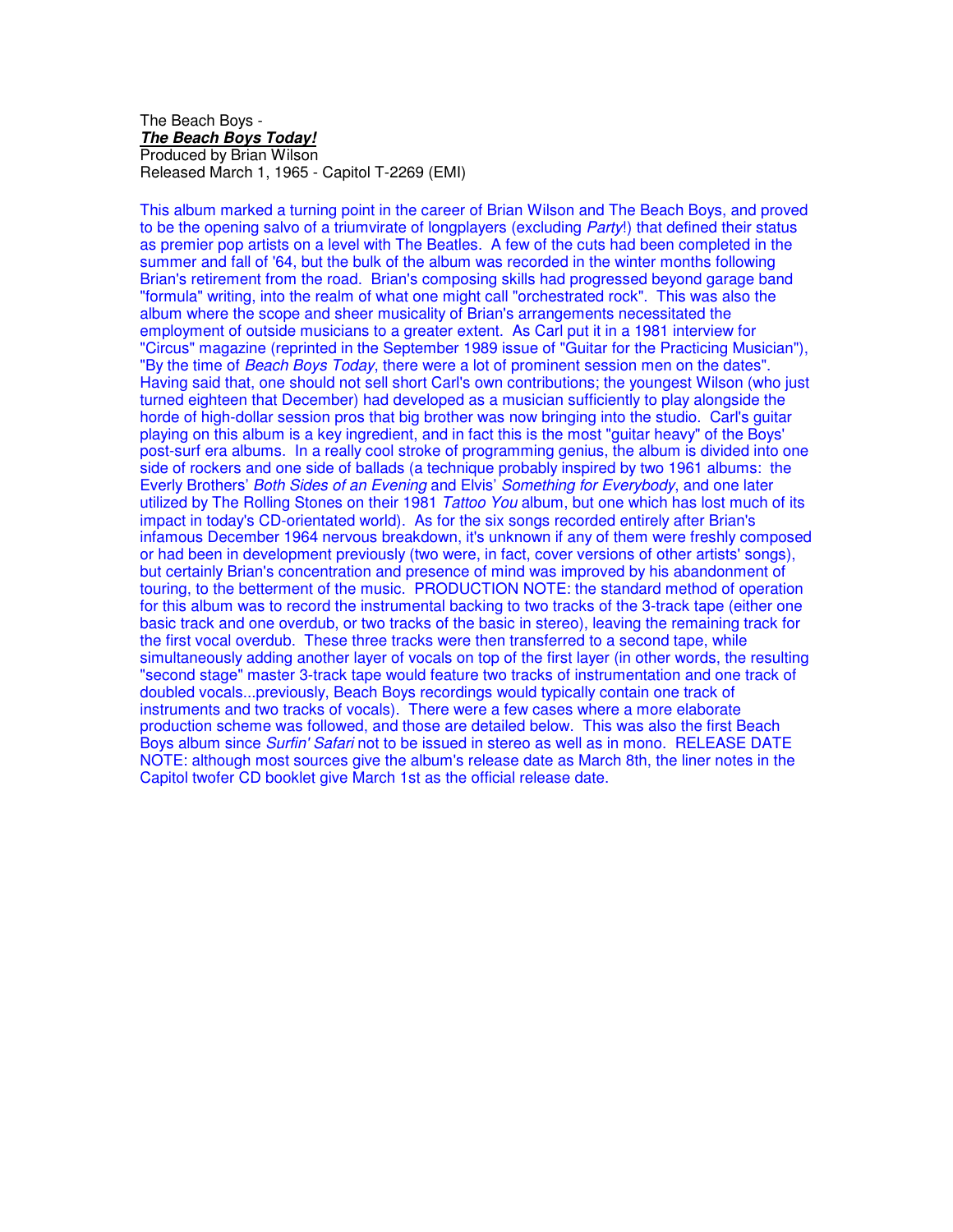Side One.

### **DO YOU WANNA DANCE?**

Written: Words/Music - Bobby Freeman Arranged: Brian Wilson Lead vocals: Dennis Wilson (o/d-W) / (d/t) (2a) Backing and Harmony vocals: Brian Wilson (w/Falsetto), Marilyn Wilson (w/Falsetto), Alan Jardine, Carl Wilson, and Mike Love (Bass) (o/d-W) / (d/t) Brian Wilson (w/Falsetto), Alan Jardine, Carl Wilson, and Mike Love (Bass) (2a) Electric lead guitar: Carl Wilson (Solo) (b) Electric rhythm guitars: Carl Wilson / (o/d-GS) / (pre-Chorus fills) (o/d-W) Electric/acoustic rhythm guitar: Bill Pitman Electric mandolin: Billy Strange (Chorus fills) / (d/t) (o/d-GS) Mandolin: Tommy Tedesco Electric bass guitars: Larry Knechtel / (in Choruses) (o/d-GS) Acoustic grand piano: Brian Wilson Hammond B-3 organ: Leon Russell Drums: Hal Blaine Wood blocks: Hal Blaine (o/d-GS) Tambourines: Julius Wechter (in Verses) / (in Choruses) (o/d-GS) Tympani: Julius Wechter (in Choruses) Tenor saxophones: Steve Douglas and Plas Johnson / Steve Douglas (in Solo) (o/d-GS) Baritone saxophone: Jay Migliori - PRODUCED BY BRIAN WILSON / BRIAN WILSON w/Murry Wilson (o/d-W) (2a) - - Master # 53273 - - Master is Take 3 plus overdub (o/d-GS) followed by Reduction Mix into "Stage Two", plus overdub (o/d-W) followed by Tape Transfer into "Stage Three" w/simultaneous overdub (2a) - - Recorded on 1/2" 4-track analog tape, into "Stage Two" on 1/2" 3-track analog tape, into "Stage Three" on 1/2" 3-track analog tape - - Recorded & Submixed into "Stage Two" at Gold Star Recorders Studio A, Hollywood, CA, Monday January 11, 1965, 2:00pm-5:30pm; Engineered by Larry Levine /

(o/d-W) (2a) & Transferred into "Stage Three" at Western Recorders Studio 3,

Hollywood, CA, January ?, 1965, times unknown;

- Engineered by Chuck Britz -
- MIXED BY BRIAN WILSON -
- Mono remix number unknown {w/simultaneous overdub (b)} -
- Mixed to 1/4" Mono analog tape -
- Mixed & (b) Recorded at Western Recorders Studio 3?, Hollywood, CA, January ?, 1965, times unknown; Engineered by Chuck Britz ? -

**SOURCES: AFM Local 47 contract 00043-105619 / bootlegged instrumental & vocal session tapes: Unsurpassed Masters Vol. 8 (1965) - The Alternate 'Beach Boys Today' Album, Vol. 2, Disc Three - Sea Of Tunes label; Capitol Punishment, Disc Two - Spank label / official CD twofer release: The Beach Boys Today!/Summer Days (And Summer Nights!!) – Capitol label / "Junior Salt Speaks" interview with Bill Pitman by Jim Carlton in "Classic Jazz Guitar" Nov. 15, 2002 / "Good Vibrations: A History Of Record Production" by Mark Cunningham - Sanctuary Music Library, 1996/1998, pp. 62 & 80**

Brian returned to his idol Phil Spector's home base (Gold Star Studio A) to record the backing track to this Bobby Freeman cover. Engineer Levine is at the helm in the control booth, calling out the take numbers, because Brian is on the studio floor, playing piano live with the band. This basic instrumental bed was recorded on Gold Star's Scully 4-track machine (recently acquired by the studio), leaving one track open for an overdub done later that day. The guitar section is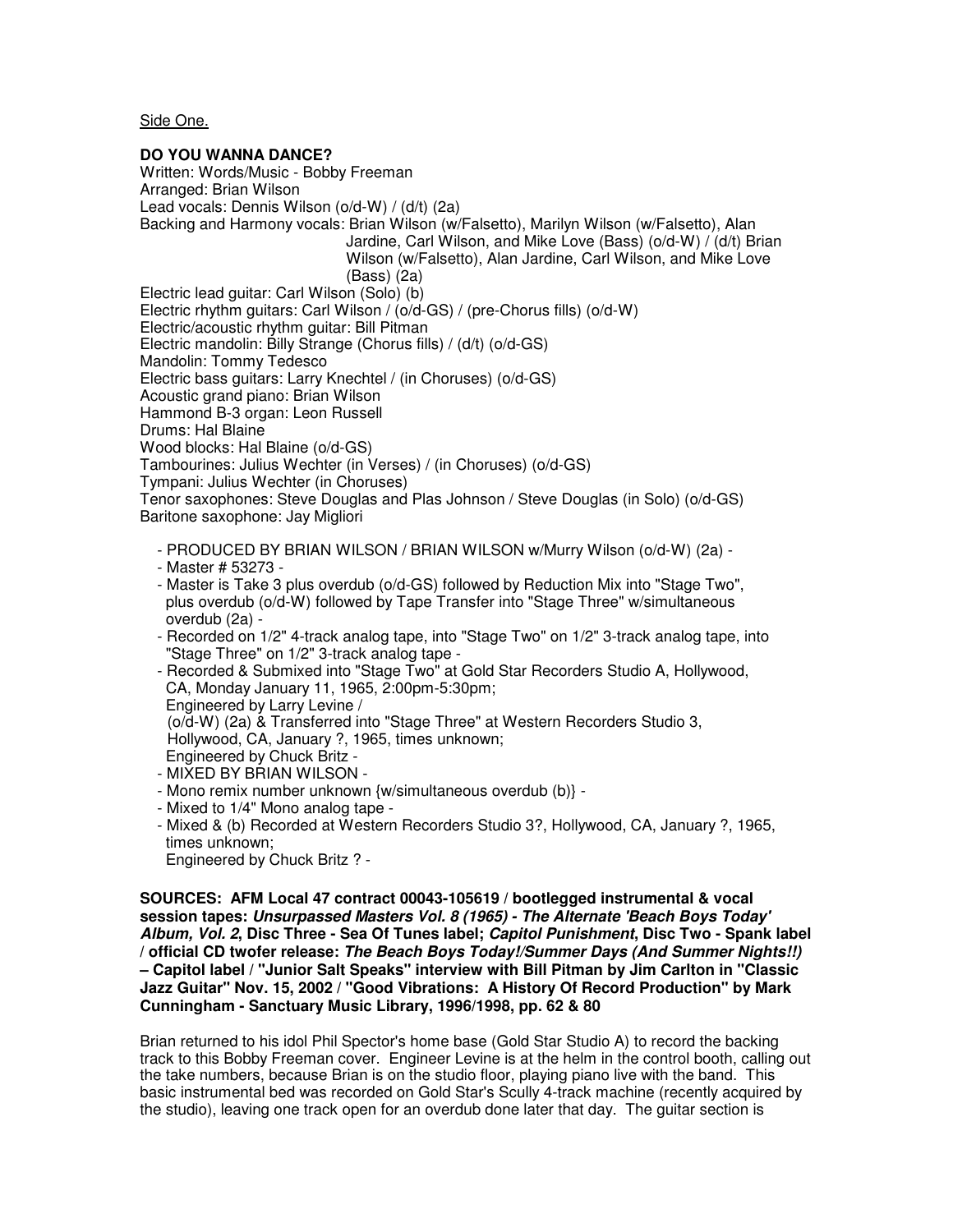comprised of a delicious cocktail of acoustic and electric instruments chosen to add subtle coloring and hard-driving raunch at the same time; the credits above operate under the assumption that Bill Pitman is playing his Gibson ES-335 semi-hollowbody (his primary studio instrument), which works with Tedesco's mandolin to achieve a special acoustic-yet-rocking texture. Even though he is not listed on the AFM sheet, Carl is believed to be on the studio floor, playing through an amp (as opposed to the direct-to-console method he had begun to employ at Western around this time), which is overdriven to produce a tone similar to the one he achieved on "Little Honda". Special mention should be made of the spikey electric mandolin lines (believed to be Billy Strange), which are pretty much buried in the final mix, and the explosive percussion (especially Julius Wechter's tympani) which adds considerable dynamics to the powerful production. (In fact, Brian's recollections of the date suggest that the thrilling tympani sound was achieved by devoting an entire track of the 4-track to that instrument, so that greater control over its dynamics could be achieved when the basic track was sub-mixed to mono on the second stage multi-track). This ensemble of ten studio musicians and two Beach Boys is able to achieve the perfect take in just three attempts (the second of which was a breakdown). The three takes of the basic instrumental track are presented on U.M. in mono, suggesting they came from a single "bounced-down" track of the "Stage Two" 3-track dubdown tape, rather than the original 4-track master. A first overdub was added at this Gold Star session (designated here as "o/d-GS" to differentiate it from the first Western overdub, "o/d-W") that consisted of an additional instrumental track which, although submerged in the final mix, still manages to add more sonic muscle to the already powerful wall-of-sound. Musicians staying behind to do the overdub (for which they were payed "overtime") were Blaine, Douglas, Wechter, Knechtel, and Strange (Wechter was also paid for "1 dbl.", having played both tympani and tambourine on the basic track). On the overdub, Strange doubles his electric mandolin fills while Knechtel plays some particularly aggressive syncopated bass lines in the choruses. More raunchy, overdriven rhythm guitar is also added at this time (most certainly Carl, since besides Strange none of the session guitarists are paid for overtime). Other instruments added in this overdub include more tambourine, heavily-echoed wood blocks, and additional sax as a backdrop during the solo section. (NOTE: For some reason, this instrumental overdub is featured out-of-sequence on the U.M. Vol. 8 bootleg, appearing after the vocal overdub). The basic track and first overdub complete, Brian would then have had Levine mix down the completed 4-track tape to a new 3-track, merging all of the discrete basic track elements into a single track, and leaving the instrumental overdub on its own separate track for greater control at the final mixdown. Brian then took the resulting "Stage Two" 3-track tape to Western Recorders for the Beach Boys to add their vocals and more of Carl's guitar.

The U.M. Vol. 8 bootleg next presents the first of two vocal layers (designated as "o/d-W" above), recorded at Western onto the one remaining track of the "Stage Two" 3-track tape (appearing on the U.M. disc as Track 3, in stereo, along with the original basic instrumental track). This is followed by the same two tracks augmented by the Gold Star instrumental overdub  $(U.M.$  Track 4). The lead vocal by Dennis and the backgrounds by the others are all being recorded at the same time, onto the same track. For the vocals, the group is joined by Brian's wife-of-one-month, Marilyn (who contributes a soaring falsetto-styled voice in the choruses, not to be confused with Brian's own soaring falsetto here, which is magnificent). During the master take, Dennis jumps in too soon for a chorus, but Brian quickly interjects "It's OK, we can cut it out", sparing the group from having to take it from the top. Carl also added guitar during this vocal overdub, doubling the rhythmic piano fills between verses, as well as making a first attempt at the solo that was later mixed out (see below). Following the completion of this first vocal track Brian is heard saying "Let's do an overdub!".

To hear that overdub, we must go to Spank's *Capitol Punishment* bootleg, which features a mono dub of a different section of session tape that has been in circulation among collectors since at least the early '80s (a good description of this tape by Brad Elliott can be found in the Summer 1982 issue of the "Add Some Music" fanzine). In order to facilitate this second vocal overdub, another tape-to-tape transfer had to be made (into "Stage Three"), and the additional layer of vocals is being added simultaneously, sharing a track on the new tape with the first vocal layer. The basic instrumental track and the instrumental overdub each reside on their own discrete tracks, thus filling all three tracks of the new multi-track. On the session tape, we hear Chuck slate the new take as "1a", which means he would have considered the first vocal layer to be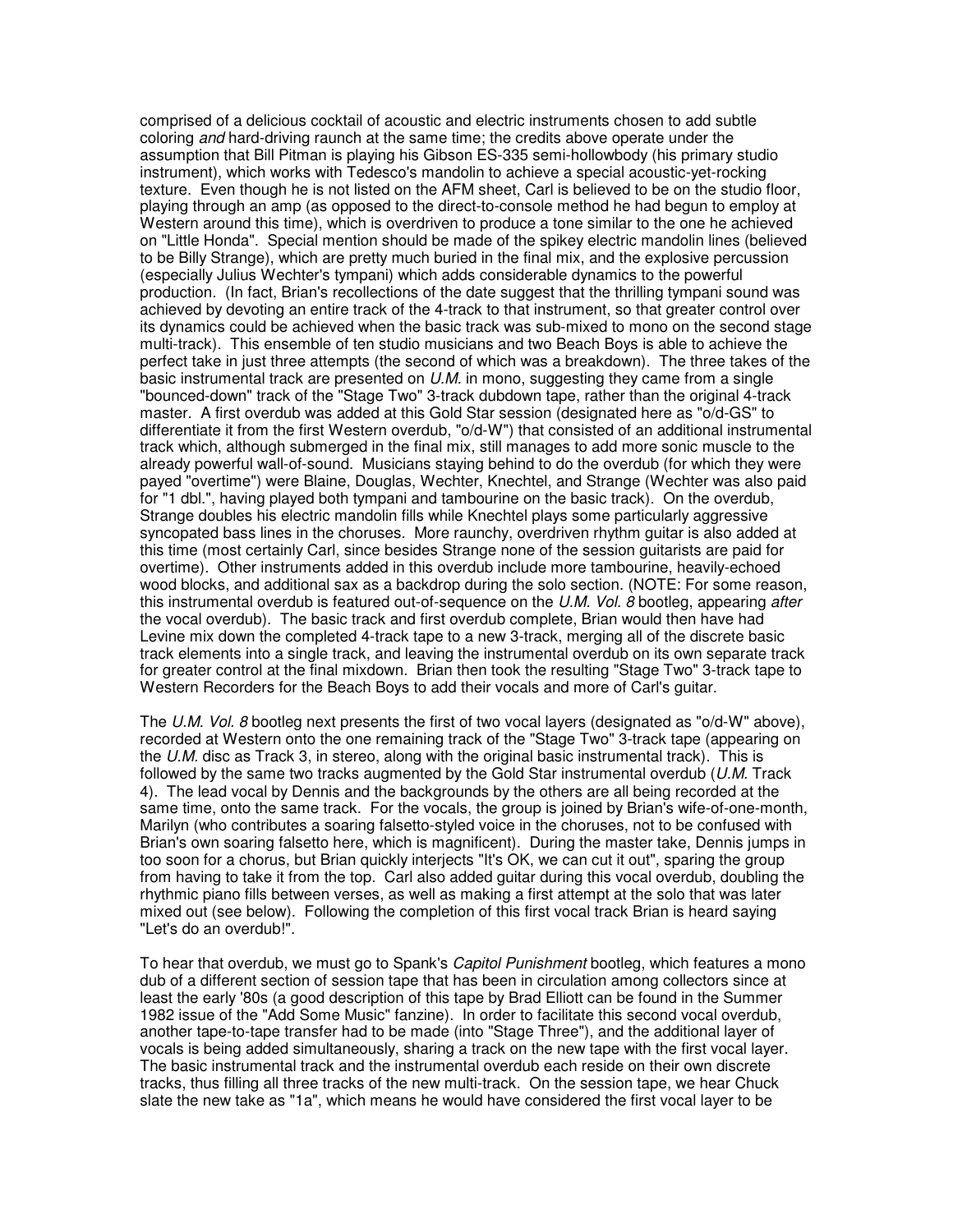simply the "first overdub", treating the Gold Star instrumental overdub as merely part of the basic tape, since that is how it came to him. We can also hear that Murry Wilson is essentially acting as producer, coaching the group members in their performances ("Concentrate now, Dennis...right on the sync"). After the tape is qued up, we hear the group discussion about "strings?!...oh hey, the strings!", which actually survives from the start of the first vocal track ("o/d-W"). We hear Dennis and the rest of the group (minus Marilyn, who is now sitting in the control booth with Murry and Chuck) doubling the vocals, but the instrumental track has been muted from the feed that goes to the session tape. This first attempt quickly breaks down, and Mike begins singing an obscene ad lib as Marilyn giggles from the booth and Chuck calls out "2a". Mike's "humor" prompts Brian to request of Marilyn: "Y'know, honey, do the 'Chuck Name-Game' once, see how dirty it turns out...it's terrible" (Dennis can be heard distantly in the background doing just that). Murry coaches Brian on his pickup before the chorus, instructing him to "make it a little louder...you're missing that first letter, that first word...", which, as Marilyn points out, is "Ah". Take "2a" is then presented, with both the basic instrumental and the instrumental overdub tracks accompanying the vocals. When this take is finished, Murry is heard asking "Did you make it?". Following this, the tape concludes with a remix of the same take, this time with the instrumental tracks mixed out until the guitar solo, then mixed out again immediately afterward. This session remix allows us to hear the sheer force of the group's powerful vocal performance in all its glory. The liner notes to the Spank bootleg mistakenly list three vocal double takes, but there were only two, plus the mostly a cappella remix of the second take.

Before this production could be considered a "wrap", there was the little matter of the guitar solo to contend with. Carl's first attempt at this, recorded at the same time as the first vocal layer ("o/d-W"), was kinda lame, and he also neglected to add the rhythmic guitar fill after the solo (he was probably thrown off when Denny jumped in too soon for that final chorus). These two parts couldn't be done as a punch-in onto the vocal track (since they overlap slightly with the vocals), so the apparent solution was to have Carl perform them during the final mixdown to the 1/4" mono master tape (a similar technique is known to have been employed for the last-minute overdubs on the "Help Me, Rhonda" single). During this mixdown performance of the solo (designated above as overdub "b", simultaneous with the mix), the vocal track containing the botched solo ("o/d-W") would have been faded out, then faded back in immediately after the new solo.

The end result of all this work is a very dynamic production, with an explosion of sound in the choruses, and Dennis' only hit lead vocal (Number 12 on the U.S. singles chart).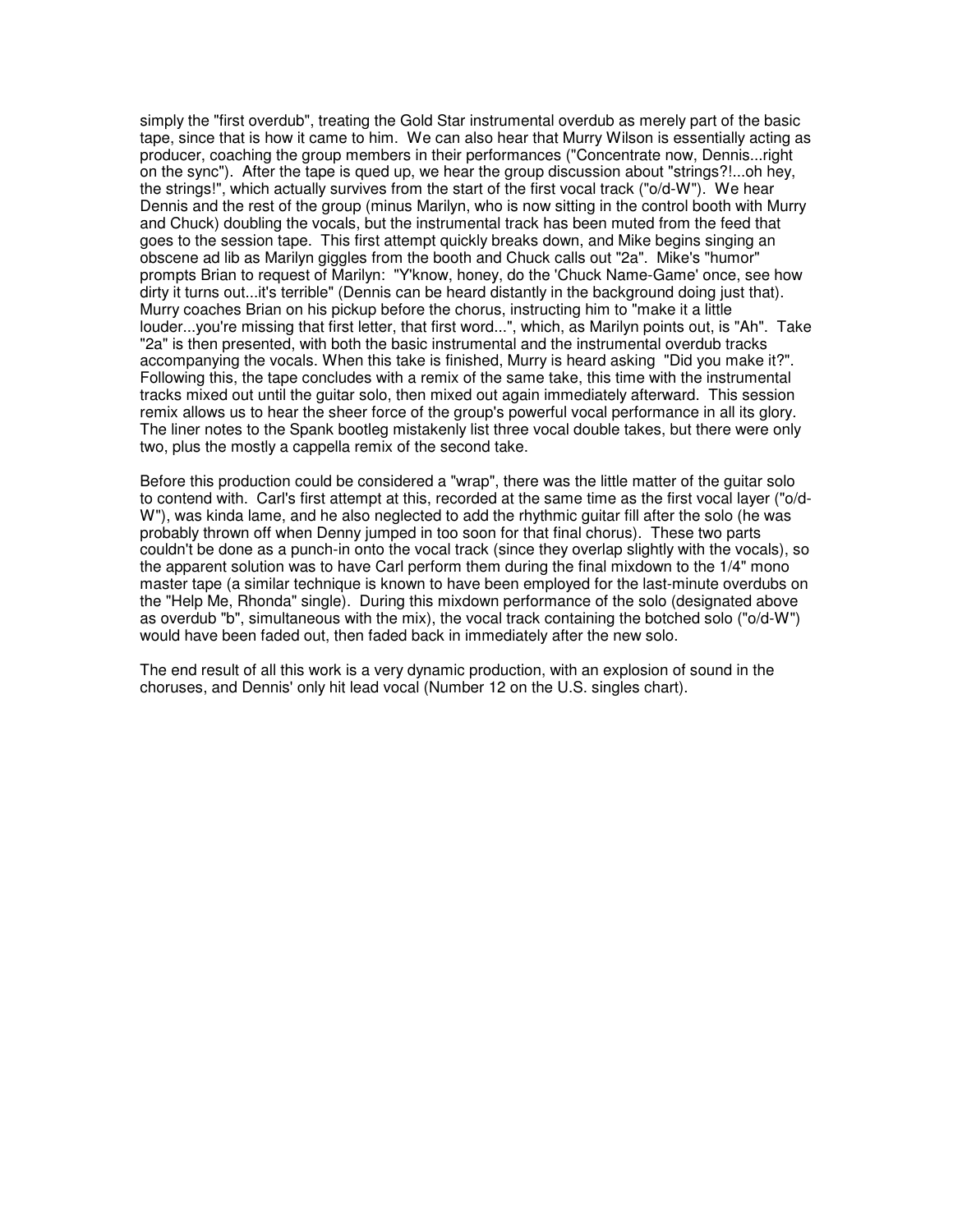# **GOOD TO MY BABY**

Written: Music - Brian Wilson / Words - Mike Love Arranged: Brian Wilson / Vocals arranged by Brian Wilson with Mike Love Vocal round: Mike Love (Bass); Brian Wilson (Falsetto) with Alan Jardine & Dennis Wilson; Carl Wilson; Mike Love (Bass) (o/d) / (d/t) (4a) Lead vocals: Brian Wilson (w/Falsetto) and Mike Love (o/d) / (d/t) (4a) Harmony and Backing vocals: Brian Wilson (Falsetto), Carl Wilson, Alan Jardine, Dennis Wilson (Baritone), and Mike Love (Bass)  $(o/d) / (d/t)$  (4a) Electric lead guitars: Carl Wilson (1st Intro rep) and Billy Strange (2nd Intro rep) / Carl Wilson (o/d) or (4a) Electric rhythm guitar: Tommy Tedesco Electric/acoustic rhythm guitar: Bill Pitman Electric bass guitar: Carol Kaye Acoustic grand piano: Brian Wilson Tack upright piano: Don Randi (in Verses) Hammond B-3 organ: Don Randi (in Choruses) Drums: Hal Blaine Congas: Julius Wechter Tambourine: Ron Swallow Tenor saxophones: Steve Douglas and Plas Johnson Baritone saxophone: Jay Migliori - PRODUCED BY BRIAN WILSON -

- Master # 53322 -
- Master is Take 19, plus overdub (o/d) followed by Tape Transfer into "Stage Two" w/simultaneous overdub (4a) -
- Recorded on 1/2" 3-track analog tape, into "Stage Two" on 1/2" 3-track analog tape -
- Recorded at Western Recorders Studio 3, Hollywood, CA, Wednesday January 13, 1965, 4:30pm-7:30pm;
- Engineered by Chuck Britz /
- (o/d) (4a) Western Recorders Studio 3, Hollywood, CA, Tuesday January 19, 1965, times unknown;
- Engineered by Chuck Britz -
- MIXED BY BRIAN WILSON -
- Mono remix number unknown -
- Mixed to 1/4" Mono analog tape -
- Mixed at Western Recorders Studio 3?, Hollywood, CA, January ?, 1965, times unknown; Engineered by Chuck Britz ? -

**SOURCES: AFM Local 47 contract 00078-105756 / bootlegged instrumental & vocal session tapes: Unsurpassed Masters Vol. 8 (1965) - The Alternate 'Beach Boys Today' Album, Vol. 2, Disc Two - Sea Of Tunes label / official CD twofer release: The Beach Boys Today!/Summer Days (And Summer Nights!!) – Capitol label / backing track, official release: Hawthorne, California compilation – Capitol label / "Love Among The Ruins - The Controversial Beach Boy Speaks His Mind" interview with Mike Love by Ken Sharp in "Goldmine" Vol. 18, No. 19, Issue 317, Sept. 18, 1992, p. 17**

For this rocking Memphis-style instrumental track, Brian announces Take 1 in a humorous mock-Memphis accent. Since the four-bar introduction to this song is nearly all vocal, some thought had to go into the arrangement that the studio band would play: following the count-in, there is silence for the first bar; then Julius Wechter comes in on the second bar, tapping out the beat on his congas; Carol Kaye's bass sounds a single note at the start of Bar Three; and Bar Four is ushered in with a strummed chord on electric guitar. Take 1 quickly breaks down; Take 2 progresses fairly well until Brian stops things to give some instruction to the percussion section (which includes roadie Ron Swallow on tambourine). In-between takes Carl (who, despite not being listed on the AFM sheet, is most definitely playing the session, direct from the control booth) fools around with some Memphis-style licks reminiscent of the Beatles' "I'll Cry Instead" and the Stones' version of "Time Is On My Side". Take 5 really starts to cook. Beginning with Take 6, Brian joins the band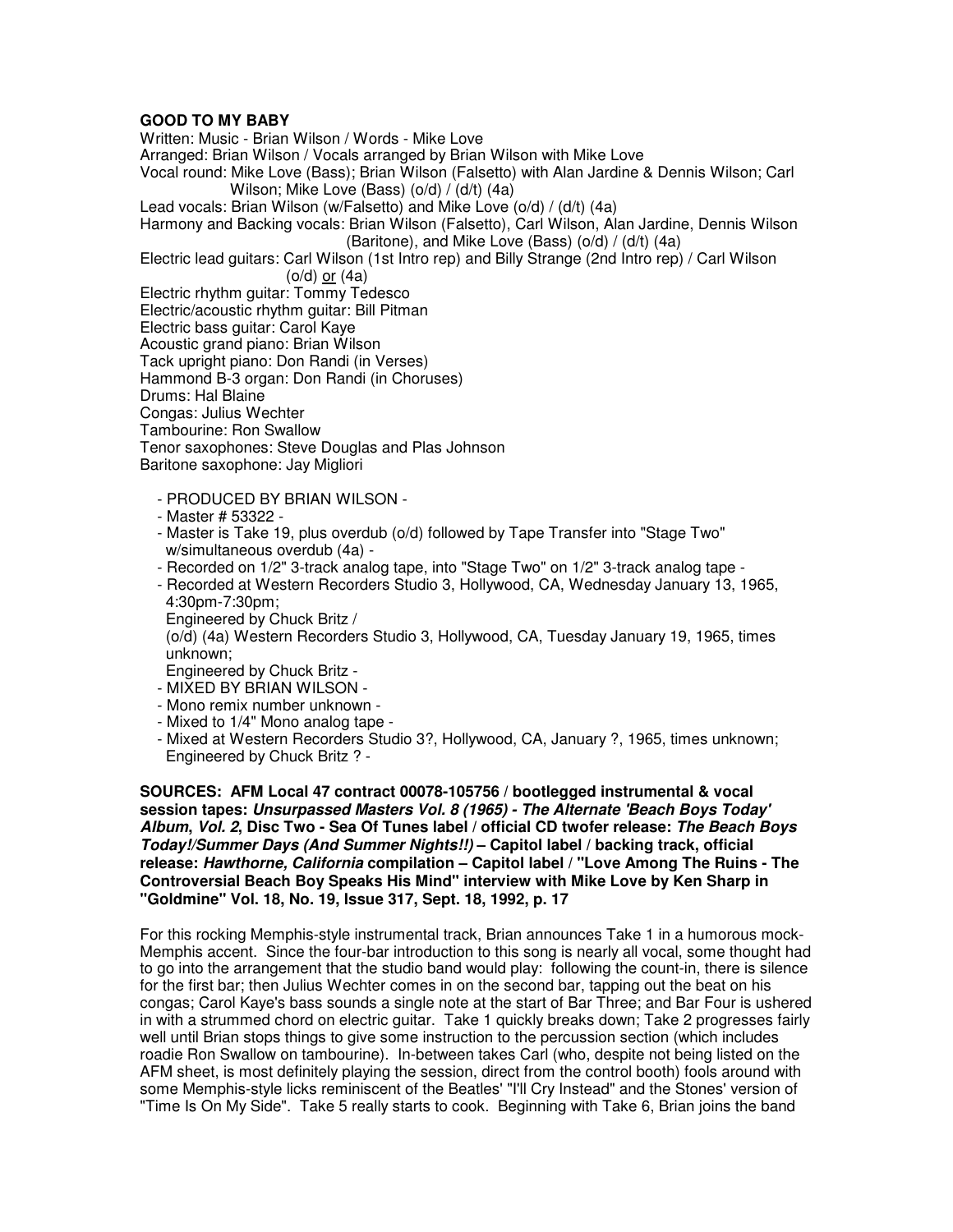on the studio floor to play piano, but keyboards definitely take a back seat on this guitar-driven rocker (Don Randi is credited with both piano and organ on the AFM sheet; from what little aural evidence there is of his contribution on the session tape, it seems he plays tack piano on the verses and organ on the choruses). Since Hal is having some difficulty in achieving the right tempo for the song, Brian begins doing the count-in along with him. After Take 6 collapses, Brian accuses Carl of missing his cue. Carl responds with "I hit it", and one of the musicians (possibly Hal) jokes "Just goes to show you how wrong you can be, right Brian?", which is followed by general laughter and a humorous musical acknowledgement by Brian on his piano. Take 8 stops and Carl demands to know "How come he's louder than I am then?!". At Carl's behest, Brian then requests one of the other guitarists (probably Billy Strange) to lighten-up on the lead. Carl stops Take 9 due to a bad bass note. One of the male musicians jokes: "Don't look so serious while you're trying to get away with it", and Carol Kaye can be heard laughing in response. Between takes, someone strums an auto harp (which would be used later that evening on the session for "In The Back Of My Mind"). Take 12 starts way too fast, and Brian demonstrates on the piano how he wants the lead guitars to slide up into the half-steps. As take 13 breaks down, Brian asks one of the musicians if they "fucked up", then apparently felt bad for swearing (aside from Carl and Ron, all of the players were at least a few years older than Brian, and he probably wouldn't ordinarily swear in their presence). Brian's apparent embarrassment causes more laughter from the studio floor and one of the musicians (probably Billy Strange, judging by the accent) jokingly says "No, Brian!" (as in "Us? Of course not!"). Take 17 is the last one represented on U.M., but the master is Take 19, onto which the Boys' vocals were overdubbed (interestingly, Capitol's Hawthorne, California release pastes the warmup and slate from Take 17 onto the top of Take 19's instrumental track). Guitars, percussion and pianos were recorded together on one track, with the sax section and echo from the guitars on another. It must be said here what a cool lick the guitars are playing, not only in the main verse riff, but also in the second half of the verse into the chorus, where they play a really neat muted unison part; most people would change the guitar part from verse to chorus, but Brian changes it halfway through the verse, then leaves it that way for the first half of the chorus: sheer genius! Having completed this backing track in the early evening hours, Brian apparently returned later that night for a second session, with more-or-less the same group of players (plus Leon Russell, minus Ron Swallow), and laid down the track for the ballady "In The Back Of My Mind"...although it must be said his mood had changed rather noticeably by that time (see comments for that song below).

Since the band was recorded in stereo, the Beach Boys had just one track to add vocals (done at a later date than the tracking session, and designated here as "o/d"), before doing a tape transfer to a second 3-track tape, simultaneously double-tracking their vocals in the process (both layers of vocals would occupy a single track on the "Stage Two" 3-track tape, while the instrumentation remained in stereo on two discrete tracks). During one of the two vocal overdubs, Carl also contributes some extra guitar, playing the chimey fills prior to each chorus. The  $U.M.$  bootleg presents all four takes of the group's attempt to double the already-recorded first layer of vocals. The first take of the vocal double-track (overdub "1a") starts with Dennis asking if he can "do my thing now...or whenever?"; and Brian replies "Can I make a suggestion? Do it after Mike's so you can relax now?" (this discussion could relate to the part that Dennis sings on this song, which consists of a lyric different than what the others are singing, and which comes in at a point later than Mike's introductory bass line, OR it could relate to the recording of Dennis' vocal on "In The Back Of My Mind", which, if Capitol's notations in its CD twofer reissue are to be believed, was recorded the same day). Takes 1a and 2a both dissolve in the intro due to someone not getting their note right, but the third take is complete - just apparently not perfect. The fourth take is the clincher, although the double-tracking is still a bit off in places...nonetheless, it was deemed sufficient, and the recording was complete, subject to mixdown. In the circular five-part vocal round, Mike starts things off, singing the line solo in his great bass voice, followed by Brian up high (with Alan and Dennis on harmony), then Carl, supported by the others on "oohs", and finally Mike again, this time with "oohs". Throughout the chorus Dennis sings an undecipherable lyric (different from what the others are singing) in his rich baritone.

One of Brian's most stunningly complex vocal arrangements, yet one of his most overlooked, demonstrating that even a "filler" tune was receiving great care and attention at this point. NOTE: this song, among many on the Beach Boys Today! album, was originally credited solely to Brian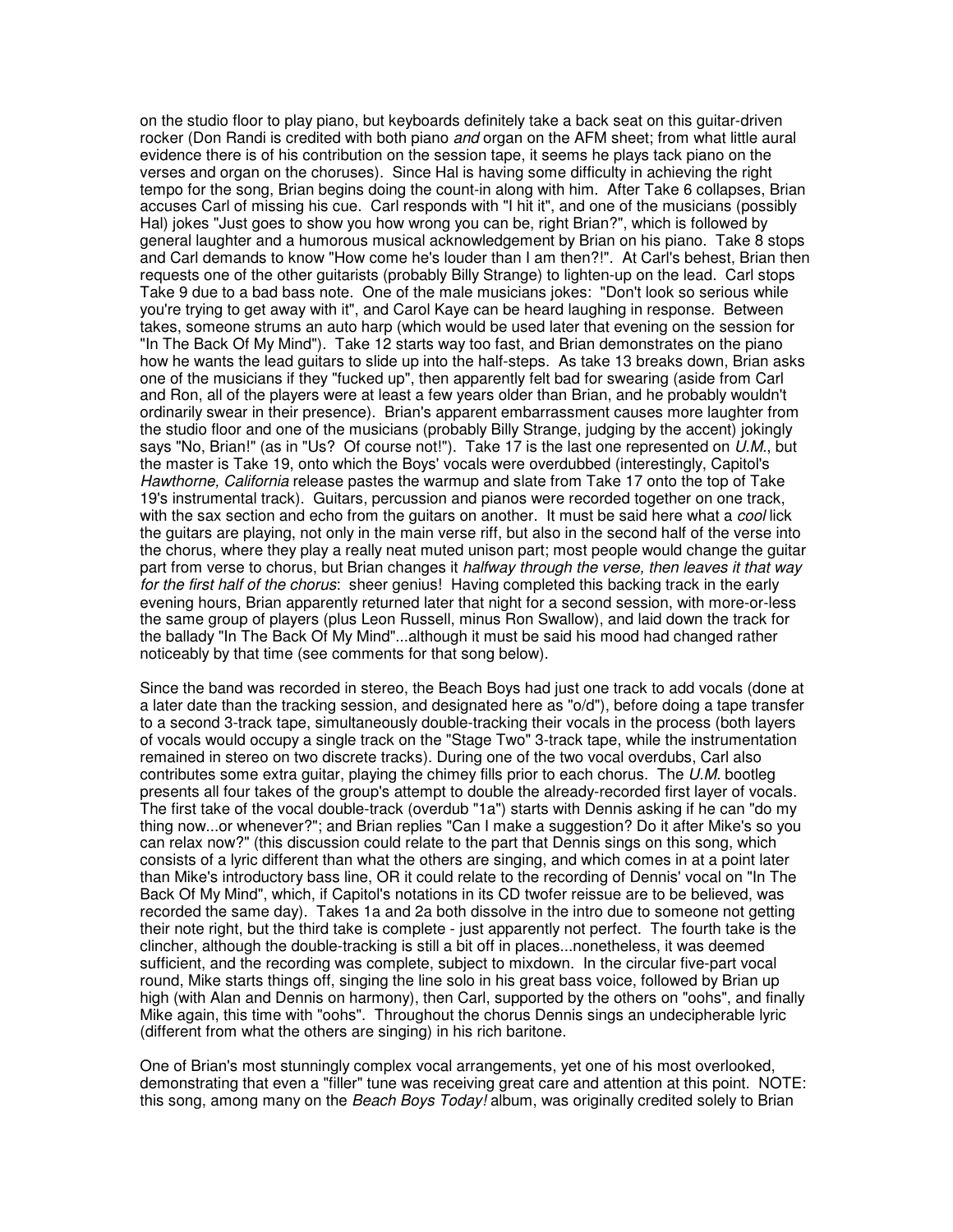Wilson, but cowriter's credit has since been awarded to Mike Love, the result of his early-'90s lawsuit against Brian Wilson and his publishers. In his landmark 1992 "Goldmine" interview, Mike mentioned this song as being one for which he wrote all the lyrics, hence the above songwriting credit.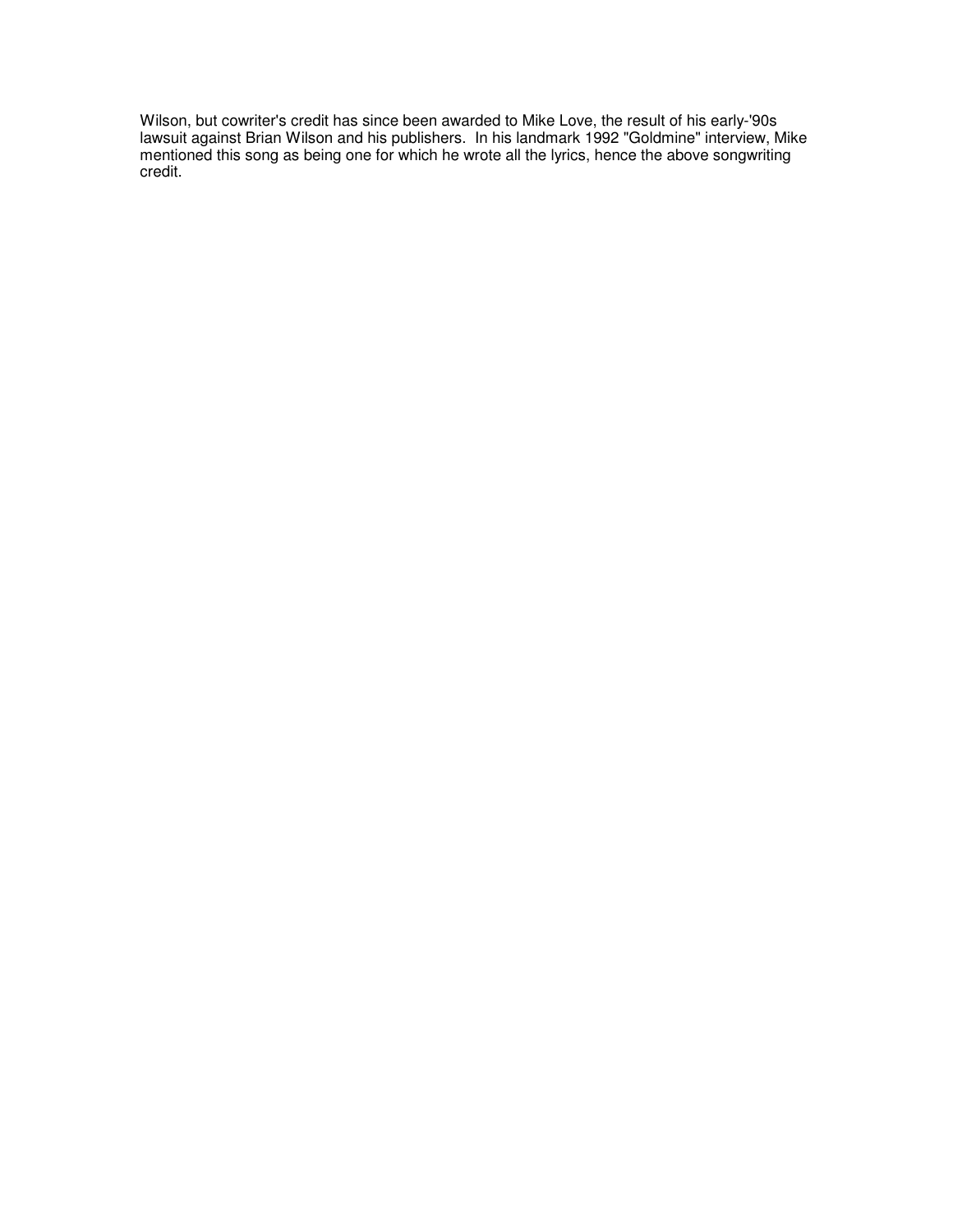## **DON'T HURT MY LITTLE SISTER**

Written: Music - Brian Wilson / Words - Brian Wilson and Mike Love Arranged: Brian Wilson / Vocals arranged by Brian Wilson with Mike Love Lead vocals: Mike Love (Verses) and Brian Wilson (Falsetto) (Choruses) (o/d) / (d/t) (1a) Backing and Harmony vocals: Brian Wilson, Alan Jardine & Dennis Wilson, Carl Wilson, and Mike Love (Bass)  $(o/d) / (d/t)$  (1a)

12-string electric lead guitar: Carl Wilson (Intro) Electric rhythm guitar: Tommy Tedesco Electric baritone rhythm guitar: Ray Pohlman Electric bass guitar: Alan Jardine Acoustic grand piano: John Gray (Intro) Acoustic upright piano: Brian Wilson Drums: Hal Blaine

Tambourine: Dennis Wilson

- PRODUCED BY BRIAN WILSON -
- Master # 52385; original title: LITTLE SISTER -
- Master is Take 18, plus overdub (o/d) followed by Tape Transfer into "Stage Two" w/simultaneous overdub (1a) -
- Recorded on 1/2" 3-track analog tape, into "Stage Two" on 1/2" 3-track analog tape -
- Recorded at Western Recorders Studio 3, Hollywood, CA, Monday June 22, 1964, 3:30pm- 6:30pm;
- Engineered by Chuck Britz /

 (o/d) (1a) Western Recorders Studio 3, Hollywood, CA, June ?, 1964, times unknown or Monday January 18, 1965, times unknown;

- Engineered by Chuck Britz -
- MIXED BY BRIAN WILSON -
- Mono remix number unknown -
- Mixed to 1/4" Mono analog tape -
- Mixed at Western Recorders Studio 3?, Hollywood, CA, June ?, 1964, times unknown or Monday January 18, 1965, times unknown; Engineered by Chuck Britz ? -

**SOURCES: AFM Local 47 contract 001493-96603 / bootlegged instrumental & vocal session tapes: Unsurpassed Masters Vol. 7 (1964) - The Alternate 'Beach Boys Today' Album, Vol. 1, Disc One - Sea Of Tunes label / official CD twofer release: The Beach Boys Today!/Summer Days (And Summer Nights!!) – Capitol label / "The Nearest Faraway Place - Brian Wilson, The Beach Boys, and the Southern California Experience" by Timothy White - Henry Holt & Co., 1994, pp. 214-215 / "The Beach Boys – The Definitive Diary of America's Greatest Band On Stage and In The Studio" by Keith Badman – Backbeat Books, 2004, pp. 57 & 83 / Danelectro and Baritone Guitar websites**

In late June of '64 (two days after his twenty-second birthday), Brian took the Beach Boys and a handful of session players into the studio to cut a song he had originally offered to Phil Spector and the Ronettes. According to Timothy White, "The title echoed advice that Diane Rovell had repeatedly been giving Brian regarding Marilyn", although others claim the idea stemmed from Brian's feelings of protectiveness toward the third Rovell sister, Barbara. Whatever its origins, Spector held a tracking session at Gold Star, and according to Brian, who was in attendance, Leon Russell was too drunk to play the piano, so Spector ordered Brian to take over at the ivories. Brian was reportedly so nervous at the prospect of playing under his idol's baton that he choked it, and was ordered back to the sidelines by a disgusted Spector. The Spector-produced track was ultimately overdubbed with vocals by The Blossoms and released as a public service announcement for equal opportunity employment, under the title "Things Are Changing (For The Better)". Brian must have felt the original song he and Mike had written was too good to fall by the wayside, because he set about capturing his vision of it for the next Beach Boys album.

The tape from the tracking session, as preserved on U.M. Vol. 7, begins with Brian's voice speaking from the control room: "I'll be out there playin' the pe-a-no, maybe...the pie-an-ee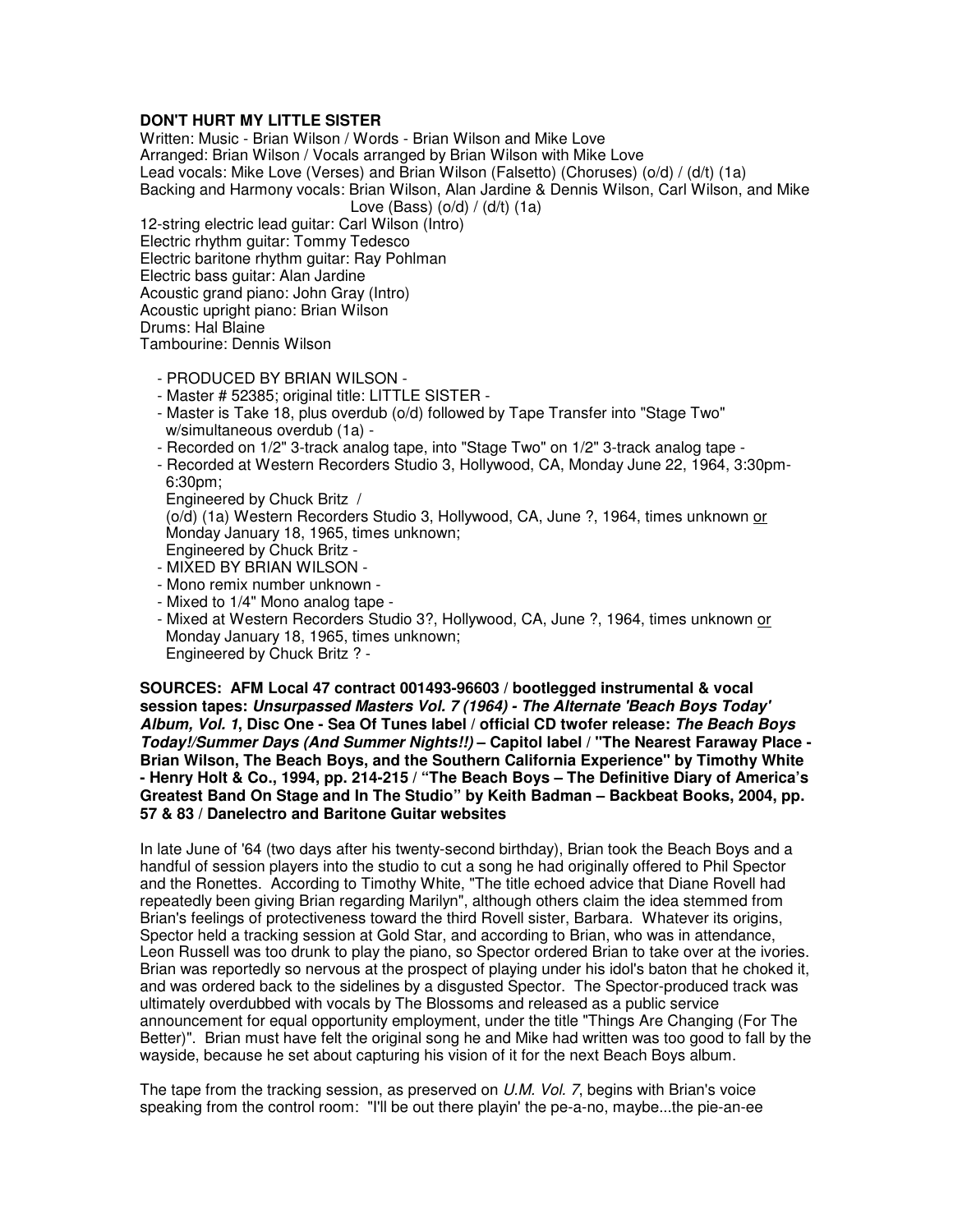player...right...All the way, let's make it tight. Hal, you wanna get closer to that little thing? 'Cause we're leakin' from anybody else" (sic). Brian then establishes the tempo and gives the count-in. Chronologically, this marks the first known appearance of the 12-string electric guitar on a Beach Boys track, played by Carl from the booth, plugged directly into the console and recorded in stereo across two tracks. The names of all the musicians (including the four Beach Boys present) are listed on the AFM contract, and the session tape reveals that Al is playing Fender bass and Hal Blaine drumming, while Dennis contributes tambourine. It is probably Ray Pohlman playing the baritone guitar, since it is actually the very same instrument as the 6-string bass (which Pohlman is known to have played on other contemporaneous Beach Boys/Brian Wilson tracks). The instrument in question (a Danelectro) can be strung and pitched in two ways: when outfitted with 14-68 gauge strings and tuned one fourth below concert pitch, it can be strummed as a baritone rhythm guitar (as it is here); or when 24-84 gauge strings are used and the tuning is one full octave below a normal guitar, it becomes a high bass (as on "God Only Knows", for instance). With the volume from the two rhythm guitars leaking into the other microphones, they create a much bigger sound, which seems at times like more than two guitars (this "ambient mic'ing" phenomenon is a key feature of many classic rock 'n' roll records).

The first take is really just a dry run, with Brian still in the control booth. Although Brian does leave the control room to join the band at a certain point, it is obvious from this first run-through that there is another pianist playing on the session. Although some sources have identified the "John W. Gray" listed on the AFM contract as a guitarist, it is reasonably clear from the session tape that he is playing piano, at least on this date (it is entirely possible that Gray was a "double hitter" as it were, with talents similar to those of Larry Knechtel, who could be called upon to play either keyboards or bass on a session; the AFM sheet for this session only lists the players' names, not their instrument). Gray's piano can best be heard playing a single-note figure behind the guitar intro.

As "Take 1" falls apart, Brian asks Hal if he knows what happens in a certain spot. Prior to the second take, John Gray runs through the basic chord progression on the piano with one hand, apparently at the request of Hal, who asks John to give him a nod at a certain point in the song to signal him. Meanwhile, Dennis rattles his tambourine impatiently. Before they start up again, Brian issues a series of instructions: "Hal, let's get the tempo...On your hand please, Dennis...let's stay in the same spot so you don't shift around (the) volume...Everybody just play the guitar straight...everybody (wants to) coincide...Here we go". That second take is still pretty loose, and breaks down about halfway in. Prior to Take 3, Hal auditions variations of the drum pattern for Brian, who is now on the studio floor counting in the band and adding a second piano part. Prior to Take 4, Pohlman and Jardine take turns playing the main theme on their instruments. This quickly breaks down, and Brian asks Chuck if the high piano part (the one played by Gray) is sticking out too much; after calling out "Take 5", Chuck concedes that it is, then calls "Take 6" (which implies that Take 5 is missing from the bootlegger's presentation). Regardless, Take 6 suffers a similar fate as Take 4, breaking down after John Gray plays an incorrect progression. Prior to Take 7, Brian plays through the basic chord progression solo as a demonstration to the other players, who soon join him in a really loose jam. Chuck doesn't consider this a valid take, however, and resumes his counting with "Take 7". When this take collapses, there is some discussion on the studio floor before Chuck (who was by now the veteran of many lengthy Jan & Dean sessions, and who probably had a bowling league to get to) comes over the talk-back and humorously chides Brian with "C'mon Jan, don't make it a long session!", followed by "Take 8, Jan!". Take 8 fades out, and take 9 is omitted. The  $U.M.$  presentation resumes with Take 10, which is much more solid than the previous takes, although it does seem to drag a bit. This take is even followed by a discussion amongst Chuck, Carl, and Brian, in which the first two state their belief that the tempo has become too slow, but Brian doesn't think so; regardless, it is soon on to the next take. Chuck stops Take 11 after the intro, and Take 12 also breaks down almost immediately. Take 13 is complete, but still a little sloppy. When Take 14 breaks down almost immediately, the band plays a quick, bluesy rendition before moving on to Take 15 (which ends almost as quickly as Take 14). Take 16 is similarly ill-fated, but Take 17 is complete and almost perfect. For whatever reason, one more take was deemed necessary, and that became the master.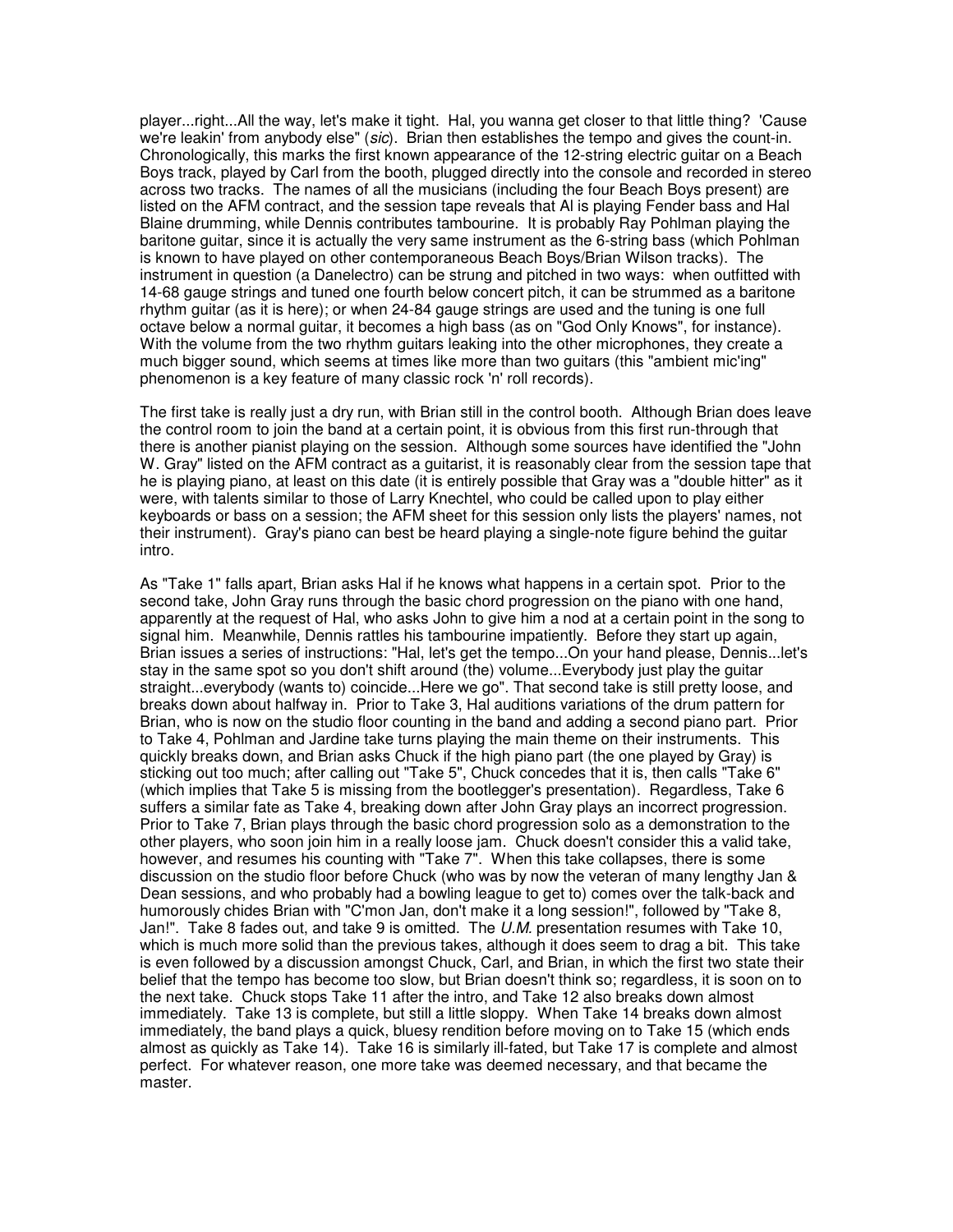Up to this point, all of the material from this session has been presented on  $U.M.$  in mono, but a stereo mix of the Take 18 instrumental track is presented next  $(U.M.$  Track 16). Following this, we have the first vocal overdub ("o/d"), recorded onto the one remaining track of the original 3-track master ( $U.M.$  Track 17), and finally the tape transfer into a second-stage 3-track tape with a simultaneous doubling of the vocals ("1a"), which was fed along with the first layer of vocals into a single track of the new tape; the instrumental backing was kept in stereo on the two remaining tracks (U.M. Track 18). Prior to the first vocal overdub, Mike can be heard bragging "Is there anybody in the business...ANYbody better?". Brian and Mike continue chatting as the instrumental track is qued up, and although Dennis tries to stop them by shouting "Go!", their conversation continues into the guitar intro. In a similar vein, Brian is heard asking "OK? OK so far?", during the instrumental interlude. All of these spoken voices remained in the final mono mix and can be heard on the album to this day. NOTE: this is another song for which Mike Love has since been awarded co-songwriting credit and royalties, due to the outcome of his lawsuit. FURTHER NOTE: author Keith Badman indicates in his book that evidence exists of some work being done on this track on January 18th of 1965; if true, this would most likely be either the vocal overdubs, final mixdown, or both. ONE LAST NOTE: original title above is from the AFM sheet.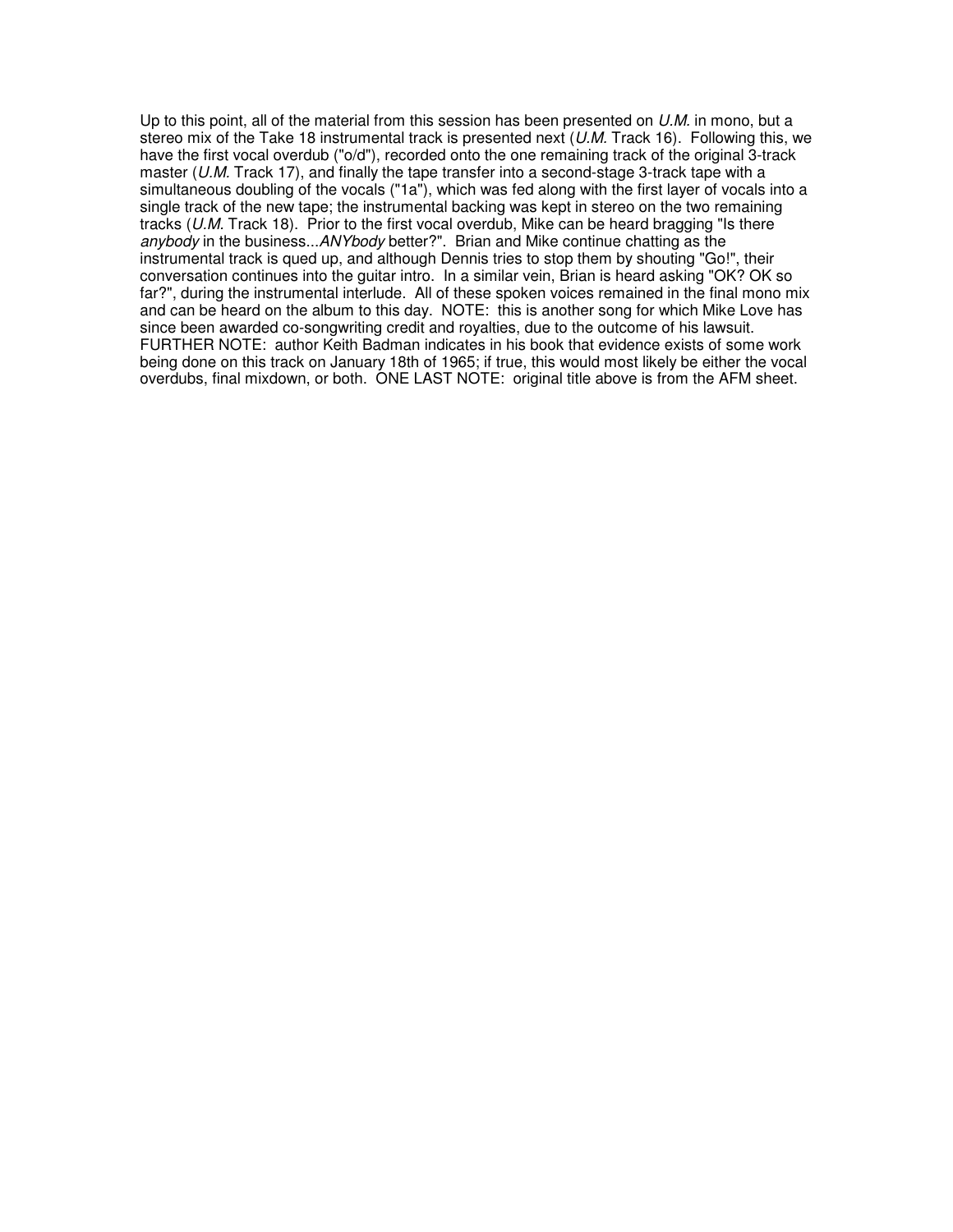# **WHEN I GROW UP (TO BE A MAN)**

Written: Music - Brian Wilson / Words - Brian Wilson and Mike Love Arranged: Brian Wilson Lead vocals: Mike Love and Brian Wilson (Falsetto) (o/d) / (d/t) ("13a") Harmony and Backing vocals: Brian Wilson, Carl Wilson, Alan Jardine, Dennis Wilson (Baritone), and Mike Love (Bass) (o/d) / (d/t) ("13a") Electric lead guitar: Carl Wilson ("Insert") / (Solo) (6b) Electric rhythm guitar: Carl Wilson Electric bass guitars: Alan Jardine / (d/t) ("Insert") Acoustic upright piano: Brian Wilson Baldwin electric harpsichord: Brian Wilson ("Insert") Drums: Dennis Wilson Hi-hat: Dennis Wilson ("Insert")

Double-reed harmonica: Carrol "Cappy" Lewis ("Insert")

- PRODUCED BY BRIAN WILSON -
- Master # 52666 -
- Master is edit of Take 37 & Pickup Piece Take 6 plus overdubs ("Insert"), (o/d) followed by Tape Transfer into "Stage Two" w/simultaneous overdub ("13a", actually 14a) plus drop-in (6b) -
- Recorded on 1/2" 3-track analog tape, into "Stage Two" on 1/2" 3-track analog tape -
- Recorded at Western Recorders Studio 3, Hollywood, CA, Wednesday August 5, 1964, 3:00pm-6:00pm;
- Engineered & Edited by Chuck Britz /
- (o/d) ("13a") (6b) Western Recorders Studio 3, Hollywood, CA, Monday August 10, 1964, apprx. 11:00pm;
- Engineered by Chuck Britz -
- MIXED BY BRIAN WILSON -
- Mono remix number unknown -
- Mixed to 1/4" Mono analog tape -
- Mixed at Western Recorders Studio 3?, Hollywood, CA, August ?, 1964, times unknown; Engineered by Chuck Britz ? -

**SOURCES: AFM Local 47 contract 002193-95936 / bootlegged instrumental & vocal session tapes: Unsurpassed Masters Vol. 7 (1964) - The Alternate 'Beach Boys Today' Album, Vol. 1, Disc Two - Sea Of Tunes label / official CD twofer release: The Beach Boys Today!/Summer Days (And Summer Nights!!) – Capitol label / "Love Among The Ruins - The Controversial Beach Boy Speaks His Mind" interview with Mike Love by Ken Sharp in "Goldmine" Vol. 18, No. 19, Issue 317, Sept. 18, 1992, p. 17**

Brian and The Beach Boys returned to Studio 3 at Western on August 5th to record two more tracks for their next album, two tracks that would also soon comprise their next *single* release: "When I Grow Up" and "She Knows Me Too Well". Both tracks were layed down with the standard Beach Boys studio lineup of Brian on piano, Carl on rhythm guitar and overdubbed lead guitar, Alan on bass guitar, and Dennis on drums. Disc Two of U.M. Vol. 7 is devoted entirely to the "When I Grow Up" sessions. The Boys had apparently invested little (or nothing) in the way of pre-production outside of the studio, and the disc begins with about two-and-a-quarter minutes worth of rehearsals. About fifteen seconds in, Chuck adds some reverb to Dennis' snare, and the resulting effect makes the drum sound massive. The group spends quite a bit of time perfecting the "what will I be" progression, with Carl (playing from the control booth) asking Dennis to go "heavy on your bass pedal there". Takes 1-4 break down quickly, and just prior to Take 5 Dennis (with coaching from Brian) hits upon the alternating snare/floor tom pattern that he plays in the verses. The next several takes also break down, with Carl stopping Take 8 due to "bad bass notes". After the breakdown of Take 10, Carl laughs when Brian says "It's my fault twice in a row". Dennis struggles with the tempo until about Take 14, when Brian admits that he's "getting it" now. In Take 16, Brian again hits a bum chord change and says "I'm sorry, but I've blown that same part about eight times in a row". He does it again in the very next take, and Dennis consoles him ("Don't worry about it"). Take 18 is the first reasonably complete pass. Take 19 consists of two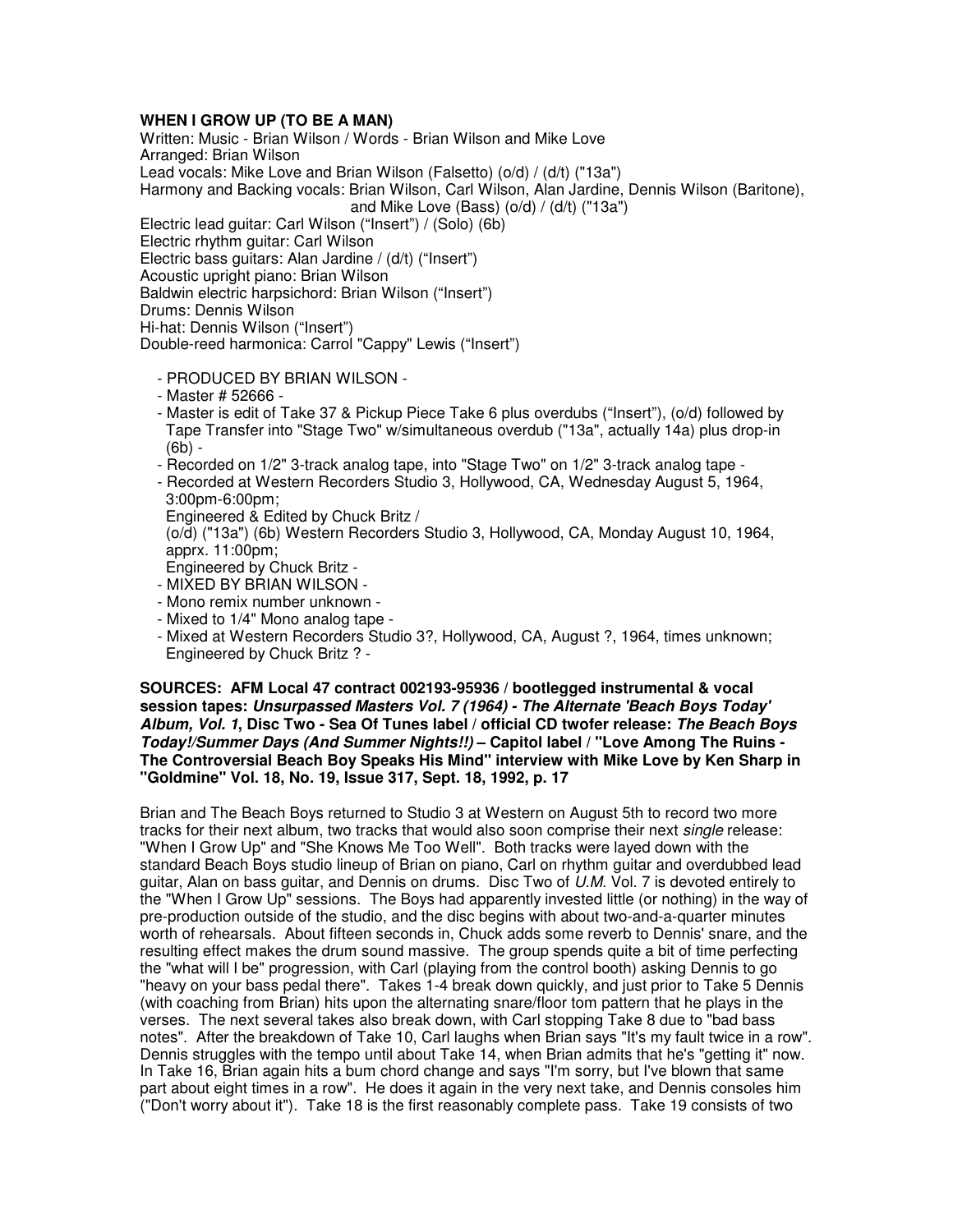attempts to start the tune all together, both of which last only seconds before Chuck calls out "Twenty!", but that take doesn't make it out of the first verse. Takes 21, 22 and 23 are about as short as Take 19, and after a short-lived Take 24, Brian asks Chuck to bring Al up for the intro. The next several takes are all quick breakdowns, with Take 27 almost making it all the way to the pre-chorus. After the quick demise of Take 28, Dennis asks "What was wrong with that?" to which Carl replies "I just stopped playing for some dumb reason". Prior to Take 32, Brian instructs Dennis to "watch that feel", but when the take falls apart, Dennis says "When you go 3-4, I'm waiting on 1-2". Brian and Dennis then discuss the proper way to count the rhythm, and a voice from the booth (roadie Ron Swallow) asks Brian if he's going to "do a little bass later?", and Brian responds in the affirmative. Brian tells Chuck "I want Carl to shut up when you count it down" before they launch into Take 33. This one almost makes it to the chorus before breaking down as Brian gives further instructions to Dennis. A drum miss-hit kills Take 34. The next take fares a little better, but still falls apart, much to Dennis' growing frustration at his own performance. As hard as Dennis is on himself, Brian is even harder, prompting Carl's comment to Chuck on how "Brian rides him so". Chuck presses the talk-back and has the following exchange with Dennis:

Chuck: "Denny? Sounds great, man."

Dennis: "Chuck, you're bullshitting!"

Chuck: "No, you're sounding great, you just don't realize it!"

Chuck's praise must have helped, because in another two takes, they nail it, with the exception of the outro, which is taped again as a pickup piece (following several run-throughs and six takes), and edited onto the master. Since the basic track was recorded in mono, there are two tracks open for overdubs at this point. The first was filled immediately by some instrumental "sweetening": Carl playing a second guitar part in a higher position, Al doubling his bass part, Dennis adding some hi-hat on the "4" beats, session player Carrol "Cappy" Lewis contributing some simple harmonica playing, and Brian performing the famous electric harpsichord riffs. It is unknown how many takes were required to perfect this overdub (designated above as "Insert"), since only the final results are presented on  $U.M$ . Having completed the first of the session's two scheduled backing tracks, the Boys moved on to "She Knows Me Too Well" (see entry for that song below).

Five nights later, the Boys (including Mike this time) were back to record the vocals for "When I Grow Up". The approximately 18 minutes from this vocal session that appear on U.M. represent some of the most vulgar 18 minutes in the band's entire history (at least that which is preserved on tape). Track 7 of  $\ddot{\textit{U}}$ .M. is the first vocal overdub ("o/d"), recorded to the one remaining track of the original 3-track tape, complete and ready to be doubled (there is a pop or glitch on the multitrack in-between the group counting "fourteen" and "fifteen" which sounds not unlike someone smacking their lips). The doubling was achieved by transferring the three completed tracks over to a new 3-track tape while adding another vocal layer on top of the first (fed into the same track). This apparently was no easy task, and as the Boys struggle to perfect this double-tracked part, they grow more impatient and more vulgar with each attempt.  $U.M.$  presents 14 takes of this second vocal overdub, but Chuck IDs both of the last two as "13a" (they definitely have different slates, so they are not the same take...hence the above designation as "'13a', actually 14a"). Early on in this double-tracking process, Dennis scolds Mike for "fuckin' around". Chuck asks for "no talking on the intro at all", and Brian asks for "more voice in my earphones". Mike stops the second take because he wanted someone to hit their note better. Before proceeding, Carl and Dennis solicit Ron Swallow's opinion: "Does that sound good, Ron?...Bad?", to which Ron replies that it "Sounds great". The following exchange then ensues:

Carl: "Does it really sound great? Is it a smash, or a hit, or...?"

Ron: "Do it, just make it...and then listen to it!"

Al: "Make it and we'll go feed our egos later."

Mike: "It's an album side!" (which indicates the song was not yet designated as a single release, and therefore Mike was not as worried about its outcome)

After the collapse of the next take, an impatient Mike says "C'mon, man let's cut this cow...let's cut this turkey, and have Thanksgiving…". Mike rails on in an obscene (yet weirdly humorous) manner about it being almost 11:00, and he has to get up at 4:00. As the night wears on, the obscenities continue to fly between Dennis and Mike (in a merely impatient, not antagonistic way), and it is clear that this is one of those times where the singers would rather be anywhere in the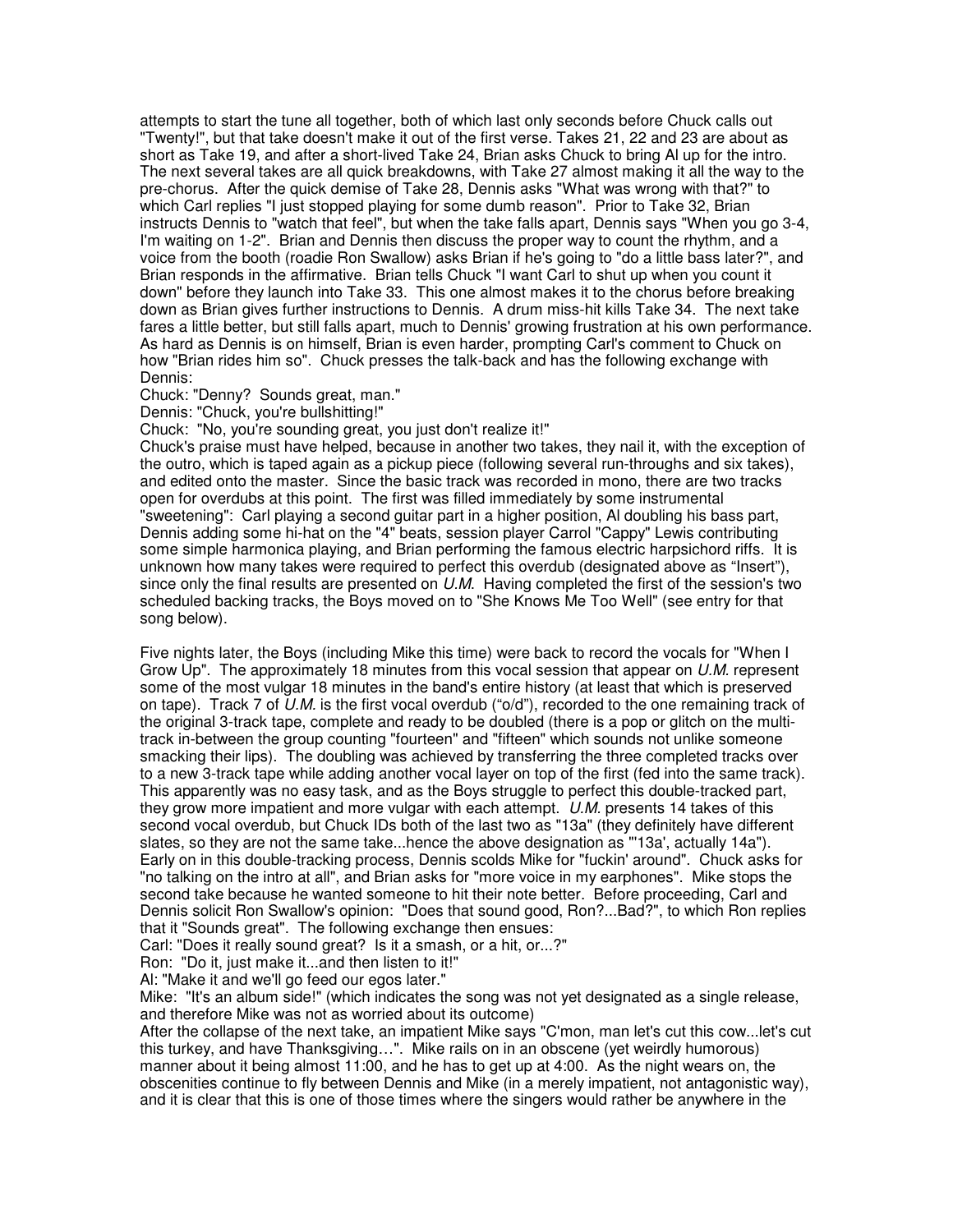world at that moment except in front of a microphone (to borrow a description from David Leaf). Following an aborted Take 7a, Mike vents with a mock lisp about how "We're so goddamned great, and you guys are wasting precious time!". Al, who stood on a box to boost his height while at the mic, had wandered off, and Brian can be heard giving him an impatient (yet still humorous) count-down to get him to return (as one would to a child). The next take is blown almost immediately, and everyone snaps when Al asks if anyone wants gum. Mike had thrown the words up in the air out of disgust, and now can't find them. Brian asks him if he tore them up, and Mike responds "You're goddamned RIGHT!", to which Dennis says "He's mad, man, cool it! It's his gig!". Al impatiently asks if they can just cut "this friggin' thing" before it becomes tomorrow, and Mike chastises the other "fuckers" for always "fuckin' around". After another couple of takes, Dennis distracts (and amuses) the others by wearing something (possibly a sock, or maybe a condom?) in an apparent obscene manner (but one which feels good, according to him). Brian has to tell him to take it off: "C'mon, Dennis, don't wear it like that...I'm askin' you NOT to, you know it's only gonna make us screw up!", while Al is afraid that his fiancée Lynda, who is on her way to the studio, could walk in and see it. Someone suggests they take the accessories (whatever they are) out and all put them on when Lynda arrives, but Al feels she would be too embarrassed. The next take collapses early on due to Dennis' screwing around. Prior to 13a (the first one), Chuck instructs Brian that they need to get "closer" to what they did on the first vocal overdub. This take is complete, but for some reason they redo it (keeping the same take number, indicating that perhaps they only redid the first part, punching out after the correction was made). For all the completists, it is probably worth noting that the group counts the years all the way to "thirty-five" during the fade-out section.

The last bit of recording that needed to be done prior to the final mix was a re-do of Carl's guitar solo, done as a "drop-in" onto the same track as the first instrumental overdub (in the process wiping the last few harpsichord notes prior to the solo, which hardly affected the song's outcome). The main difference between this new part and the one that Carl had played during the first overdub is the addition of gobs of reverb to his guitar sound. This replacement of the guitar solo is achieved in six takes (although  $U.M.$  incorrectly lists them as only five), and is designated above as "(6b)".

One of the very first rock 'n' roll songs to explore the subject of impending adulthood, "When I Grow Up (To Be A Man)" was a strangely melancholy choice for a single in a climate dominated by upbeat Beatles (and Bealtes-soundalike) songs. The two completed cuts from these sessions ("When I Grow Up" and "She Knows Me Too Well") were issued as a single on August 24th, a mere two weeks to the day after the "When I Grow Up" vocal session. The single would peak at Number 9 on the U.S. Billboard chart. NOTE: in his 1992 "Goldmine" interview, Mike Love describes this song as one he "participated" in songwriting-wise, and he has since been awarded credit for his contribution.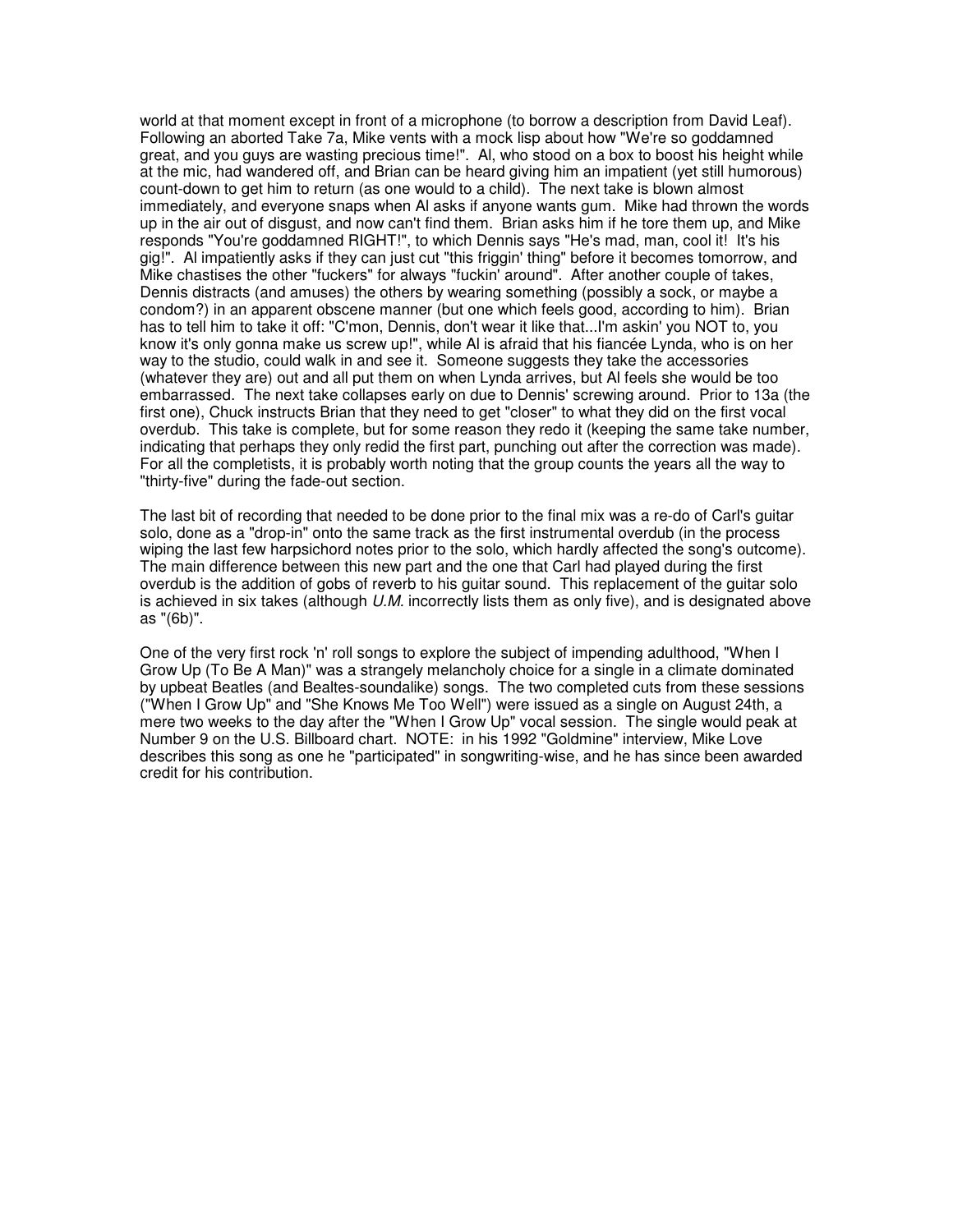**HELP ME, RONDA** (Version One) Written: Music - Brian Wilson / Words - Mike Love and Brian Wilson Arranged: Brian Wilson Lead vocals: Alan Jardine (o/d) / (d/t) (2a) Backing and Harmony vocals: Brian Wilson, Carl Wilson, Dennis Wilson (Baritone), and Mike Love (Baritone)  $(o/d) / (d/t)$  (2a)

Ukulele: Billy Strange (Intro) Electric lead guitar: Bill Pitman (Intro) 12-string electric lead/rhythm guitar: Carl Wilson (Intro) 12-string acoustic rhythm guitar: Glen Campbell Electric bass guitar: Ray Pohlman Acoustic grand piano: Leon Russell Drums: Hal Blaine Timbales: Hal Blaine (Chorus fills) Claves: Julius Wechter Tambourine: Ron Swallow ? Double-reed harmonica: Billy Riley Tenor saxophones: Steve Douglas and Plas Johnson Baritone saxophone: Jay Migliori Hand claps: Brian Wilson, Dennis Wilson, Carl Wilson, Mike Love, and Alan Jardine (in Vamp only) (2a)

- PRODUCED BY BRIAN WILSON -
- Master # 53272 -
- Master is Take 31 (actually Take 30?), plus overdub (o/d) followed by Reduction Mix into "Stage Two" plus overdub (2a) -
- Recorded on 1/2" 3-track analog tape, into "Stage Two" on 1/2" 3-track analog tape -
- Recorded at Western Recorders Studio 3, Hollywood, CA, Friday January 8, 1965, 1:00pm- 4:00pm;
- Engineered by Chuck Britz /

 (o/d), Submixed into "Stage Two" & (2a) Western Recorders Studio 3, Hollywood, CA, Tuesday January 19, 1965, times unknown;

- Engineered by Chuck Britz -
- MIXED BY BRIAN WILSON -
- Mono remix number unknown -
- Mixed to 1/4" Mono analog tape -
- Mixed at Western Recorders Studio 3?, Hollywood, CA, January ?, 1965, times unknown; Engineered by Chuck Britz ? -

**SOURCES: AFM Local 47 contract 00041-105618 / bootlegged instrumental & vocal session tapes: Unsurpassed Masters Vol. 8 (1965) - The Alternate 'Beach Boys Today' Album, Vol. 2, Disc Two - Sea Of Tunes label; Capitol Punishment, Disc One - Spank label / official CD twofer release: The Beach Boys Today!/Summer Days (And Summer Nights!!) – Capitol label / "The Beach Boys - The Authorized Biography Of America's Greatest Rock And Roll Band!" by Byron Preiss - Balanntine Books, 1979, p. 28 / "Love Among The Ruins - The Controversial Beach Boy Speaks His Mind" interview with Mike Love by Ken Sharp in "Goldmine" Vol. 18, No. 19, Issue 317, Sept. 18, 1992, p. 17** 

A day after laying down the instrumental track for "Please Let Me Wonder", Brian was back in the studio producing this uptempo number inspired by Buster Brown's "Fanny Mae". Once again, the tapes reveal that Carl Wilson is present in the control room, playing 12-string electric guitar, even though his name does not appear on the official AFM session contract. Among the other players present are stand-in Beach Boy Glen Campbell on chunky 12-string acoustic, and no less than three "Billy's" (Strange, Pitman, and guitarist/harmonica player Billy Riley, who had several r'n'b hits in his own right). The U.M. presentation stops after Take 4 (on Track 1), then resumes with Take 14 (Track 2). The Spank bootleg continues a bit further before breaking, with between-take excerpts from Takes 5 and 8, then jumps to Take 20. The tape begins with Brian, in a relatively good mood during this session, instructing the horn players on how long to hold their notes, before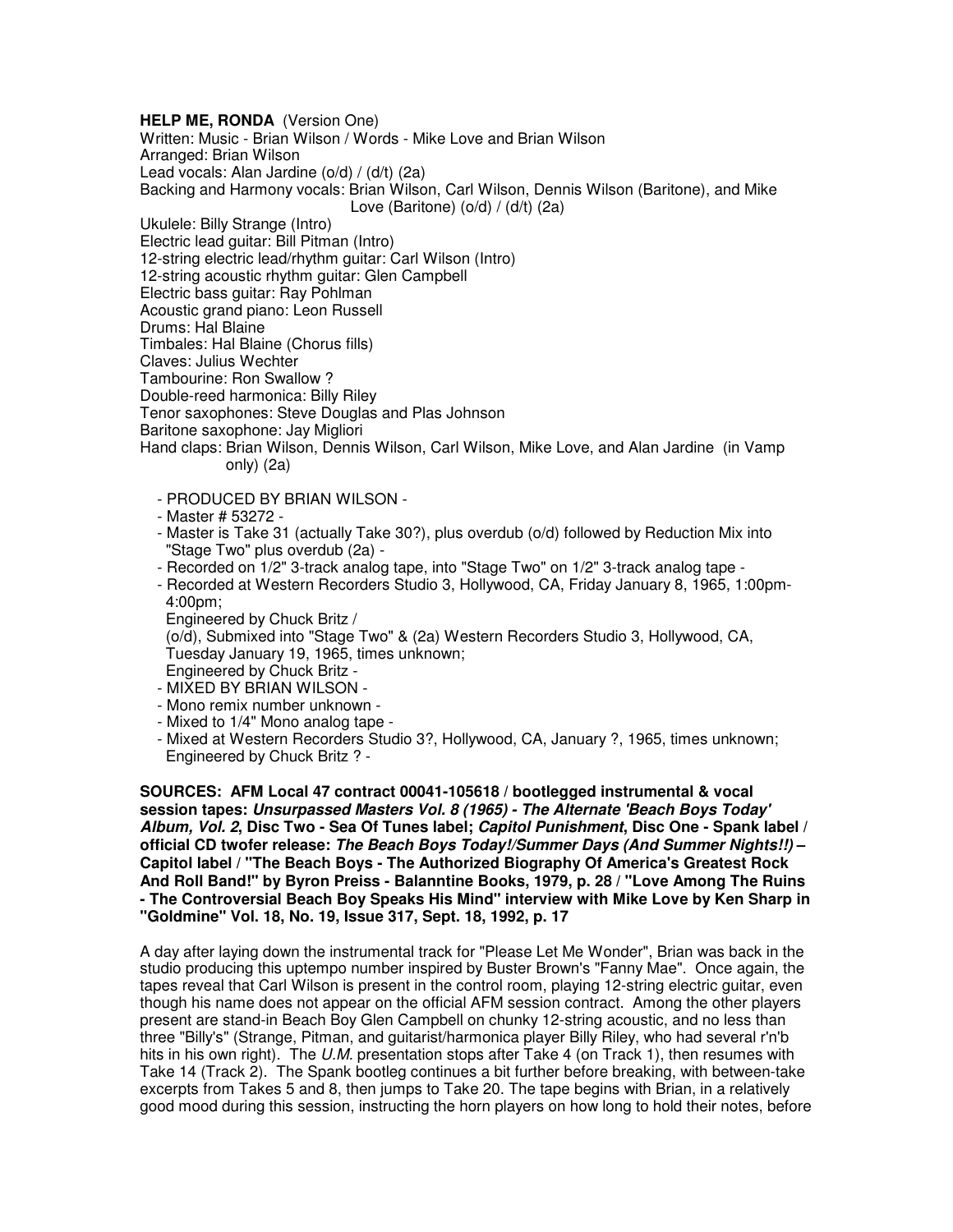calling out Take 1. After the breakdown of this take, Brian exclaims "Thirty seconds and counting", then addresses Leon Russell, asking to "hear your thing once". The next few takes break down very quickly due to any number of reasons: a too-slow tempo, Brian humorously declaring that he has the harmonica on full blast, "a strange noise in there", "Billy, something's wrong with that goddamned ukulele", after which Strange tunes it up to the piano, with instruction from Brian to bring down his top "just a hair". Take 20, an otherwise "beautiful take", is blown because one of the horn players (not Jay) *didn't* blow (prior to counting this take in, Hal remarks that "This tune's gonna be old enough to vote", a reference to the impending age of 21; when Take 21 does arrive, Brian acknowledges that "It's old enough to vote, Hal"). The voting-age take breaks down almost immediately due to a too-slow intro by Billy, while Take 22 succumbs just as quickly due to Carl rushing it. There is no mention of Take 23, so either it was edited out by the producers of U.M., or Brian mistakenly jumped ahead to Take 24 (which quickly ends due to a bad note being hit, not by Leon as Brian thinks, but by Ray, as Carl points out). The next take begins with "too much Carl, wouldn't you say there?", and Take 26 is aborted just as fast because something Billy did with his hand "didn't sound right". Take 27 is quickly stopped because "Carl did it...he did a boo-boo". Take 28 didn't last long either, provoking Brian's remark to Hal that "this song's gonna be on Social Security". Take 29's early demise prompts Brian to tell one of the players, with joking exasperation, "...you're off the date". The next take is a bit sluggish, but Brian lets it go until someone makes a mistake. Leon plays on in a humorous fashion, but a worried Brian says "Are you kidding? We got fifteen minutes left on the date". Well, that apparently was all that the musicians needed to hear, because they nailed it in the very next take. Brian wraps things up by saying "Thank you fellas, thanks very much".

The basic track, which was cut in mono, was then fed through Western's main echo chamber, and the echo return was printed on the second track of the 3-track tape. This "stereo mix" is found on U.M. Track 6, after which we hear the first of two vocal overdubs. Before the song starts, Brian can be heard advising Al to "Don't get ahead of the track". Brian and Carl harmonize beautifully behind Al's lead in the first verse, then they are joined by Dennis and Mike for the chorus; in the second verse all four sing behind Al. It appears that Al joins the others on the background mic during the chorus, returning to the lead mic as Brian sings "Help me Rhonda, yeah!", just in time to sing "Get her out of my heart!". Notably, Mike does not sing a bass part as he does on the later remake, but rather a baritone part similar to that sung by Dennis. A reduction mix to a second 3 track tape evidently occurred at this point, with the basic track and echo return merged into one, and the two vocal tracks remaining discrete on the second-stage tape. Two takes are required to perfect the double-tracking of the vocals, and hand claps are also added toward the end of the vamp in the middle. After the successful completion of this second vocal overdub, the Boys are heard congratulating Al on his first uptempo lead vocal with "Atta boy", "Nice going" and a round of applause.

Like a lazy Sunday afternoon trip to a carnival on a raft ride down the Mississippi River, this first of Brian's two productions of "Help Me, Rhonda" exudes a laid-back "all-American" vibe that the later, more "rock 'n' roll" version lacks. It also must be said that, in the opinion of this writer at least, the Today! version is more in the typical style of a "Brian Wilson production" than the garage-band approach taken on the later remake. Carl's guitar is doubled by Billy Strange's ukulele, Hal plays rolling fills on the timbales, and in a stroke of arranging brilliance, the tambourine and wooden claves don't enter until the second verse, giving these percussive instruments much more impact (the claves were apparently played by Spector session stalwart and future Baja Marimba Band leader Julius Wechter, and while the tambourinist's identity is unknown, it is almost certainly Beach Boy roadie Ron Swallow). But perhaps the most innovative feature of all is found in the fade-out, which fades back in and out several times before the song's end. In Byron Preiss' 1979 biography, Alan recalls that "It was 'Rhonda' I had difficulty with...It was the second song I sang lead on. I was used to singing background. It was a whole different thing...quite complex...It seems quite simple now but it's something called timing, meter, and rhythm. It was a matter of getting your mind-body concentration together...Finally it came off real well". So well, in fact, that forty years later, "Help Me, Rhonda" remains Al Jardine's signature tune. NOTE: in the 1992 "Goldmine" interview, Mike claims that he wrote the song's opening line, and he has since been awarded cowriter's credit by a jury. FURTHER NOTE: although it is spelled "Ronda" on the Beach Boys Today! LP sleeve and record label, it is spelled "Rhonda" on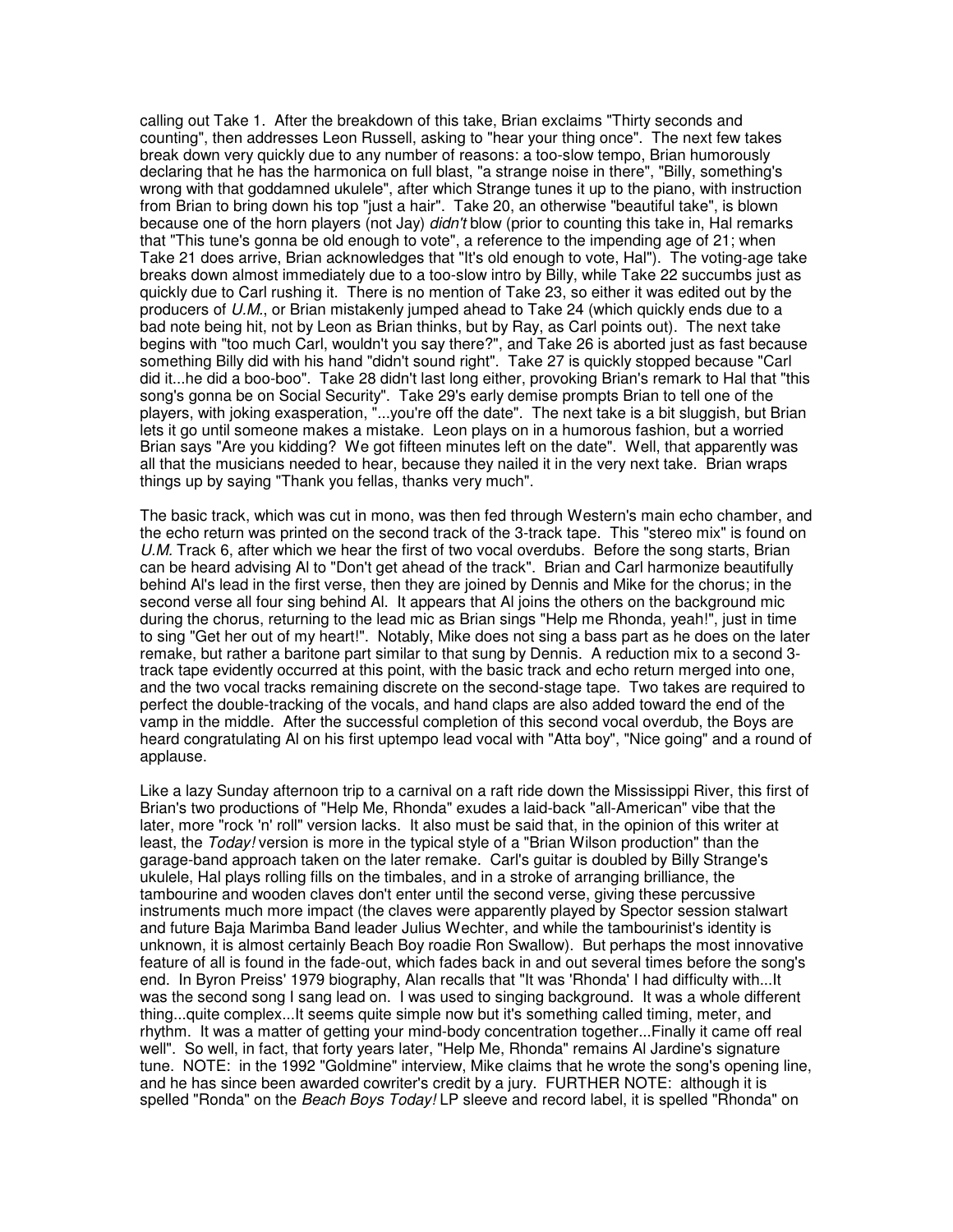the AFM sheet for this version.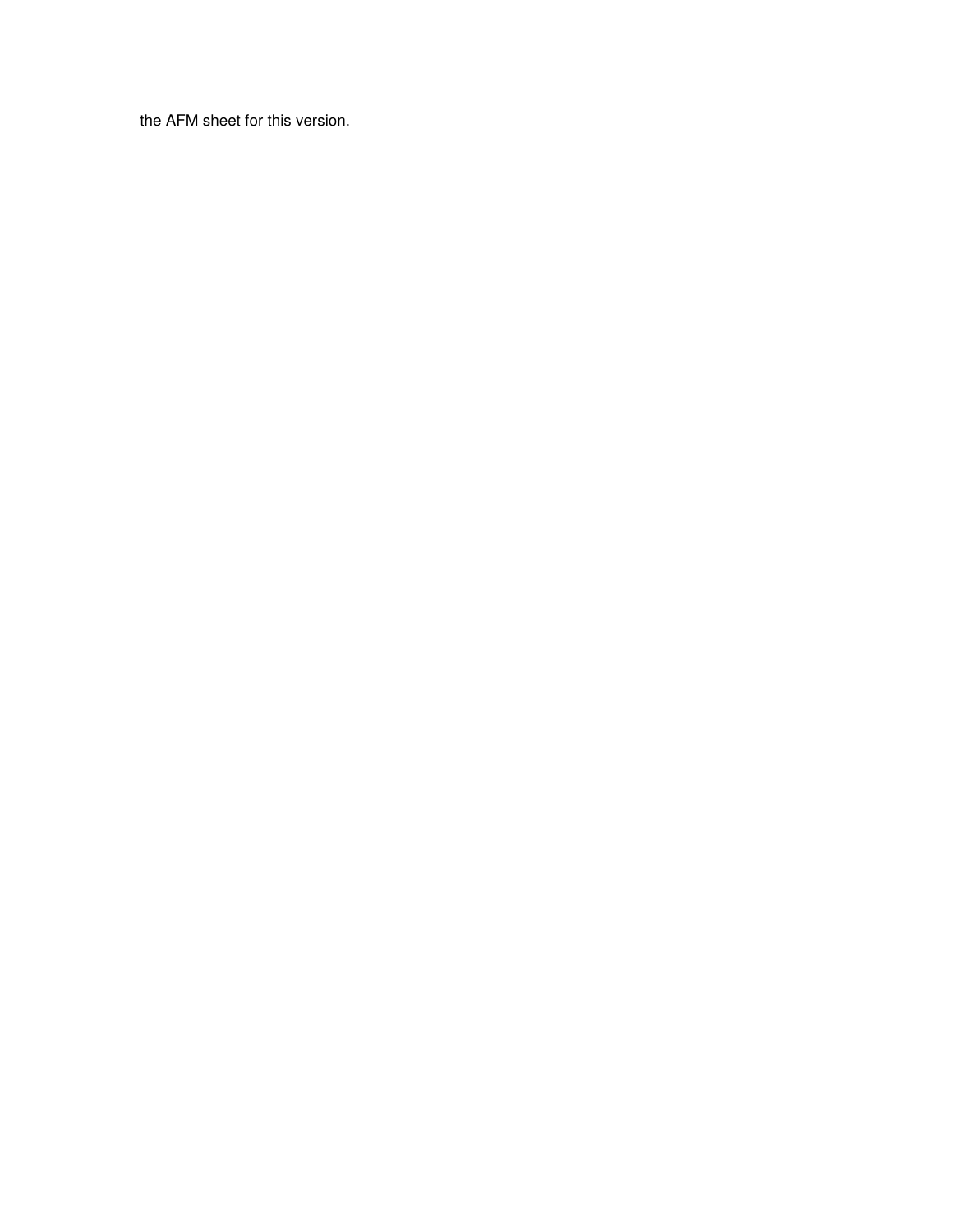# **DANCE, DANCE, DANCE**

Written: Music - Carl Wilson and Brian Wilson / Words - Mike Love and Brian Wilson Arranged: Brian Wilson Lead and Bass vocals: Mike Love (o/d-W) / (d/t) (15a?) Backing vocals: Brian Wilson (Falsetto), Dennis Wilson & Alan Jardine, and Carl Wilson (o/d-W) / (d/t) (15a?) 12-string electric lead/rhythm guitar: Carl Wilson (2nd Intro rep & Solo) Acoustic lead/rhythm guitar: Glen Campbell (2nd Intro rep) Electric rhythm guitar: Alan Jardine Electric bass guitar: Brian Wilson 6-string electric bass guitar: Ray Pohlman (1st Intro rep) Accordion: Carl Fortina Drums: Dennis Wilson Sleighbells: Hal Blaine (in Intro & Verses) (o/d-RCA) Triangle: Hal Blaine (in Intro & Verses) Tambourine: Hal Blaine (in Ist half of Choruses) Castanets: Hal Blaine (in 2nd half of Choruses) / (d/t) (o/d-RCA) Tenor saxophone: Steve Douglas Baritone saxophone: Jay Migliori

- PRODUCED BY BRIAN WILSON -
- Master # 51509 -
- Master is Remake Take 17 followed by Reduction Mix into "Stage Two" w/simultaneous overdub (o/d-RCA), plus overdub (o/d-W) followed by Tape Transfer into "Stage Three" w/simultaneous overdub (15a?) -
- Recorded on 1/2" 3-track analog tape, into "Stage Two" on 1/2" 3-track analog tape, into "Stage Three" on 1/2" 3-track analog tape -
- Recorded & Submixed into "Stage Two" at RCA-Victor Records Studio A?, Hollywood, CA, Friday October 9, 1964, 2:00pm-5:30pm; Engineered by Dave Hassinger / (o/d-W) (15a?) & Transferred into "Stage Three" at Western Recorders Studio 3, Hollywood, CA, October ?, 1964, apprx. 8:00pm; Engineered by Chuck Britz - - MIXED BY BRIAN WILSON -
- 
- Mono remix number unknown -
- Mixed to 1/4" Mono analog tape -
- Mixed at Western Recorders Studio 3?, Hollywood, CA, October ?, 1964, times unknown; Engineered by Chuck Britz ? -

**SOURCES: AFM Local 47 contract 002395-94844 / bootlegged instrumental & vocal session tapes: Unsurpassed Masters Vol. 7 (1964) - The Alternate 'Beach Boys Today' Album, Vol. 1, Disc Four - Sea Of Tunes label; Capitol Punishment, Disc One - Spank label / official CD twofer release: The Beach Boys Today!/Summer Days (And Summer Nights!!) – Capitol label / tracking session, official release: Good Vibrations – Thirty Years Of The Beach Boys box set – Capitol label / stereo mix, official release: Hawthorne, California compilation – Capitol label / "Love Among The Ruins - The Controversial Beach Boy Speaks His Mind" interview with Mike Love by Ken Sharp in "Goldmine" Vol. 18, No. 19, Issue 317, Sept. 18, 1992, p. 17** 

"Dance, Dance, Dance" apparently had its genesis in a guitar riff constructed by Carl Wilson which was later embellished musically by Brian and lyrically by Mike. In his 1992 Goldmine interview, Mike claims that, apparently when gathering depositions for his lawsuit, "I asked Carl if he wrote any lyrics for the song and he said no. He just came up with the guitar line...It is a cool line. Brian Wilson and Carl Wilson split 50-50 on that. I was the one who wrote the Chuck Berrystyled alliteration lyrics. That's my scene". Mike was subsequently awarded a third of the cowriter's credit and royalties as a result of his class-action lawsuit.

Having taped a version of this song the previous month at the CBS studio in Nashville while in the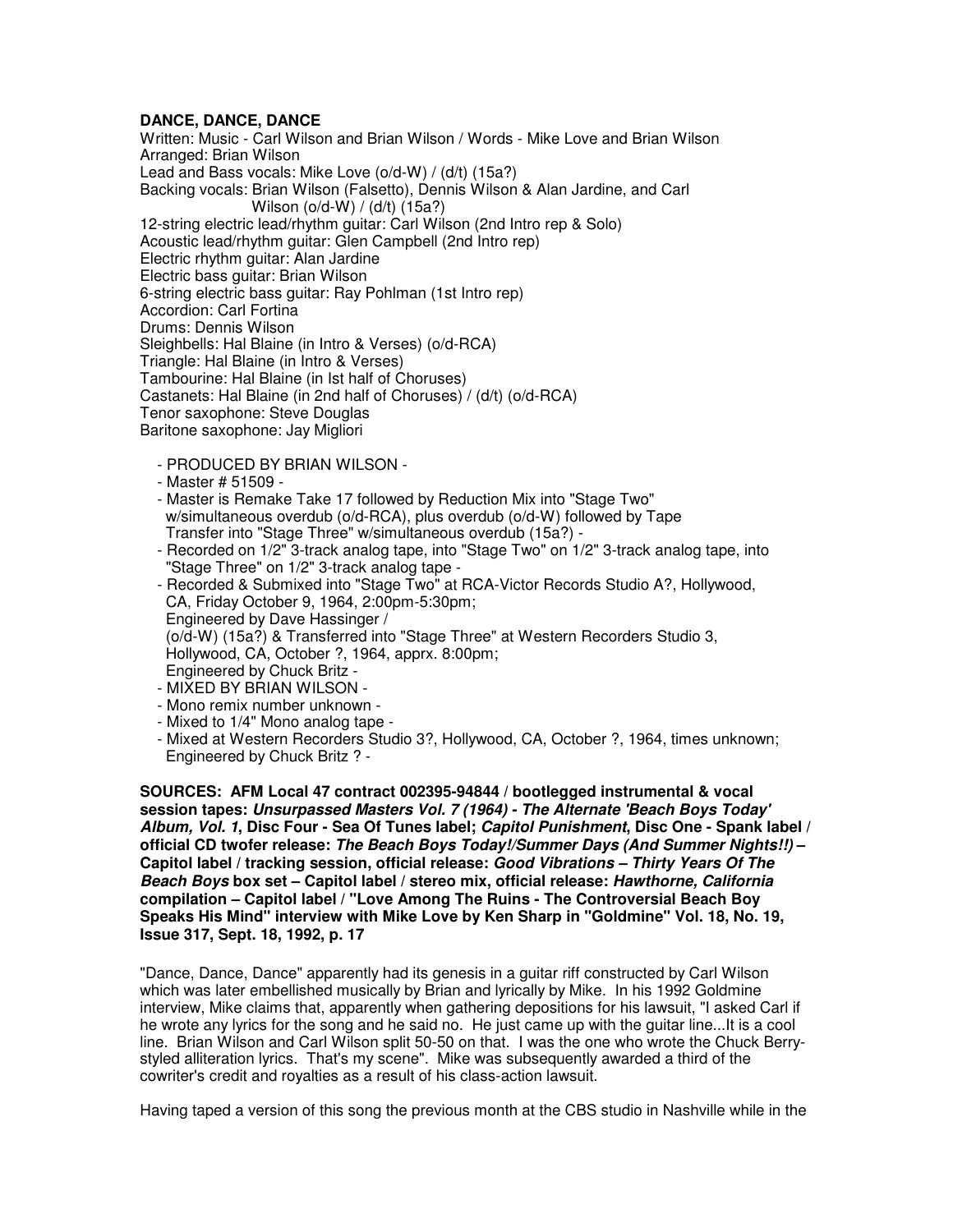midst of a tour, the Beach Boys enlisted the aid of several session players (including soon-to-be stand-in Beach Boy Glen Campbell) and cut a remake back in L.A. Apparently neither of their normal haunts, Western or Gold Star, were available, so Brian booked the group into RCA's studio, soon to become a regular stomping-ground of the Rolling Stones on their next several American trips. The record opens with that terrific and ingenious riff being played by Ray Pohlman on Danelectro 6-string bass guitar, soon joined by Carl Wilson and Glen Campbell. Contrary to what has been written elsewhere about Campbell playing the 12-string electric on this recording, the session tape clearly reveals that he is in fact playing a 6-string acoustic guitar, doubling the 12-string electric (which is evidently played by Carl). Campbell was a popular Hollywood session musician, despite the fact that he could not read music: Brian, like many other contemporary L.A. record producers, apparently found that Glen's "down home" charm, southern wit, and ability to pick and strum the strings right off a "gee-tar" overcame such shortcomings. Brian, Dennis, and Alan all play their normal stage instruments (bass, drums, and rhythm guitar respectively). The sound is filled-out by Carl Fortina on accordion, Steve Douglas and Jay Migliori on saxes, and Hal Blaine on no less than three different percussion instruments on the basic track alone (the AFM sheet for "Dance, Dance, Dance", like those for many of the Today! sessions, lists not only the musicians' names, but also the instruments they played).

Both the Capitol Punishment and U.M. bootlegs capture all seventeen takes of the backing track. The session tape begins with the unmistakable voice of Glen Campbell asking "D'you start on F or G?" (the answer is "F"). The first two takes consist only of run-throughs (the first take in fact lasts only a few notes into the intro). Brian initially doubles the entire riff on his bass, but soon abandons that in favor of sparser notes that accent the downbeats played by Dennis. Prior to Take 3, Hal asks Brian "Is this a regular take all the way?...I'll use the big tambourine" while Glen practices the riff on his acoustic guitar. Takes 3 and 4 last about as long as Take 1, while take 5 doesn't get much further before Glen stops things with a whistle, due to a bad note he'd played. As engineer Dave Hassinger calls out Take 6, Glen scolds himself by saying "Damn it to hell". Someone (probably contractor Steve Douglas or session "leader" Ray Pohlman) asks "Do you want me to call Jerry Cole, Brian?" to which Glen responds "Why do you want to call him?". Brian humorously replies that "Jerry can find the notes" (an allusion to Campbell's inability to read music). Brian then counts off the next take, which slows down somewhat after the intro, but nonetheless makes it all the way to nearly the end before collapsing. There then evidently followed a playback of Take 6 which we are not privy to on the session tape. For Take 7, Ray tries some fuzztone on his Danelectro, an idea discarded by the next full take. Take 8 is merely a run-through of the chorus, after which Glen asks the engineer for an adjustment to the headphone mix: "more of me on the thang...'bout like I am on the lick, and down on the rhythm". This is followed by more run-throughs and breakdowns, several of them nearly complete. Prior to the start of Take 17 (the master take), Glen rips out some very fast country-style riffing, Hal rings his triangle in the manner of a telephone and answers "Hello", and Brian can faintly be heard saying "Who is it?" before giving the countdown (all of these pre-take sounds are preserved on Mark Linett's stereo mix of the instrumental track, available on Capitol's 1993 "Good Vibrations" box set bonus disc).

The Beach Boys gel well musically with the session pros: Dennis heartily pounds the skins (his snare is treated to generous amounts of echo on the basic track), injecting much energy into Brian's inventive drum arrangement; Brian pumps his bass, and Al jabs enthusiastically at his rhythm guitar. Of note is the fact that Carl plays his guitar solo "live" on most takes (including the master), instead of overdubbing it later (which was his normal practice). The basics were recorded by Hassinger across all three tracks of the 3-track tape in this manner: Carl's 12-string electric on the left, the rhythm section and horns in the middle, and Campbell's acoustic and Jardine's rhythm guitar on the right. A reduction mix was then made into two tracks, with the track featuring Glen's and Al's guitars being fed into the new tape's right channel, while Hal Blaine overdubbed sleighbells and a double of his castanet part onto the same track. Carl's guitar was now bussed to the center track with the rest of the instruments, and the left track was kept open for the first layer of vocals (to be added later back at Western). At the start of this simultaneous overdub/reduction mix, engineer Hassinger can be heard telling Hal to "Listen for the count-off", while Hal answers his own "Hello" from the basic track with another "Hello". (On the final mono mix, one can hear the track with Campbell's and Jardine's guitars and Blaine's overdubbed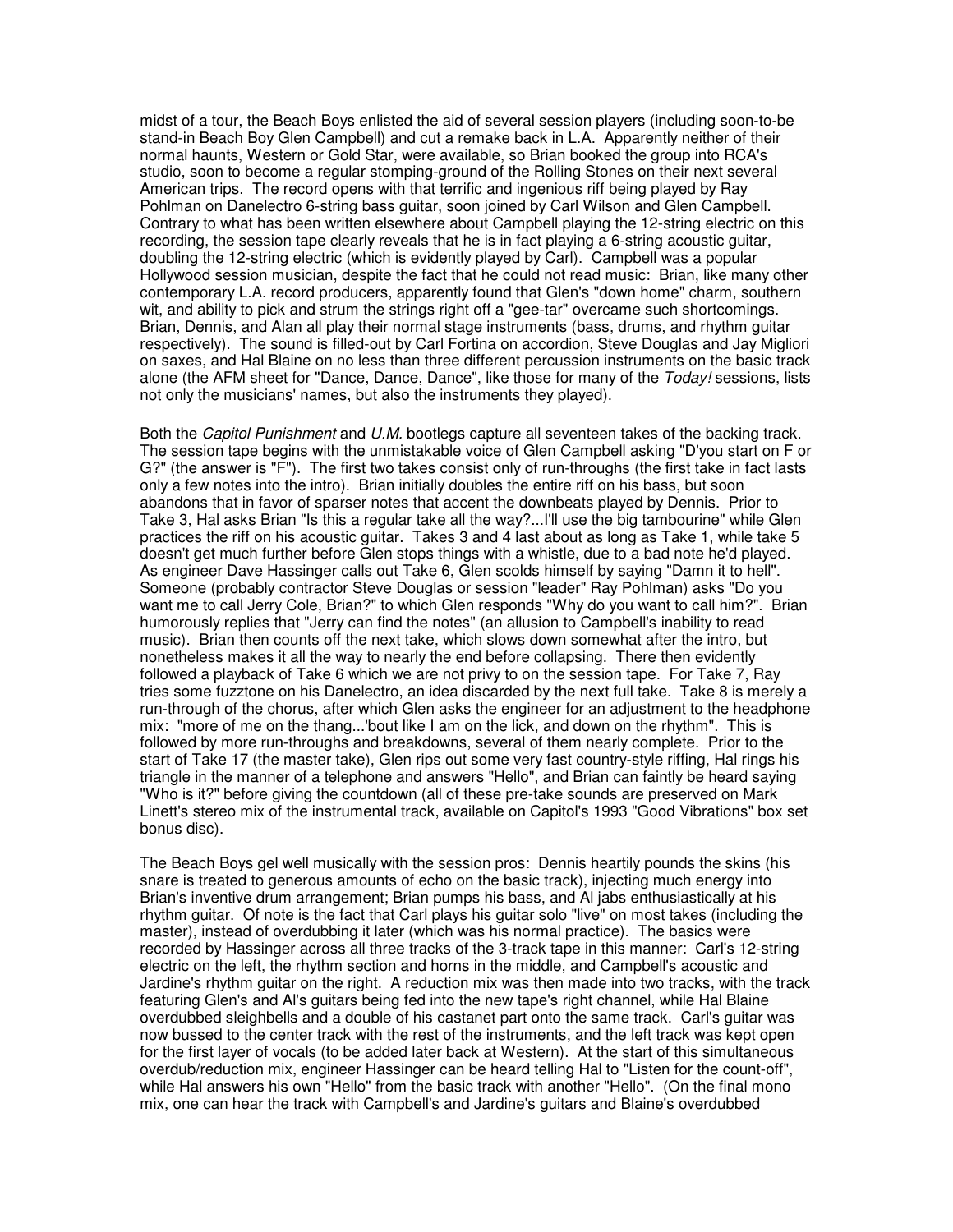sleighbells, prominent in the intro, being mixed down slightly as the lead vocal comes in.)

U.M. presents the overdubs slightly out-of-sequence by following the basic tracking session (Tracks 1-4 on the bootleg) with the first vocal overdub (Track 5), then the "instrumental insert" (the first reduction mix with simultaneous sleighbell/castanet overdub, Track 6), and the first 14 takes of the vocal double-track (Tracks 7-12), concluding finally with a stereo mix. In fact, their presentation of "instrumental insert" also includes the first layer of vocals, even though that was added after-the-fact. Spank's *Capitol Punishment* offers, in addition to the tracking session (Track 1), three alternate mixes from the "Stage Two" and "Stage Three" tapes in stereo. These are: the first vocal layer and "instrumental insert" on top of the backing track, preceded by a short, botched attempt at the mix with the sleighbell track accidentally muted during the first couple of seconds (both on Track 2); a virtually identical "alternate mix" of the same elements (Track 3); and finally a "vocals only" mix of the finished doubled vocal track (complete with leakage of the backing track from the Boys' headphones), on Track 4.

Fourteen of the attempts at doubling the vocals are preserved on U.M., simply because as each take broke down Chuck would rewind the "Stage Two" 3-track tape back to the start of the song and let the Boys try it again, but kept the "Stage Three" tape rolling (this obviously being the source for this portion of the bootleg). The task of doubling the vocals resulted in more extremely obscene *repartee* among the Boys, surpassing even the "When I Grow Up" vocal session in its vulgarity. Track 7 allows us to hear the complete intro to the first vocal overdub: the group had evidently decided to tape a "gag" version of the song later, under the title "Fuck, Fuck, Fuck", and Brian and Mike can be heard practicing for this anticipated version: "I'm gonna fuck, fuck, fuck, right on the spot / my cock's really hot". Al tried to convince Brian to play the obscene version for Marilyn, and Mike pleads "We gotta do it, c'mon". Al tells Brian "You're really clever" and Brian responds "Fuck you". All in good humor, of course! Fortunately (or unfortunately, depending on your tastes), no trace of "Fuck, Fuck, Fuck" has apparently turned up in the tape vaults at Capitol or Brother Records.

A minimum of fourteen attempts are needed to get the vocal double-track right, possibly because the group members seem to be more interested in discussing plans for their upcoming European tour; prior to Take 2a, Dennis asks "Is Earl Leaf still going with us again?". When told that he is, Dennis disparagingly comments "Oh fuck". Carl responds "Oh come on, he's a great guy", but either Al or Brian (it's hard to tell which) says "He's a fucking jerk". This take breaks down early, and Mike asks "I wanna ask one question; am I supposed to hear my other voice...so I know what I'm doin'?". Apparently some members of the group didn't realize they were double-tracking, and thought they were simply redoing the first vocal track. Chuck responds "Well uh I...you want more voice, right?" Mike says "Well I can't hear mine at all". Chuck: "Well I wasn't even gonna play it back to ya". Mike: "Oh, I see. But I don't know, I just...I can kinda remember better what inflections I made in...previous take". Mike says these last couple of words in a mock suave accent, and Britz chuckles as he calls "3a". In the background, Brian can be heard cautioning the other Boys against leaking into his microphone (at this session, Mike would have been on one microphone, Brian on a second, and the other three guys on a third). Al says that every once in awhile, he and Carl plan to "seep" into Brian's mic, apparently with the intention of singing the "Fuck, fuck, fuck" lyrics. The group then discusses the possibility of the press discovering, and reporting about, the group's use of obscene background vocals, and the negative impact it might have on their career as teenage idols: Dennis plays the part of news correspondent and humorously announces "And now a report from First National Press...I can positively...", and Brian asks "Can you imagine seeing some asshole...", . On this take, Dennis does indeed inject some very noticeable "Fuck"s after the point in which they knew the take was blown anyway. As Chuck spools the tape back, Mike pretends to answer the phone as "Brian Wilson's Answering Service" and someone says something like "Earl's fresh face" in a very high-pitched voice.

U.M. Track 9 begins with Chuck calling for overdub take "4a", and an impatient Mike calling out "Hey, 4-Fs, c'mon" to the other guys (who are busy with a side conversation). Chuck calls out the take twice more, but the guys are oblivious, so Mike says "4a for chrissake, Dennis, didn't you hear him?". The take starts, but is blown very early on. The tape is rolled back, and Mike says "I'm getting a bit infuriated over the situation" in one of his many put-on voices. The next two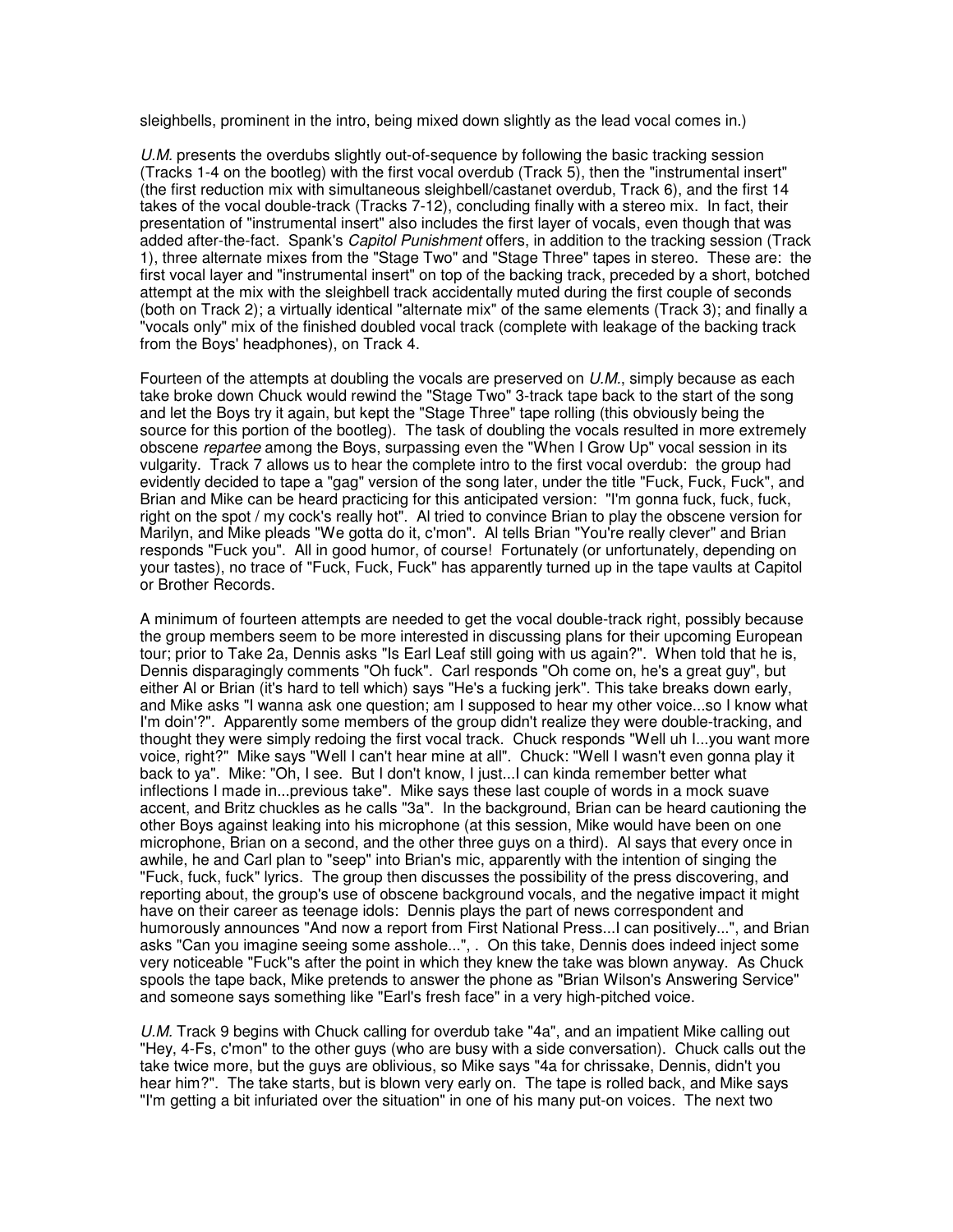takes collapse even more quickly, the second being followed by some loud, impatient banging by someone, and Mike saying "You lose, mother-fucker", the third by Brian chastising someone ("You wanna sing with gum, that's real cool"), and the fourth by Dennis admitting to Mike that he's "chicken-shit" to sing, while Al offers to "write out this thing while you guys practice" (both possibly regarding the "Fuck, Fuck, Fuck" lyrics). Take 7a seems to go well, but for some reason Chuck spools the tape back after the start of the guitar solo.

U.M.'s Track 10 purports to be just Takes 8a and 9a, but in truth there are many more breakdowns within that apparently were not counted as real takes. Brian begins by asking someone "You guys eatin' it up, sound OK?", to which he is told "Real good". There then follows an extremely humorous mock fight between the Beach Boys and their favorite engineer: Chuck kicks things off with "Uh, you gotta stay on top of it a little more, Mike. You're slightly behind it now...No, not the "mic"...'Mike'...ha ha ha". Mike and Chuck kid around mocking each other's laughter, and Mike threatens to "stay on top of your throat in a minute, Chuck". Al says "There'll be a \$5 admission fee for those entering the studio", Dennis tells Chuck "You'll be in a booth alright", and Mike adds "Yeah, you know one of those six-foot under booths...". Dennis fires off a "You think you're smart shit, don't ya, Chuck", to which Britz replies "No, I know I am...". Dennis threatens him to "Roll the fuckin' tape or I'll come in there and roll your ass". Chuck snarls back "SEVEN A!". The Boys continue their mock threatening, but Chuck has already started the tape and responds "I can't hear ya!". This seemingly hostile exchange is clearly enjoyed on both sides of the glass, and is merely a way to blow off steam during a long and tedious session. The next take doesn't even get to the vocal before Chuck stops and rewinds. Mike says "Just when I was...I was ready for that one!". Brian is apparently still thinking of ways to punish Chuck, and says "What we'll do is, we'll put you in behind one of those...", but his words are obscured… whatever Brian said, it was evidently funny, judging by the laughter of the others. Britz chuckles and says "Here we go, c'mon let's, let's do it", while Mike cautions him that "You don't watch it, we won't let you out to play". The next take is aborted quickly, with someone crying "Fuck!", Dennis cautioning Al, "You're slacking, don't think", and Mike telling him to "stop thinking about the dentist...or we'll put your cock up to the 3-track..." (as Dennis shrieks in mock terror) "and we're gonna splice it!". Dennis, Carl or Al apparently is responsible for causing the next take to break down, by laughing or causing Mike to laugh, and Brian threatens a punishment similar to Al's, involving Carl's cock "if you don't watch it". Brian threatens to "Hook you guys up to the 3-track", Mike says "Yeah, overdub your cock with a steamroller", Brian says "Then we're gonna dub you guys down" and starts laughing, and Chuck says "Oh hi, Sharon", pretending that Mike's girlfriend Sharon Marie just walked in the door and overheard all this locker-room banter. Dennis says "C'mon...Hey guys, look I got a doctor's appointment at 8:30", Mike says unbelievingly "Oh, you have a doctor's appointment", Brian continues on about how he and Mike are going to punish the others: "We're gonna dub your cocks down...your cocks'll be the size of a mono", while Carl offers someone "Five nickels" for something. Brian says "LET'S GO!", while Mike says "OK, I got something here to make 'em stop laughing" and begins chuckling fiendishly (what he was referring to will soon become apparent). The next take makes it only to the chorus, Brian and Dennis cuss away, Chuck rewinds the tape and makes a joking suggestion to "Use some jive talk on there, Brian, that'd be cool", while Mike threatens to take the booger he apparently pulled from his nose and deposit it on the Telefunken microphone: "Put it on here and it'll be a Telebooger mic!". The others shout disapprovingly to Mike, who asks "Where am I gonna get rid of it?". Brian says "Put it on the rug or something, shit". Mike apparently carries out his threat, and the others scream "OH COME ON MIKE, SHIT!", "That's ugly...damn it!" Mike repeats "Hey you know...that's gonna be a Telebooger mic now!" and laughs gleefully, before telling the engineer "I'm sorry Chuck, I didn't carry any Kote-uh-Kleenex, uh...I got my Kotex!". In the background, Brian warns the others that his voice is giving out, "No shit!" and Mike suddenly becomes serious, telling the others "Brian's voice is going out, everyone cool it, no laughing!". Dennis says "Alright", and they try another take which quickly breaks down with someone yelling "Fuck!". Brian tells somebody they "coulda done it a better way" and Dennis asks impatiently "Can we get outta here, c'mon, really!". Brian and Mike remind him that they still have to do "the *other* version" ("Fuck, Fuck, Fuck"), Carl threatens to leave right after the next take, Al reminds the others of his dentist appointment, and Mike asks for his pen so he can write the words to the gag version during the instrumental solo of the next take. Al laughs "Oh that's a classy way to put that on there...hey Chuck, real class!". Chuck asks "Brian, are you still gonna try to do that other thing?" Brian: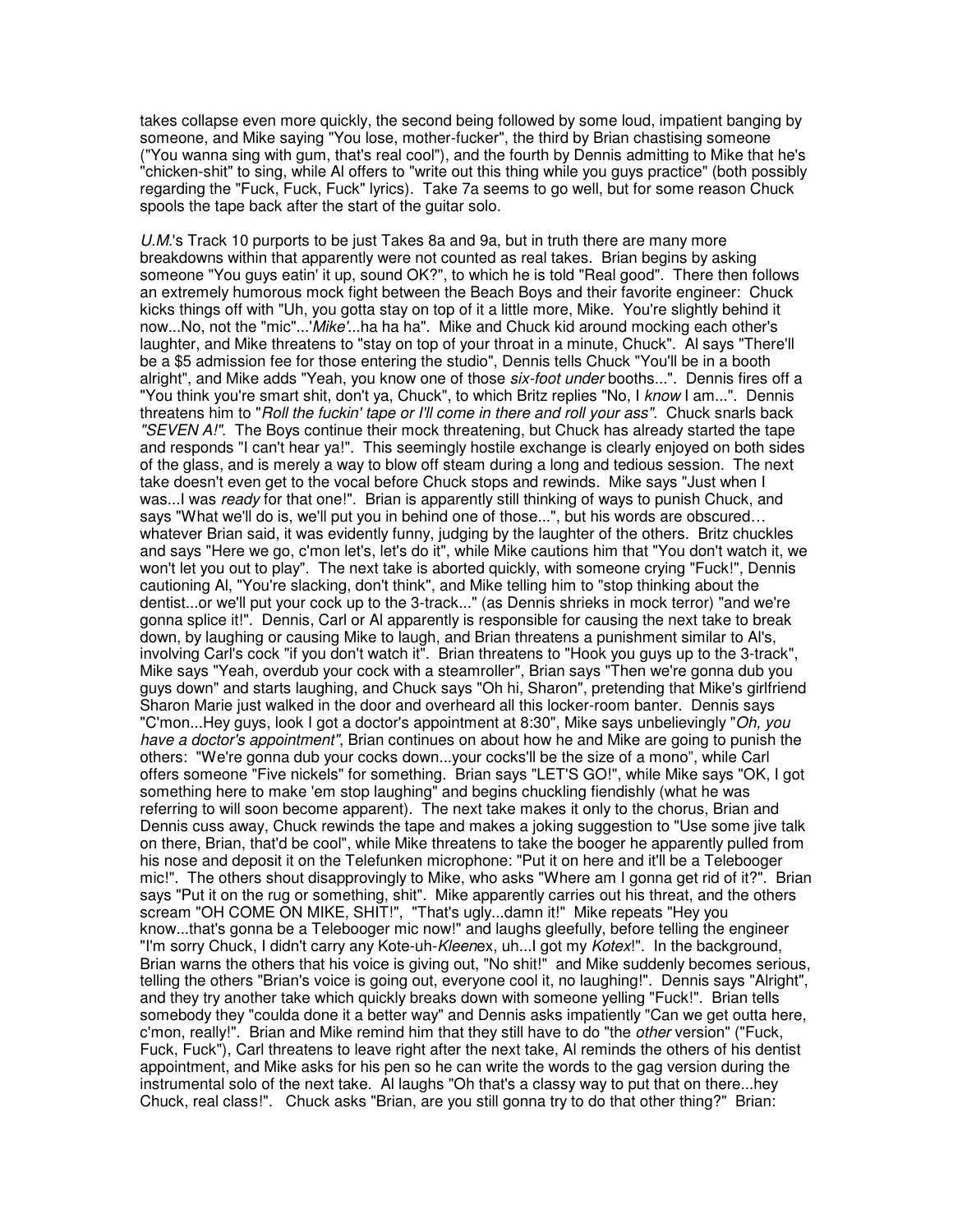"Yeah, but let's go...goddamn!" Dennis remarks that he'd like to get it done by 8:30 so that he can get out of there by 11:00. Brian assures him "Yeah, we'll get outta here by then". The next take doesn't make it past the first line of the lead vocal, but Brian says it's sounding "Very good".

The painfully protracted chore of doubling the vocals continues...  $U.M.$  track 11 begins with what appears to be a discussion about a new record release (about to be voted on by a jury of disc jockeys) that Carl dislikes but Brian, Mike and Al find hysterically funny:

Carl: "I swear to God, I-I'd hope those jocks say 'You fuckin' guys are shitty."

Brian: "Carl...how'd you like to be a disk jockey? Every Wednesday night, every Wednesday morning for five years you have to go and place your fuckin' vote, and you hear a record like that, it'd crack 'em up! I'm tellin' you that."

Mike: "They would!"

Al: "Best sound around the country."

Brian: "Can I tell you, you just don't believe it...Let's go."

Chuck calls out the next take ("10a"). This take makes it all the way to the end, but for some reason is deemed not good enough.

Track 12 of U.M. consists of another four takes of the vocal double-track (11a-14a). This opens with Chuck getting a new balance on Brian's falsetto: "Let me hear you, Brian...let me just hear you for a minute..." as Brian wails on the chorus with his pitch-perfect high voice. Brian asks "Is it too much?", but Chuck responds "No, I think it'll be alright with the rest". In the background, the other guys are discussing the upcoming promotional duties booked for them while Chuck impatiently calls for Take 11a. Apparently the William Morris Agency, who was handling all their booking at this time (and who Mike mentions by name here) has been trying to persuade the group to play a series of small local theatre appearances, a series that Brian and possibly Mike were keen on but the others were not. Carl says "...you don't need the exposure for all persons...I can see the TV but I wouldn't do a theatre gig myself". Al agrees: "I wouldn't either man...I really...". Brian voices his opinion, but Dennis practically explodes with "I DON'T GIVE A SHIT, BRIAN!! The TV's good enough!!". Brian concedes, "Alright, then tell 'em to cool it". Further discussion on the matter ("How many people could HANDLE IT?") is ended by the start of the next take. The take is blown not far into the chorus because of Brian's close proximity to the microphone; as Chuck puts it, "Brian, you can't get right on that; you're poppin' the hell out of it!". Brian says "Alright, I'm sorry!". As Chuck rewinds the tape, Brian and Carl continue their discussion on the merits of record promotion. As Mike puts it, "Oh well, you gotta play somethin'...so the critics can write about it", before suggesting "Actually, we should do it in different ways..but we don't have a really brilliant setup".

Dennis: "OK, you know how much \$300 a night is Brian!? Would you work for \$300 a night here!?"

Brian: "I would if I thought that three months later I could work for \$4000..."

Al: "You will anyway, Brian, regardless of what you do those two nights."

Brian: "Alright then, whatever."

Carl: "Why do you talk about it now?"

Dennis: "Hey why don't we talk about it later, huh?"

Carl: "Because it just makes me furious..."

Brian: "Take it up with Dick" (apparently referring to their booking agent)

Carl: "I'm screamin' at him!"

Dennis: "Well three hundred bucks is shit, we know that."

Brian: "Take it up with Dick, but let's make this...(in a hushed voice), 'Dance, Dance, Dance'!!" Chuck calls "12a, 12a!". Dennis tries to calm everyone down ("C'mon..."). This take does not make it to the chorus before being stopped and rewound. Dennis apparently sang a bad note, and so Al tries to help him find something more in his range (Dennis and Al were singing pretty much the same part on this song). 13a quickly crumbles as well, Al asks Carl what he thinks, and 14a falls apart soon into the first verse. Brian is heard complaining (evidently about whether he even wants to continue with this "fuckin' record anyway!"). This is the last take we are privy to, so the next take, 15a, is presumably the keeper (as it is not known for sure, the designation above is "15a?"). It might be worth noting that Mike's scream of "awlright!" as Carl launches into the guitar solo was recorded only on the vocal double-track. NOTE: Mark Linett's stereo mix, included on the 2001 Hawthorne, California anthology, was achieved by synching the original 3-track tape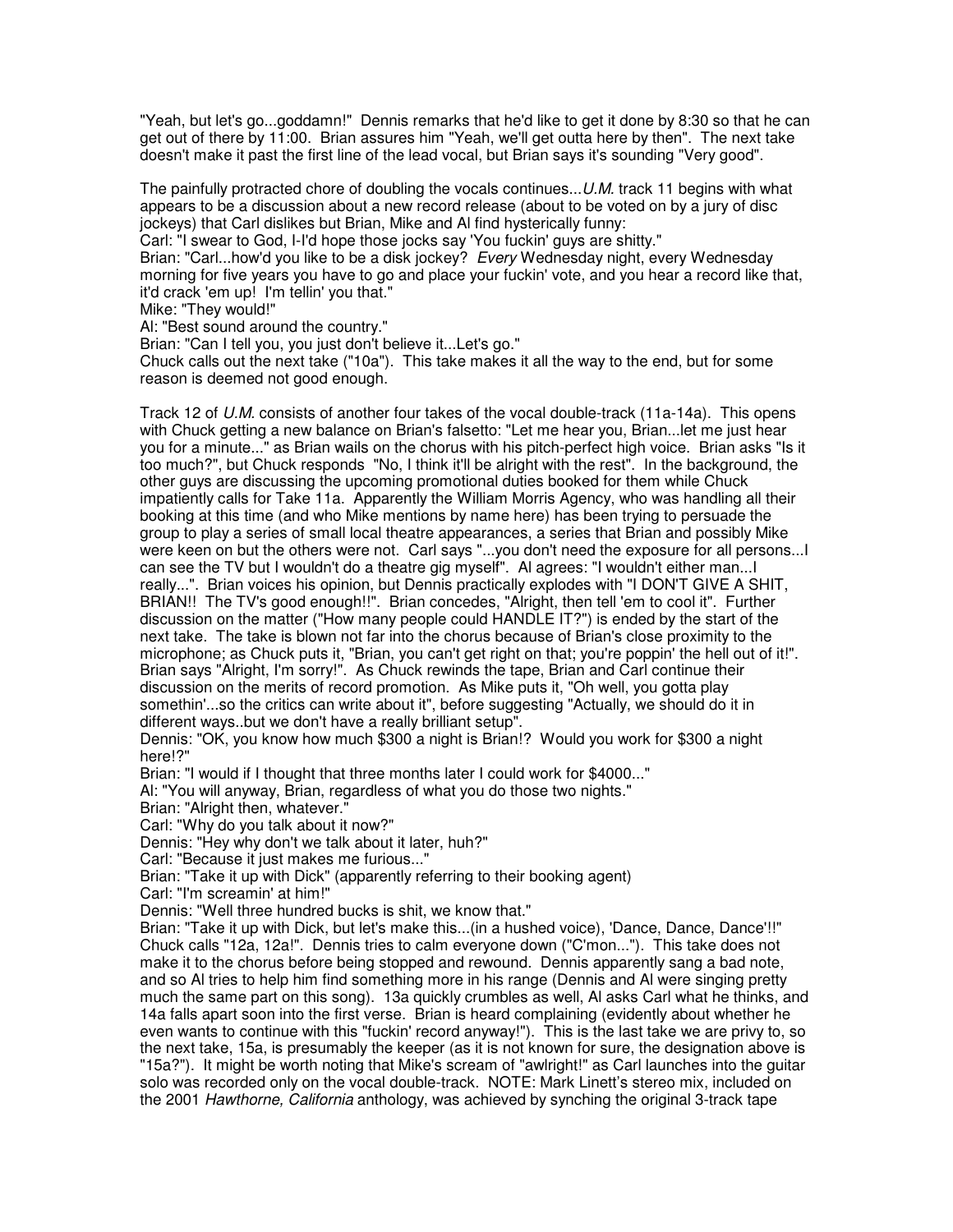(containing the instrumentation) with the vocals from the "Stage Three" overdub tape; the fact that both layers of vocals were locked on one track was overcome by treating them with echo to make them sound slightly more spread-out and "stereo-like".

This prime cut of classic Beach Boys rock 'n' roll, featuring the genius of Brian Wilson in the arrangement and production, and Mike Love in the Chuck Berryish lyrics, along with the exuberant playing of the Boys and a handful of sessionmen, was released as a single that fall, soaring to the Number 8 position on the U.S. charts.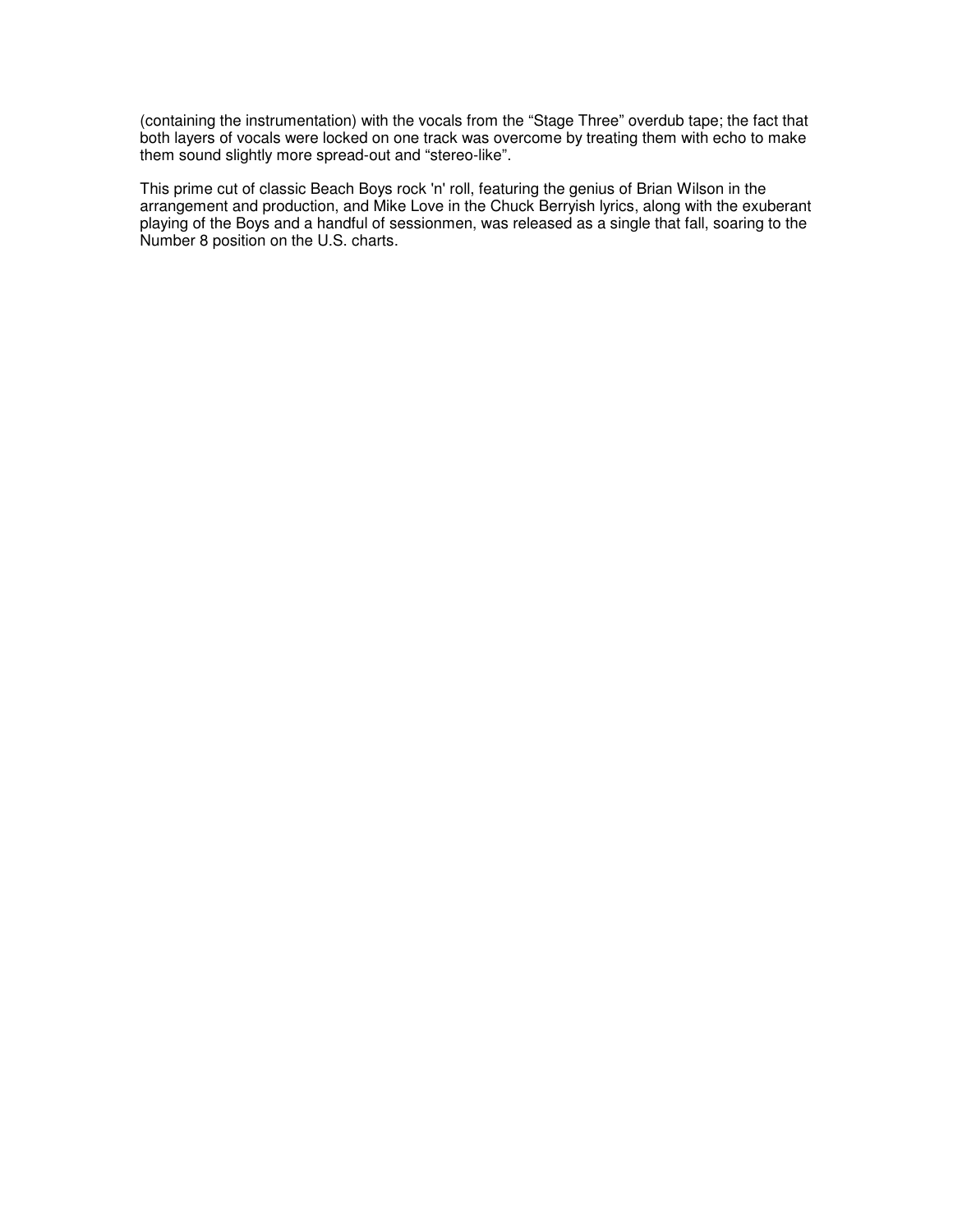Side Two.

## **PLEASE LET ME WONDER**

Written: Music - Brian Wilson / Words - Mike Love and Brian Wilson Arranged: Brian Wilson Lead vocals: Brian Wilson (Falsetto) (e) / Mike Love (Chorus Falsetto) (o/d2?) / (d/t) (5?a) Ending spoken voice: Carl Wilson (f) Backing and Harmony vocals: Brian Wilson (Falsetto), Carl Wilson, Alan Jardine, Dennis Wilson, and Mike Love (Bass) (o/d2?) / (d/t) (5?a) 12-string electric lead guitars: Carl Wilson (Intro) / (Solo) (d) 12-string acoustic rhythm guitar: Glen Campbell Acoustic rhythm guitar: Billy Strange Classical rhythm guitar (nylon-stringed): Barney Kessel Electric bass guitar: Carol Kaye Tack upright piano: Brian Wilson Acoustic grand piano: Don Randi (in Choruses) Hammond B-3 organ: Don Randi (in Intro, Verses, and Outro) Farfisa organ: Brian Wilson (Solo only) (d) Drums: Earl Palmer Timbales: Earl Palmer (Chorus fills) Vibraphone: Jerry Williams (in Verses and Outro) Tympani: Jerry Williams (in Choruses) Tambourines: Ron Swallow (w/wood block) / Dennis Wilson (w/tom-tom) (in Solo) (d) Double-reed harmonica: Billy Riley Tenor saxophones: Steve Douglas and Plas Johnson Baritone saxophone: Jack Nimitz

 - PRODUCED BY BRIAN WILSON, assisted by Chuck Britz / BRIAN WILSON w/Murry Wilson (o/d2?) (5?a) -

- Master # 53271; original title: DON'T LET ME WONDER -
- Master is "Take 25" (actually Take 29), plus overdub (o/d2?) followed by Reduction Mix into "Stage Two" w/simultaneous overdub (5?a), followed by Tape Transfer into "Stage Three" plus drop-in (d), overdub (e) drop-in (f) -

 - Recorded on 1/2" 3-track analog tape, into "Stage Two" on 1/2" 3-track analog tape, into "Stage Three" on 1/2" 3-track analog tape -

- Recorded at Western Recorders Studio 3, Hollywood, CA, Thursday January 7, 1965, 7:00pm-10:30pm;
- Engineered by Chuck Britz /

 (o/d2?) (5?a) Western Recorders Studio 3, Hollywood, CA, January ?, 1965, times unknown; Engineered by Chuck Britz /

 (d) Western Recorders Studio 3, Hollywood, CA, January ?, 1965, times unknown; Engineered by Chuck Britz ? /

 (e) (f) Western Recorders Studio 3, Hollywood, CA, January ?, 1965. times unknown; Engineered by Chuck Britz ? -

- MIXED BY BRIAN WILSON -
- Mono remix number unknown -
- Mixed to 1/4" Mono analog tape -
- Mixed at Western Recorders Studio 3?, Hollywood, CA, January ?, 1965, times unknown; Engineered by Chuck Britz ? -

**SOURCES: AFM Local 47 contract 00042-105617 / bootlegged instrumental & vocal session tapes: Unsurpassed Masters Vol. 8 (1965) - The Alternate 'Beach Boys Today!' Album, Vol. 2, Disc One - Sea Of Tunes label; Capitol Punishment, Disc One - Spank label / official CD twofer release: The Beach Boys Today!/Summer Days (And Summer Nights!!) – Capitol label / "The Beach Boys – The Definitive Diary of America's Greatest Band On Stage and In The Studio" by Keith Badman – Backbeat Books, 2004, p. 83**

This session marks Brian's return to the studio, two weeks after suffering his nervous breakdown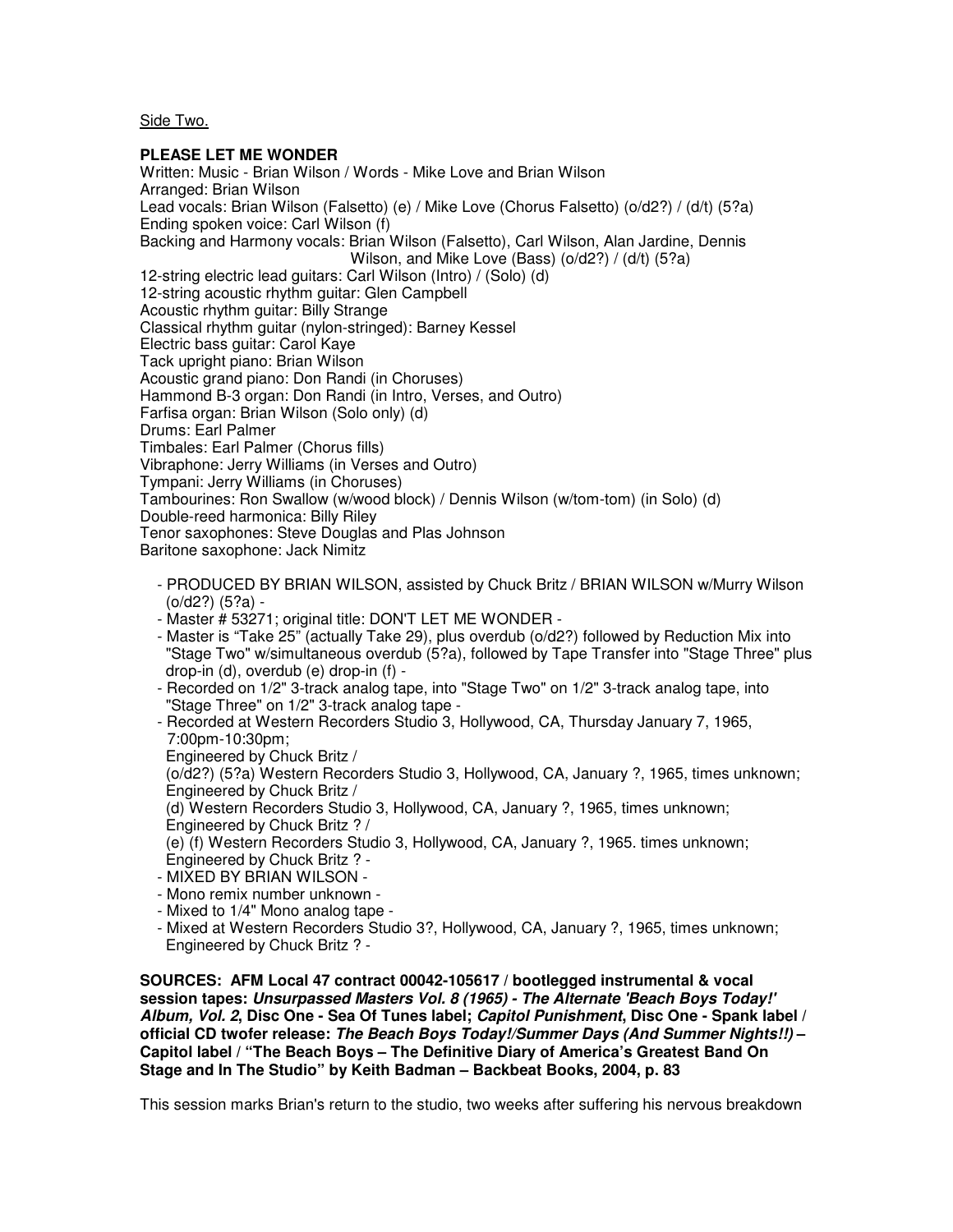en route to Texas. The Sea Of Tunes bootleg devotes an entire disc to the sessions for this track, one of the Boys' most highly-rated mid-sixties ballads. Missing from the tracking session are two of Brian's favorite "regulars": Hal Blaine and Jay Migliori, their places being taken by Spector alumni Earl Palmer and Jack Nimitz (Julius Wechter is similarly replaced by Jerry Williams); Palmer played timbales as well as drums on the basic track, for which he was paid "1 dbl.". Playing his first session since becoming an "official" (though temporary) Beach Boy is Glen Campbell (who is also designated "leader", although his name is signed by Steve Douglas, using that last name instead of Kreisman). There are no less than three rhythm quitarists on this track, all playing a different type of guitar, each surrendering their individual tone to the greater glory of the *whole*. On this song Carl plays lead only (on his 12-string electric), as opposed to the combination of lead/rhythm that he usually performed. The AFM sheet for this session lists Carol Kaye's instrument as "guitar", but it's clear from the tape that she is playing electric bass. The sax section is augmented by Billy Reiley's harmonica, adding a further "reediness" to their textural padding. Instrumental highlights include the rich vibe tone and the nice, fat, growly bass sounds (Carol always used a pick, to no greater effect than here). The session tape on U.M. consists of a good 9 minutes of rehearsals prior to the first proper take; Brian stops one of these run-throughs to clarify which notes the individual players should be on during the last two bars where the guitars lay out and the percussion comes in (F with an Eb chord): Don is on an F; Plas should be on a Bb, instead of the A he has been playing. As Brian puts it, "It's actually a Bb...it doesn't sound right with the (rest of the chord), but it is". Brian has the players sound this hybrid inversion a couple of times until they gel on it. Chuck starts to announce the next performance as "Take 6", but Brian asks him to call it "Take 1", as he apparently considered the earlier attempts as merely rehearsals. The first three takes are far too slow and are quickly aborted. Brian asks Earl to give the band a full bar of counting prior to the actual intro count-in, and the drummer complies by counting off: "1-2-2-2-1-2-1-2". This apparently confuses Don (who plays very haltingly) and Carl (who doesn't play at all). Brian comes on the talk-back, erupting in laughter, and asks Earl to modify his count to a "1-2, 1-2". This seems to work better. Due to the quick breakdowns of the previous two attempts, Take 5 is announced by Chuck and Brian as "Take 3", and the next take becomes "Take 4". By now there is massive echo on the tambourine (played by roadie Ron Swallow), and the whole piece begins to slowly coalesce into the finely crafted production that it ultimately became. Following a virtually complete "Take 4", Brian gives some instructions to the vibes player, and asks Earl to count-in the next take when the unmistakable voice of Glen Campbell can be heard yelling, "Wait a minute, what the hell are we (unintelligible) on?", followed by this exchange:

unidentified musician #1: "Repeat the last eight bars."

unidentified musician #2: "The last eight bars."

Glen: "The last eight bars?"

unidentified musician #2: "Right."

Glen: "You sure it's not the last six bars?"

unidentified musician #2: "The last eight bars. The two bars that you rest is in there, but it's eight bars."

unidentified musician #1: "The two bars that you rest is the last..."

unidentified musician #3: "Well we don't have the last two bars, that's our problem..."

unidentified musician #2: "OH..."

unidentified musician #3: "...so it's a bar on Gminor...no...fade from there, back to there...that's it...but we didn't...ours is not complete" (referring to the charts for the guitar players; back in those days, music charts had to be copied by hand as there were no Xerox machines, at least not in the recording studios, so it's understandable that something got left out). Carol's voice can be heard at this point, clarifying the arrangement in those final bars, and another musician (likely one of the reed players, judging by his placement in the stereo spread) says in amazement "How can they complicate something like that?". Campbell's inability to read music was probably not a decisive factor in this confusion, as his chart would have likely contained chord symbols only. During the latter part of this conversation, Carl becomes bored and begins to impatiently scrape away at his guitar, his left hand barely muting the strings so no real chord sounds. Brian gives some more instruction to the percussionists, then calls for "Take 5". This is halted about a minute in so Brian can give Ron some direction: "Ron, let me hear a different sound on that tambourine...you're starting to sound real ugly now". Between takes, Barney is heard playing jazzy runs on his nylonstringed classical guitar. The next take is stopped because Don and Carol are "a little weak too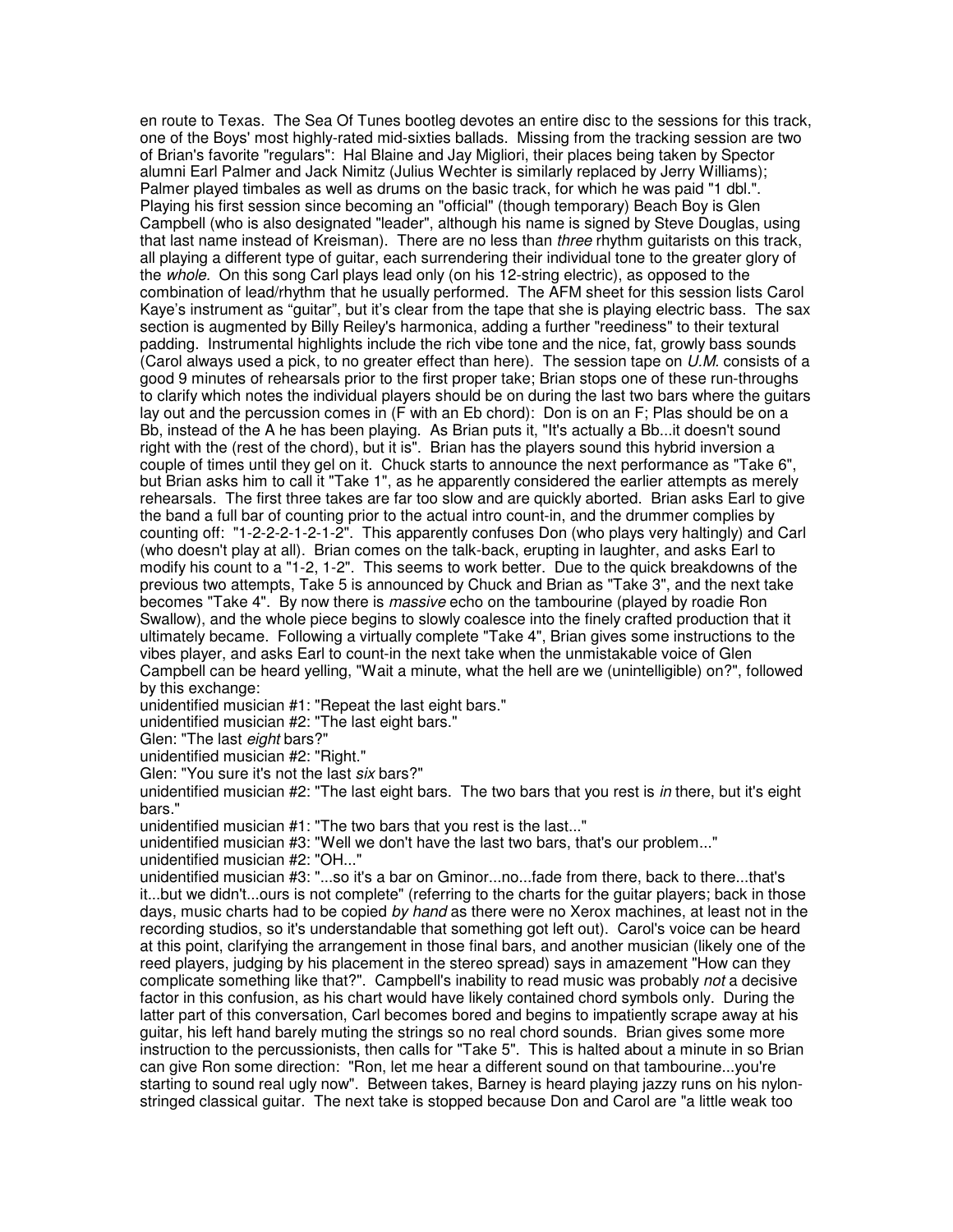on that pickup". Takes 7-9 break down and Brian requests more "pluck" from Carol, then after Take 10 he asks to hear Ron's tambourine again. Brian announces "Take 11" and Earl begins his count-in, but Chuck quickly stops him as Brian finally joins the band on piano (starting on the baby grand, and finally settling on the tack upright). With Brian on the studio floor, Chuck takes on the role of stand-in producer, focusing not only on his technical duties, but also on such matters of performance as the tempo. Take 11 is played a little too stiff and heavy. From this point on, when Brian hears something he doesn't like, he stops the take by banging loudly and discordantly on his piano. Someone apparently requests that Carl make an adjustment to his level, to which Chuck responds "How can he? he's through the system" (meaning Carl is plugged directly into the recording console, not using an amp). Between Takes 12 and 13 we can hear the three session guitarists trading licks on their individual instruments (Glen's contribution to this mini-jam is in the form of chunky chording on his 12-string). After Take 14 stops, Chuck gives Earl some coaching on his tempo in the various sections; Brian assumes the job of count-in himself for the next few takes. Take 18 is nearly complete, but still not tight enough. The next take starts without a slate, and breaks down almost immediately. Chuck mis-labels the next take as "18" (it should have been Take 20), and the following take as "19" (it's really Take 21). By now, Earl has resumed the task of counting-in the band. Before the next take, Glen begins strumming a slow, sloppy jam on the basic chord progression; he is soon joined by Carl, Brian, Don, Carol, and Earl (tapping his sticks). The take slated by Chuck as "19" breaks down after only a few bars, but "Take 20" (actually 22) survives until the first chorus. "21" is another break-down, but "22" is complete (just not quite right "feel-wise"). Prior to "Take 23" Brian plays a bit of the chorus from "I Get Around". Both that and "Take 24" collapse almost immediately, but on the 29th and final take (called "Take 25" due to the counting discrepancies), the perfect groove is finally achieved. The final few bars are played through several extra times; it was faded after the first of these in the final mix. NOTE: the instrumental backing is recorded in stereo, taking up two of the three available tape tracks.

The remaining track of the original 3-track tape was filled with the first layer of vocals, requiring at least two takes to perfect, the first (beginning with advice to Dennis to "get some breath", coming from either Chuck or Murry Wilson...it's hard to tell which) quickly breaking down. The final take (designated as "o/d2?" above, since we are not positive that it was only the second) starts with Mike and Carl debating the merits of someone's (Elvis'?) new album (Mike: "It's terrible"; Carl: "It's the best sounding") as the cued-up backing track plays the break-down "Take 24". The group braces themselves before "Take 25" begins in their headphones, then launch into the opening chorale. Vocally, the Boys perform the complex background parts in the chorus and verse, with Brian soaring on the high part and Mike singing his highest-ever lead (in the chorus section). When it is finished, someone says "OH yeah!" in apparent satisfaction with the results. This first vocal overdub is presented on Track 12 of the U.M. Vol. 8 disc.

Spank's Capitol Punishment includes a mono session tape that has been around on the collector's circuit since at least 1982 when Brad Elliott reviewed it in the Summer edition of "Add Some Music". The first vocal layer is now being doubled as a simultaneous live feed during a reduction mixdown to a second 3-track tape (the two vocal overdubs are being mixed down to one track of the new tape, while the two tracks of the instrumental backing are being mixed down to a separate track). This doubled vocal/reduction mixdown required at least five takes to perfect, and since we don't know exactly how many, it is identified as overdub "5?a" above. Dennis practices his "ahhs" while the rest of the group are heard arguing over who screwed around by singing "Home On The Range" during the previous run-through. Murry Wilson is heard chastising the guys for singing without emotion and "coasting", while the group members reveal an apparent familiarity with the writings of Freud and Jung: Al talks about "terror, anger, fear, and paranoia...frustration", Brian urges them to become "misplaced hostility voices", and Mike mentions "consciousness" (a good three years before his conversion to TM!). The third attempt is nearly complete; when told they have to do it again, Al asks if they have to start from the top, and Mike says "aw shit" when told they do. Take Four breaks down almost immediately, and Brian berates the others for turning the session into "a screw-around period". Murry directs Mike to make his "ahhs" real clear on the intro. Take 5a is announced, but it is unclear if that is actually the performance that follows on this tape, since the instruments are mixed out midway through on the session tape.

For the next set of overdubs, we must return to U.M.. The first set of these are of particular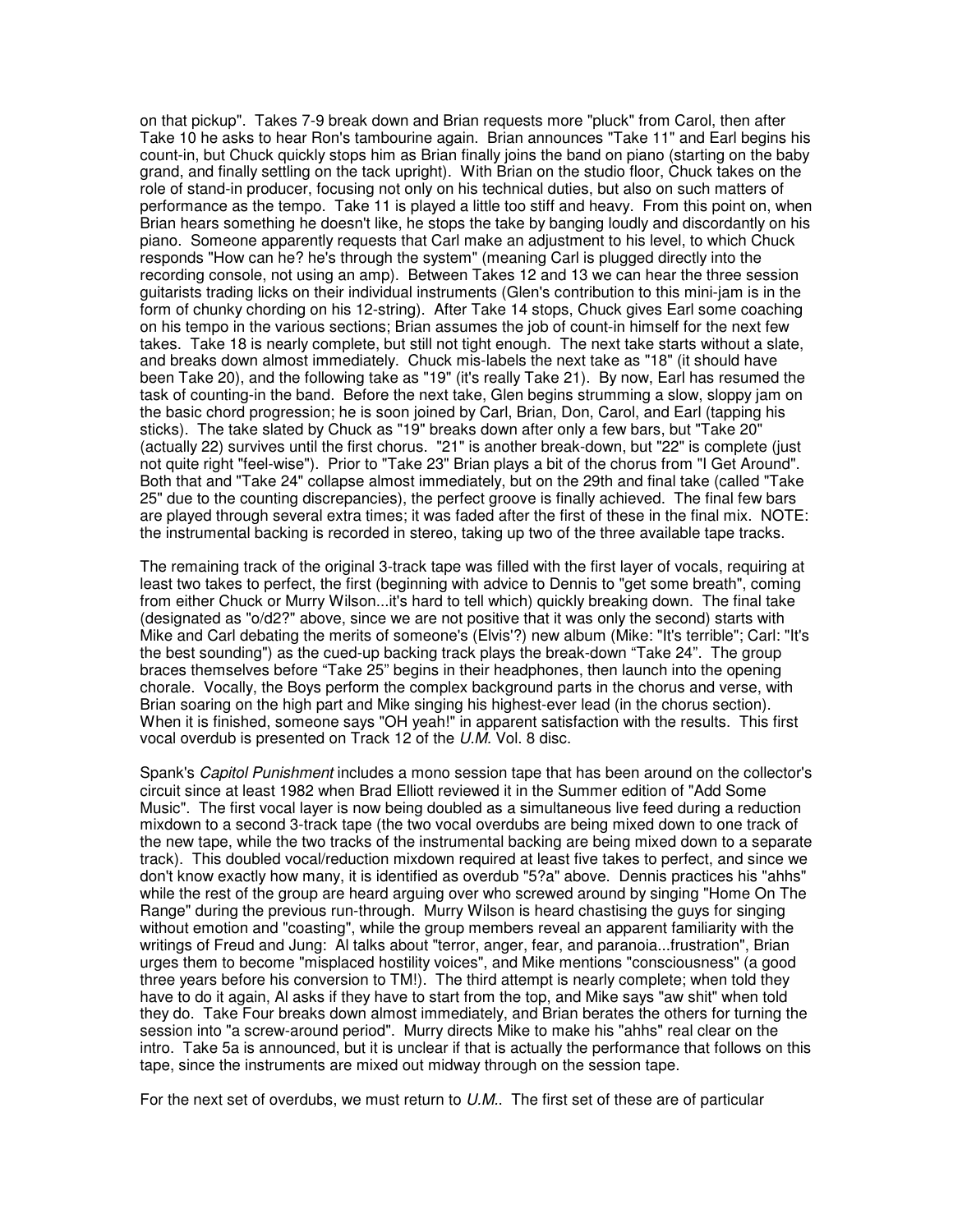interest because they reveal that Mike Love was the song's original lead vocalist on the verses **and** he sang a completely different set of lyrics! Most of the first verse is identical to the released version, but from the point right after "can't you tell my heart is breaking", the lyrics are all different. It must be said that these alternate lyrics are not bad at all; for some reason, Brian and/or Mike just saw fit to revise them. As Track 13 of  $U.M.$  begins, Mike has already recorded his first lead vocal on the third track of the second-stage 3-track tape. He is now doubling this lead as the tracks are transferred to yet *another* 3-track tape (the third stage), Mike's two leads sharing a track, the group's doubled backing vocals taking up a second track, and the instrumental backing residing on a third track. U.M. Track 13 is made up of eight takes and Track 14 is the complete Take 9. For this session, Brian is in the control booth, directing Mike through his many attempts at the double-track, most of which are stopped by Brian due to some imperfection in Mike's delivery. Brian's role as "taskmaster" is quite evident here as he admonishes (and sometimes berates) Mike for his inability to double-track accurately: "Right on the nose, y'know every word's...gotta be right...Mike, God, y'know, the thing is, y'know, you just don't realize how important it is to stay in the same spot the whole fuckin'...the whole time, really". It must be said that Mike takes this scolding in stride, merely sighing in resignation as he soldiers on with the task at hand. A further study in group dynamics is displayed at this point when Carl announces "Brian, Dennis and I, we're gonna fly for a minute so we can...uh...", at which point Brian commands "Don't leave very long!", to which Dennis promises "We're gonna be right here in the studio!". (Dennis' and Carl's presence was probably required to perform drop-in "d" with Brian; the fact that Brian ordered them to stay in the vicinity is evidence that it was recorded at this session). As Mike carries on with further takes, Brian admits "It's really a sonufabitch to...find out who is louder", meaning the proper level needs to be set between Mike's two leads, as they are being mixed down to a single track, and therefore can't be adjusted later. Perhaps due to Mike's inability to double the lead to his satisfaction, Brian decided at some later point to do the lead himself, with a new set of lyrics to boot! For our purposes, Mike's two lead vocals would have been designated as overdubs "?b" and "9c", but they were ultimately replaced by Brian on the third-stage master tape, and since they are therefore not included in the final mix, they are not detailed in the master production credits above. The first of Mike's two lead vocals could actually still exist on the "Stage Two" multi-track, but the only representation of it on  $U.M$  is from the session tape where it is being double-tracked with Mike's second lead. It is possible that the source for the takes with Mike's doubled lead is the same 3-track tape that contains Brian's final lead; it was Chuck's normal procedure when doing a simultaneous overdub/tape transfer or reduction mix to leave the new tape rolling and simply roll the previous stage tape back for each new take…it could very well be that when Brian replaced Mike's lead, he did so simply on the final take on the third-stage tape, and only Mike's previous attempts at doubling his lead are preserved for us on  $U.M.$  Track 15 of the  $U.M.$  disc is labeled "track only", but actually features the two layers of background vocals (overdubs "o/d2?" & "5?a") as well as the basic instrumental track.

U.M. Track 16 is the song's final overdub: Brian's single lead vocal onto the third-stage master tape (wiping Mike's submixed doubled lead), plus an instrumental "drop-in" during the solo section (which predates Brian's lead, having been "dropped in" onto the same track following the recording of Mike's doubled lead). Brian sings the final draft of the lyrics in the verses, and doubles Mike's lead in the choruses (recorded back during the first two layers of vocal overdubs). At the end of the second chorus, Brian shouts "Now!", thereby instructing the engineer to stop recording at that point so as to not erase the previously-mentioned instrumental drop-in "d". That drop-in consists of a melody line played by Brian on the Farfisa organ, accompanied by quick bursts from Carl's 12-string and Denny banging a tambourine against a tom-tom, with massive plate reverb and tape echo applied to both Carl's and Dennis' parts. Following this solo section, Brian was punched back in to finish his doubling of Mike's chorus lead. Because Brian's lead was not double-tracked, it was applied with a good amount of echo, printed directly to tape during the tracking, as was the custom in those days. The final spoken "I love you" is thought to be Carl, and would therefore likely have been punched in at either this or a later session (this is designated here as drop-in "f"). Back during the first two vocal overdubs, the group had sung an additional three choruses that were faded out on the finished record, which ends with the instrumental track playing through a chorus *sans* vocals before fading. NOTE: author Keith Badman indicates in his book that evidence exists of some work being done on this track on January 18th; if true, this would most likely be either vocal overdubbing, mixdown, or both.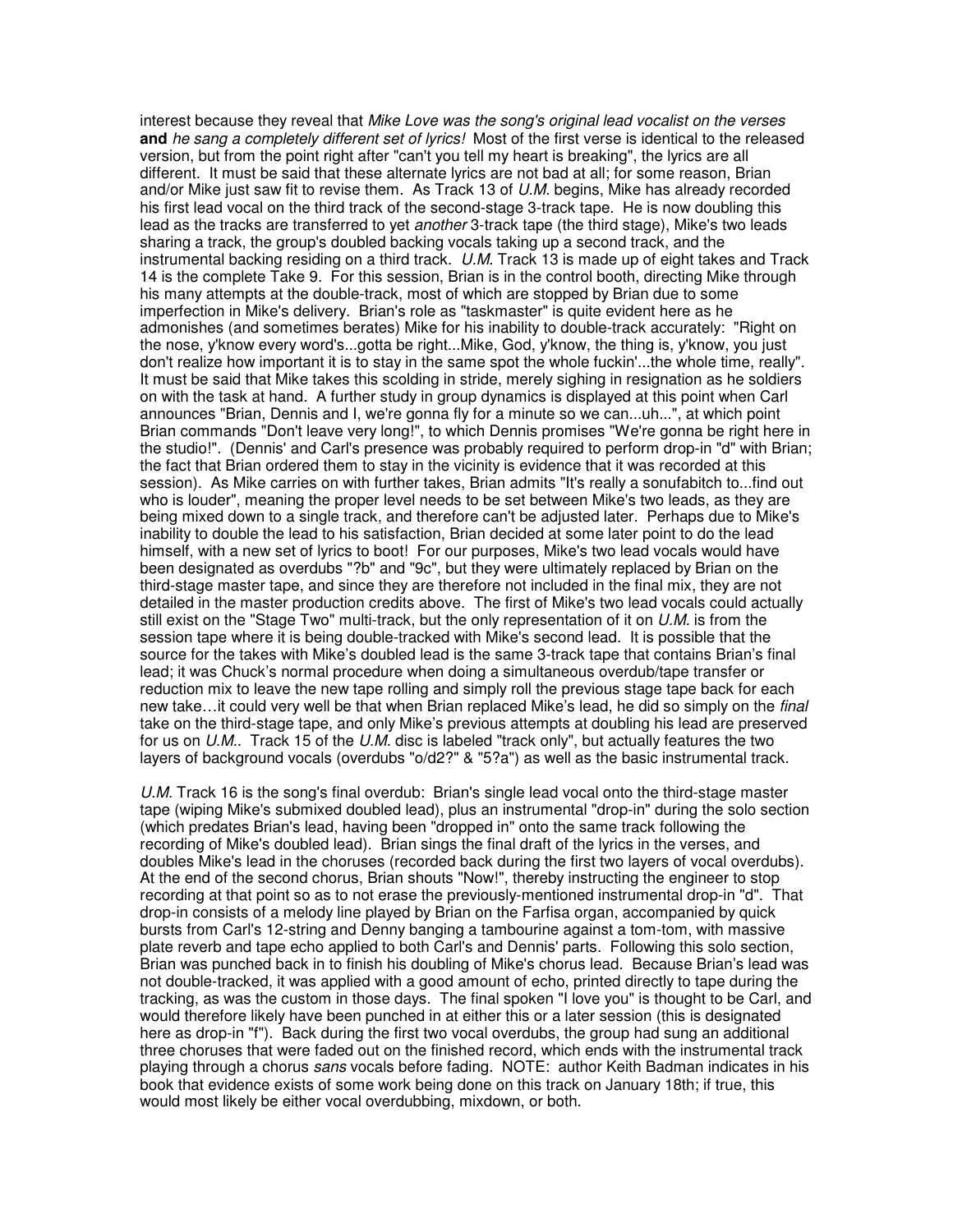In the 1981 "Circus" magazine interview, Carl referred to this song as one of the best ballads he'd ever recorded, "structure-wise, melodically, and harmonically". It was used as the B-side to the "Do You Wanna Dance?" single in February 1965. The group would perform it as part of a medley in 1969 and in its entirety frequently beginning in 1990 (both times with Bruce Johnston singing the lead), and it would also become a staple of Brian's live show beginning with his appearance at the "Bridge School Benefit" in late 1999. NOTE: original title above is from the AFM sheet. FURTHER NOTE: this was the only song on the original release of the Beach Boys Today! album for which Mike Love was given co-songwriting credit.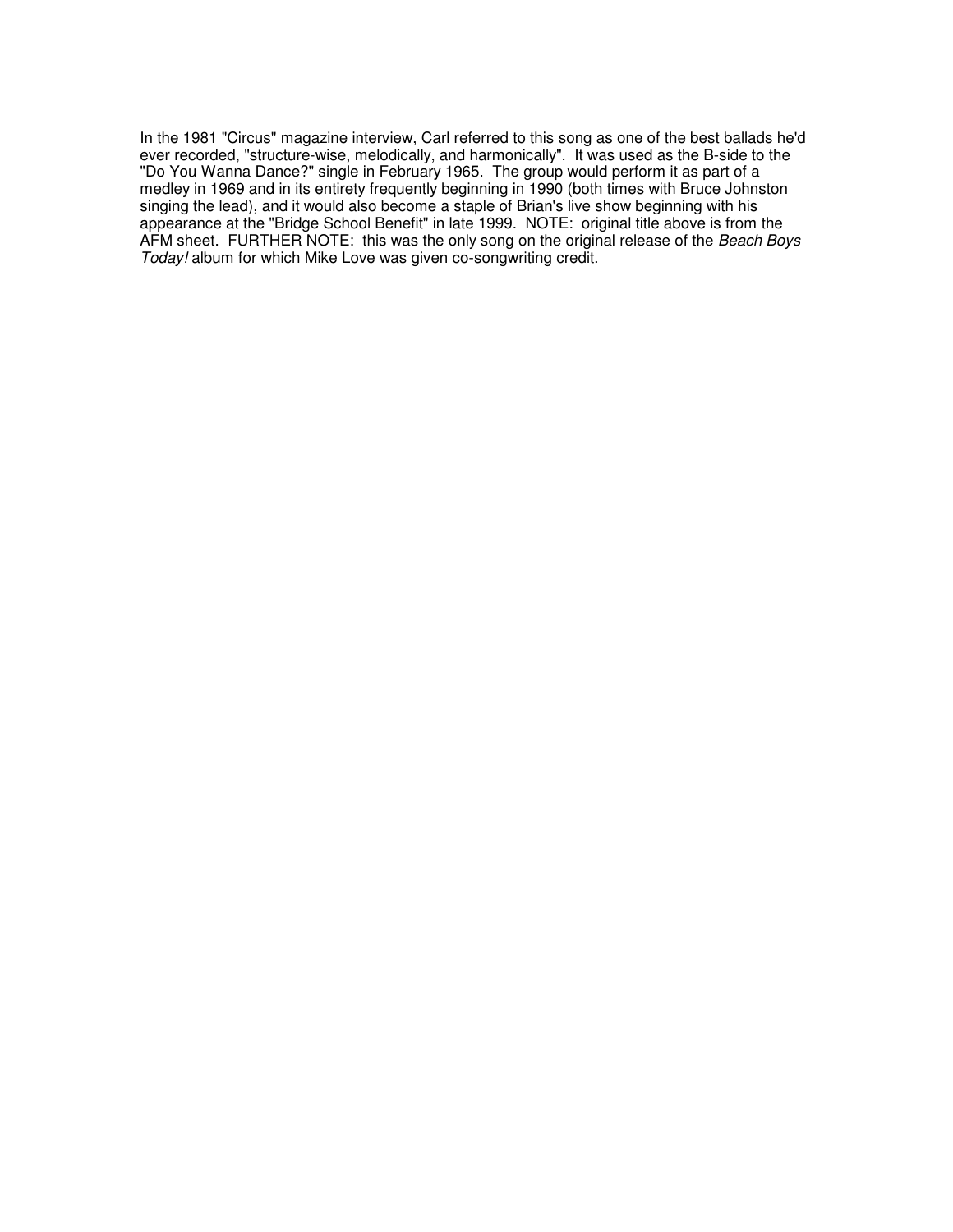# **I'M SO YOUNG**

Written: Words/Music - W.H. Tyrus, Jr. Arranged: Brian Wilson Lead vocal: Brian Wilson (Falsetto) (o/d-Intro) (o/d) / (d/t) (a-Intro) (5a) Backing and Harmony vocals: Alan Jardine (w/Falsetto in Intro), Carl Wilson, Dennis Wilson (Response in Tag), and Mike Love (Bass) (o/d-Intro) (o/d) / (d/t) (a-Intro) (5a) Electric rhythm/lead guitar: Carl Wilson (w/tremolo) (Intro only) 12-string electric rhythm guitar: Carl Wilson ("Insert") 6-string electric bass guitars: Carl Wilson / Brian Wilson ("Insert") Electric bass guitar: Alan Jardine Hammond B-3 organ: Brian Wilson Drums: Dennis Wilson Tambourine: Ron Swallow

- PRODUCED BY BRIAN WILSON -
- Master # 52849 -
- Master is edit of {edit of Remake Take 1 & Pickup Piece plus overdub ("Insert")} & Intro plus overdub (o/d-Intro), plus overdub (o/d) followed by Tape Transfer into "Stage Two" w/simultaneous overdubs (a-Intro) (5a) -
- Recorded on 1/2" 3-track analog tape, into "Stage Two" on 1/2" 3-track analog tape -
- Recorded at Western Recorders Studio 3, Hollywood, CA, Monday January 18, 1965, times unknown;
- Engineered & Edited by Chuck Britz /

 (o/d) (a-Intro) (5a) Western Recorders Studio 3, Hollywood, CA, Tuesday January 19, 1965, times unknown;

- Engineered & Edited by Chuck Britz –
- MIXED BY BRIAN WILSON -
- Mono remix number unknown -
- Mixed to 1/4" Mono analog tape -
- Mixed at Western Recorders Studio 3?, Hollywood, CA, January ?, 1965, times unknown; Engineered by Chuck Britz -

## **SOURCES: bootlegged instrumental & vocal session tapes: Unsurpassed Masters Vol. 8 (1965) - The Alternate 'Beach Boys Today!' Album, Vol. 2, Disc Four - Sea Of Tunes label / official CD twofer release: The Beach Boys Today!/Summer Days (And Summer Nights!!) – Capitol label**

On January 18th, Brian and the Boys were nearing the end of the recording sessions for their new LP, some seven months after beginning work on it. Brian had decided against using the flutebased version of this doo-wop cover recorded four months earlier, and he took the Boys into the studio on this date to try it again. This turned out to be the final song recorded for the Beach Boys Today! album. No AFM sheet has circulated for this session, but the dates above were supplied by the liner notes in the Capitol CD twofer booklet. The Sea Of Tunes bootleg begins with 14:32 worth of rehearsals. Initially, Brian is heard counting off the song from the studio floor, where he is playing the organ. Carl is on 12-string guitar (playing through an amp on the studio floor instead of direct in the booth), Alan is on bass, and Dennis is playing the drums on this version. Once again, the tambourine is played by Ron Swallow. About a minute and ten seconds in, the tape jumps to a spot where Brian is now in the control booth, coaching Carl on his guitar playing: Brian: "Carl, give me a good, smooth, uh, pattern of it once…"

Carl: "I can't do - it's sorta high, Brian…"

Brian: "You can't play it?"

Carl: "That high!...I can't reach for it."

Brian: "Just play your top strings, Carl…"

Carl: "What?"

Brian: "Your top strings!...A little faster, huh?!"

Carl tries the pattern a few times, joined by Alan, Dennis and Ron. Brian soon stops them due to Ron being on the wrong beat: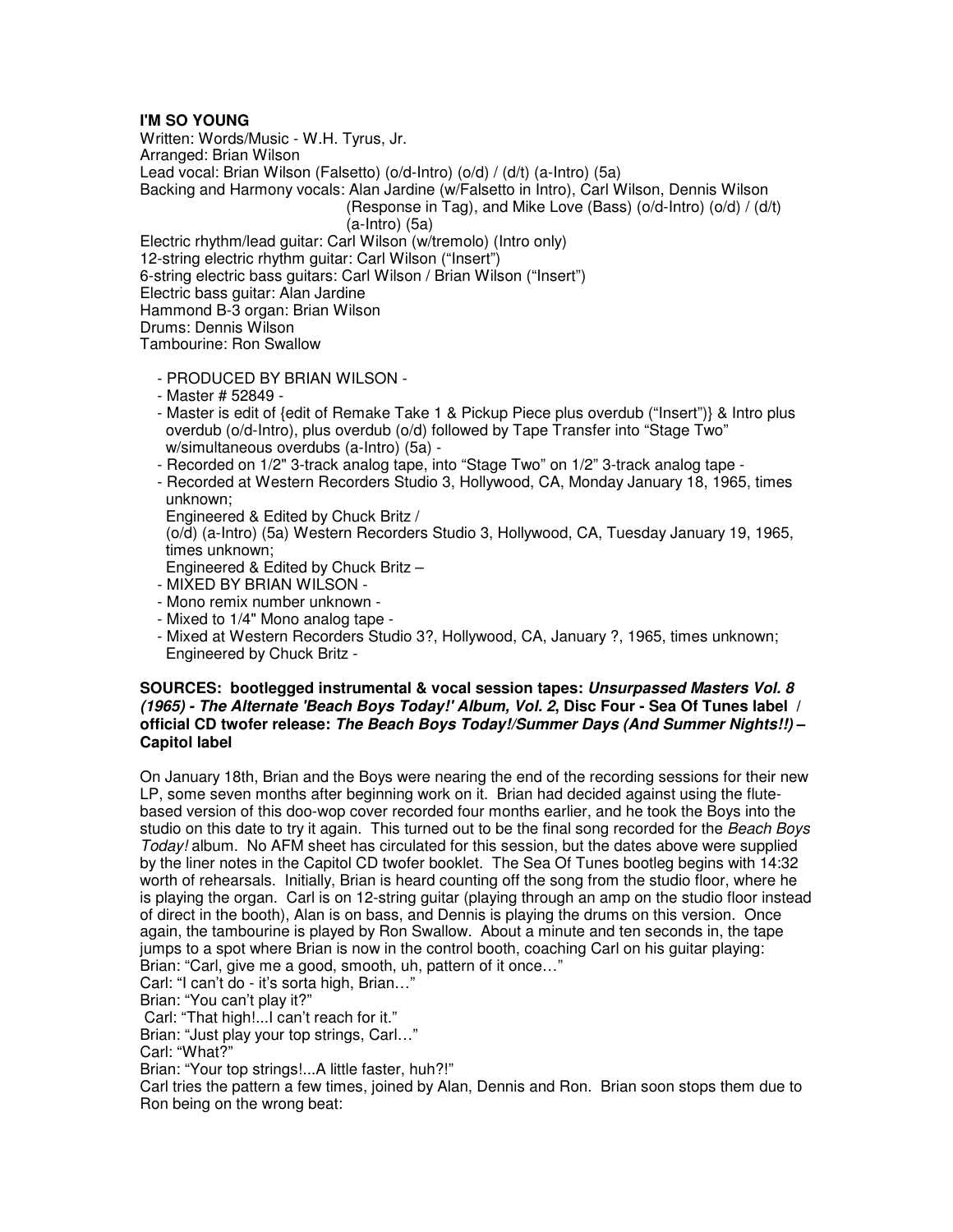Brian: "The downbeat doesn't go like that, Ron…you wait a beat, then you hit it, yknow? You came down on the downbeat. Dennis, the downbeat is on the cymbal for you...no, that cymbal...but don't go BOOM like that...just go tink-tink-tink-boom...no drum 'til the second beat, you know…Alright, let's make it…"Take 2"…One, two, three…where ya goin'?" Carl: "I'd better go to the bathroom, Brian."

The tape then skips ahead to a point where Brian is back on the floor, playing the organ with the band. From this point on, Carl is on 6-string bass, which when coupled with Al's use of a pick on his bass guitar creates a nice, edgy feel. Dennis' drums (like Maurice Miller's on the Boys' September version) make use of a loose snare for a live, "rattely" sound (enhanced by plate reverb and tape echo). Next, Brian is back up in the booth, this time conducting Dennis: Brian: "Don't do the "da-da", don't do it at all, just…da…da…da…push on the downbeats all with your foot, all the way through…go ahead…One-two-three-play…"

The Boys try the basic verse pattern, and Dennis asks Brian if he approves: Dennis: "Like that?"

Brian: "Yeah, but don't miss the snare…all the snare has to be consistent…do your uh, tom-tom thing now…do you know the rolls in the chorus, Dennis?"

Dennis demonstrates the tom fills for Brian, which sound godly with the reverb and echo applied. Brian sings a couple lines of the song to show Dennis where the fills should be, and Carl plays around on the 6-string bass. Brian then joins the guys on the floor once again, singing to Dennis as he practices the drum part. At one point, Brian scolds Dennis: "You don't listen to me, Dennis". Dennis objects, "I listen to you!". Brian counters with "If you would've got it, you would've listened" (sic). Dennis says "Yeah sure". Finally Dennis gets it, and Brian says "Yeah, that's it". Brian walks back to the control booth for more coaching over the talk-back, while Carl helps Dennis, and Chuck can be heard in the background of the booth, apparently having a telephone conversation with someone about his garage. Dennis struggles to get his part down. Brian: "No pickup, just on the cymbal down, like you start the song…that's it…"

Brian returns yet again to the floor and counts the band off, resuming his organ playing. This attempt quickly breaks down, Dennis declaring "I blew it!". He tries to ask Brian if he's sure he wants something in a certain part, but Brian is already counting down the next run-through. After a bit, the Boys stop to assess the feel, and Brian asks Chuck if he's got enough of the organ (Chuck replies that it "Sounds great!"). Brian counts them off again, but Carl quickly stops things as they are "not on". After another try, Brian vocalizes to Dennis how he wants the tom fills to sound: "Whomp-doodle-loodle-loop-wah-ha!"..."You come back again, you do that three times in the bridge…". Brian shows Dennis how to find the proper place by singing the part to him, and they start again. The next attempt is pretty good, but Dennis drops his drumstick. The next runthrough is even better and longer, but ends rather quickly with Brian's announcement "I turned the organ off! Fuck!". Brian laughs hysterically as Dennis asks "How'd you do that?!". Mike Love can be heard arriving on the scene, saying "Hey…cousins!" and suggesting that they overdub the drums in the part where the tom fills come in. Mike's presence at an instrumental tracking session at this point in their career is telling: the Boys were racing against the clock to finish the album, and would begin recording vocals for this song immediately after laying down the track.

Up to this point, the band has been in merely "rehearsal" mode. They now tape the one and only actual "take", which, like the rehearsals before it, begins with the first verse (where the organ comes in); the intro is taped separately later and edited onto the beginning of the take. At approximately thirty-eight seconds into the track, Brian shouts what sounds like "Sing out!", a command that can still be heard faintly in the background of the finished recording (further directions to the band can be heard later in the song). The basic take itself lasts only 1:50 (preceded on U.M. by five seconds of count-in). By the time the first overdub (identified above as "Insert" so as not to confuse it with the first two vocal overdubs, designated as "o/d" and "o/d  $-$ Intro") has been added (Track 3 on  $U.M$ ), a pickup piece has been edited onto the ending. The overdub in question (which enters after twenty-one seconds) consists of Carl strumming rhythm on his 12-string electric, and some dive-bombing 6-string bass guitar riffs in the chorus, played almost certainly by Brian himself. This recording is proof that when pressured by a deadline, the Beach Boys could record a solid "in-the-pocket" track without the aid of session players (in this case, rehearsing in the studio and laying it down in one take).

The song's intro, which lasts all of ten seconds, features a four-part "Ooh-ooh" and Brian's lead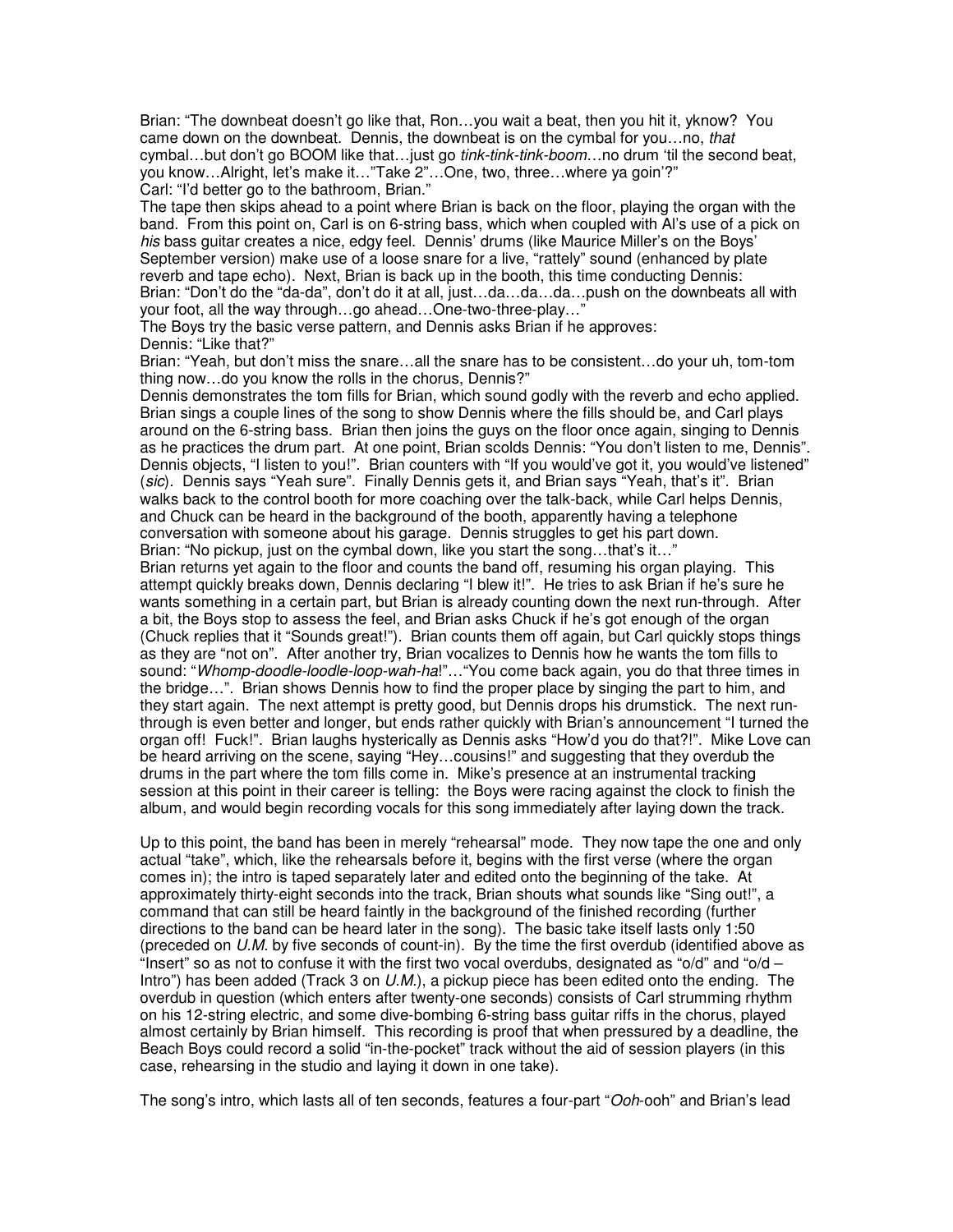vocal accompanied by Carl's guitar, and was apparently taped immediately following the basic track and pickup piece. Track 4 of U.M. gives us 4:37 of the group working on the Intro (but cuts off before they get to the master performance…probably because it was cut out and spliced onto the body of the song). Carl's guitar of choice for the intro is a 6-string played through a heavily tremoloed amp. The five group members argue briefly over their positioning around the mic, Mike mentions their plans to overdub ("doing it over and above"), and Brian jokingly says "Tomorrow I've scheduled us doing the uh, song…today we're gonna do the intro, and the next day we do the tag". Mike gives some vocal intonation advice: "Think of the note above the note, then try to hit that…it automatically falls in". Al mentions the "quality element, too, that you have to put in there…". Brian, Mike and Al discuss the "shrillness" of the high falsetto part, which Al is doubling Brian on. Al facetiously refers to it as a "ten-octave note". At one point Brian allows Mike to try it instead, but the conclusion is he sounds too much like the Boys' Grandma Edith (Wilson)! When Brian tries it again for Al's benefit, Al comments "You sound like a siren, too!". Dennis, who has wandered off a bit earlier, is called back in at this point, then there is a break in the tape. When it resumes, the group tries an "Ooh-ooh" that has Mike proclaiming in disgust, "Oh, that is so schlock!". The next attempt (counted-in by Carl) is much better. Al jokingly suggests a lower register chord, Carl strums it, and Mike demonstrates what it would sound like vocally (not very good). Brian scolds Mike for drinking beer between takes (to which Mike replies "Hey, I don't give a shit…") and Al warns him against spilling it all over. Brian instructs Dennis to move in closer to compensate for the shrillness of Alan's voice; Dennis steps forward and declares "I'm in, man". Mike tells Chuck that he's so close he'll have a "Filet of Telefunkenger mic here…", implying he's about to swallow the thing. The tape cuts off with Brian counting down and Dennis saying "Hey hold it, what's that sound…?" to which Al responds "Carl's, probably".

U.M. Track 5 is the first vocal overdub onto the main part of the song (taking up the last available track of the 3-track tape, the other two tracks consisting of the basic track and the instrumental overdub). This was evidently recorded the next day (January 19th). It is unknown how many takes were required to perfect this part, but it was apparently more than one, as Brian is heard asking "Was that better?" at the tail end. The next task was to do the double-tracking, first of the intro, then of the main part of the song. Of course, this necessitated a transfer to a "Stage Two" 3-track tape, the vocal double being bussed to the same track as the first vocal layer, and the basic track and instrumental overdub ("Insert") remaining separate on discrete tracks.

Track 6 of U.M. (labeled "2<sup>nd</sup> vocal overdub takes 1 & 2") is the double-tracking of, first the Intro (slated "1a – Intro" by Chuck), and then the first attempt at doubling the main part of the song ("2a"). This segment begins with someone (Dennis?) advising someone else (Mike?) to "Get a nose job!", then Brian asking the others if they "remember the parts?" to the Intro, which they are about to double-track, because it was apparently recorded the day before (Mike replies "Yep"). One take is evidently all that is required, and the Intro is complete. As they prepare to do the next part (the double-tracking of the the song's main body), Chuck calls out the slate ("2a"), Mike humorously sings "I have a boyfriend", and Dennis asks "Awright, Chuck…you got it speed up, and whipped up, and mixed up?". Mike says something about 8-track and Al agrees "That would be it" (probably a joking comment on how they'll eventually need that many tracks if their productions continue to grow more complex). Brian remarks that "Chuck mixes a gin and tonic as good as he does a record", Mike says "Yeah, I heard about that", and Chuck replies "Better!". Brian comments, "Look at those earphones, now aren't those dandy", Mike says "Those are groovy", Dennis asks Chuck to roll it, and Brian, still speaking of the earphones, says "They'd fit about half of Tom Donahue's neck". The first attempt at this double-track is aborted almost immediately and Brian proclaims the results "Horrible". Take 3a proceeds nicely but eventually breaks down, as does Take 4a. Take 5a was the master double-track performance, and after the point at which Chuck slates "5a", the Intro was spliced in immediately before the main body of the song (we can also hear some warm-up bass notes and Brian's count-in from the start of the basic track, now appearing before the spliced-in Intro).

This is without doubt one of the three or four best cover versions the Boys ever tackled: the effectiveness of Denny's tom fills followed immediately by Brian's descending 6-string bass lines (which also pop up occasionally at other points in the song) send shivers up the spine of the discerning listener. Dennis also makes a major vocal contribution to the song's tag ("Can't marry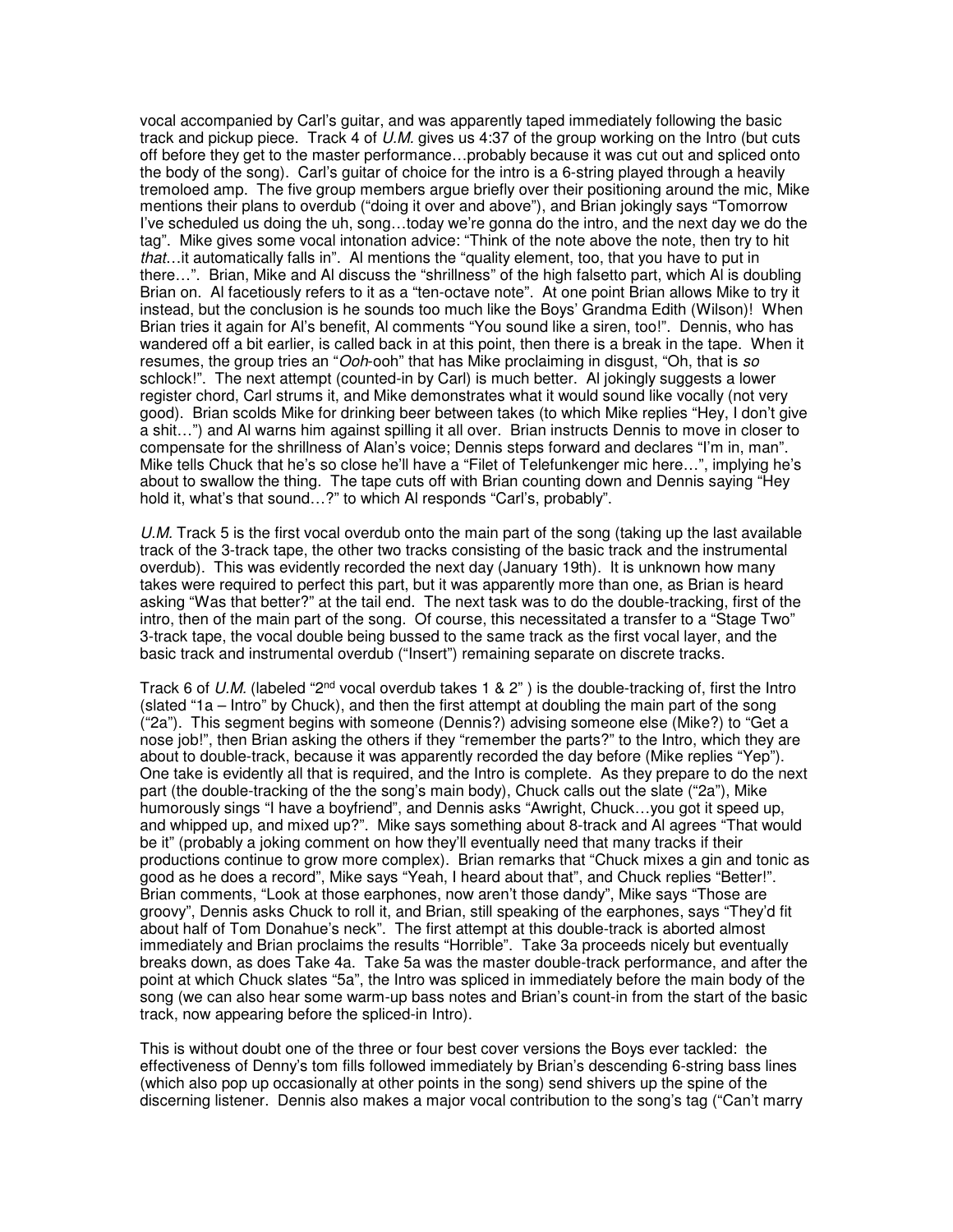no-one"). Although Dennis' voice may sound a little flat on it's own, when juxtaposed with the blend of his brothers, cousin, and friend, it is given the perfect context. And although this mournful ode to star-crossed teenage love is not a Brian Wilson original, its melancholy romanticism still manages to contribute perfectly to the prevailing mood of the album's second side.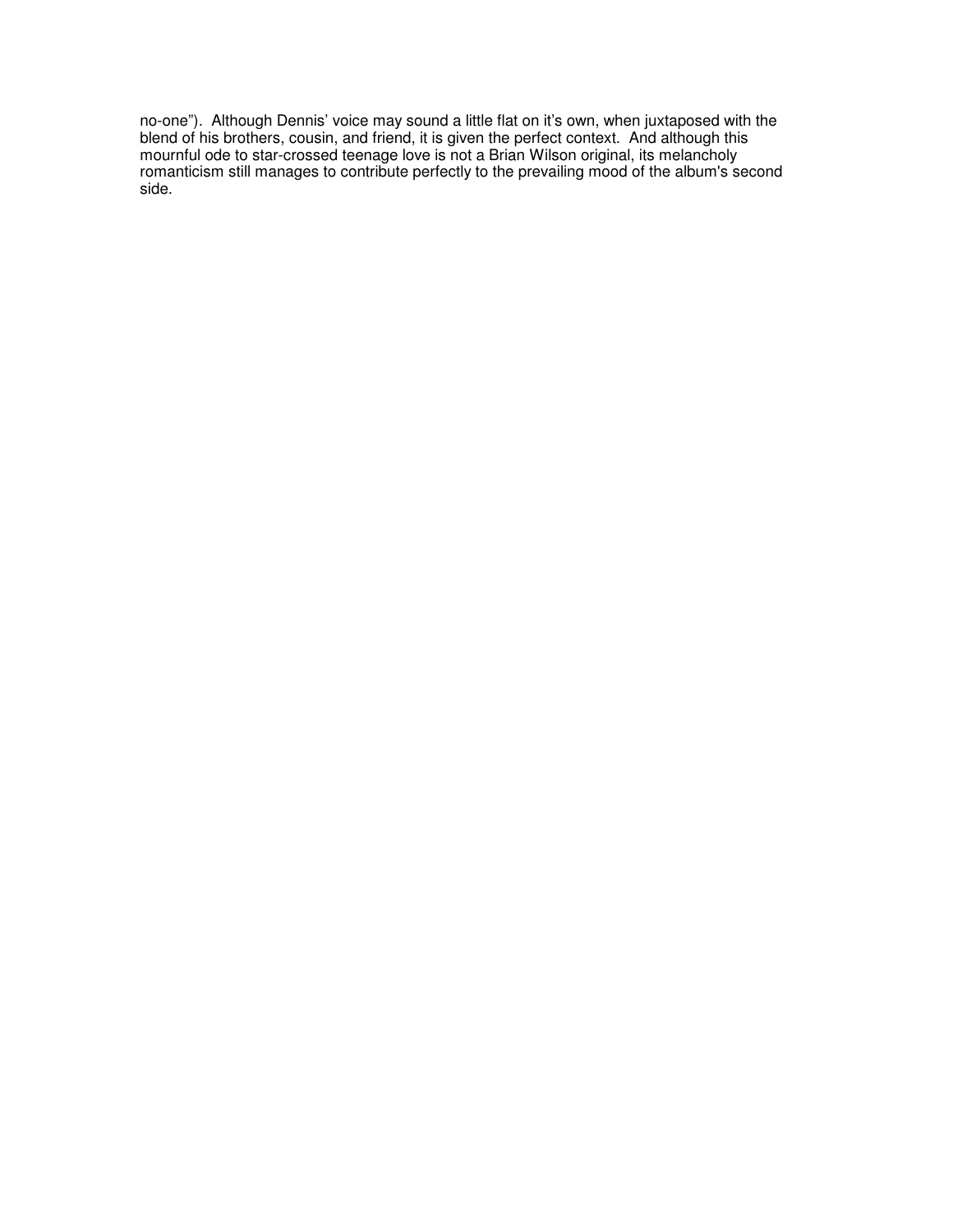#### **KISS ME, BABY**

Written: Music - Brian Wilson / Words - Brian Wilson and Mike Love Arranged: Brian Wilson / Vocals arranged by Brian Wilson with Mike Love Lead vocals: Mike Love & Brian Wilson (1st half of Verses); Brian Wilson (w/Falsetto) and Mike Love (2nd half of Verses) (o/d) / (d/t) (?a) Backing & Harmony vocals: Dennis Wilson, Carl Wilson, Alan Jardine, and Mike Love (Bass)  $(o/d) / (d/t)$  (?a) Acoustic grand piano: Leon Russell (Intro) Acoustic upright piano: Brian Wilson (Intro) Acoustic rhythm guitar: Bill Pitman 12-string acoustic rhythm guitar: Barney Kessel Electric rhythm guitar: Billy Strange (w/tremolo) 12-string electric rhythm/lead guitar: Carl Wilson Electric bass guitar: Carol Kaye 6-string electric bass guitar: Ray Pohlman Drums: Hal Blaine Temple block: Hal Blaine Bell-tree: Julius Wechter (in Verses) Vibraphone: Julius Wechter (in Choruses) English horn: Peter Christ French horn: David Duke Tenor saxophone: Steve Douglas Bass saxophone: Jay Migliori - PRODUCED BY BRIAN WILSON -

- Master # 53149 -
- Master is Take 9, followed by Reduction Mix into "Stage Two" plus overdubs (o/d) (?a) -
- Recorded on 1/2" 3-track analog tape, into "Stage Two" on 1/2" 3-track analog tape -
- Recorded at Western Recorders Studio 3, Hollywood, CA, Wednesday December 16, 1964, 1:00pm-4:00pm;
- Engineered by Chuck Britz /

 (o/d) (?a) Western Recorders Studio 3, Hollywood, CA, Friday January 15, 1965, times unknown;

Engineered by Chuck Britz ? -

- MIXED BY BRIAN WILSON -
- Mono remix number unknown -
- Mixed to 1/4" Mono analog tape -

 - Mixed at Western Recorders Studio 3?, Hollywood, CA, January ?, 1965, times unknown; Engineered by Chuck Britz ? -

**SOURCES: AFM Local 47 contract 002958-105614 / bootlegged instrumental & vocal session tapes: Unsurpassed Masters Vol. 7 (1964) - The Alternate 'Beach Boys Today!' Album, Vol. 1, Disc Four - Sea Of Tunes label / official CD twofer release: The Beach Boys Today!/Summer Days (And Summer Nights!!) – Capitol label / stereo mix, official release: Endless Harmony Soundtrack – Capitol label / a cappella mix, official release: Hawthorne, California compilation – Capitol label / complete Hawthorne, California liner notes by Alan Boyd, hollywoodandvine.com website / "The Beach Boys And The California Myth" by David Leaf - Grosset & Dunlap, 1978, p. 65**

Composed by Brian on a piano in the café of the Royal Hotel in Copenhagen, Denmark, while the Beach Boys were on their first full-scale European tour in the fall of '64, this is probably the most historically significant track on the Today! album, simply because Brian suffered his notorious inflight nervous breakdown between the date of the session for the instrumental track and that for the vocals. Nine days after his marriage to sixteen-year old Marilyn Rovell, Brian assembled a group of the best available studio musicians at Western's Studio Three for the tracking of this gorgeous homage to troubled romance. Musically, it is the first Beach Boys track (other than Christmas Album selections) to feature more symphonic-type instruments such as the French and English horns. There are also two bassists on the session, playing the exact same bass line: the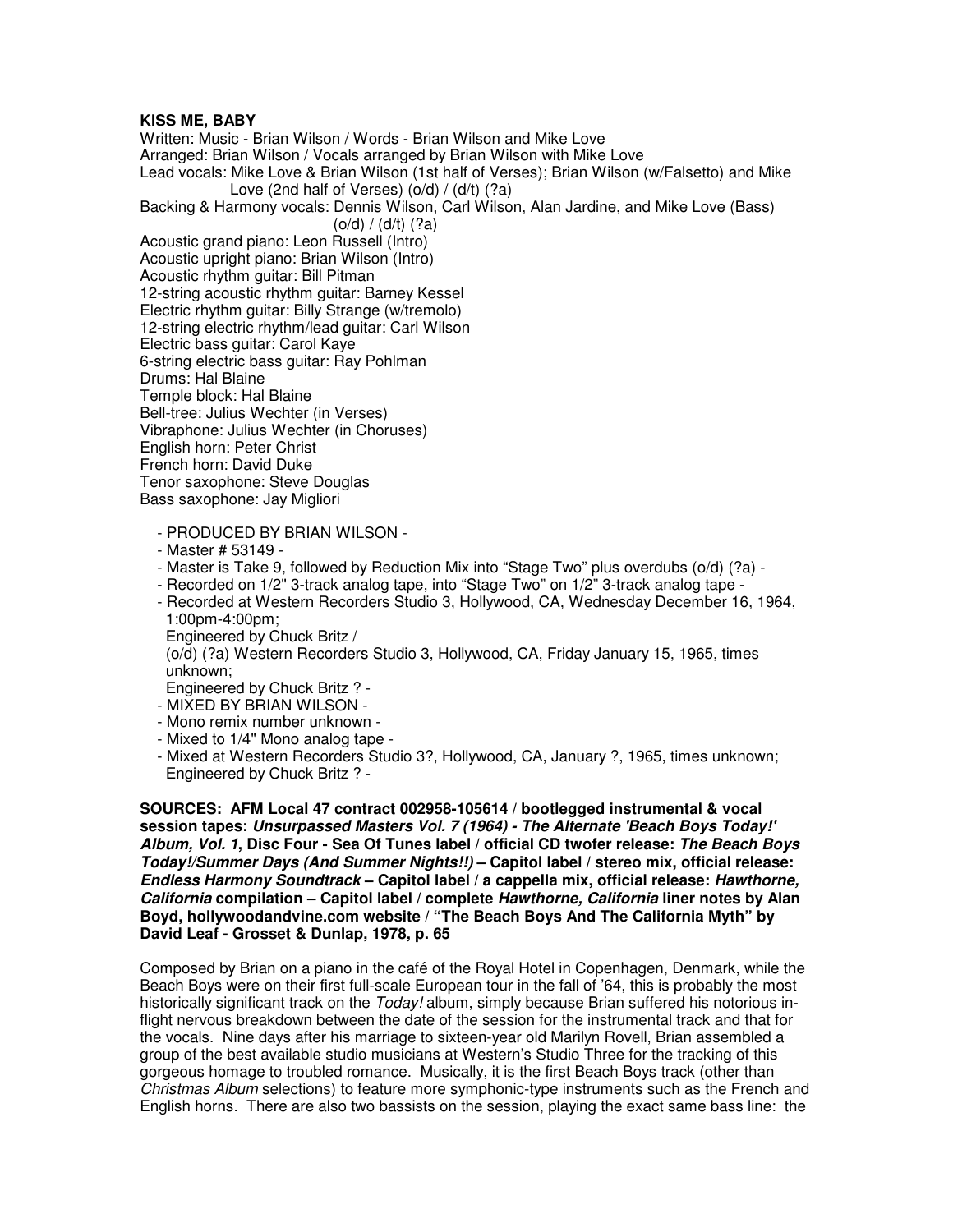AFM sheet lists Carol Kaye's instrument as "Fender Bass" and Ray Pohlman's as simply "bass", with Ray apparently on Danelectro 6-string. It would also seem that Jay Migliori is playing a bass saxophone, instead of his typical baritone, which allows him to produce some incredibly low notes. The credits assigned to the various guitar players above are speculative, as there is no way from the tape to know for sure which instrument is played by whom, but it's a safe bet that it's Billy Strange on tremoloed electric guitar, since he definitely performed that role on "In The Back Of My Mind" (see entry for that song below). Hal alternates between a temple block and his snare drum for the backbeats in different parts of the song, and Julius Wechter plays both bell-tree and vibes (referred to as "percussion" and "mallets" on the AFM sheet). Prior to Take 9 (the master), Carl Wilson can be heard chuckling from the control booth as Chuck Britz calls the take. Although there is very little aural evidence of Carl's guitar work, he was not merely attending the session in an "observer" capacity only; here and there one can detect his 12-string, for instance doubling the English horn line as the two instruments are expertly blended together with echo.

Chuck starts the tape with the announcement "OK, we got a roll on Take One!". Brian is already on the floor, playing piano with the studio band. The acoustic guitarists are warming up by playing fast jazzy riffs and strumming chords. Chuck says "Brian, let Hal put the count-down on, 'cause I get more level and you guys will hear it". Hal counts off, clicking his sticks at the same time, and Brian and Leon Russell begin to play the intro, but Chuck stops them almost immediately because they are not together. Take 4 is the first to make it past the intro, through the first verse, and almost to the chorus before Brian hits a wrong note and stops it. As Chuck calls for Take 5, one of the musicians (probably contractor Steve Douglas) humorously asks "Should I call for another piano player, Brian?". Brian fiddles around on his piano, and someone else (probably guitarist Billy Strange, judging by the placement of his voice) is heard chiding him with "Lucky you're the boss, or I'd have put you down!". Take 5 progresses nicely, but Brian puts a halt to it just as it eases into the chorus. Time was apparently running out, as one of the musicians (again, probably Billy Strange) says "We got five minutes!" (most of the three-hour session was likely taken up by rehearsals). There are two attempts at Take 6, neither of which makes it past the first few notes, then Chuck calls out "Take seven!". This one sounds really nice, and lasts almost until the second chorus before Brian stops it. In the middle channel, the horn players discuss the best way to place themselves in relation to the mics. Once again, there are two tries at starting Take 8, the second successful, and the take lasts until the basses and guitars drop out prior to the second chorus. Track 17 of the U.M. bootleg, labeled "talk between sessions", is actually two conversations, held simultaneously between takes. In the left channel, Carol chats with Billy and the other guitarists (perhaps kiddingly) about how something was transposed incorrectly on her chart, while over on the right channel Brian is heard talking to Hal about how he wants a "good socko" at the end, which results in some humorous dialog from the others about "boffo" and "show biz" (the latter from Billy Strange). Billy goes on about "Hicks, picks and sticks". Carol mentions her mis-transposition ("You know what I did, I transposed then I transformed and I transpositioned"), and Billy jokingly informs her "Honey, don't tell us your problems, see your chaplain. We don't give guitar lessons. I donated my car to move your amp…". Brian requests that everyone take it from the top, Chuck calls out "Nine, Take Nine", and they launch into the master performance. (These conversations are actually presented twice on this bootleg, first in a truncated version until about 45 seconds into Track 17, then the dialog commences again from the top of this section of tape, playing back again all the way to Take 9).

And what a take it is; it is a marvelous performance, full of all the beauty and grace deserving of such a wonderful and delicate composition. The instrumental backing was recorded across all three tracks of the 3-track tape (pianos, basses, drums, and percussion on the right, guitars on the left, and the great horn ensemble in the middle), then mixed to one track on a second-stage multi-track, leaving two tracks open for the vocals. Exactly one week after this instrumental tracking session, Brian broke down on a flight en route to Houston, and the course of Beach Boys history was changed forever…

When recording the complex vocal arrangement a month later, the Boys required several "punchins" to achieve the optimal balance when shifting gears from Intro to Verse to Chorus and back again: in the Intro, Mike and Brian sing the descending "Ahh-ahh-ahh-ahh" part in unison the first two times, then Brian splits into his high falsetto while Mike continues his original line (this time as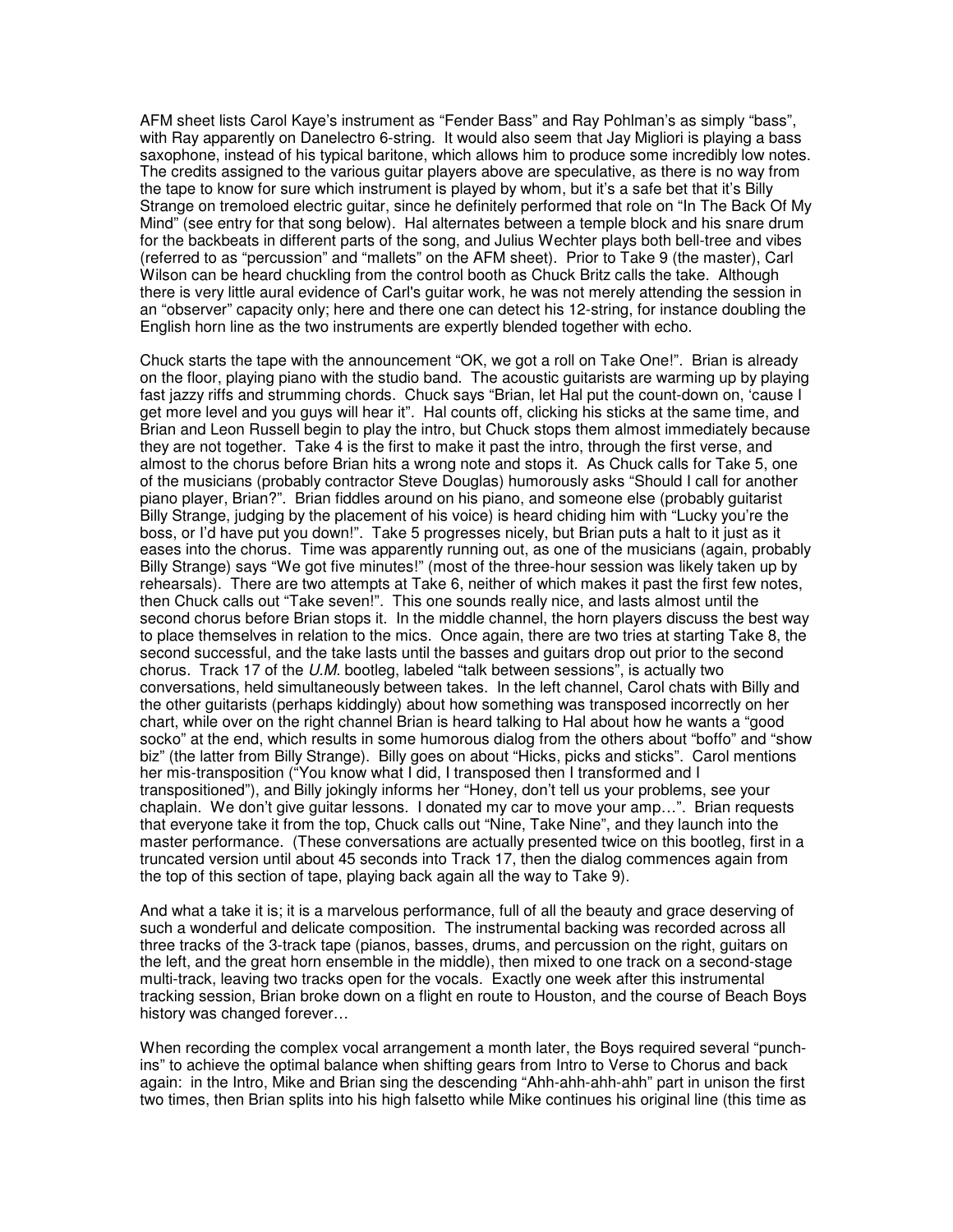"whooh" instead of "ahh"), supported now by the other three in the background, ending this third rep on a higher note. There is then an audible "punch" (detectible on the original session tape, but effectively covered up by echo on the Hawthorne, California a cappella mix). In the verses, Mike and Brian are again singing unison on the first two lines, then there is another punch (this time most noticeable on the "Hawthorne" mix), and they trade lines as Brian's falsetto soars on "Can't remember…" with Carl, Alan and Dennis singing "ahh-ooh" in the background, then it's Mike's turn at the lead on "Late, late last night…" with "oohs" by Carl, Alan and Dennis, then Brian returning on falsetto with "But I remember…", again supported in the background by the other three, and finally Mike wrapping things up with "We both had a broken heart" as Carl and Al join him on three-part harmony (these lyrics are, of course, from the first verse…different lyrics are sung in the second verse, but the arrangement is the same). The level of Mike's voice changes radically from the last word of the verse to the first word of the chorus, indicating another punch-in. Mike does a great job singing the bass notes on "Woah, baby" (he's joined by Carl in a higher range on the second, fourth, fifth, and seventh times), while Brian pours out the title line "Kiss me, baby" in falsetto (joined in a lower harmony by Dennis), and Carl and Alan sing "Kiss a little bit, fight a little bit" just loud enough to hear it, in a lower register in the background.. Finally, after the "love to hold you" line is sung by Brian and Dennis, another punch was likely needed to get Brian back to the part he sings in unison with Mike at the start of the next verse. Yet another punch is definitely audible at approximately 1:36, as Brian launches into "Told my folks that…". The same punch pattern is then repeated over the next verse-to-chorus transition. It's worth noting that the tail-end of an earlier take survives on the un-faded original tape, and we can hear Dennis singing an alternate chorus lyric (which sounds like "please bless my heart" where "to hold you tight" would normally be); Brian can also be heard proclaiming "That was sloppy…you guys!" just before the tape cuts off. The exact same process for recording the vocals was repeated as a doubletrack on the one open track of the second stage tape, with the exception that the opening "Ahh" by Mike and Brian was not doubled (Andrew Sandoval's stereo mix used on the first edition of the Endless Harmony Soundtrack has this opening "Ahh" mostly panned to one side; Mark Linett's remix on the second and third editions, as well as his a cappella mix on Hawthorne, California, moves this part across the stereo spectrum, so the fact that it is in "mono" becomes less noticeable).

It was probably at the conclusion of this vocal session that Brian gave the other Beach Boys the news that he intended his "retirement" from the road to be a permanent, rather than a temporary, arrangement. According to Brian, Al got "all goofed up" with stomach cramps (Audree Wilson was there and had to take care of him), Mike sobbed, Dennis threatened physical harm by way of a heavy ashtray to some bystanders, and Carl remained level-headed. The emotional trauma that coincided with the making of this recording only adds to its majestic glory. NOTE: Mike Love has since been awarded co-authorship credit and royalties for this song as well.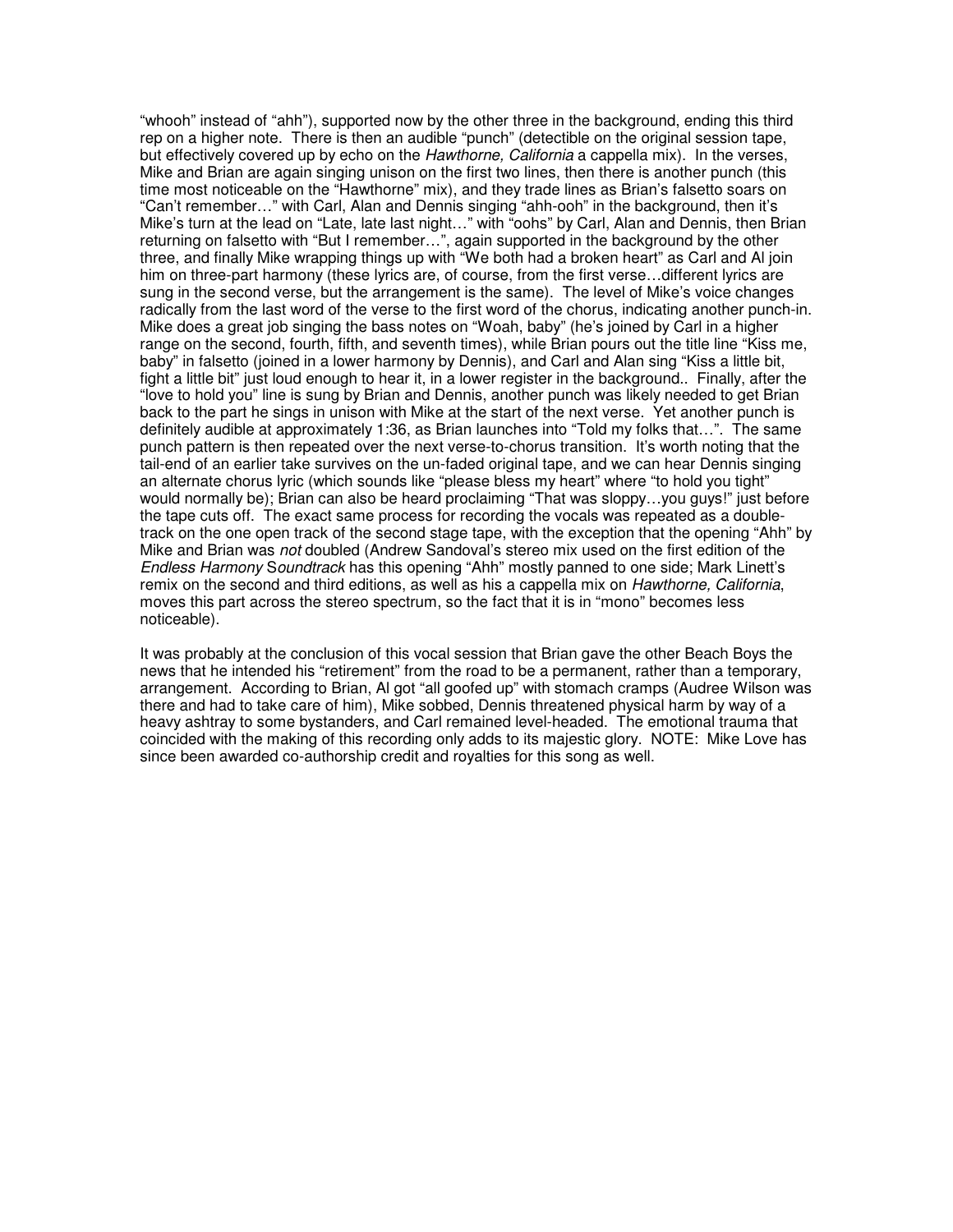# **SHE KNOWS ME TOO WELL**

Written: Music - Brian Wilson / Words - Brian Wilson and Mike Love Arranged: Brian Wilson Lead vocal: Brian Wilson (Falsetto) (c) Backing and Harmony vocals: Brian Wilson (Falsetto), Carl Wilson, Alan Jardine, Dennis Wilson (Baritone), and Mike Love (Bass) (o/d) / (d/t) (a) Electric lead guitars: Carl Wilson (1st Solo) (b) / (2nd Solo) (d) Electric rhythm guitar: Carl Wilson Electric bass guitar: Alan Jardine Acoustic upright piano: Brian Wilson Drums: Dennis Wilson

Microphone boom w/screwdriver: Russ Titelman

- PRODUCED BY BRIAN WILSON -
- Master # 52667 -
- Master is Take 16 (of 17?), plus overdubs (o/d) (a) followed by Reduction Mix into "Stage Two" w/simultaneous overdub (b) plus overdub (c) followed by Tape Transfer into "Stage Three" w/simultaneous overdub (d) -
- Recorded on 1/2" 3-track analog tape, into "Stage Two" on 1/2" 3-track analog tape, into "Stage Three" on 1/2" 3-track analog tape -
- Recorded at Western Recorders Studio 3, Hollywood, CA, Wednesday August 5, 1964, 3:00pm-6:00pm;

Engineered by Chuck Britz /

 (o/d) (a) (b) (c) (d) Western Recorders Studio 3, Hollywood, CA, Saturday August 8, 1964, times unknown;

- Engineered by Chuck Britz ? -
- MIXED BY BRIAN WILSON -
- Mono remix number unknown -
- Mixed to 1/4" Mono analog tape -
- Mixed at Western Recorders Studio 3?, Hollywood, CA, August ?, 1964, times unknown; Engineered by Chuck Britz ? -

**SOURCES: AFM Local 47 contract 002193-95936; bootlegged instrumental & vocal session tapes: Unsurpassed Masters Vol. 7 (1964) - The Alternate 'Beach Boys Today!' Album, Vol. 1, Disc One - Sea Of Tunes label; Capitol Punishment, Disc Two - Spank label / official CD twofer release: The Beach Boys Today!/Summer Days (And Summer Nights!!) – Capitol label / "Our Favorite Recording Sessions - In The Studio With Brian Wilson And The Beach Boys" by Stephen J. McParland - California Music Publishing, 2000, p. 78 / "Pet Project" article by Mark Smotroff in "EQ Magazine", Vol. 7, No. 6, June, 1996, p. 65 / "Please Don't Wake Me: Producer Russ Titelman Recalls 35 Years In The Service Of A California Dream", Billboard, June 22, 1996**

Following the taping of the "When I Grow Up" backing track on August 5th, the Boys laid down the basics for this other new Brian-Mike song, destined to join its session-mate not only on the next studio album (seven months later), but also on the next single (three weeks later). The tracking session commences with 2:12 worth of rehearsals, Brian (on piano) asking Carl (playing rhythm guitar) if he knows "where to lay out each time". Alan's meaty bass guitar sound is achieved through his use of a pick on the strings. About a minute-and-forty-five seconds into the rehearsal, Chuck applies some massive reverb to Dennis' snare sound, and Carl is soon heard asking Alan if he thinks they should add a little more in the way of "highs" on his guitar (referring to Al's bass guitar, which was in fact then eq'd with more "highs" to give it that nice, edgy feel). In addition to the four Beach Boys, the instrumentation is enhanced by Brian's friend and future collaborator Russ Titelman, who accentuates some of the downbeats by hitting a metal mic boom with a screwdriver, thus producing a "tink" sound not unlike that of a triangle. Brian instructs Chuck that his "Piano's UP to start with…do you wanna mark it where it is now?" (it was necessary for Chuck to make volume adjustments while the recording was taking place, since all the instruments were locked together onto one track). The first three takes break down quickly, and then the U.M. presentation jumps ahead to Take 16 (the master). It is played note-perfect, but at the end Chuck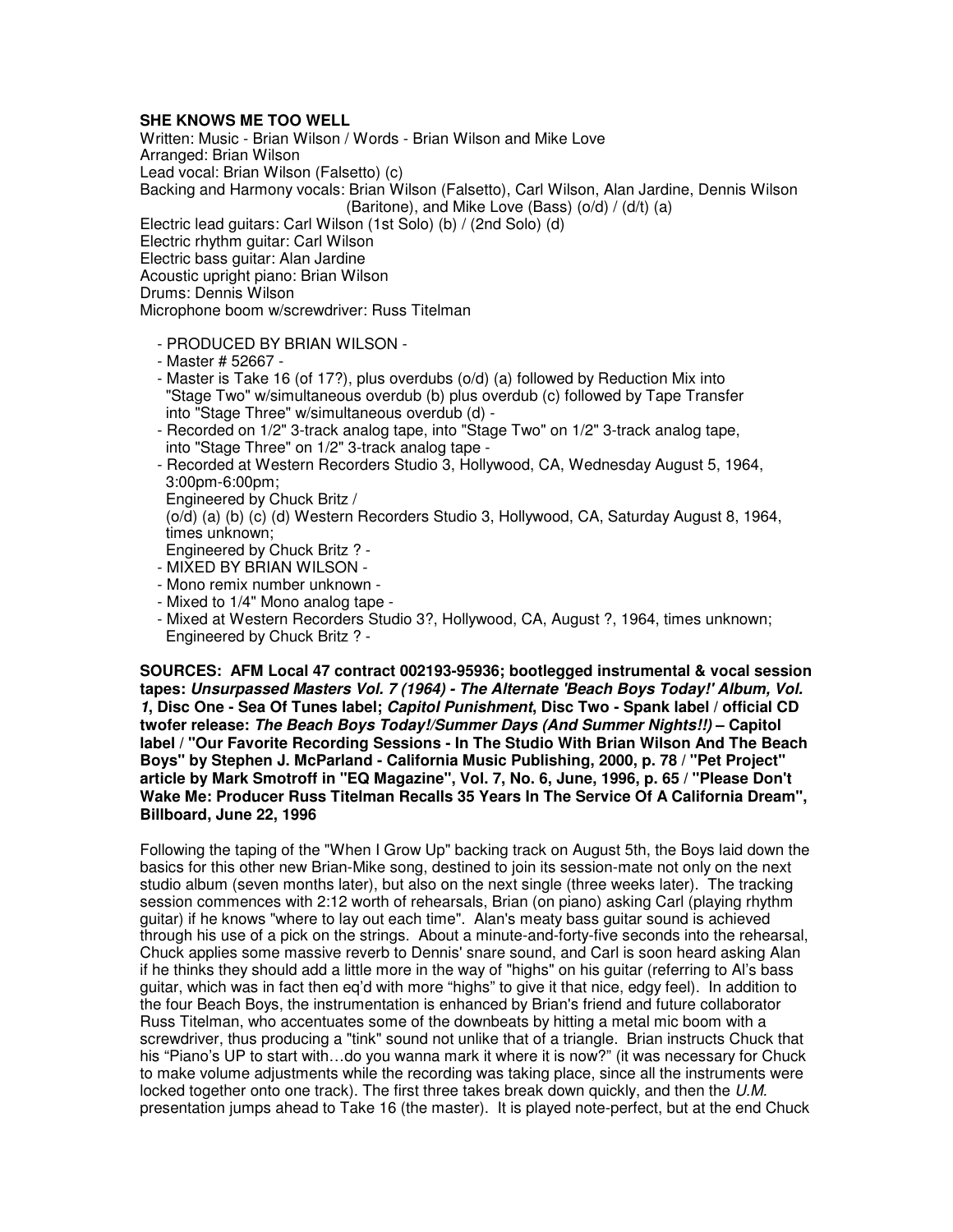calls for another take, and Brian is heard commenting on what he thinks they should start doing from that point on; however, it is clear that the sixteenth take was in fact the one used in the final master.

We are then on to the vocal sessions (taped three days later, according to Stephen J. McParland's research). The first vocal overdub ("o/d" above), presented complete from the multitrack, consists of the background parts only (no lead). The final track of the original 3-track tape is filled with a rich double-tracking of the background vocals (overdub "a" above, which is preceded by some Carl-Mike discussion on the topic of someone's pants, which Mike refers to as a "gold jock strap"). These three tracks were then sent to a second-stage tape via a "reduction mixdown", the two vocal background parts being merged together onto a single track, and Carl adding the first of two lead guitar parts (overdub "b", mixed together with the basic instrumental track) in the process. The one open track on the new tape was soon occupied by Brian's lead vocal (overdub "c"). Brian sang a few introductory notes falsetto-style that were mixed out of the final version; his lead was treated with prodigious amounts of echo (probably because it was not double-tracked), while the background parts were kept relatively "dry". Brian's aching, soaring, wordless falsetto on the outro is a thing of sheer beauty. Track 7 of U.M., labeled "stereo mix", appears to be a dub from the third stage multi-track tape, with Carl's second guitar solo (overdub "d") added immediately following his first, as a simultaneous overdub during the tape-to-tape transfer.

As is the case with many mid-sixties Beach Boys tracks, the final mono mix is a bit murky, with both distortion on the lead vocal and tape hiss readily evident. This is a shame, because a listen to the original multi-tracks reveals them to be crisp, clear, and free of audio "dirt". Describing the Bill Putnam custom-built recording consoles used at Western during this time (in a 1996 article for "EQ"), Mark Linett explains why: "One of the failures I've always felt about that console in particular was that it recorded great, but the line inputs were padded down and went back to the mic inputs, creating a real distortion problem. This problem is typical of a lot of consoles from the '60s. The 3-track, 2-track, and live-to-mono stuff always sounded fantastic, but when they started mixing it through the board, they definitely lost a lot of the fidelity."

Call it melancholy, introspective, contemplative, or all of the above, this track more than any other from the Today! album seemed to point toward the direction Brian's music would be taking a year later on Pet Sounds. The fact that it was relegated to a single B-side and a subsequent album "filler" (buried toward the end of Side Two on  $Today$ ) should not diminish its stature as one of the Boys' most enduringly haunting ballads. NOTE: for some reason, the Sea Of Tunes bootleg box set incorrectly lists the date of the instrumental tracking session as "June 8th '64", although it gives the correct date for "When I Grow Up", which was recorded at the same session. FURTHER NOTE: this is another  $Today$  tune for which Mike Love has been granted coauthorship status as the result of his lawsuit.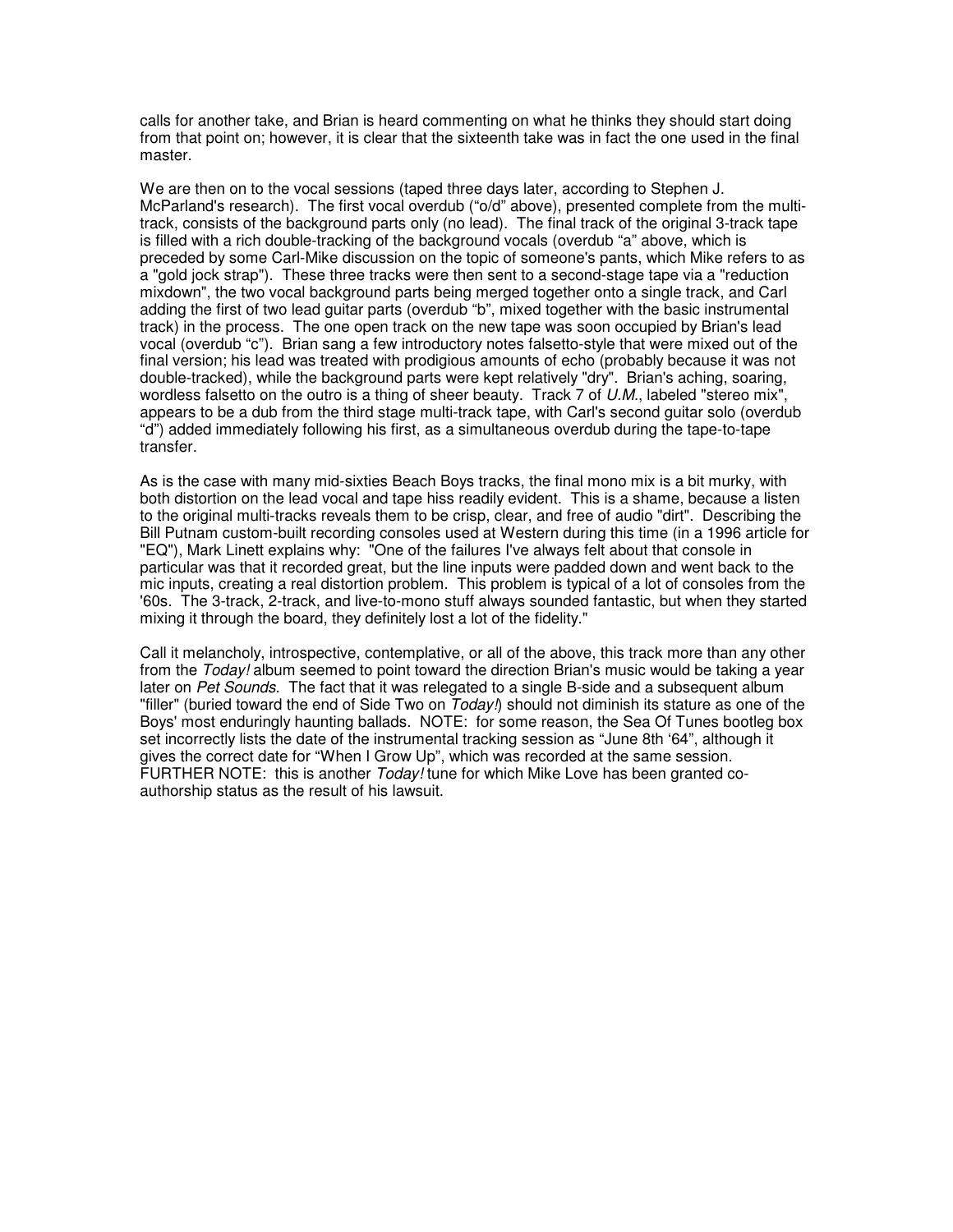## **IN THE BACK OF MY MIND**

Written: Music - Brian Wilson / Words - Brian Wilson and Mike Love Arranged: Brian Wilson Lead vocals: Dennis Wilson (a) / (d/t) (12b) Bridge Unison vocals: Carl Wilson (a) / (d/t) Carl Wilson and Brian Wilson (12b) 12-string electric lead guitar: Carl Wilson Electric lead/rhythm guitar: Billy Strange (w/tremolo) Acoustic rhythm/lead guitar: Bill Pitman Electric bass guitar: Carol Kaye Auto harp: Tommy Tedesco Vibraphone: Julius Wechter Wurlitzer electric piano: Leon Russell Hammond B-3 organ: Don Randi Temple blocks: Hal Blaine (in Verses) Timbales: Hal Blaine (in Bridge) Double-reed harmonica: Billy Riley ? Tenor saxophones: Steve Douglas and Plas Johnson Baritone saxophone: Jay Migliori Finale rhythm conducted by: Hal Blaine English horn: ?? (o/d) Oboe: ?? (o/d) Violins: ?? (plucked in Bridge) (o/d) Violas:  $??$  ( $O/d$ ) Cellos: ?? (o/d)

- PRODUCED BY BRIAN WILSON / BRIAN WILSON w/Murry Wilson (a) (12b) -
- Master # 53323; working title: DENNY'S BALLAD -
- Master is Take 31 (of 32) (actually Take 39 {of 40}), plus overdub (o/d), followed by Reduction Mix into "Stage Two" plus overdub (a) followed by Tape Transfer into "Stage Three" w/simultaneous overdub (12b) -
- Recorded on 1/2" 3-track analog tape, into "Stage Two" on 1/2" 3-track analog tape, into "Stage Three" on 1/2" 3-track analog tape -
- Recorded at Western Recorders Studio 3, Hollywood, CA, Wednesday January 13, 1965, aprx. 11:30pm;
- Engineered by Chuck Britz /

 (o/d) Western Recorders, Studio 3?, Hollywood, CA, January ?, 1965, times unknown; Engineered by ?? /

 (a) (12b) Western Recorders Studio 3, Hollywood, CA, Tuesday January 19, 1965, times unknown;

Engineered by "Unknown Western Engineer" -

- MIXED BY BRIAN WILSON -
- Mono remix number unknown -
- Mixed to 1/4" Mono analog tape -
- Mixed at Western Recorders Studio 3?, Hollywood, CA, January ?, 1965, times unknown; Engineered by ?? -

## **SOURCES: bootlegged instrumental & vocal session tapes: Unsurpassed Masters Vol. 8 (1965) - The Alternate 'Beach Boys Today!' Album, Vol. 2, Disc Three - Sea Of Tunes label; Capitol Punishment, Disc Two - Spank label / official CD twofer release: The Beach Boys Today!/Summer Days (And Summer Nights!!) – Capitol label / tape box lid reproduction / Simon's Hall of Electric Pianos website**

This is a highly inventive arrangement, one often compared favorably to those done by Brian for the Pet Sounds album exactly one year later; however, as the session tape reveals, the process of capturing this highly-crafted romantic ballad on tape was quite arduous. The date of this session is recorded on the tape box, which is reproduced on the inner tray of the  $U.M.$  Vol. 9, Disc Four bootleg (which, curiously, is part of the Summer Days box set, rather than either of the Today! box sets). Notations on the tape box also reveal the song's working title: "DENNY'S BALLAD". If all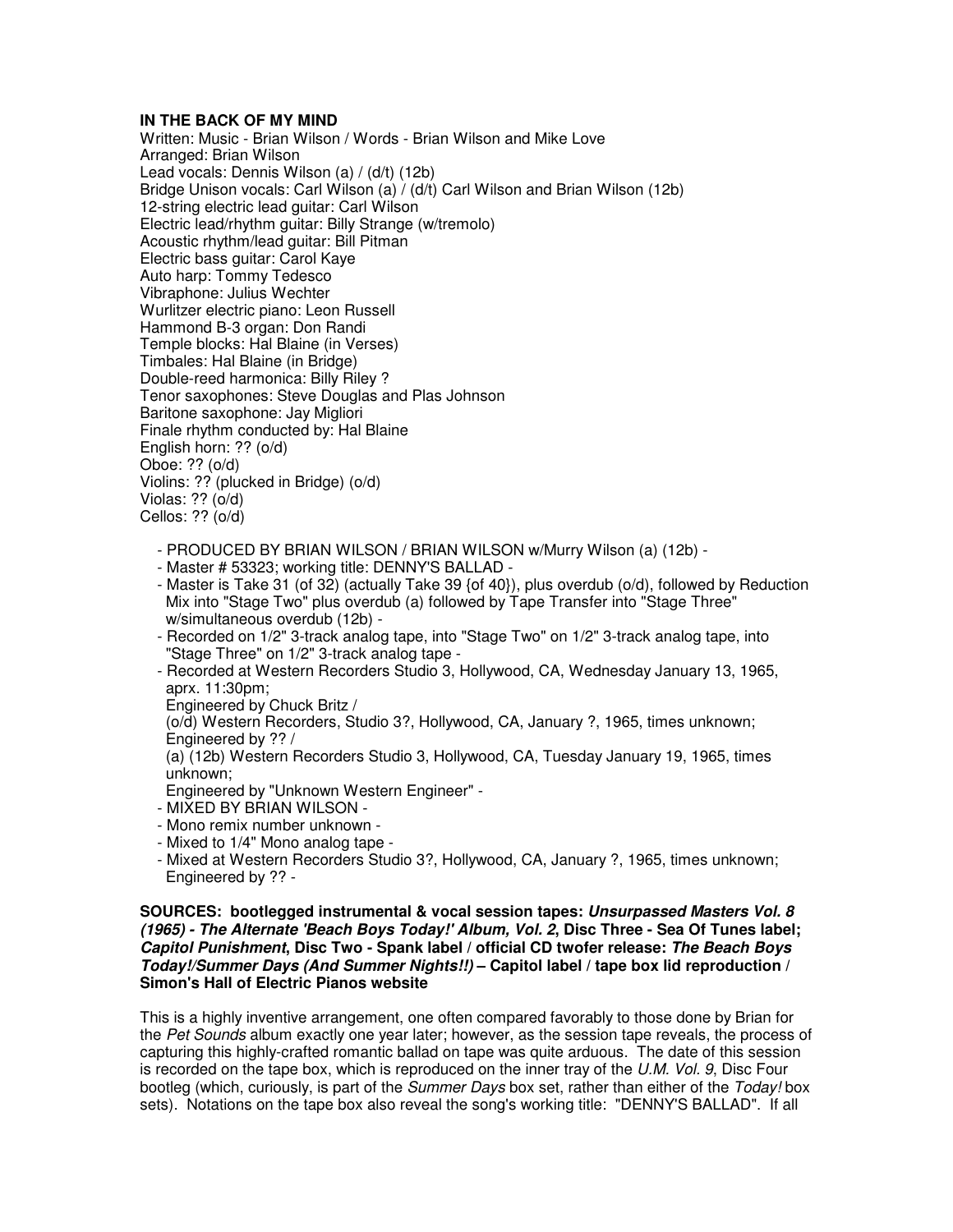recorded dates from the Today! sessions are correct, then this basic track was cut the same day as that of "Good To My Baby", but at a separate session (probably around midnight). Although no AFM sheet apparently has been found, the identities of the musicians on the basic track (as well as the specific parts they played) can be ascertained through careful scrutiny of the session tape. Leon Russell's electric piano, which doubles the vibraphone, is most likely a Wurlitzer (since the only model of Fender Rhodes available in early 1965 was the Piano Bass, and since the secondmost popular electric piano of the day, the Hohner, did not feature a sustain pedal, a device which seems to be used quite heavily on this recording). Carl is in the booth with Brian and Chuck, picking the lead lines on his 12-string electric. Billy Strange's tremoloed guitar doubles Carl on the first half of each verse, switching to rhythm strumming during the latter part of each verse. The basic track is recorded in stereo: vibes and electric piano initially share a track with the saxes, but are soon moved over to the same track as the other instruments, leaving the saxes to themselves. Comparing take numbers notated on the tape box with those announced on the session tape, one thing becomes obvious: there were way more takes attempted than announced or notated. At this session, Brian typically doesn't bother counting many of the false-starts as actual takes, and also loses track of his numbering in a couple of places. Here is the actual breakdown of takes, and the various tracks they occupy on U.M. Vol. 8, Disc Three:

Track 5: Take 1 (false start), Takes 2, 3 Track 6: Take 4 (false start), Take 5, Take 6 (false start), Take 7

Track 7: Take 8 (false start) (called "Take 5" by Brian), Take 9 (called "Take 6"), Take 10 (called

"Take 7"), Take 11 (called "Take 8"), Take 12 (called "Take 9")

Track 8: Take 13 (called "Take 10" by Chuck and "Take 11" by Brian), Take 14 (called "12" by Hal Blaine), Take 15 (called "Take 12" by Brian), Takes 16, 17, Take 18 (called "Take 16" by both Chuck and Brian), Take 19 (called "Take 14" by Brian), Take 20 (called "Take 15" by Brian), Takes 21, 22, 23 (all false starts), Take 24 (called "Take 17" by Chuck and Brian), Take 25 (called "Take 18" by Chuck and Brian), Take 26 (called "Take 19" by Chuck), Take 27 (called "Take 20" by Brian), Takes 28, 29, Take 30 (called "Take 21" by Brian)

Track 9: Take 31 (called "Take 22" by Brian)

Track 10: Take 32 (called "Take 23" by Brian), Take 33, Take 34 (called "Take 25" by Brian), Take 35 (called "Take 26" by Brian)

Track 11: Take 36 (called "Take 28" by Brian...on the tape box there is no "Take 27" notated); at this point Brian says "It's gonna be great - it's gonna be great" and Chuck calls "29", after which there is an apparant break in the tape, or an edit by the bootleggers, to a point two takes ahead where Brian makes a few comments as Carl tunes his guitar, leading into the next take Track 12: Take 39 (called "Take 31" by Brian), the master take; the final take (Take 40, which would have been called "Take 32"), is not included

Early takes are marred by a too-slow tempo, and Brian (who had suffered a major nervous breakdown only three weeks prior, and was apparently feeling stressed as he produced his second session of the day) loses his patience very early in the proceedings. As the night grows on, he becomes increasingly annoyed with Hal, Don, and Carl, such as in the example following the early breakdown of Take 6, where he chastises Hal: "...now look...we're starting to screw around, and we're not...I'm losing it; I'm losing the whole record...somethin's not happening right, and we gotta...do it!". However, it must be stated that Brian's mood doesn't seem different from any other taskmaster: he simply wants it *right*, and knowing what *right* is, it's hard for him to wait while everyone else in the room struggles to catch up to his vision. Musically, one element that this production has in common with some of the *Pet Sounds* tracks is the lack of conventional "drums" (instead of his normal trap kit, Hal is playing temple blocks and timbales; during the first full early take, he also tries a flourish of cymbals on the finale, but Brian soon requests him to conduct the last two notes (where the tempo "retards", or slows down), and he abandons the cymbals. Following Brian's announcement of "Take 20" (which is actually more like Take 27), Hal (who has struggled with achieving Brian's desired tempo throughout the session) cracks "Old enough to vote pretty soon". When the next take begins, Brian, having apparently heard Hal's comment prior to the previous take, resigns himself to admitting, "It can vote". Take 31 (called "Take 22") is virtually perfect, until Carl flubs the final few notes. The next take is stopped fairly early on by Brian, after which there is a brief discussion between Carl and Chuck regarding some studio effect (Carl: "Just, just, just touch it"; Chuck: "I'd leave it alone then, 'cause a little bit makes a big difference"; Carl: "A little bit...a little bit"; Chuck: "I'll move it just slightly"). A problem with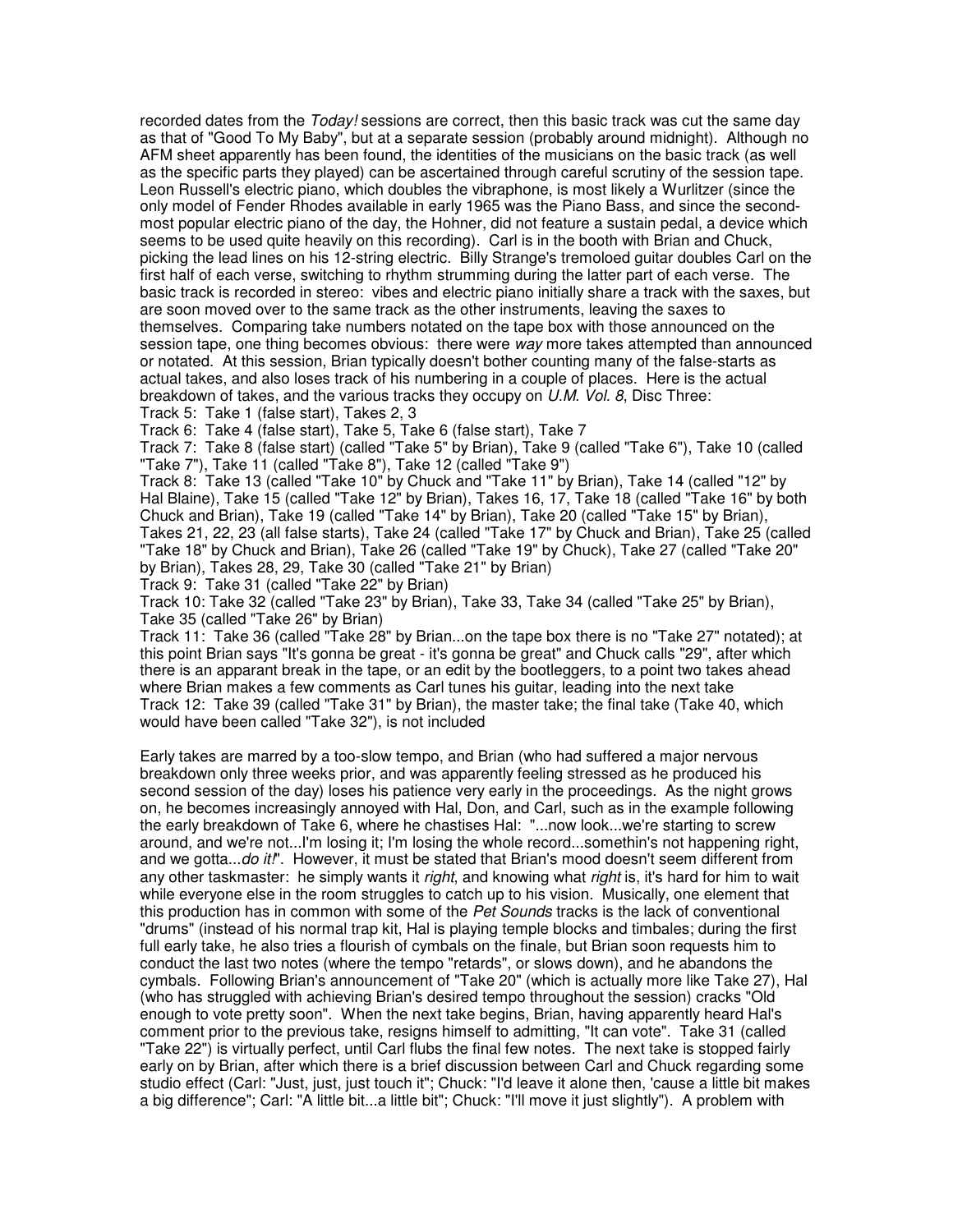Don Randi's organ ruins Take 33 early on; the start of Take 34 is delayed due to Carl being tied up on a phone call, to the evident dismay of Brian, who threatens to start the take anyway. A few takes later, Brian's mood has improved significantly (apparently the result of finally achieving the sound he wants), and he excitedly declares "It's gonna be great, it's gonna be great!". There then is a jump to Take 39 (called "Take 31"), which is indeed great, and although they apparently tried one more, "Take 31" became the master, onto which was dubbed a layer of strings (plucked in the bridge) and high-pitched horns (likely oboe and English horn) at some unknown date (designated as "o/d" above). NOTE: the tape box notations tell us that of the three tracks, "Left" was used for the basic instruments, "Right" was reserved for the saxes at the initial session, and "Middle" was apparently left for the string and horn overdub. This would seem to be in keeping with the longtime studio practice of putting "low-end" instruments (like saxes and bass) on the *outside* tracks, and "high-end" sounds (such as strings, oboe, and human voices) on an *inside* track, as normal tape machine head-wear sometimes causes the loss of oxide from the edge of the tape (and consequently, a few decibels from whatever is on the first and last tracks).

The vocal session, held a few days later, is also documented in the U.M. Vol. 8 bootleg box set. All available tracks full, a reduction mix to another 3-track tape was evidently made in this fashion: the basic instrumental bed was kept on its own discrete track, saxes were blended with the string and horn overdub onto another track, and vocals were recorded onto a third. Speaking of the vocals, most folks think Dennis sings the whole song solo, or possibly with Brian doubling him here and there; in fact, the multi-tracks reveal that on the first vocal overdub, Carl joins Dennis on the bridge: "I try to run far away", etc. (Brian apparently remains in the booth for this overdub). Only one take of the first vocal track is presented on U.M. Vol. 8, and at the end of that take we hear what sounds like an off-mic Denny singing a few final high notes. A vocal double is added at this stage, and from the sound of it, this double is being fed, along with the first vocal, onto a single track of a third 3-track tape (while the two instrumental tracks get bounced to the other two tracks of the new tape). Listening to this vocal session, the source of which must be the "Stage Three" multi-track, it is apparent that the engineer on this date is not Chuck Britz, but rather the same unidentified man who engineered such earlier sessions as "I Do" and "Ballad Of Ole Besty" (the voice calling out the takes belongs to this unknown engineer). Documentation provided by various sources indicate this vocal session was held January 19th, the same day that vocals were recorded for such other Today! tracks as "Good To My Baby", "Help Me, Ronda" and "I'm So Young", for which the engineer was Chuck Britz. The obvious explanation is that Chuck's shift ended before the recording of vocals for "In The Back Of My Mind", and he was relieved by this "Unknown Western Engineer".

Dennis, by his own admission, blows the first attempt at the double early on. Brian is heard ensuring that Dennis hears himself twice, and after the announcement of "Final Overdub, Take 2", Dennis sighs and quips "Good luck", apparently to himself. Before the start of the next take, Carl says "Brian you'd better get right in here, ready to go", indicating Brian is joining his brothers for the bridge this time. At this point, Murry Wilson is evident in the control booth, giving his boys a few pointers on volume and enunciation: "Give a little more, but stay back where you were" and "Don't scream, but on your high notes think high...keep enunciating". Take 6 of this second vocal overdub is complete, but must have been deemed inadequate. Take 7 breaks down because, according to Brian, Carl rushed it. Prior to the start of Take 8, Dennis begins vocalizing some faux percussion parts: "Doo-joo-joojoo-oo-oom-ah...New set of drums, hear that?...Um-ah", etc. It takes a few more tries, but the desired effect is achieved on Take 12. Murry's voice is heard one last time, proclaiming the results "Wonderful!". Indeed they are. NOTE: although this vocal double is slated merely as "Final Overdub" by the engineer, it is transcribed here as o/d "b", and the first vocal as o/d "a", in order to remain consistent with the normal way of documenting overdubs on Beach Boys sessions.

In this gem of a song, Brian (and apparent lyricist Mike Love, who initially went uncredited but has subsequently been court-awarded co-authorship status) explore the romantic, introspective themes that would eventually reach fruition in such Pet Sounds songs as "Don't Talk (Put Your Head On My Shoulder)". Brian is also experimenting with song structure here: "In The Back Of My Mind" has no chorus (even "Don't Talk" has a refrain of sorts). Despite his sometimes "loose" double-tracking, Dennis' crooner-style vocal delivery perfectly fits the Nelson Riddle-styled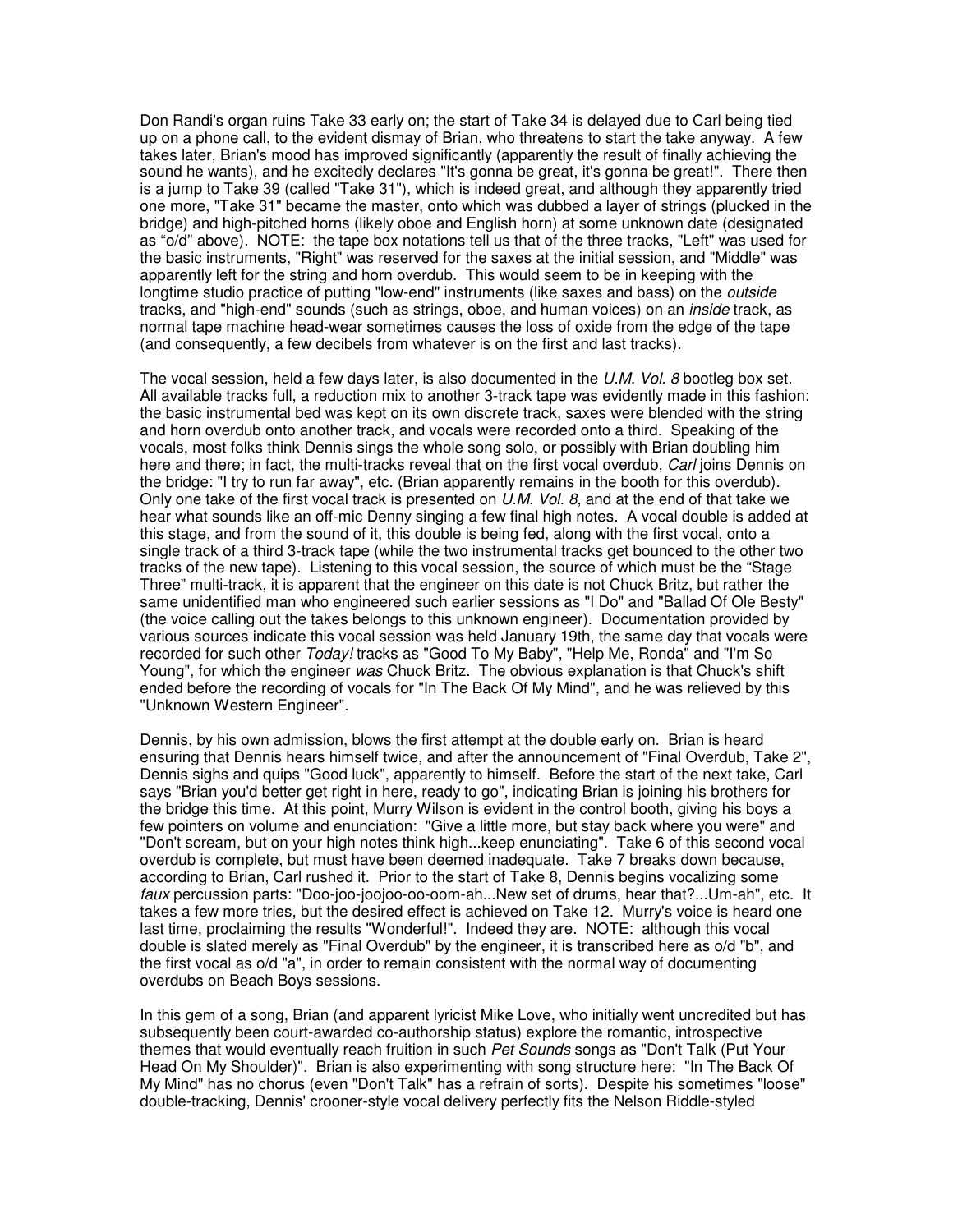arrangement and lush production of this Wilson Brothers showcase and penultimate Today! album track.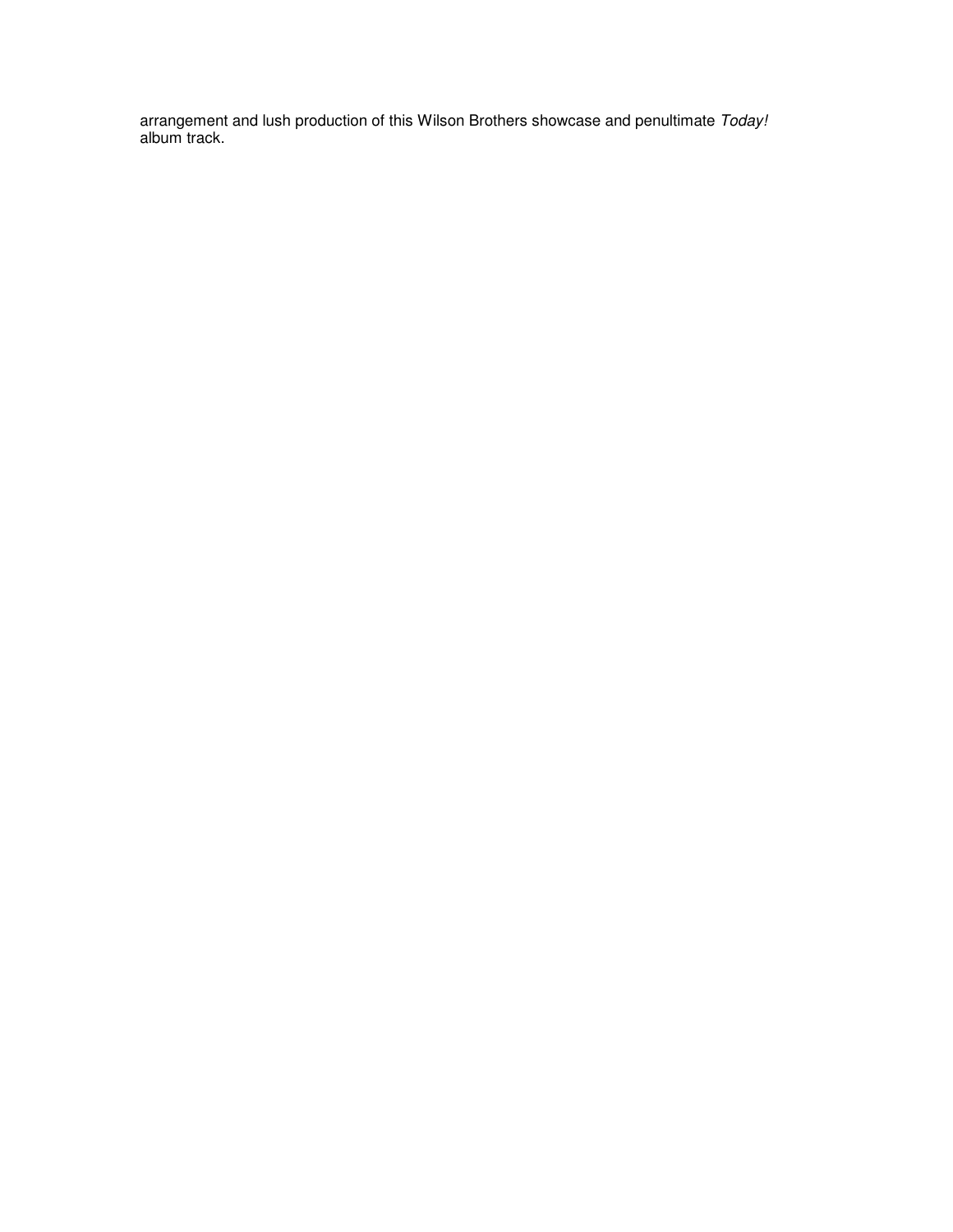## **BULL SESSION WITH THE "BIG DADDY"**

Spoken voices: Earl Leaf, Ron Swallow, Brian Wilson, Mike Love, Dennis Wilson, Marilyn Wilson, and Carl Wilson

- PRODUCED BY BRIAN WILSON -
- Master # 53326 -
- Master is edit of Take 1 -
- Recorded at Western Recorders Studio Three, Hollywood, CA, Wednesday January 13, 1965, times unknown;
- Recorded on 1/4" Mono analog tape -
- Engineered by Chuck Britz -

#### **SOURCES: bootlegged dialog session tape: Unsurpassed Masters Vol. 8 (1965) - The Alternate 'Beach Boys Today!' Album, Vol. 2, Disc Four - Sea Of Tunes label / official CD twofer release: The Beach Boys Today!/Summer Days (And Summer Nights!!) – Capitol label**

At this point, the Beach Boys Today! album concludes by moving from the sublime to the ridiculous...the only true piece of "filler" on the album is this in-studio conversation between the Boys (minus Al Jardine) and journalist Earl Leaf. Leaf kicks things off by saying "Well" as roadie Ron Swallow tests the mics by asking "Are we on?". There is an edit to a point where Marilyn arrives with hamburgers and fries for the Boys and Ron, which the guys pounce on. Earl and the Boys chat about their fall '64 European tour, mentioning first the concert at the Paris Olympia, which Mike calls a "big old…thing", where Carl says he "had a lot of fun", and which Dennis describes as "the best show we ever played", where, for the first time, "I only made three mistakes". Brian says "I haven't made a mistake yet in my whole career" and Mike responds with "Brian, we keep waiting for you to make a mistake". Dennis and Mike go on about a banquet in which they had to hold both ends of a roasted lamb (with its raw, uncooked head reconnected to its body), Brian mentions that the only thing in all of Europe that stands out in his mind is the bread, and Dennis praises Capitol A&R exec Dick Reising, "one of the greatest guys I've ever met in my life". Earl asks Carl to describe the most fascinating experience he remembers, to which Carl replies that Rome, in particular the Coliseum, sticks out in his mind. Carl instigates a discussion of England and the TV work there…Dennis says "If you notice, like 'Shindig', or 'Hullabaloo', a lot of these TV shows…well, all of the TV shows, well y'know, are going after this sort of thing". Here the tape cuts off, and the album ends. NOTE: the Sea Of Tunes bootleg offers another 20:12 of unused dialog from this session. FURTHER NOTE: although songwriting credits for this track are given to all five Beach Boys on the album, they are not included in the credits above for obvious reasons: it's not really a "song", and it wasn't really "written".

The Beach Boys Today! album, which rose to Number 4 on the U.S. charts, stands as an effective document of a transitional time in the Beach Boys career, as their creative leader abandoned touring halfway through, and began his climb to greater heights of artistic glory.

(c) 2005 by Craig Slowinski. No reproduction of any kind is allowed without the express written consent of Craig Slowinski.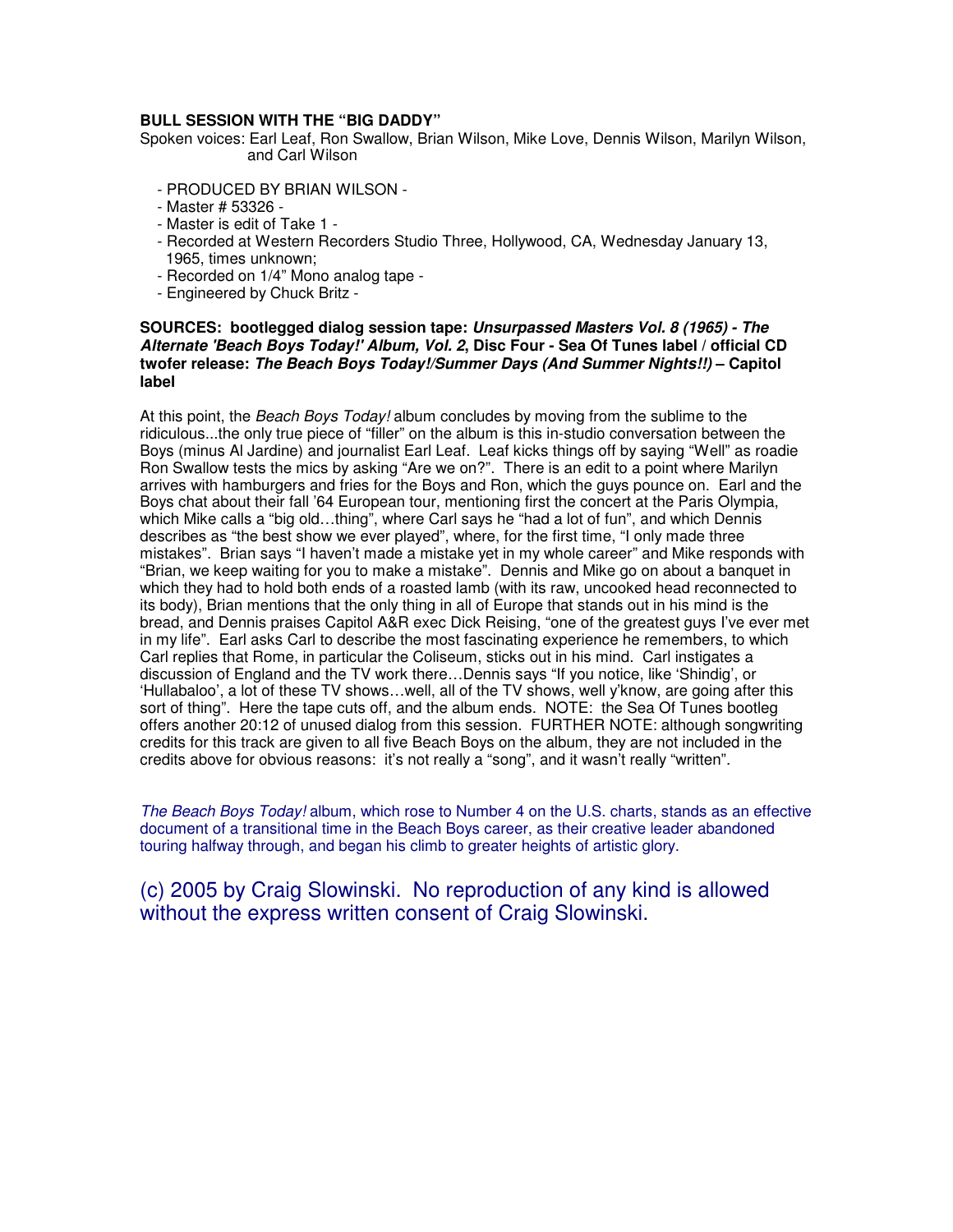Glen Campbell - **"Guess I'm Dumb"**

Produced by Brian Wilson / Arranged and Conducted by Brian Wilson Released June 7, 1965 - Capitol 5441 (EMI)

A Side.

## **GUESS I'M DUMB**

Written: Words/Music - Brian Wilson and Russ Titelman Arranged: Brian Wilson Lead vocal: Glen Campbell (o/d) Backing vocals: Marilyn Wilson, Diane Rovell, and Ginger Blake; Brian Wilson and Carl Wilson (a) 12-string acoustic rhythm/lead guitar: Glen Campbell 12-string electric lead guitar: Carl Wilson Electric rhythm/lead guitar: Tommy Tedesco Electric bass guitar: Larry Knechtel Acoustic grand piano: Brian Wilson Drums: Hal Blaine Timbales: Hal Blaine Bell-tree: Hal Blaine Trumpets: Roy Caton and Ollie Mitchell Trombones: Lou Blackburn and Harry Betts Tenor saxophone: Steve Douglas Baritone saxophone: Jay Migliori Violins: Sid Sharp (leader), Leonard Malarsky, Arnold Belnick, and James Getzoff Violas: Alexander Neiman and Darrel Terwilliger Cellos: Jesse Ehrlich and Anne Goodman

- PRODUCED BY BRIAN WILSON -

- Master # unknown; original title: I'M DUMB -
- Master is Take 22 (of 23) followed by reduction mix into "Stage Two", plus overdubs (o/d) (a) -
- Recorded at Western Recorders Studio 3, Hollywood, CA, Wednesday October 14, 1964, 10:30pm-1:30am;

Engineered by Chuck Britz /

- (o/d) (a) Western Recorders Studio 3?, Hollywood, CA, Monday March 8, 1965, times unknown or Monday April 19, 1965, times unknown (3-hour session);
- Engineered by Chuck Britz ? - MIXED BY BRIAN WILSON -
- Mono remix number unknown -
- Mixed to 1/4" Mono analog tape -
- Mixed at Western Recorders Studio 3?, Hollywood, CA, March ?, 1965, times unknown or April ?, 1965, times unknown;

Engineered by Chuck Britz ? -

**SOURCES: AFM Local 47 contract 002511-96693 / bootlegged instrumental & vocal session tapes: Unsurpassed Masters Vol. 7 (1964) - The Alternate 'Beach Boys Today!' Album, Vol. 1, Disc Three - Sea Of Tunes label / official CD release: Glen Campbell - The Capitol Years 65/77 - Capitol label (import) / "The Nearest Faraway Place - Brian Wilson, The Beach Boys, and the Southern California Experience" by Timothy White - Henry Holt & Co., 1994, p. 240 / "The Beach Boys – The Definitive Diary of America's Greatest Band On Stage and In The Studio" by Keith Badman – Backbeat Books, 2004, pp. 67 & 86** 

As a way of saying "thank you" for filling in for him as a temporary Beach Boy over the previous three months, Brian gave Glen Campbell a shot at solo stardom with this superb ballad. "Guess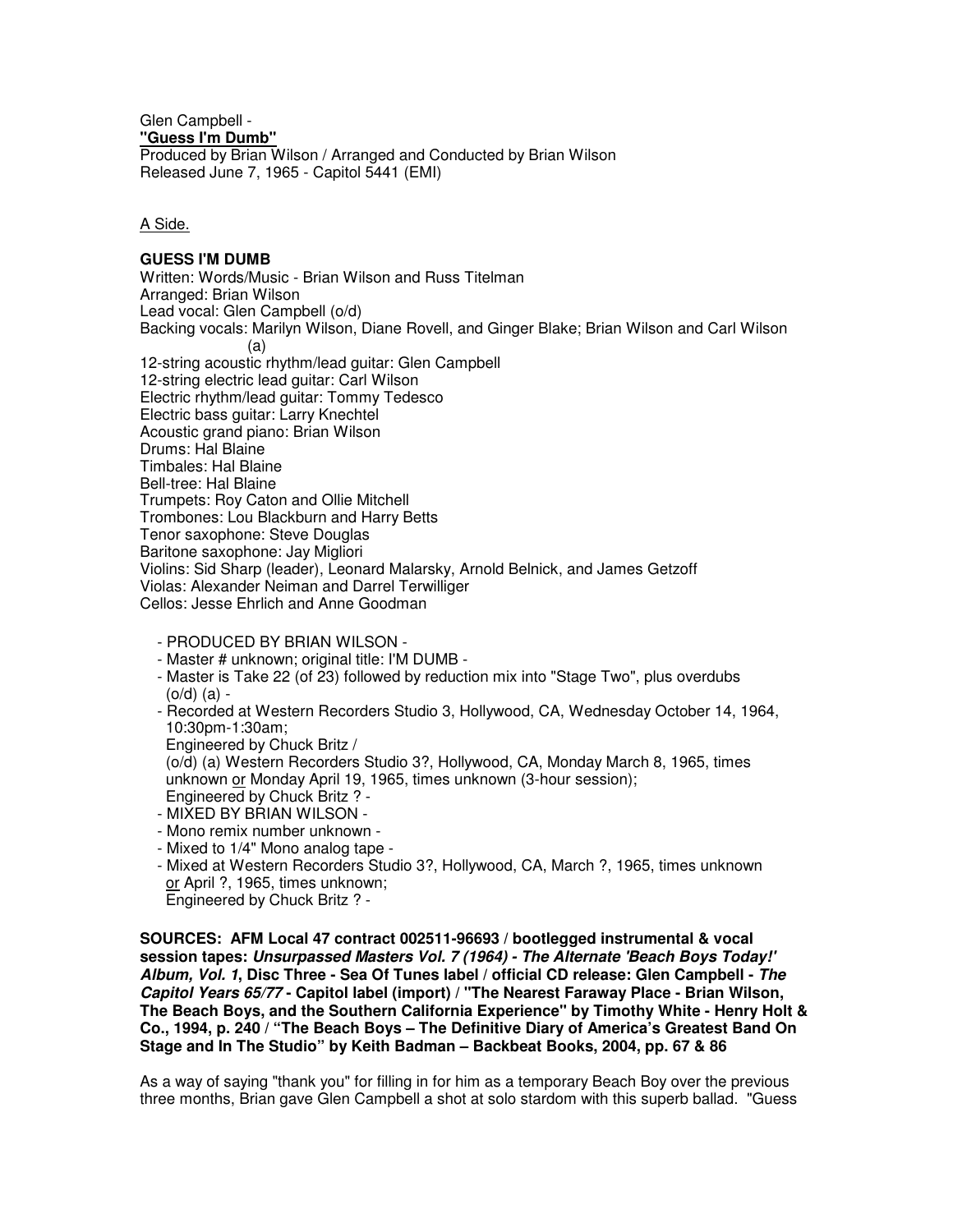I'm Dumb" was written by Brian and future Warner Brothers vice-president Russ Titelman (at the time, a Screen Gems staff writer), and the backing track was laid down during sessions for the Today! album in October of '64. Glen was one of several session players on the tracking date, and also apparently recorded a demo vocal at the time, so he was at least familiar with the song when Brian presented it to him to record the master vocal the following March.

The tracking session was conducted late one Wednesday night at Western 3, and twenty-two takes were required to perfect the sophisticated arrangement. The session tape begins with Brian's voice announcing over the talk-back "I don't have a title...I think it's called 'If I'm Dumb', or something like that...". Take 1 lasts all of two-and-a-half beats before it breaks down. Hal is doing the count-offs, and guides the band into a complete Take 2. The drum part requires Hal to play his floor-tom and what sounds like hollowed-out coconut shells (probably high-pitched timbales). There is also an occasional swipe at a bell-tree (the glistening *crescendo* heard a couple of times in the song). There are obviously three guitars on the recording, although only two guitarists are listed on the AFM sheet (Campbell and Tommy Tedesco). The obvious answer is that one of them (almost certainly the electric 12-string) is being handled by Carl Wilson, who played on all of the Today! sessions despite not always being listed on the contracts (in fact, one can briefly hear Carl's voice coming from the control booth after Brian calls "Take 1"). The drums on this track are great, with just the right amount of echo and room ambience added in to enhance them. Also great are the wonderful horns (Brian utilized a much fuller horn section that he normally did in his arrangements up to this point; the larger ensembles would figure prominently in Brian's Pet Sounds productions of 1966). This may also be the first session (not counting those for the Christmas Album) where Brian used strings on the basic track (instead of adding them later as an overdub).

After Take 2, we are treated to what  $U.M.$  describes as "unknown takes". Brian praises Hal on his rolls, then joins the band on the studio floor to play piano (also uncredited on the AFM sheet). Brian demonstrates the exact groove on the piano, Hal joins in, one of the trumpet players rips out a nice, Herb Alpert-like riff, and someone calls out "Way to go!". From that point on, Brian plays with the band, and they groove through a slightly slower rendition (with Tedesco throwing in some cool string-bending licks) before returning to proper takes. We next hear Take 22 (slated by Chuck with "One more time, here we go, I'm sorry, Twenty-Two, guys"), which is complete, and absolutely perfect. For some reason, at the end Chuck announces "Brian, wait a minute...we got time for one more, let's do one more, then that's it". Brian, seated at the piano, can be heard telling the other musicians to "Make it real good". Take 23 is equally good, however there appears to be some problem halfway through that resulted in tape warble. Probably for that reason, the decision was made to make Take 22 the master. Although the  $U.M.$  bootleg claims the backing track is in mono, it is in fact in stereo, with drums and guitars to the left, piano and bass in the middle, strings and horns on the right. A reduction mix into one mono track of a "Stage Two" 3-track was necessary before vocals could be recorded.

During a break in Beach Boy concert dates the following spring, Brian entered the studio with Glen, Carl, and The Honeys to add the vocals. There are conflicting dates given for this session: Keith Badman claims it was March 8th (the same day the Beach Boys Today! album was released in the States), while other sources cite April 19th as the date. At the top of the lead vocal take, Glen announces that "To make it like I wanna, I'll say 'Shit'!". With the instrumentation now mixed to mono in the center, Glen's lead vocal is laid onto the left track. With no slate, it's unknown how many takes Glen required to perfect his vocal performance, but perfect it he did; it is positively great. At the end of the take, Brian is heard calling from the control booth "...that was *outta sight!* C'mon in".

For the final overdub, Brian, Carl, and The Honeys gathered around two mics to lay down the background vocals. Marilyn almost starts her high, wordless "oooh" part too soon, but Brian quickly stops her with a "Shhh!" (miscellaneous voices such as these, present in both the lead and background tracks, were, of course, mixed out of the final production...with one curious exception: Brian telling Glen that his lead was "outta sight" remains on the final mix for all to hear). After this line is sung in the correct place, Brian and Carl come in with a low "Unhh-unhh" part, followed in the chorus by all three girls and the two Boys singing the title line in tight harmony, then Marilyn's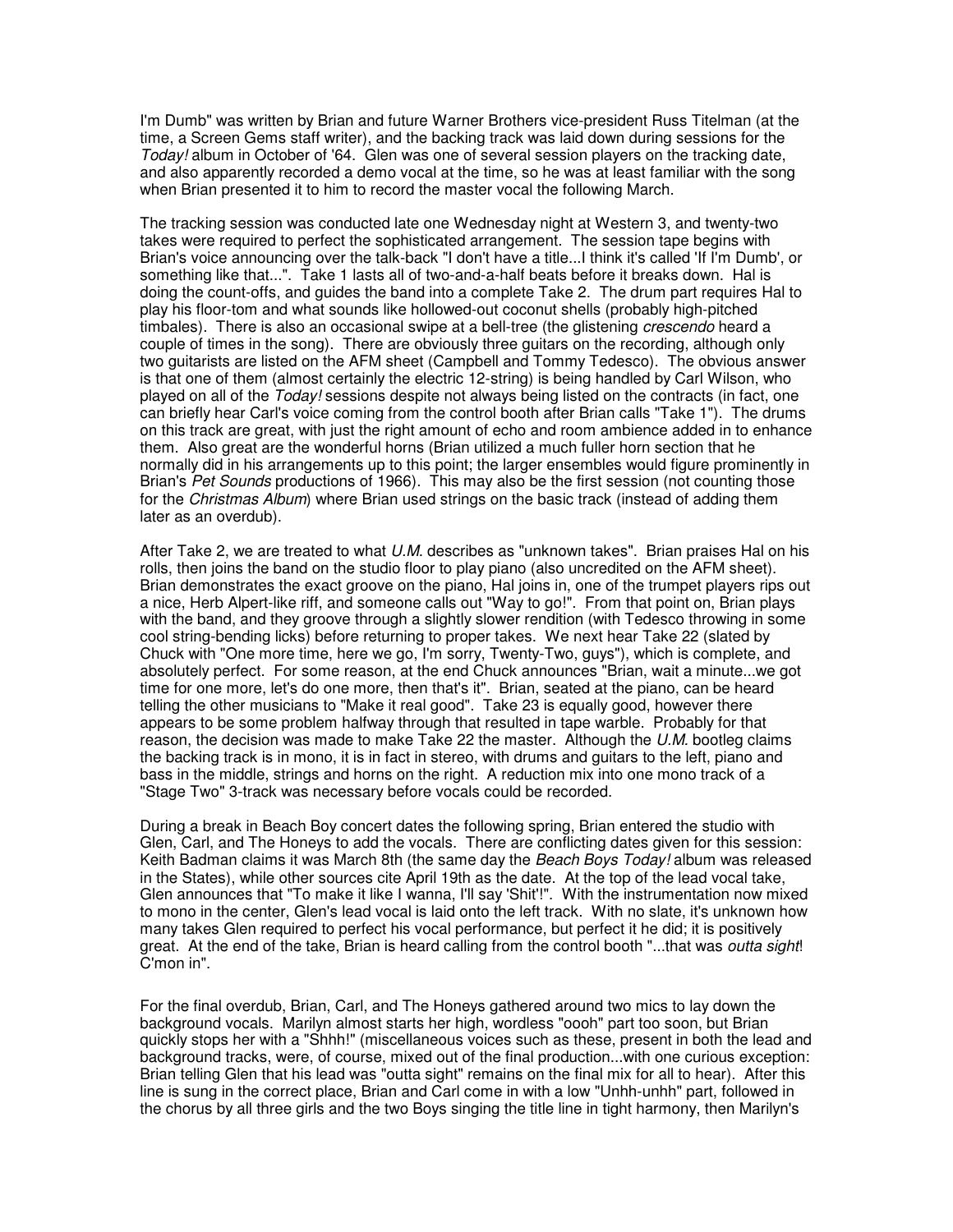wordless part again, then parts where Brian and Carl's "Unhh-unhh" overlaps slightly with the girls singing the title line. In the final mix, Marilyn's first wordless "oooh" was faded almost completely out.

Perhaps more than any number that actually made it onto the Today! album, this track points the way to Brian's elaborately sophisticated productions of the Pet Sounds era, with a large ensemble of twenty musicians crowded into tiny Western 3, all playing at the same time. The resulting single was not, however, Campbell's hoped-for ticket to the big time, failing to chart on the Billboard Top 100. Within two years though, Glen was off to bigger (although not necessarily better) things, largely due to his partnership with another 1960s pop songwriting genius, Jimmy Webb.

(c) 2006 by Craig Slowinski. No reproduction of any kind is allowed without the express written consent of Craig Slowinski.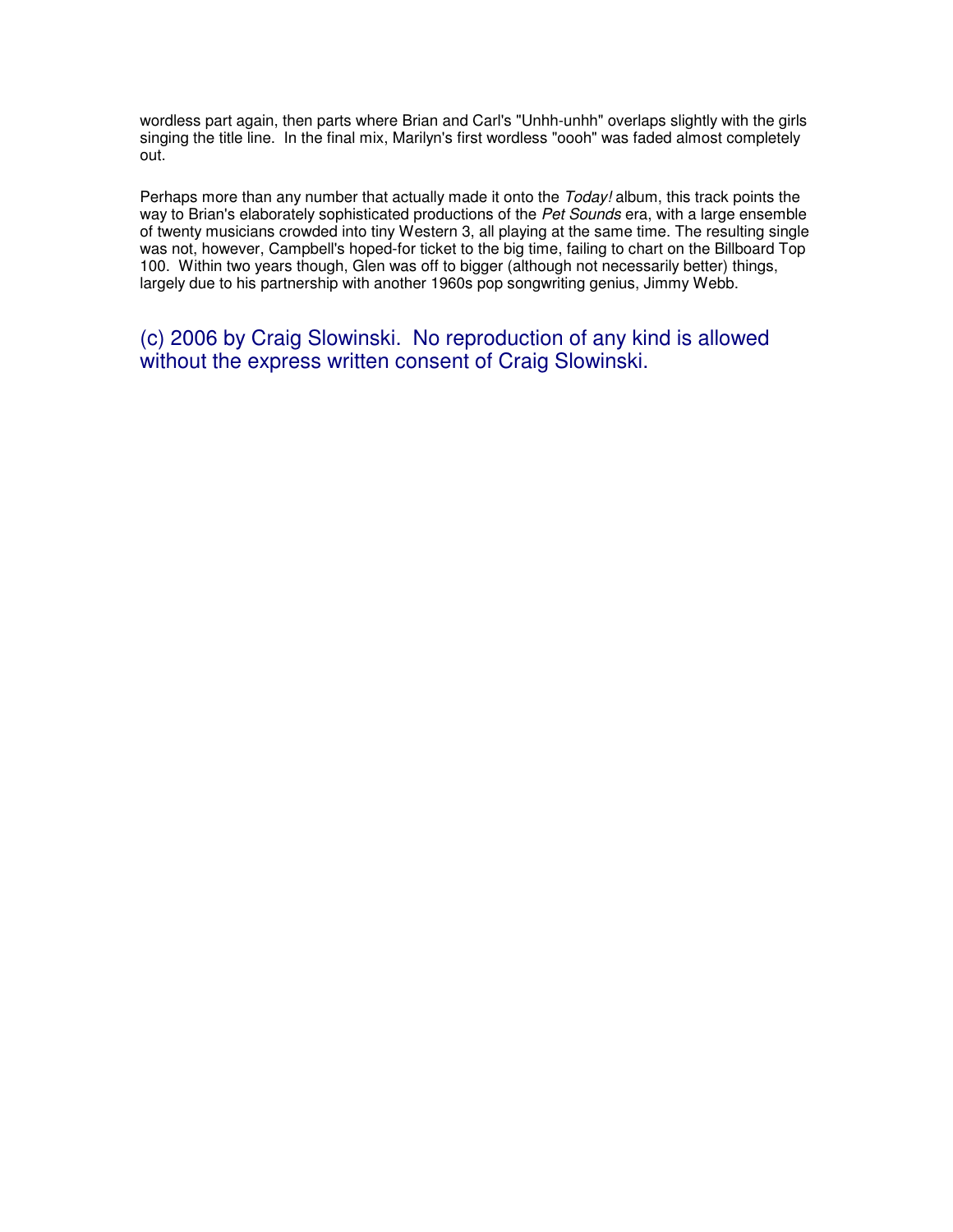#### The Beach Boys - **Summer Days session outtakes**

**HELP ME, RHONDA** (Version Two) (The "Murry Wilson" Session) Lead vocals: Alan Jardine (U-b) (U-d) / (d/t) (U-c) (U-e) Chorus tag lead vocals: Mike Love (U-d) / (d/t) (U-e) Backing and Harmony vocals: Brian Wilson (w/Falsetto), Carl Wilson, Dennis Wilson (Baritone), and Mike Love (Bass) (U-d) / (d/t) (U-e)

- Pre-recorded instrumental backing track from Wednesday February 24, 1965, with other parts added during "Stage Two" submix on Wednesday March 3, 1965 (afternoon session) -
- PRODUCED BY BRIAN WILSON, "assisted" by Murry Wilson -
- Overdubs (U-a) (U-b) (U-c) drop-ins (U-d) (U-e) recorded onto "Stage Two" submix -
- Recorded at Western Recorders Studio 3, Wednesday March 3, 1965, times unknown (evening session);

Engineered by Chuck Britz -

## **SOURCES: bootlegged vocal session tapes: Time To Get Alone, Disc One - Silver Shadow label / Capitol Punishment, Disc Two - Spank label**

Tales of Murry Wilson's brusque behavior from those "fortunate" enough to have encountered him were legendary in the music business, even prior to 1990's ABC-TV Movie of the Week "Summer Dreams: The Story Of The Beach Boys". Those in the know, including Bruce Johnston, felt one of the few redeeming qualites of that biopic was Arlen Dean Snyder's portrayal of the patriarchal Wilson, a performance said to be quite realistic. Within a few years, this tape of an aborted vocal session for the "Help Me, Rhonda" 45 version surfaced among collectors, and proved to be a firsthand audio document of the man in action. "Caricature" is the word that first comes to mind when hearing this: if one didn't know any better, you would think someone was putting you on, but here is Murry Wilson, displaying all the adjectives ever used to describe him, for the whole world to hear...or at least those who were able to find a copy of Silver Shadow's 1993 double-CD bootleg release Time To Get Alone, or Spank's Capitol Punishment, another 2-CD set, from 1995. Since then, it has become widely available in multiple formats, including downloadable internet files. For anyone interested, here is a complete transcript (at least of that which is discernable) of the entire 39-minute session tape. The overdubs recorded at this session are designated above as (U-a), (U-b), and (U-c) to indicate that they were unused, as they were replaced the following day.

The first several minutes of this session are occupied trying to get the correct vocal balance on the microphones. With Brian in the control booth accompanied by a crowd of onlookers (mostly friends of the group), the others try a run-through, which Brian stops shortly into the main body of the first verse:

Mike ?? (purposely slurring his words): "Just...just turn it on..." ??: "Hey, man, what's your purpose..." Chuck: (unintelligible) Al: "Good Christ..." ??: "What's your purpose in life..." Carl (testing the mic): "One-Two-Three..."

Brian (hitting the talk-back): "Hey Al, you missed the synch-o, pretty bad...(singing) Uh Rhonda, you look so fi-ine..." Al: "Hey, can you turn that down...?...a little bit..." Brian: "What down?" Al: "Move back...move back off the thing..." Mike: "About eight mega-dynes..." Brian (quieter, after backing off from the talk-back mic): "Now, then..." Al: "Thank you."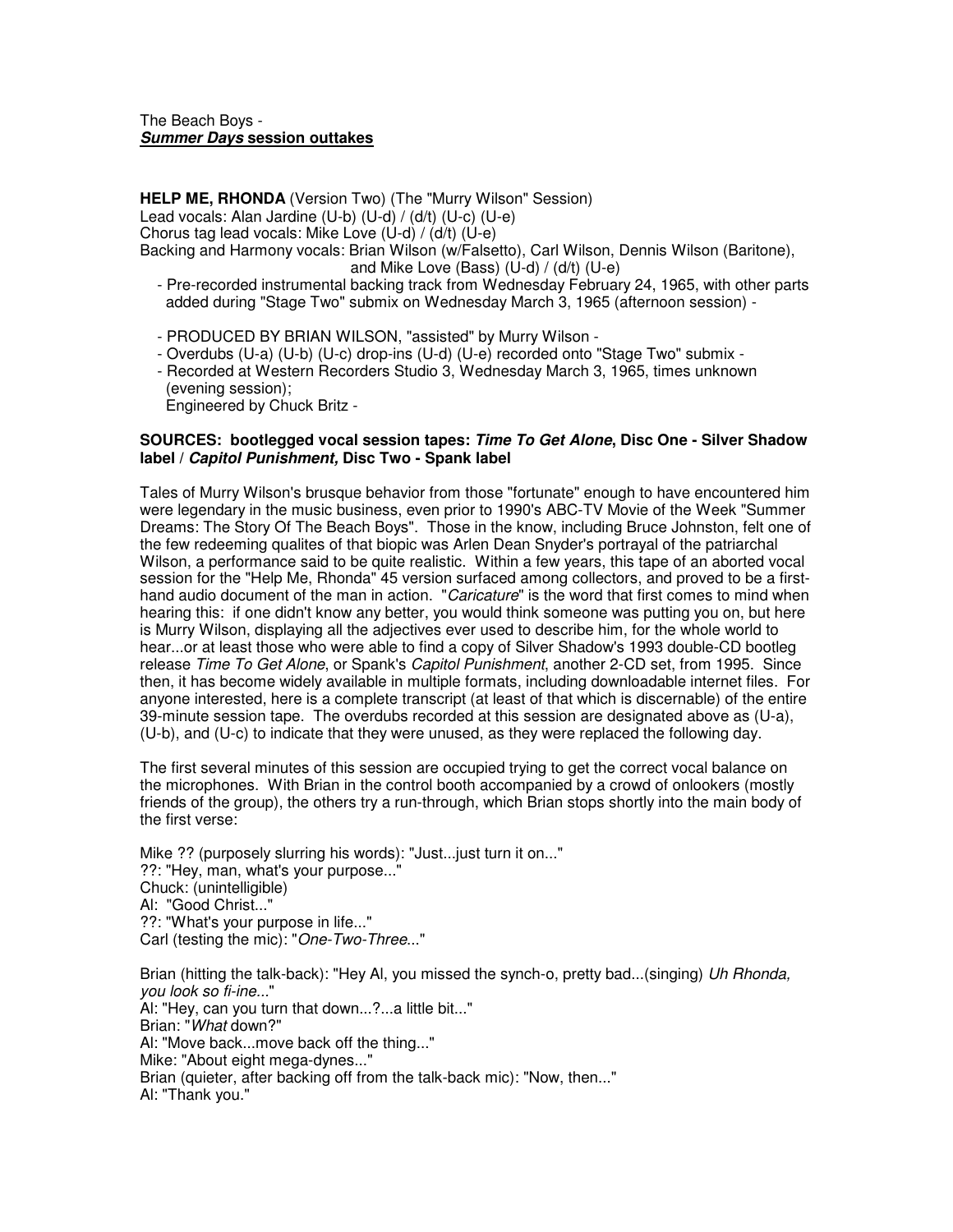Brian: "...could we do this, please...could we have Carl, uh, a little closer..." Al (singing): "Uh Rhonda, you look so fi-ine..." Brian (singing Mike's low part): "so fine"...Mike, I wanna hear that too, good, Mike..." Mike: "I got Vietnam-itus in here, lo..." Al (giggling): "I was just thinking of that, you know that?" Mike: "What?" Al: "Vietnam...for some reason, I don't know why..." Chuck (from the booth, but in the distance, as Brian was apparently closest to the talkback mic): "Get in the front of the mic, Carl!" (one of the other Boys, probably Dennis, whispers into one of the other mics "Carl, can you hear me?") Carl: "What?" Brian: "Where's the front of your mic?" Carl: "The mic's right here!... I moved it this way, right in front of the emblem, right here..." (Mike and Al shift their conversation from the Vietnam conflict to another aspect of the Cold War, namely Intercontinental Ballistic Missles...) Mike: "...their ICBMs..." Al: "OK..." Mike: "...and...all aimed at the Capitol Tower..." Carl (reading the manufacturer's emblem on the Telefunken microphone): "Made in Western Germany..." Al: "Oh, my God!" Dennis: "It's a Tele, isn't it?" Carl: "Fabiola..." Dennis: "Fabiola...what a new name for a rock 'n' roll star, and they asked him what..." Al: "What?" Dennis: "Fabiola, he's a new rock 'n' roll star, and they asked him what his...what his purpose in life was, and he said, 'Just to lay down sounds, man'." Al and Mike both chuckle somewhat at this, while in the background, Brian (who has now left the control room for the studio floor) is giving instructions: Brian: "...let's go through the first verse and the first chorus, please...and then we'll go in there and we'll analyze it..." Mike: "Are we, are we gonna record this?" Brian: "Yes." Carl strums his quitar, which he will also be playing during this overdub, and Al "*shoosh*"es the others. Dennis (to Carl): "Are you gonna sit right here?" Carl: "Yes, that's correct." Dennis: "You got the biggest butt in the world...." Carl: "Well, it's big, but..." Al: "Brian? How should I start this thing out?" Brian (singing & snapping his fingers): "Since you put me down, I been out..." Al: "Since...that's it?" Brian (half-belching): "Yeah." Al: "That's a bad word to start on...'Since'..." Some quick discussion between Al, Brian, and Mike ensues and they decide that starting the song with 'Well, since..." works best. Dennis (apparently referring to an athletic supporter): "It's GIANT, you know...it's tight, it's a big one." Al practices the lyrics some more, and Mike says something about the athletic supporter. Carl: "I don't have a pair of shades...I mean, of headphones..." Al (incredulously): "Shades..." With the track blasting through the headphones, Al sings the first line, but since they are just getting the levels set, the group members continue to talk between lines. Al: "What's the matter?" Mike: "Whadda you doing, singing..." (Brian says something unitelligible at the same time) Al: "I don't know..."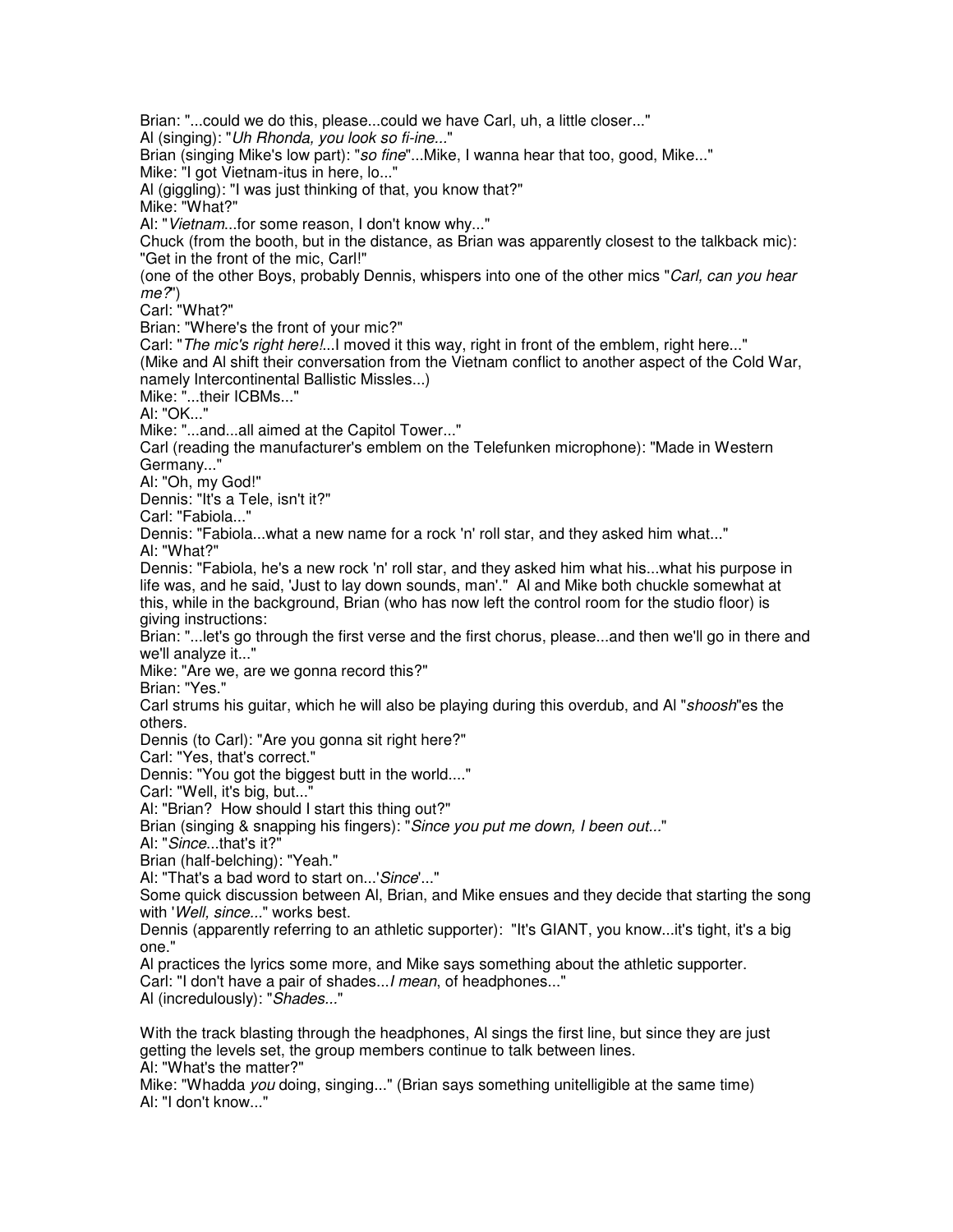Al continues on with the next line, doubled by someone (probably Mike or Brian). After that line, Brian says "C'mon, now, let's do this...tight!" and snaps his fingers with the rhythm. They continue into the chorus, all of them singing their parts. After that first chorus, Brian (or someone) cues them with the musical pitch: "Oo-ooh...first note...", then Brian says "Here we go!" and Dennis answers "Yeah". They proceed into the second verse, finishing with an air-tight lock on "ahh-hhh", and Dennis quickly asks "Something like that?". Moving into the second chorus, their voices begin to fade one-by-one, until it's only Dennis singing his "Ron-ron, Ron-ron, Help me Ron-ron, Ron-ron" part. Al asks "Can we hear that?", and Mike says "I suppose I just moved that just an inch", apparently referring to the microphone.

At this point, Murry's voice comes over the talk-back for the first time:

Murry: "Brian, you're coming in shrill, we're missing all the lows: 'Help me, Rhonda', on Mike...we missed it all, OK?"

Brian (from the floor): "I know it."

Murry: "You're doing great, Al. Loosen up a little."

Brian: "Put it down one time, and we'll go in and figure out how..."

Al: "Carl gets the box."

Carl: "I need the box."

Dennis: "The box is here." This would be a reference to the legendary "box" (a milk crate or something similar) that shorter Al used to stand on when singing into the same studio mic as the others...for this session, Al (as lead singer) had his own mic, which could be adjusted to his height without affecting the other vocalists, while Mike (after Brian, the tallest in the group and normally on his own mic) was singing into the same mic as the Wilson Brothers. With Mike now on the same mic as Brian, Dennis, and Carl, an extra "lift" was needed to bring Carl (the shortest Wilson) up to the proper level.

Carl, now on the box, checks his headphone level by trading the "Rhonda, you look so fine, and I know it wouldn't take much time" line with Al, while Dennis harmonizes on the words "fine" and "time".

Mike, sensing that perhaps this new studio configuration was a sign of things to come, jokes: "This may work out to be so much easier, just our grouping, the physical arrangement, that he may sing all the leads from now on."

Dennis: "Oh, yes."

Carl: "Right!"

Mike: "Well, lookit, I mean it's so much easier, he's over here, he's comfortable..."

Al: "I don't have a very comfortable feeling..."

Brian (or Dennis): "You sound good." (someone snaps their fingers) Mike: "Everybody's groovin'..."

At this point, Murry's voice once again booms over the talk-back:

Murry: "Brian, you've got a *wonderful* tune here...(I'm sorry to yell)...Al, loosen up a little more, say sexy 'Rhonda' more, 'Rhonda' more soft and sexy...Mike, Mike...c'mon in closer on that mic when you 'ooh, wah', you miss it..."

Mike (with the other guys making lots of noise in the background): "You don't want me flat-out close as I was..."

Murry: "Listen, Carl, 'oooh' better...Brian, you're awful shrill tonight, so soften it a little....we got it." Brian (seemingly ignoring his father, as someone clacks some castanets, which sound big and echoey): "You like that, through that thing...?"

Murry: "Dennis, don't flat anymore, and we got it."

From someone clacking the castanets, Brian gets the idea to have some syncopated clapping during the chorus, and begins teaching this to the other Boys while singing the chorus in a mousey-sounding falsetto. Brian: "Now clapping...yeah, like THIS you guys...'Help me, Rhonda, help help me, Rhonda...(clap-clap CLAP-CLAP)"...Carl apparently disapproves either of the idea in general, or the approach demonstrated by Brian, and shouts "No, NO no!...you don't need it, Brian!". Brian eventually persuades Carl that a simple "CLAP-CLAP" on the "four" will work.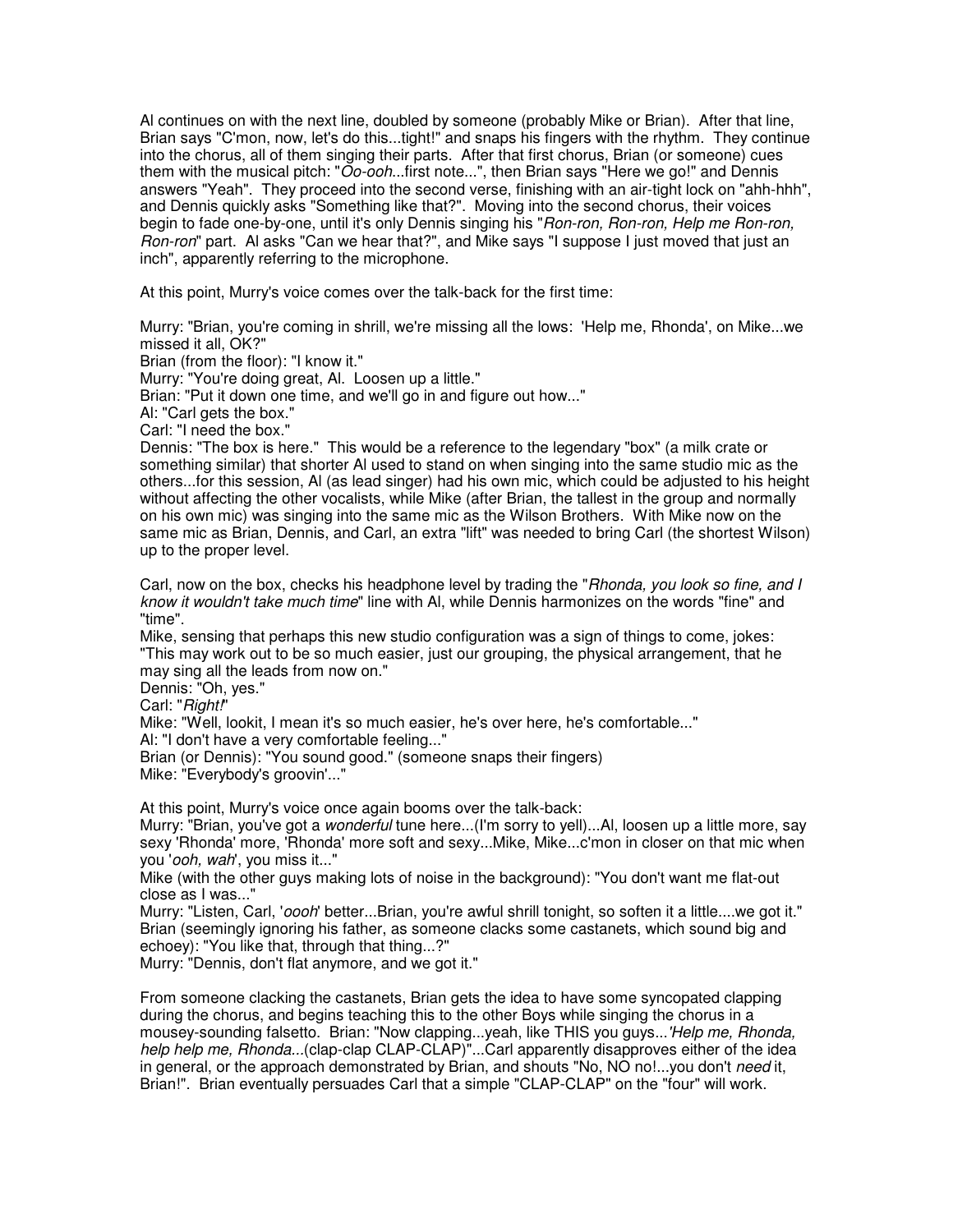Meanwhile, someone (it doesn't sound like a Beach Boy; it's possibly Brian's friend Loren Schwartz) is having a side-conversation with Al, coaching him on how to get the right sound from his voice:

Al: "Well, you know, that's the whole thing...I can't help it..."

unidentified: "...still get that scratch in there, still get that scratchin' in there, it's a good sound..." Al: "Well, I'll try...there are some notes in there that are rather high for me..."

unidentified: "You know what you're doin'?...yeah, but instead of...y'know how you go in on a high note?"

Al: "Am I too loud...?"

unidentified: ...instead of 'AHHH', doin' that, you don't have to hit 'em that way...anyway you hit 'em is fine..."

Amid the cacophony of Brian demonstrating the syncopated clapping, Dennis practicing the "Ronron, Ron-ron" part, and Loren (or whomever it is) coaching Al, Chuck hits the talk-back and says "Alright, let's try it again, guys". Unsure if the Boys even heard him, he whistles and says "Brian?", while Murry, in the background of the control booth, says something about their "Two-year old ways".

Brian: "What?"

Chuck: "Let's try another one here so I can get a balance."

Mike: "Hello, pardon me?"

Chuck (leaning further into the talk-back mic): "Let's try another one so I can see what gonna happen here, balance-wise, Mike."

Mike: "I can't hear *diddly* in here..." (the noise from the others continues unabated in the background)

Chuck: "HOLD IT!...Let's do one, Brian, so you can hear it back!"

Brian shows Al the syncopated clapping that he's already taught to the other guys, while singing the chorus, and Carl begins playing some lead guitar riffs.

Chuck: "Alright, here it is!" The guys continue on practicing the chourus with the hand claps for another half-minute or so. This finally winds down, then AI sings the opening ("Well, since she put me down"), then says "Oh Christ" and stops singing.

Brian: "Carl, are you gonna do it with me?" (probably referring to the hand claps) Carl: "Yeah."

Brian: "One more... Top, Chuck..."

Al: "Should I cool off on this...Brian? Should I hold back?"

Brian: "No...let it out".

Mike and Brian trade lines from Chuck Berry's "Around And Around" (Mike: "Said the joint was jumpin", Brian: "Goin' 'round and around''), and Carl soon joins them on guitar.

Al: "Dennis, how's his posture? Dennis? It's horrible."

Brian: "Like the one in...France...Let's go, c'mon." (someone sings the first line loud and obnoxiously in the background)

Al: "Yeah, but don't make so much noise, I can't, y'know...I'm..."

Carl: "Be quiet, guys."

Brian: "Hey, like this..." (demonstrates the hand claps)

Dennis: "Do you just want Carl and Alan and I to do it; we can overdub it, it'd be six claps?" (as someone attempts to "shoosh" him)

Mike: "May I say 'shit'?"

The next run-through immediately begins. Al sings the intro, then says (probably looking up at Murry) "Can't sing it soft". They continue on through the verse and into the first chorus, when someone (Al?) says "Ah shit". After Mike sings "Get her outta my heart", Brian "shhh"s the group and Dennis admits he "Sang the wrong part on that". Brian (or maybe Carl) says "C'mon let's go" and they jump into the second verse, then into the second chorus, adding the hand claps at the same time. At the end of this second chorus, Carl says "Like this, now listen" and begins to play a cool guitar solo, but he soon messes up and starts hitting nothing but wrong notes. Someone else joins in with a few notes on a bass guitar, and Brian says "Let's do Mike's part" (at which point some of the other guys begin doubling the part Mike is singing behind the guitar solo: "Ooh, come on Rhonda"). Through the last chrous, the group sings while resuming the syncopated handclapping. At the end, Dennis says "I keep blowing it!", Brian says "Top!", and Carl starts to play the signature guitar riff. Brian exclaims "Now hold it, guys, let's listen to it, c'mon!", then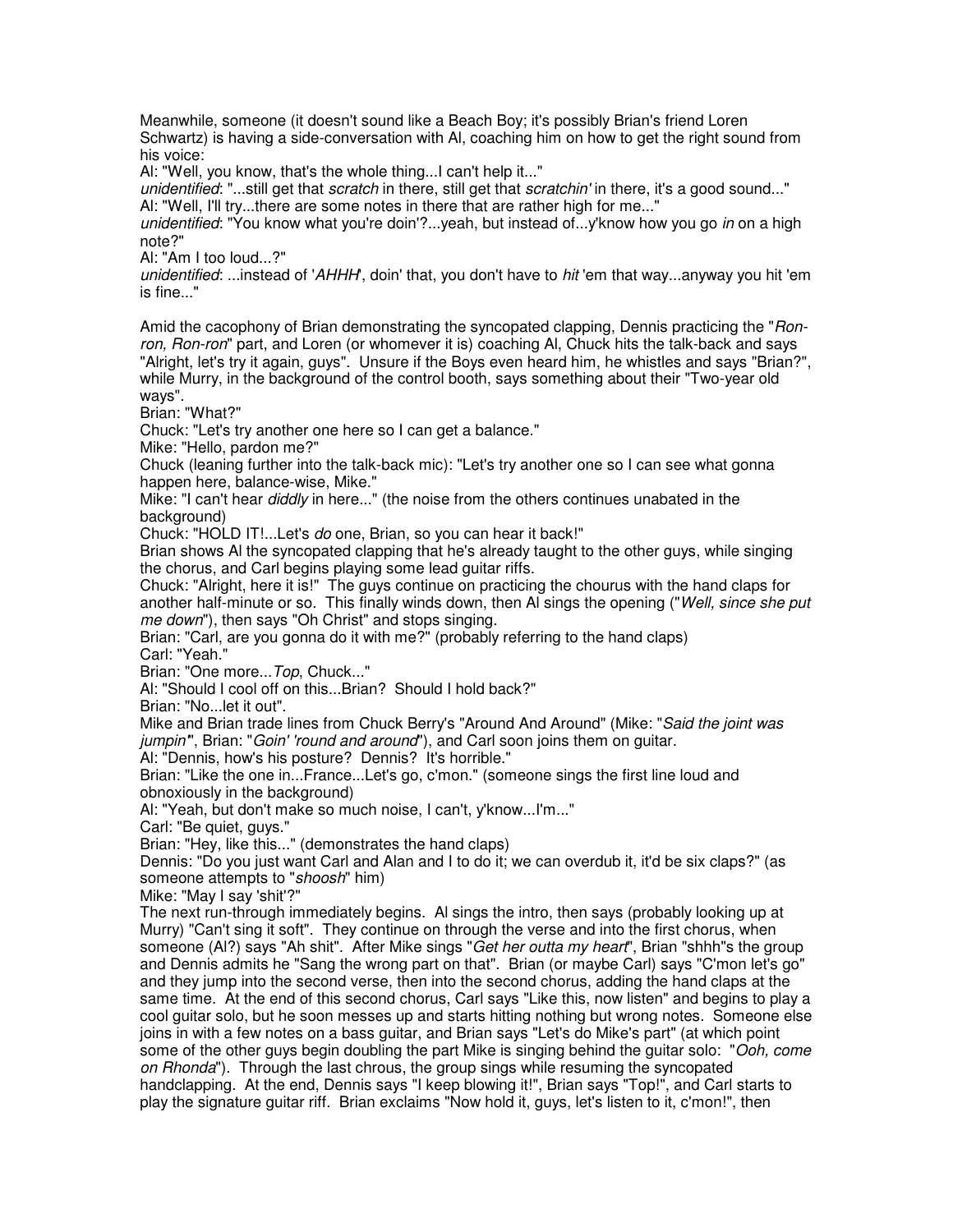Murry hits the talk-back again:

Murry (very gruffly): "Fella - Brian, have the guys loosen up, you got a beautiful tune here, loosen up, you're so tight fella, I can't believe it."

With all of the visitors (in the control booth and possibly on the studio floor, as well, at this point), the noise level has nearly reached the satuation point. The situation isn't helped by Carl, who plays away on his guitar (something similar to the break in "Everybody's Trying To Be My Baby"). One of the Boys (it sounds like Brian or maybe Dennis) says "I can't listen to a single thing we're tryin' to say!", AI cries out 'It's horrible!", Mike agrees "It is!", and AI continues that "Ten people...ten, ten, uh, cooks, er shoot...whaddya call it?" (likely referring to the old phrase "Too many cooks in the kitchen"). Carl continues playing on obliviously until Brian claps his hands to stop him, presumably so they can listen to a playback. At this point there is a break in the tape.

When the tape resumes, the decision has been made to have Al concentrate on getting the opening line down (which he sings solo), before moving on with the rest of his lead vocal (accompanied by the others singing backup). Brian is now back in the control booth, while the others remain with Alan on the floor. Someone on the floor says "I don't know why", to which Mike replies "I don't know why, either". Brian, aggravated at the others' waste of time, pleads with them to get serious:

Brian: "C'mon, fellas, PLEASE...now c'mon!...Let's go, Al." Al proceeds to lay down the opening two lines of the song perfectly. Brian: "OK, now, let's hear that back...you wanna hear it in there? We'll play that back for ya". (Meanwhile, Dennis sings on with the "Oooh, look so fine" part, even though the tape has stopped.) Mike: "OK." Al: "Yeah, that'd be wonderful if you could get that." Carl: "I think you're gonna put both of them on right now." (referring to Al double-tracking the first two lines) Al: "Really?" Carl: "Yes." Al: "Well, gosh, Carl, that's really interesting..." Carl: "That's usually the format." Brian (over the talk-back): "Let's put your other one on now, Al, here we go..." Al: "Carl's right!" Murry (moving from the control booth toward the floor to coach Al): "You're so smart tonight." Carl: "I know a lot of things, Alan." Al: "You do, Carl..." Carl: "Oh, I know a lot of things...I'm the whistler." Al yawns and says "Oh God". Mike: "One of us farted." Al: "My organs are deceasing, or they're doing something." Mike: "The whistler." Brian: "Try to syncopate it, Al...try..." Al: "Syncopate what? I'm not really quite sure..." Mike: "In front of all these people?" Al: "In front of all these people, really, I just don't know..." (Mike chuckles) Brian: "Alright, put your overdub on now...here we go...say it just like you just did."

Meanwhile, Murry is coming through the door onto the recording floor, saying "Bear with me...Brian asked me to relax so I could come down tonight, so I got drunk."

Al: "Did you - aw, you're not drunk."

Mike: "Murry, you shouldn't drink."

Murry: "And all we're asking for, is a little syncopation. Listen, 'Da-do-do-dee-day-dee-da-bo-budo-DA-dee-dee-ba-do-DO-da..."

Al: "Those aren't the words, Murry."

Murry: "No, no, listen...syncopate it a little. What are the words?"

Al (uncomfortably): "I don't know...'Ah, since you put me down, I been out doing in my head...'."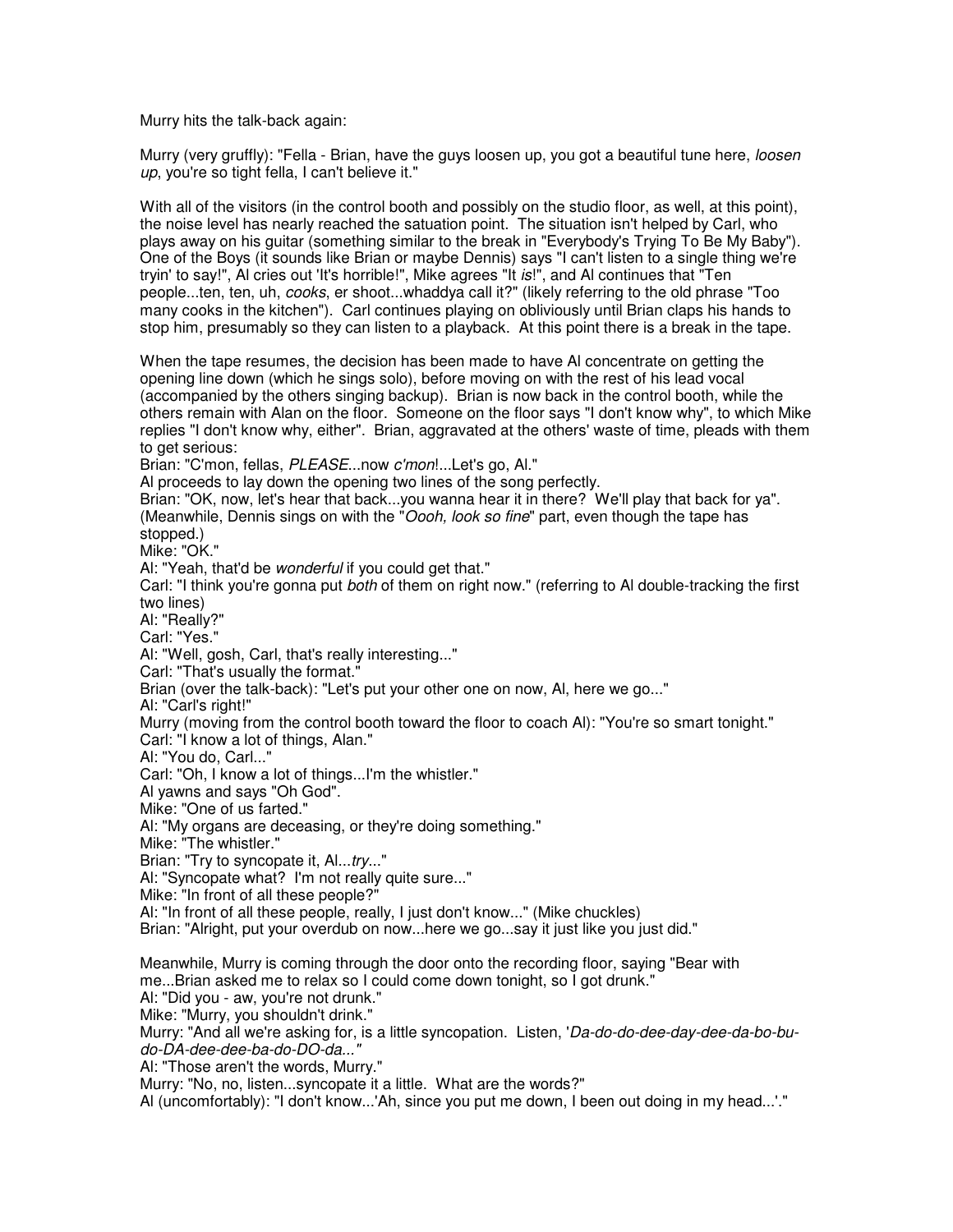Brian (over the talk-back): "Show him how to do it just once, Dad. Then he'll do it." Murry: "Alright, sing it, sing it!" Al (singing): "Since you put me down..." Murry: "No: 'Since you put me down, bu-boo, dee-dee-ba-BA-DEE-dee-ba, DEE-da!' Go on, go on that kick!...ba-de, do-do, do-do-do, ba-dee-dee-ba, ba-da-da-da-da..." Mike: "Sing the words...sing the words, Murry...!" Murry: "I can't do it!" Al: "'Since you put me down...'" Mike & Al: "Try it!" Murry: "Loosen up...loosen up, sweetie...*loosen up!...l*oosen up!" (Mike cackles hysterically, and Carl plays the guitar in the background) Al (singing, sounding out-of-breath): "Uh since you put me down..." Murry: "No...no..." Al (singing, still sounding winded, but now putting more emphasis on the first word): "SINCE you put me down, I..." Murry: "No...no...'Since you put me down, baby ba-bu DO da doo da DOO da'...got it?" Al: "I got it, Murry!" Murry: "Well you know what I mean! Syncopate it a little, and then push!" Al: "You know the trouble I have syncopating...that's my biggest problem." Brian pushes the talk-back, and we hear the sound of girls giggling in the control booth:

Brian: "Hey, hey...Let's go! He got it now. (to Al, cupping his hand around the talk-back mic as if he could talk to Al without his father hearing) Sing it, just like you did before...we got the mono, now let's put the overdub on..."

Murry (to Al): "Try it, try it...syncopate it a little..." Mike: "I know it's hard, with all these people..." Al: "Give me the mono, baby..." Murry: "Give him the track, Chuck..."

Brian: "Don't sing with it. Let him sing it once." Murry (testily): "Do you want me to leave, Brian?" Brian (half laughing): "No, I just wanted you to let him sing it." Murry: "Mother and I can leave now if you want." Mike: "Did you really get drunk?...oh, shame!" Murry: "For the first time in my life." Dennis: "Oh bull! The first time..." Murry: "Brian said, 'Come down and relax', so I did...(Mike chuckles)...OK." Brian: "Alright, let's see how he *does* this time!" Murry: "OK, syncopate it a little!" Al (to Murry): "Can you hear the playback? Get a phone, get a phone on!" Murry: "I can hear you here, my ear's good enough to hear you..." Brian: "No, get the *phones* on so you can hear the *other* voice!" Murry: "Alright."

Chuck rolls the tape, and Al starts to sing, but quickly stops and says "I don't hear it either!" Brian: "I don't either...What'd ya do? What'd ya do with it?" Al: "I don't know."

After a pause of a couple seconds, Murry starts in again:

Murry: "Syncopate it a little, son...loosen up...loosen up a little, you're too tense...just loosen up..." Murry, not sensing for a moment that he himself might be the cause of the uneasiness, evidently offered Al a nip from the bottle he was holding.

Al: "Honest...I just had a bottle of wine...I'm so dizzy, I can't sing..."

Murry: "Look, look...you have so many kids here, you shouldn't have any...but loosen up...y'know what I mean? Loosen up, and just forget it. (Someone makes a "popping" sound into their mic) You're doin' a great job..."

Al: "Really, am I really am?"

Murry: "Listen, can I tell you somethin'? You did such a wonderful job on that Christmas tune, I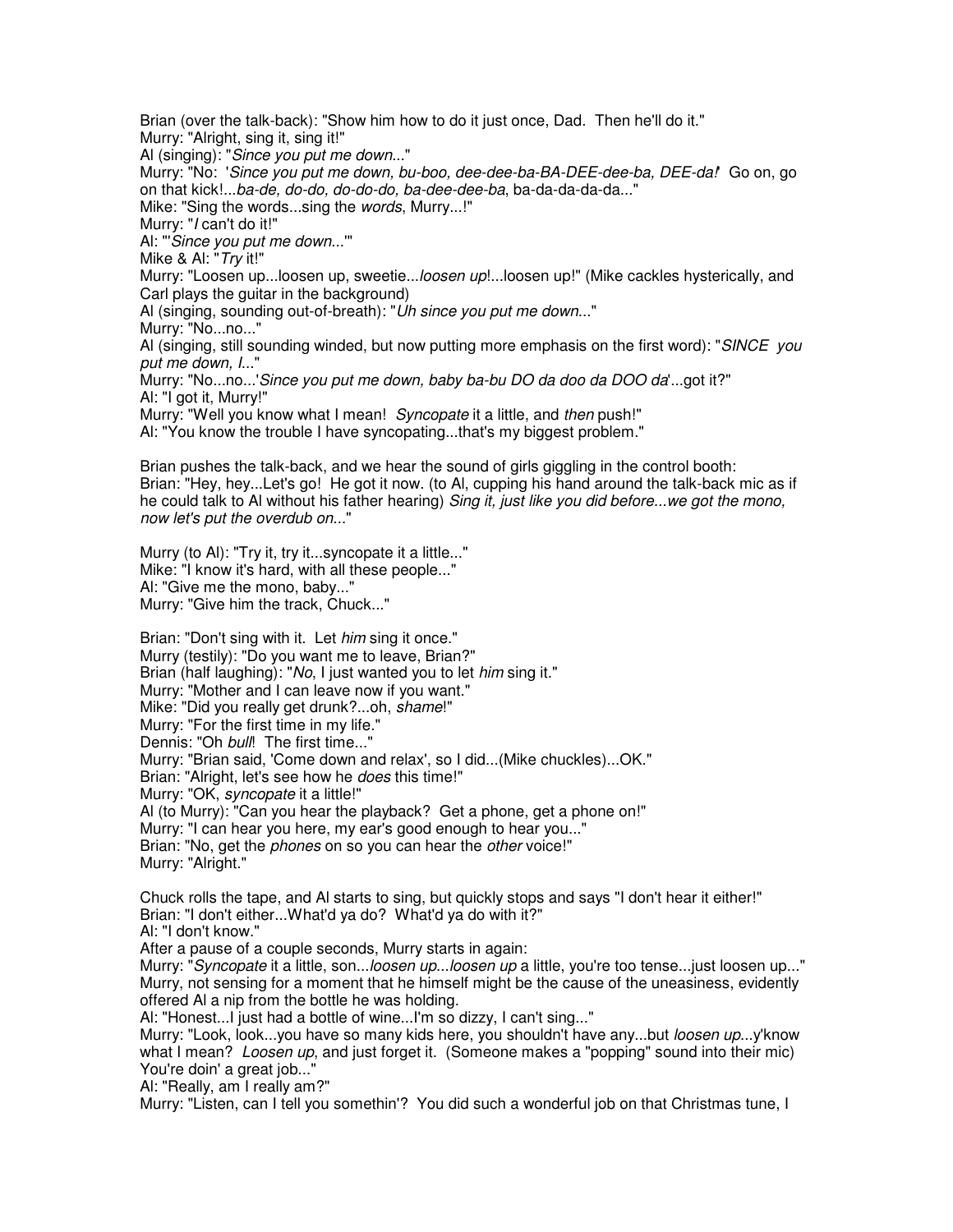couldn't believe it..."

Al: "Aw...thanks..."

Murry: "In fact I'm proud of you..."

Al: "That's really..."

Murry: "Now, loosen up here...you got the lead, buddy, on their next single! Loosen up and sing from your heart...right down here, that's all you need...the rest is easy..."

Brian (hits the talk-back): "OK, here we go...let's have a little, uh..."

Al: "I don't know if I'm the same distance now or not...do I get...(the song is started again, and Al sings the first two words, "*Well since*" before stopping. Murry evidently pushes him toward the mic a bit) I can't...that close??..."

Murry: "OK, c'mon, right here..."

Al: "This close, really?"

Murry: "And sing from your heart..."

AI: "I was way back *here* the last time..."

Murry: "Alright, *sing from your heart then...*come back here and sing from your heart."

Al: "That's what...that's what I've *gotta* do, then..."

Murry: "OK...ehhh, Jesus...go ahead...how's Lynda?" (just then, the tape starts again, and Al once again sings along with the opening verse)

Al (after completing the first two lines): "Huh? Is that alright?"

Brian: "Now let's hear it...let me hear it one more time, do it one more time...(then, to Chuck) Do they sound different?"

Murry: "OK...now, loosen up, and be happy...be happy...be happy!"

Al: "OK, I'm happy...HA-HA-HA-I'm happy! (as the echo from his fake laughter trails off) I am so happy, you can't believe it...I'm so happy we're only doing one song tonight!"

Murry: "And when you sing 'Rhonda', sing it sexy..."

Brian and Chuck have apparently decided that Al's new vocal on the opening ("overdub U-b") doesn't quite match the first one ("overdub U-a"), so they'll keep the *second* one ("U-b"), which he now needs to double (this new double will be "overdub U-c"):

Brian: "Here we go, uh, duplicate it like last time, huh?"

Al just gets the first few words out, "Well since you put me down..." before Brian stops him:

Brian: "You were off on the first line...the word..."

Chuck: "You were talking..."

Al (to Murry): "When you struck that match, I thought it was a beat...no! (chuckles)"

Chuck rewinds the tape yet again, while Mike, who has now joined Brian and Chuck in the control room, shouts over the talk-back:

Mike: "HERE WE GO, with the BIG ONE!!...Light up on the downbeat, c'mon..."

Chuck: "Light up on the downbeat, Al..."

Murry (to Al): "Happy, Happy! That's all we need."

Al once again doubles his prior performance of the opening two lines, this time perfectly. Everyone is pleased with the results:

Brian: "That's great, OK c'mon in and hear it."

Murry: "That's IT!! THAT'S what we want! Congratulations! (patting AI on the back) You're a genius!"

Brian (to Murry): "That't it, you've got an extra son!"

Al: "Well...I can't help it."

Murry: "I think he's got it, Brian. Let's go to a port. OK, you don't need me anymore."

Brian: "I would like you to hear it, now. C'mon in here, Al, and hear it!".

Just then, either Murry or Al apparently set their headphones too close to the open mic, and the result is howling, painful feedback coming over the monitor speakers.

Murry: "That's all we need."

Brian: "Al - c'mon in and hear it!"

Al: "What was that?"

Brian: "What you just did!"

Al: "Oh."

As the others file into the control room, Chuck rewinds the tape and his voice can be heard saying "Tune in tomorraw (sic)" (from the guitar/organ overdub done earlier that day).

At this point, a break was apparently called and the guys scattered around the facility. There is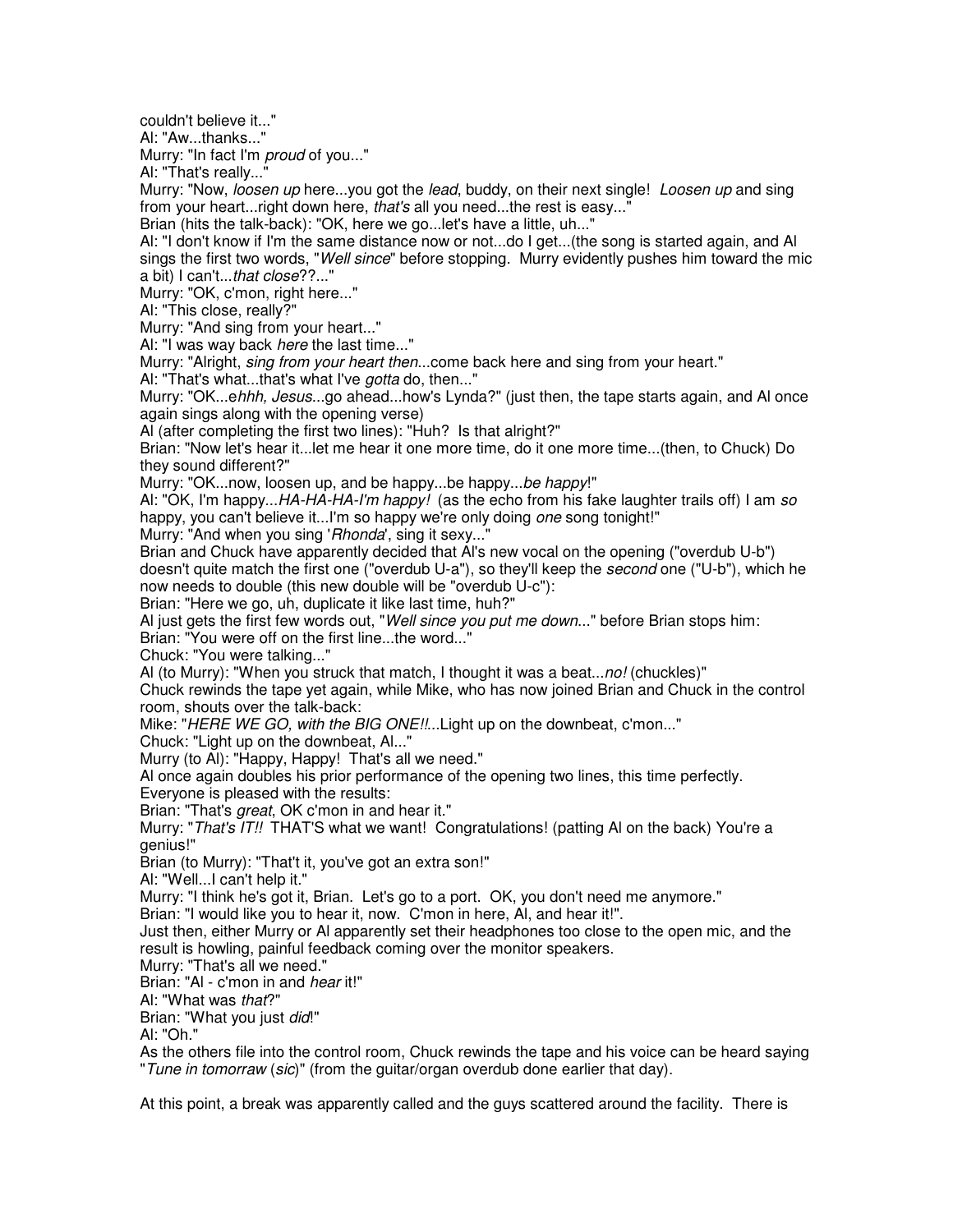also a break in the tape, and when it resumes, someone is playing around on the piano, and Brian can be heard calling from the studio floor up to Loren in the booth (Loren Schwartz, who now goes by the name Loren Daro - the intellectual who first turned Brian on to both marijuana and LSD). Brian: "Loren?...Loren...Loren?...Loren...Loren?"

Loren: "What?!"

Brian: "Can you turn me on in there?...Loren, get the guys".

Meanwhile, Al has apparently returned to the studio and is on his mic, once again practicing his ennuciation on the verse "Well Rhonda you look so fine...".

Brian: "Fellas...?...Hey Loren..."

Chuck hits the talk-back and says "Brian, would you turn that organ off?...Thank you." Brian (over the mic to Loren in the control room): "Loren, would you get the guys?"

Someone (probably Al) begins strumming the electric guitar (playing the chords to a vaugely familiar pop hit of the day), at one point vocalizing some "da-da-da da-da"s to the accompaniment. In the background, the other guys and Marilyn can be heard in the distance, talking, sometimes laughing, and eventually arguing...it seems Loren has followed up on Brian's request to collect the other guys from various points in the building, and has instructed them to return to the studio. Mike has taken offense at the way in which Loren articulated this instruction (as he apparently had interrupted a conversation Mike was having with Carl), and is now arguing with Loren and Brian on the subject as they re-enter the studio from the hallway:

Mike: "I don't really give a shit, I don't really give a shit..."

Loren: "Of couse I was just bringing you a message, Mike, you don't have to get excited..."

Brian: "Oh come on, Mike...punch out and..."

Mike: "Well I can talk to the guy..."

Brian: "I ask him to go get you guys and you say 'Stuff shit'..."

Mike: "OK, but he doesn't have to take what's goin' on, you know..."

Brian: "OK, he can say shhhh fuck you, too, he can say, he can say, fuck you guys..."

Mike: "Right...I don't really give a shit."

Brian (sarcastically): "I know you don't give a shit, 'cause he's a dummy..."

Mike: "Oh God, so he's the greatest intellect in the world..."

Brian: "No, I just don't like you putting him down..."

Mike: "So the greatest intellect in the world can push me..."

Brian: "HE DIDN'T!...There's a difference between getting shoved and havin' a guy say 'Come on, you're wastin' time.' I mean look, you can't be that cocky about things!"

Mike: "Sorry...well, maybe I was wrong."

Brian: "Maybe everybody's makin' a service, but fuck...let's don't start...transferring all hostilities onto one poor little guy...'

Mike: "In the first place, I was just talking to somebody, for Christ's sake!"

Al: "Well...let's just forget it and do our record..."

Mike: "I should be able to *talk* to somebody, you know, Carl and I were talkin' about somethin'...about...*non*-essential..."

Meantime, while this convesation was going on, Carl and Dennis were tyring to figure about a better way for them to stand in proximity to each other around the mic:

Carl says "Dennis...out in the hallway...", and later "it'll be easier for you, too..." Carl is now playing guitar, running through some lead licks.

Dennis: "We can knock this out right away...y'know, I like your hair like that, better'n I did the other way..."

Loren ??: "Do you really?"

Dennis: "Ah, you look younger...you look like...you almost look like Phil Spector." Carl continues to doodle on his guitar, practicing a possible solo for this song. Carl: "Huh?" Mike (in a low voice): "These mics are on." Carl: "Are they on?" Dennis: "Well they're on then." Someone slams the door. Carl (to Audree in the control booth): "Can you hear us, Mom?"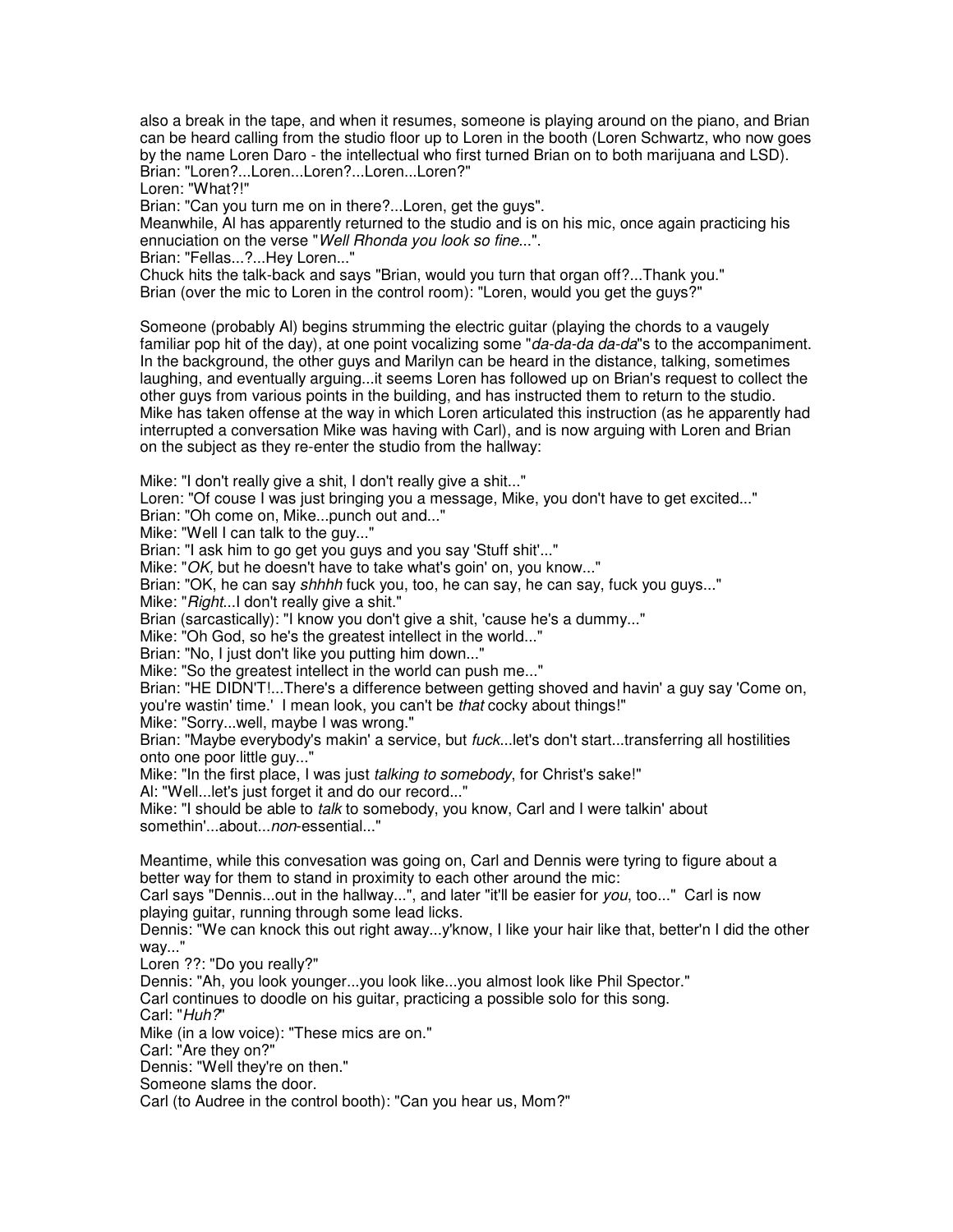Dennis: "Can you hear us, Mother?...Mother?...They're not on..."

Brian (leaning into mic): "Mom?"

Chuck: "It's been on...it's on."

Brian: "Play us...play us the uh...play us back..."

Al: "Get an earphone, guys..."

Brian: "...tell us what we just did for a second so we...(burp)...can hear where we are up to this point."

Al (to Brian): "Was that a new adjective?...or adverb?"

Dennis: "It's an adverb...don't you know an adverb from an adjective?"

Al: "No, I don't know..."

Mike: "An adjective goes BUURP and an adjective (sic)..."

Chuck ques the tape up, and we can hear his and Murry's instructions to Al recorded just prior to the last take (Chuck: "Light up on the downbeat, Al" and Murry: "Happy, Happy! That's all we need.") The song's introduction is played back, and we hear Al's doubled vocal. Al remarks "I love the bass!". Brian shouts up to Chuck to turn it down, and Chuck stops the tape. Brian (to Chuck): "Play it back, but not quite so much vocal!"

Al (to Mike): "Is there a chance that I flatted that?"

Carl (to Al): "Dennis flatted it."

Chuck (to Brian, while he adjusts the monitor speaker in the control room so he can hear him): "...let me turn this up...now what'd you say?"

Dennis (singing): "Hey-ey!"

Brian (to Chcuk): "Now pay it back again like that, but not *quite* so much of the vocal..."

Mike (to Al): "Maybe it's effective..."

Brian (to Chuck): "...turn it down a little bit...just don't bring down the whole thing..."

AI: "I love the bass...I like the new arrangement!"

Mike: "And I like the voice."

Dennis: "Al, I know you like your own voice!"

Al: "I do not...that doesn't mean shit to me."

Chuck rewinds the tape, momentarily drowning out the sound of the Boys' voices.

Dennis (to Al): "Sing a little faster..."

Al: "I like the overall sound, y'know...that's great!"

Brian: "It comes off good, it's the range, see it's right in your range..."

Al vocalizes some "Da-da-DA-da.." syllables that match the bass line in the intro, while Chuck starts the tape again and they listen to the first two lines of the song again. Brian tells Chuck to stop.

Al (to Brian): "Sing that with me, will ya...?"

Brian (clapping hands): "Here it goes...". With the tape stopped, the Boys practice taking the song from there, Brian singing "Well, Rhonda you look so fine" in unison with AI, then the rest of the group comes in with their harmony backgrounds. Brian says "Let's practice over here", moving them a foot or two, and they continue individually practicing different lines of the song. Brian (to Mike, Carl, and Dennis): "From 'Rhonda you look so fine' now..."

Al: "You gotta help me with this, guys."

Brian claps his hands to establish the tempo, and vocalizes the intro bass line, then counts off "Two-Three", and the whole group comes in on the "Rhonda you look so fine" line. When they reach the end of that verse, they harmonize on the word "heart", but their pitch is a little off. Brian: "Tune up just a little bit on 'heart'...it goes (claps)", and they launch into the chorus, with Brian doing the syncopated clapping bewteen each line. After they sing "help me Rhonda, yeah" it falls apart.

Al: "You guys don't come in on two-three..."

Brian (counting them in): "Two-Three..."

Group (singing in harmony): "Help me Rhonda, yeah!"

Mike & Al (singing in unison): "Get her outta my heart."

Carl: "Alan, you got started on that, 'cause you're the melody, so..."

Brian: "I think we should..."

Al (to Carl): "Where were you with that...what's your part? What's your part, I swear to God..."

Carl (singing his part for Al): "Help me Rhonda, yeah..."

Al (realizing Carl was right): "Oh. Huh. That won't be too strong."

Carl: "Two strong sounds."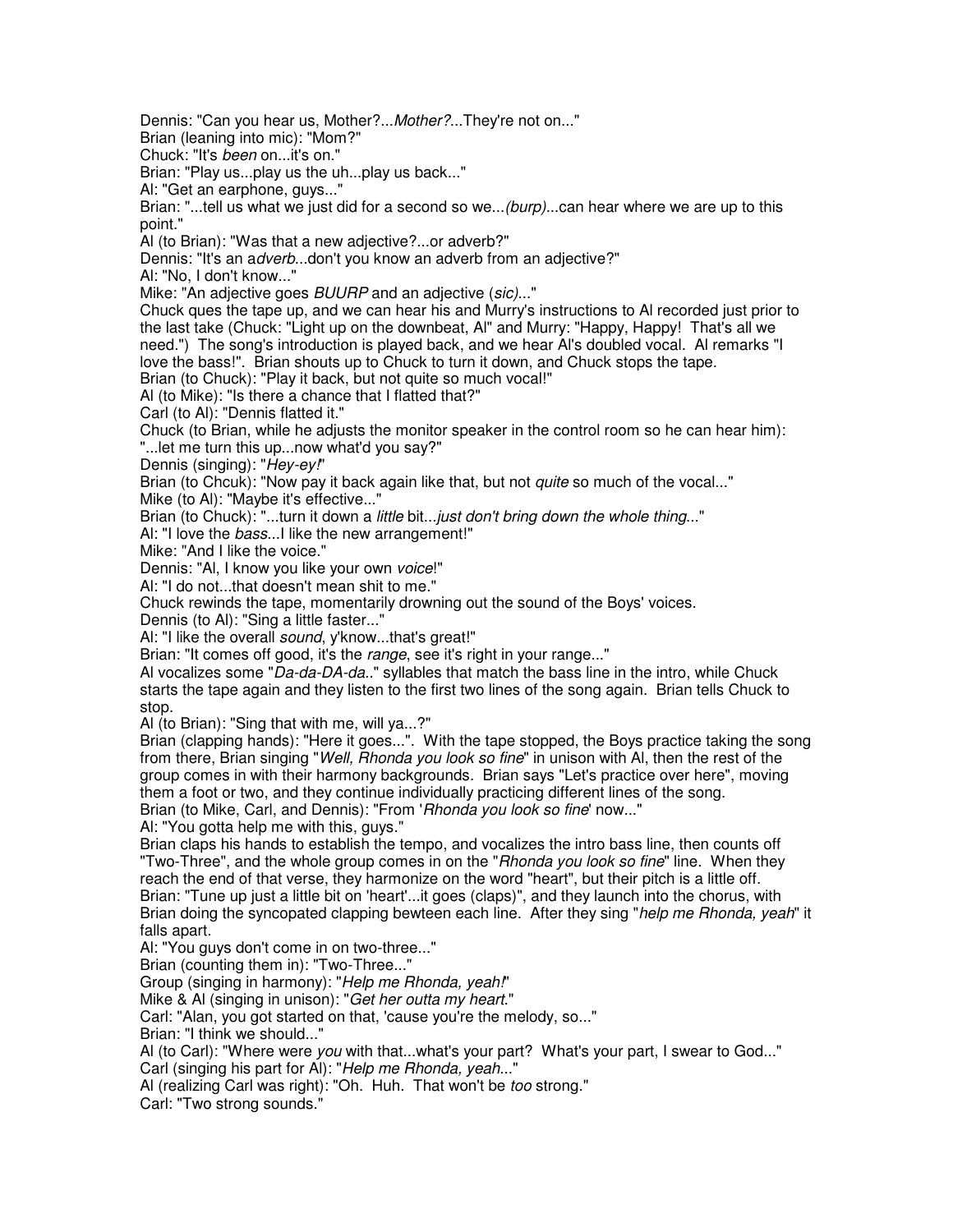Brian: "Take it from 'Help me Rhonda, yeah, get her outta my heart. Two-Three...(claps)" They try that line, but at least two of them are off. As they each try the line individually, Brian counts them off again: "Two-Three...(snaps)"

Group (singing in harmony): "Help me Rhonda, yeah!"

Mike (singing solo): "Get her outta my heart."

Brian continues finger-snapping the rhythm, then says "Second verse, ooh! (claps)". Al forgets the words to the second verse, so he scats his way through, while the rest of the group backs him up with their "*oooh*"s. They stop, and AI says "You guys gotta be *strong* on that; that sounds so great".

Brian: "One-Two-Three..(claps)". The group sings the second verse again, then Brian tries the "Come on, Rhonda" part in a high falsetto.

Carl: "No, that's gonna be too much."

Mike: "Lemme just do the 'c'mon, Rhon-da"' (which he sings in his bass voice).

Dennis (to Brian): "Let MIKE do that!"

Brian: "Now WATCH! Would you *listen* to those two parts?"

Al: "I think that's better for *Dennis* to do that...I really do."

Dennis (singing in his baritone range): "...Oooh, c'mon Rhon-da..."

Al (to Brian): "How's that?"

Brian: "ONE-everyone sing their parts-TWO-THREE (claps)".

Al forgets the first couple of words to the next verse, but remembers them starting with "wife", and he sings the lead with the others harmonizing behind him.

The tape stops at this point, and picks up again. This time they are midway through singing another take onto the tape. After Mike sings "Get her outta my heart", he says "Woah, yeah". Brian says "One more time, please" and claps twice, then Chuck spools the tape back for them to try another pass. Carl resumes practicing a potential "Rhonda" guitar solo. A couple of the guys sing the "oooh, look so fine" background vocal in a middle range, but agree "That's too high". Brian says "There's enough tonic right now". Carl says "The most important thing right now is to hear the bass and stuff".

Al: "Well they don't get one, man."

Dennis; "Here's your thinner, Mike..."

Al: "My God, it didn't even make it thinner..."

Mike: "I gotta seal it, man, or I'm dead."

AI: "Oh what's *this*, what's in *here*?"

Dennis: "You use that tonic so much, I think that's probably why..."

Brian: "It's good to do those a couple times..."

Carl: "You're not using very much *much*, are you?...because it's all this (strums a guitar chord)". Brian says "Hey, man", Carl strums another chord, and Brian continues "we lost some time..."

Having apparently stepped out of the control room during this latest break, Murry now returns and proceeds to dominate the remainder of the session:

Murry (punching the talk-back button): "Brian...Fellas, I have 3,000 words to say." Down on the floor, one of the Boys says "Uh oh", and Dennis begins to count Murry's words as he speaks. Murry: "Quit screaming and start singing from your hearts, huh? You're doing fine, Al. Watch your 'ooohs'...

Dennis: "Thirty-seven, thirty-eight..."

Murry: "Come in on the low notes, Mike...Carl, 'Ooh', you're 'Uuuh' - c'mon. Dennis, you're flatting. OK Mike? You're flatting on your high notes, let's go, let's roll. So you're big stars, let's fight, huh? Let's fight for success, OK. Let's go. (on the floor, one of the Boys begins playing a set of castanets) Now loosen up. Be happy. Forget the people in here. (to Chuck) Turn the lights out in this room. Turn the lights out in this room."

Al: "Yeah, good idea. That's a great idea."

Murry (to Chuck): "They see so many people in here, they..." (turning his voice back to the Boys) OK fellas, you got any guts, let's hear it."

Dennis: "Dad, only 82 words." As the other guys laugh, Brian says "Don't, don't, just..." Murry: "I said 3,000. Come on, Brian, knock it off!" Dennis: "That's 95."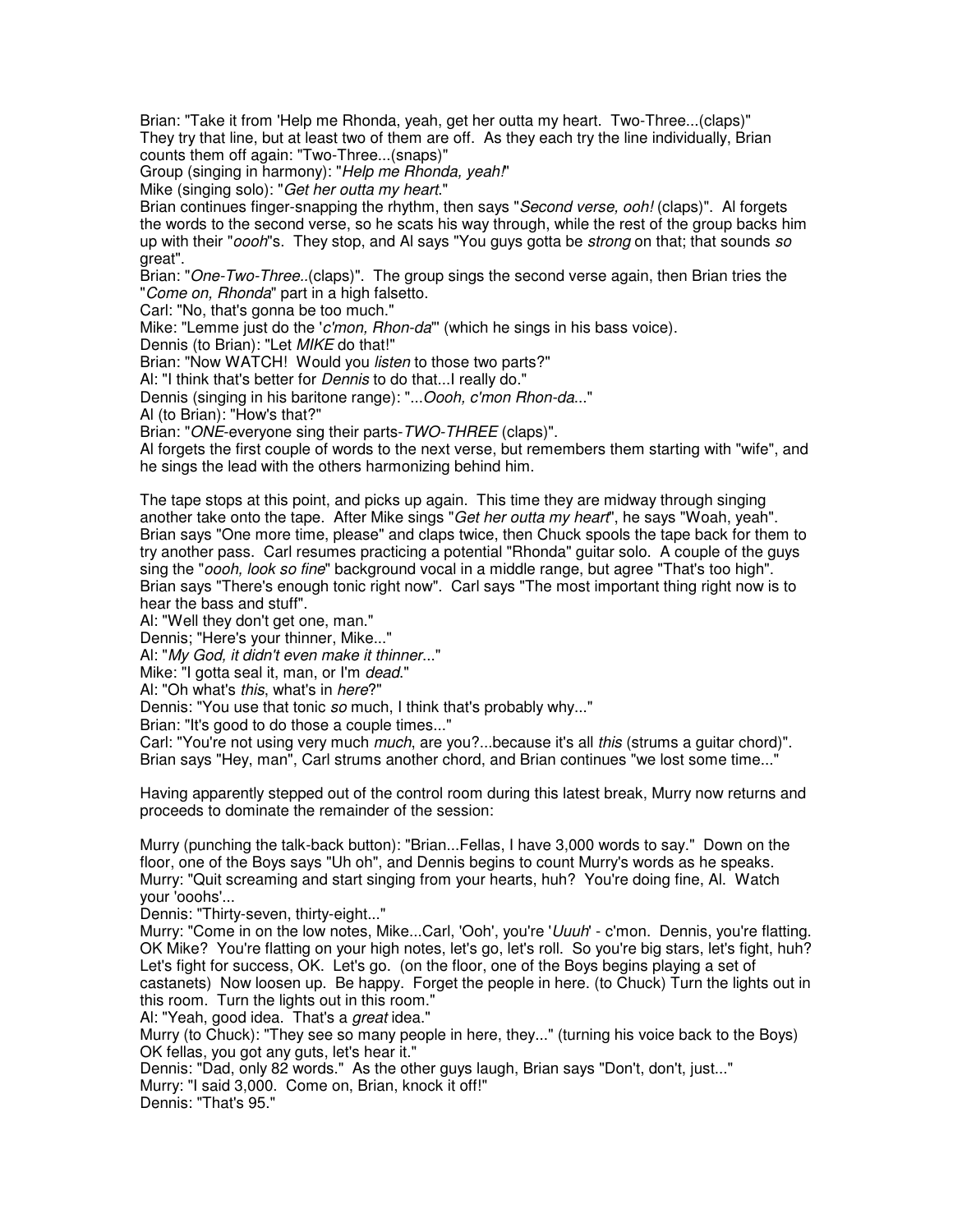Brian: "Now really, that - that slayed me, that..."

Murry: "You guys think you're good? Let's go."

Brian: "That's slaying me..."

Murry: "Let's go."

Brian: "...just killing me!"

Murry: "Fellas, as a team, we're unbeatable. Let's go. You're doing wonderful, Al."

Brian (screaming): "OH SHIT!! You're driving me nuts, shut up!"

Murry: "Enunciate. Let's go, forget it!"

Mike: "Now, don't worry about it, Brian."

Brian: "Goddamn it. I can't..."

Murry: "I'll leave, Brian, if you're going to give me a bad time. Let's go....let's go."

Brian: "Don't talk about giving a bad time, that...that really gets me, that..."

Murry: "I don't care if it does, let's go. C'mon, you got any guts, let's see it."

Brian: "My ear's going out!"

Murry: "I don't care how many people are here."

Brian: "That's it, I've got one ear left, and your big loud voice is killing it."

Murry: "I'm sorry...I'm sorry I'm yelling. OK, let's go. Loosen up, Al. Watch your flatting, let's roll. Happy! Loosen it up, fellas."

Dennis: "C'mon, let's leave that balance on the voices, c'mon!" Someone giggles, and someone else says something about the choruses.

Al: "Roll it, Chuck."

Brian (to Mike): "I can't take it, my ears are going out..."

Murry: "So, OK, Audree and I will leave, OK?"

Brian: "No. All I ask is that you just put the hand mic about five hundred feet away from you. (Mike chuckles) Roll it...Chuck, start, please."

As Chuck starts the tape, Al whistles and says "Sensational riff". The song's intro is playing in their headphones, then Al says "That bugs me" (evidentally referring to the guitar lick in the intro), to which Brian responds "Don't listen to it". When they reach the main body of the first verse, they take another shot at the vocals, beginning with "Well Rhonda you look so fine". Soon after transitioning into the chorus, however, things break down. Dennis continues singing his chorus part.

Al: "Hey Brian, are we gonna go (clap-clap) ?"

Brian: "Yeah."

Dennis (singing): "Help me Rhon, Rhonda, Rhon...I don't know what to do in there, man..." Mike: "This mic...this earphone has got no..."

Al: "There seems to be a *gap* in there, you know that? Between this uh...somewhere in there..." Someone yawns loudly while rubbing his throat and saying "Groovy GOUT, baby!"

Al: "...between 'heart' and the chorus...my throat's gettin' sore, yeah."

Carl: "C'mon, Al..."

Dennis: "Uuhh..."

Mike: "How many hours we been here..."

Brian: "...Through the end of the first verse we'll go, OK?'

Al: "What, you mean the...yah, yah, first verse..."

Brian: "Yes, through the end of the first verse..."

Dennis: "In the beginning...".

Brian: "...and we'll put the overdub there. (to the booth) LET'S GO, C'MON!...(claps twice) C'MON!"

Murry: "Sorry, we have a techno problem with Chuck, it's alright."

Brian: "ROLL IT! (to the Boys) Lookit, let's do it good."

Mike and Dennis practice their "*Rhon*"s, the Boys cough and clear their throats, the tape rolls and advances to the main body of the first verse, but as soon as they sing "Look so fi-i-ine", Murry hits the button and says "OK, cut it". The Boys voices, in harmony, rise up then trail off, and Brian says "Stop this!". Dennis sings "Ahhh-hh", the tape continues to play, and Brian says "Someone made it quicker".

Al: "Sorry, I forget."

Carl: "Something's wrong with the recorder, Brian."

Brian: "Hey, Chuck!...stop it!"

Dennis: "Let him fix the recorder, man!"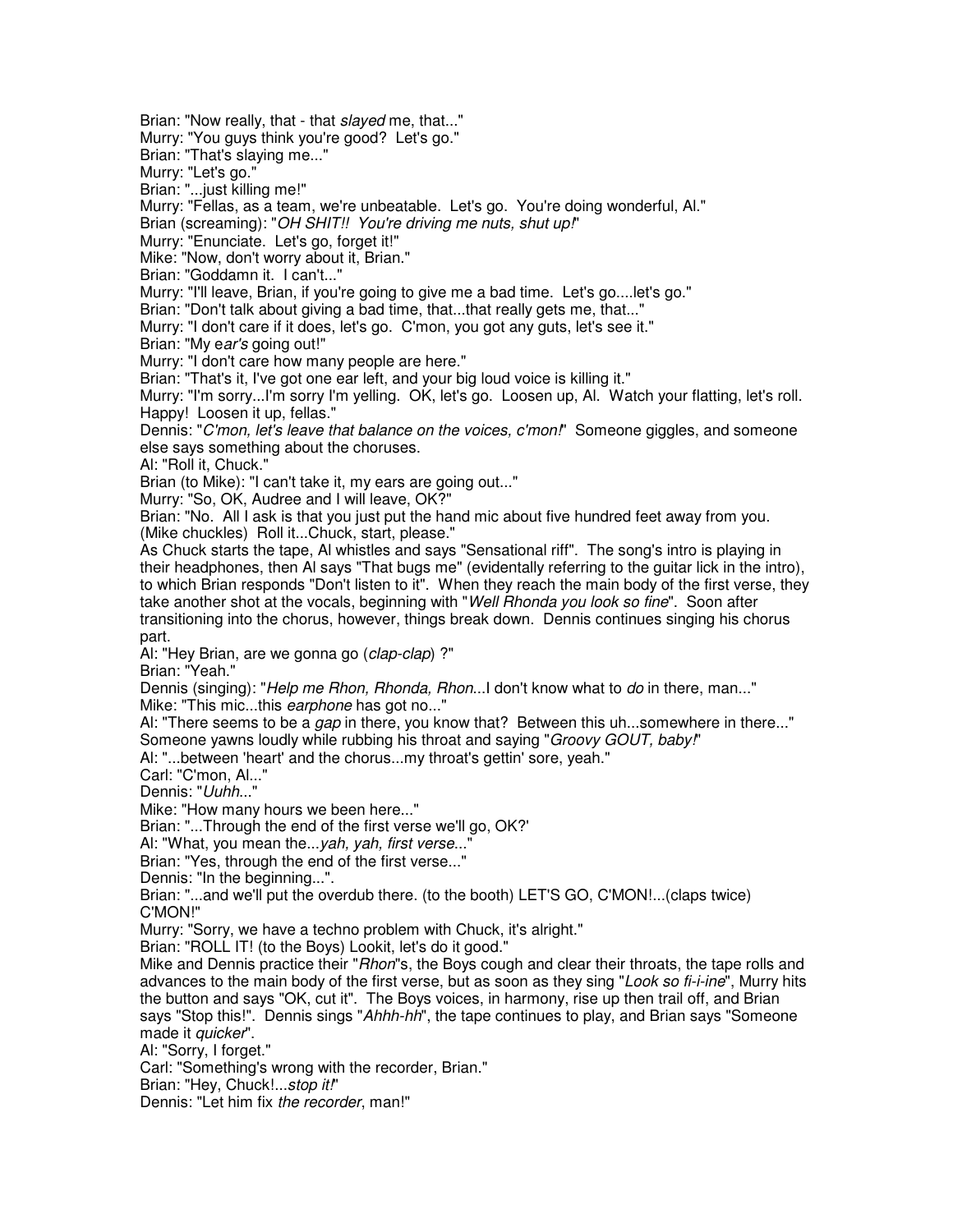Brian: "I wish somebody would stop it when I say..." Dennis: "He's tryin' to fix the recorder!" Brian: "Oh...". In the background, someone is playing with a tambourine and the castanets. Dennis (mockingly): "Ohh." Murry: "Al...Al...come in two inches, about an inch and three quarters, (chuckling) or two inches closer...c'mon, Al. You're either coasting...either sing out loud, or come in two inches, one of the two, and e-nun-ci-ate. When you sing 'Rhonda', make it sexy and soft: (singing) 'Rhonda, you look so FI-I-INE! OK?" Al (unconvinced): "Yeah..." In the background, someone laughs, and Mike says "That'll make it worse". Murry: "Brian? So you're dug, OK, let's go. Sing from your hearts." Brian (to Al): "Al? Don't worry about it..." (someone throws the tambourine down and it makes a loud clanking sound) Dennis: "Think of Mary Sanborn, and sing your heart out." (someone shrieks loudly at this remark) Al: "I just peed in my pants earlier..." Brian (to Chuck): "C'mon, roll it!" Dennis: "Man, I had a problem with her..." Brian (to Chuck): "ROLL IT!" Mike (to Dennis): "What's the kid's name?" Chuck: "Mike, are you playing that this time, or are you just gonna...the tambourine, is it goin' on tape now, or what?" Brian (shouting): "NO!!" Chuck (shouting): "That's all I wanna KNOW!" Mike: "Chuck, jeez!...we haven't even been recording our normal thirteen hours, goodness!" Al: (yawns) Brian: "Al?' Al: "Mmm-hmh?" Brian (snaps fingers): "Good job." Al: "Mmm-hmh." The tape rolls once again, and the gang comes in on "Well Rhonda, you look so fine" yet again. Once again, things fall apart in the chorus. Carl says "Somebody blew it up", while Mike continues singing. Al: "That was way off." Brian: "What happened?" Dennis: "Nothin'!" Carl: "There was a sharp note, Brian, honest to God, Dennis." Dennis sings his "Rhon, Rhon" part while snapping his fingers in time. Carl: "It's OK, this one's over, just as soon as Chuck...". Either Brian or Al sings "Well Rhonda, you look so fine" in a high voice in the background. Murry (hitting the talk-back): "Brian...you're voice is shrilling through everybody, Carl - we can't hear Carl, we can hear Dennis but we can't hill Mike (sic)...we can't hear Mike...and we can hardly hill - hear Al..." (Murry's slurring of words was probably due to his admitted intoxication) Brian: "OK now, wait a second..." Al (incredulously): "Me?" Brian: "...which means that..." Murry: "We're locked in together, so..." Brian: "Hold it!" Murry: "...Al has - uh, Brian - *Carl* has to sing louder, you have to back off two inches, three inches, Brian, your voice is too shrill on this harmony kick. OK, Al. Sing from your heart, Al - Brian - Mike, we can hardly you, so come in a little more on your low notes, OK?" Mike: "Well I'm in pretty far, on the mic..." Meanwhile, Brian is shouting in the background, trying to regain control of the session from his father. Murry: "We don't have a blank...Can we hear...can we hear a CHORD?!...Just a chord, like we used to...when you used to sing clear records. OK? Let's go." Brian (to the group): "Here we go...oooh." Carl strums a couple of chords on his guitar, and counts them in while tapping his foot.: "One, Two...One-Two-Three..." The group sounds a chord vocally (and very shrilly)...all but AI, that is, who begins singing "Well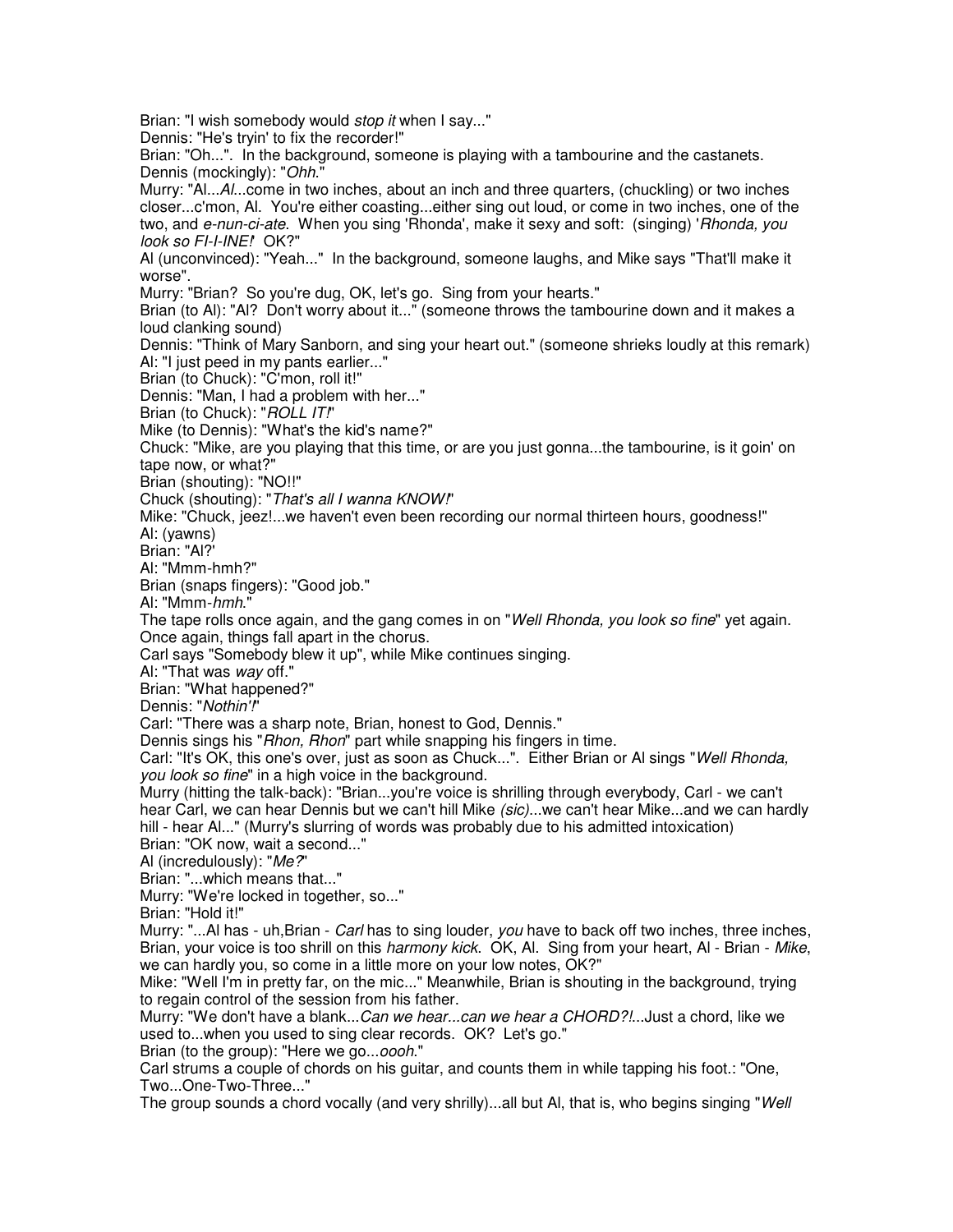Rhonda, you look so fine" while the other guys "ooh" behind him.

Al: "Oh, come on..."

Mike: "Now, wait a second..."

Carl: "Just stand a note, stand the chord..." (he strums the chord again)

Mike: "That was a wild chord, wasn't it?"

Carl (counting them in): "One, Two...One-Two-Three (claps)"

This time the guys all sound the same chord, but it quickly wavers out-of-pitch, and Carl begins strumming his guitar furiously in a Spanish style, while someone else clacks the castanets. After some quick conversation, Brian says "Chorus, Two-Three-Go", and they launch into an a capella rendition of the first line of the chorus. Brian then asks them to add the syncopated clapping, and he and Carl count them off in unison:

Brian & Carl: "One-Two-Three (clap-clap)". The Boys jump back into the chorus, but someone sings "Help Help me, Rhonda" where Brian wants him to sing just "Help me, Rhonda". Murry pushes the talk-back button again:

Murry: "I got it now, Mike you're too close on your low notes, Carl come in a little, Mike you back off and we got the blend, OK? Dennis, watch your flatting dear. OK, Al, loosen up and we got it." Brian (attempting to stop Murry): "Look..."

Murry: "This is gonna be a helluva hit, let's go. Loosen up..." On the studio floor, the guys try to wave Murry off, saying "Awww, shhh...", but he contintues on:

Murry: "Loosen up a little. (to Brian) So, Dad...Brian? I'm a genius too, let's go, huh?" Someone on the floor makes an undiscernable remark, which causes someone else to giggle,

and Brian asks Chuck to "Turn down his playback thing, 'cause it's, my ear's going out..."

Murry: "I'm sorry...the mic's too close...got it? Is that better?"

Carl: "Yes!"

Mike: "That's a lot better to me!"

Carl: "Much better!"

Murry: "Just come in a *little*, Mike, but watch your low notes, OK? Carl - Brian, forget who you are, will ya? Let's go...let's roll."

Brian: "I'm not...I'm just thinkin' about who you are..."

Murry (to Chuck): "No one can hear what I'm saying, 'cause he's too far away from the mic... (sic).."

Mike sings "That's where it's at!", then claps, snaps, and farts into the mic, while AI giggles uncontrollably: "Jeezus, really...!"

Brian and Carl: "C'mon...c'mon, guys..." Carl twangs and strums on his guitar some more, and the tape is qued up once more.

This take once again breaks down in the early part of the chorus.

Dennis: "What the hell's coming off?!"

Brian (who was the only one clapping this time): "I want some claps..."

Carl: "Don't worry about it."

Brian: "...with Al and Carl..."

Al: "Well...I didn't know you wanted it there..."

While waiting for the tape to be rolled back yet again, the Boys run through the chorus while practicing the syncopated hand claps, and Murry's voice again comes over the talk-back:

Murry: "Carl, can I hear your part? I can't even hear you, dear, I hear three harmony parts..." Al: "Carl, you're not loud enough, really."

Murry: "...three notes..."

Carl sings his "oooh" part nice and loud, right into the microphone, for Murry's benefit.

Murry: "Well come on in and sing it, you've been loafing for two hours."

Brian: "Come on in the door, Carl."

Murry: "What's the matter, you make too much money, buddy?"

Carl: "No..."

Murry: "Let's sing from your hearts, let's go."

Al: "Alright."

Brian: "Sing from your pocket-book...do you want us to sing like a ballad?"

Murry: " I know you're not taught this way much, but I'm your father. Come on, fellas. Al's doing a fantastic job, Dennis and Mike...and Brian's shrill...let's, come on, Carl baby...let's sing from our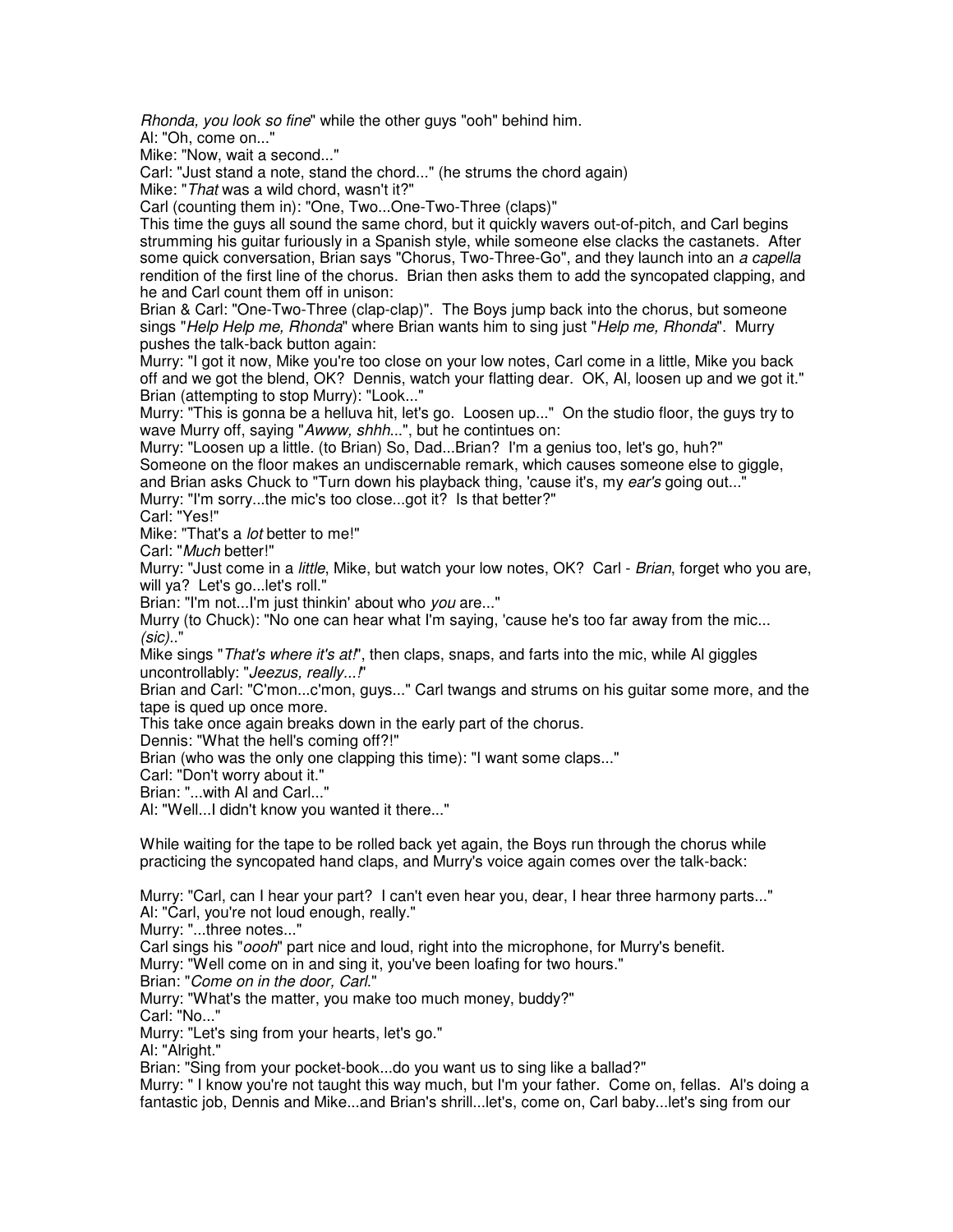hearts like we used to."

While Murry attempts to motivate Carl, Brian sings the words to "Help Me, Rhonda" crooner style: "Look so fi-i-i-ine...ooo-oooh...help me get her outta my hear-ar-art...beatin' so fast, man...". At the same time, Dennis says something about it "not being on my lip", then Brian continues, attempting to sing the chorus, but quickly breaks down laughing.

Murry: "Loosen up, Al: HELP me, Rhon-da, **bang** SYNC-o-pate it! (snapping his fingers) And then sexy on the "Rhonda" after you go in the verse."

Al & Brian (imitating Murry, then dissolving in laughter): "SYNC-o-oate it! (snap) SYNC-o-pate it!" Brian claps his hands, then Al says "Alright, you got it."

Mike: "That cracked me."

Brian: "OK!"

The tape is started, and Mike says "You're into it, right Al? You're *into* it, baby..."

Al says "Like *this...choo-choo, choo-choo*", while apparently swinging his hips to the music. Carl: "C'mon!"

Dennis: "Get, get...get here!" The Boys scramble up to the microphones, and launch into the first verse yet again, this time making it all the way through the first chorus. The tape is stopped, and Al starts to say "I didn't feel that...*quite* that way", but Murry comes over the talk-back and proclaims "You *got* it, Brian...that's *it!*"

Brian: "OK, let's overdub it!"

Murry: "That's almost it."

Brian (excited at the outcome): "Right in here! Right in here! (singing) Right in here-ere, baby!" Al: "I didn't sing it as *well* as I could, right?"

Dennis responds to Al by saying "That part doesn't have to be..." while Carl strums away on his guitar and Mike resumes singing "Around And Around": "The joint was rocking". Dennis leaves with Marilyn to get coffee, asking the others if they want some. Brian starts to say "No, huh?...", but changes his mind and says "Yeah...just one cup", Al shouts: "Me too...Dennis!", and Brian adds "Two sugars and cream". As Chuck rewinds the tape, Al says "I don't think I handled it", apparently referring to the job he just did on the lead vocal. Chuck rewinds the tape as Carl continues strumming the guitar. The tape stops and resumes briefly at two different points with someone warming up their voice by singing "Ahhh", then "Ahhh" again in a higher key. Someone asks "Hey, let me know where you want the intro part", someone else asks "Which intro?", Mike says "Just uh, just how it goes", one of their friends asks "Who sings lead on it", Al replies "Me!", Mike says "He never sings lead", and the unknown friend asks "Do you play lead guitar then?".

At this point, Brian, Mike and Murry enter the control room, carrying on an argument they were having in the hallway. Brian points the talk-back mic at his father:

Brian: "Go ahead."

Murry: "I'm sorry. Mike, I'm sorry."

Brian: "Now wait, now wait a second...let's keep..."

Murry: "I'm sorry. Give me my coat, guys..."

Brian (adjusting the microphone): "Go ahead now, say what you wanna say..."

Murry: "All we needed was AI to loosen up...Dennis was flatting, Brian -uh, Mike was flatting on his high notes..." (in the background, Carl strums a guitar chord)

Brian: "Yeah..."

Murry: "We need help."

Brian: "We...who, who needs help?"

Murry: "We need the *honest projection* that we used to have."

Brian: "You wanna have the '409' sound sound, right?...on 'Help Me, Rhonda'?"

Murry: "When you guys get...when you guys get too much money, you start...you start thinking you're gonna make everything a hit."

Brian: "Well, lemme ask ya this...uh..."

Murry: "Brian, c'mon now, don't insult me..."

Brian (adjusting the microphone again): "I don't wanna insult you, I just wanna make sure this is on tape..."

Murry: "No, no...this is an absolute insult..."

Brian: "Well, you're doin' the same to me...in front of twenty people..."

Murry: "You're an ingrate when you do this...OK, forget it."

Brian: "Now let me see...what else do we got?"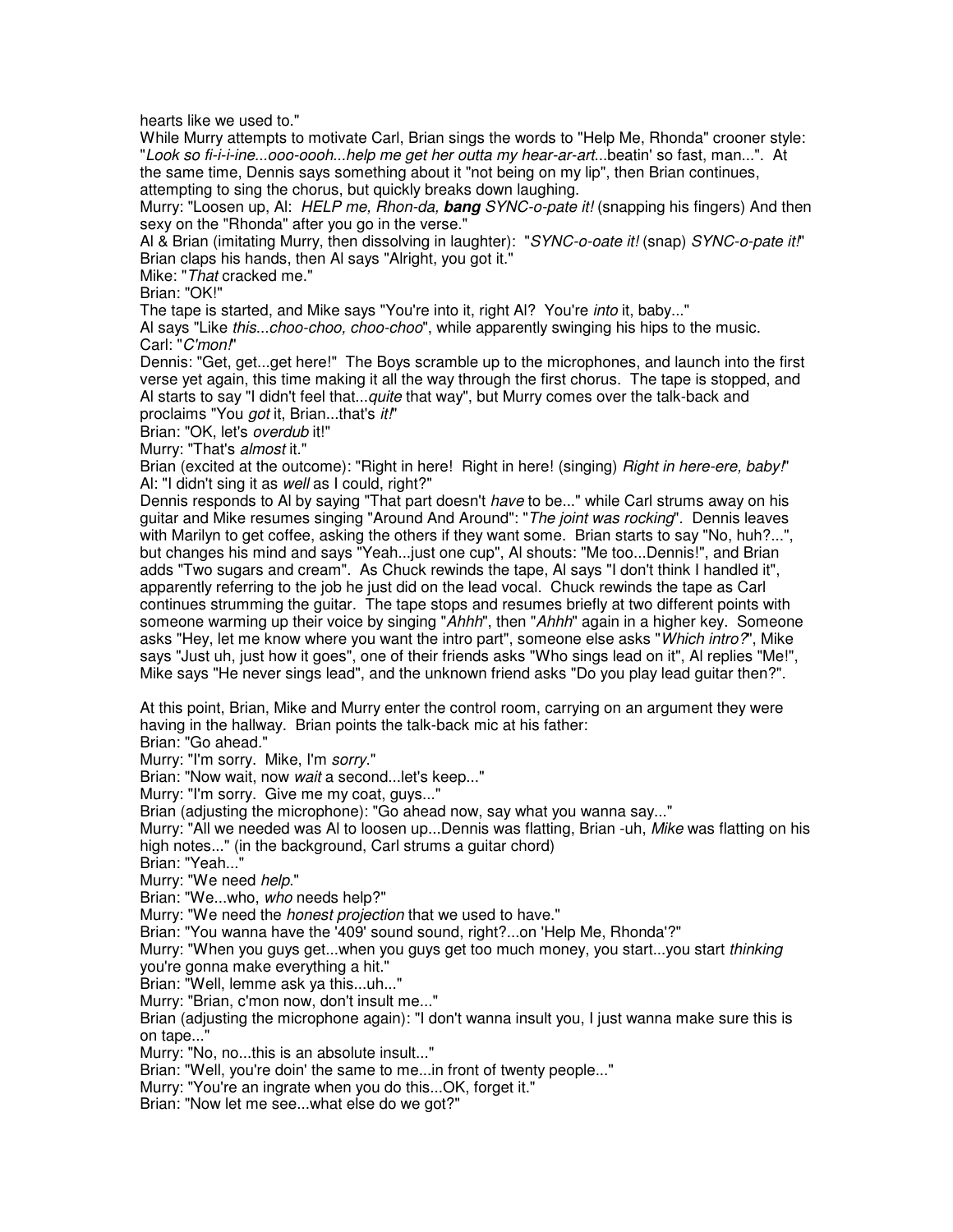Murry (to Audree): "Let's go, dear..." (to Brian) "I'm sorry, I'll never help you guys mix another session." Brian: "Why?" Murry: "Because you don't appreciate the good help Chuck Britz and I have given you." Brian: "Don't appreciate the help..." Murry: "You took a beautiful gift and then you guys startin' comin' off..." Brian: "OK..." Murry: "Now listen, let me tell you something." Brian: "Yes." Murry: "When you guys get so big that you can't sing from your hearts, you're going downhill." Brian: "Downhill..." Murry: "Down-HILL!!" (Murry and Audree get up to leave) "Let's go, darling. I'm sorry. Give me the kitten. I'm sorry, Alan." Chuck (apparently to someone else, possibly on the phone): "Bye-bye, honey." Murry: "So...so AI was too *loud*. But we wanted to make him sing with confidence, he needs it." Brian: "Ah, that doesn't make him sing with confidence, he can't hear you turn the knob." Murry: "Well... Brian: "So..." Murry: "I'm sorry...so I had too much input..." (to Audree) "Where's my coat, dear?..." Brian (adjusting the mic again): "I wanna get this in..." Murry: "Son? Son, I'm sorry. I've protected you..." Brian (to Audree): "It's a...50/50 world, mother, he needs to..." Murry: "...I've protected you for 22 years, but I can't go on if you're not gonna to listen to an intelligent man..." Brian (whispering): "OK." Murry: "...against...against many people that try to hurt you." Brian: "Are you going now?" Murry: "I am...no...this is awfully unfair for you to..." Brian (interrupting): "Are you going or staying, I wanna know." Murry: "It's going...what you want? If you wanna fight for success, I'll go all out." Brian: "No, I don't, we don't wanna do that..." Murry: "You think you got it made?" Brian: "No, we don't." Murry: "Son..." Brian: "We would like to record under an atmosphere of calmness, and you're not...presenting that." Murry: "I love you...I love you, your mother loves you..." Brian: "We like to relax at a session." Murry: "First of all, you should never have all these people here." Brian: "Second of all, who..." Murry: "Second of all..." Brian: "They're not saying anything, you're the one that's talking." Murry: "...you forget to sing from your hearts. Carl...Dennis is flatting, Mike was flatting on his high notes...Al was tight...I try to give you (snaps) tips, and you think because you've had a few hits you got it made. Son - success is never comes easy  $(sic)$ , you have to fight for it all the time..." Brian: "We'll quote you in the industry, alright?" Murry: "And son, remember this: you always have to fight for success, because it comes from your heart. Success never comes from a phony singing for money...you have to sing from your heart..." Brian (interrupting): "Why don't you go tell Johnny Rivers that, not us." Murry: "I don't care who you tell, Dick Dale, Capitol Records, anybody." Brian: "Go tell them that." Murry: "You sing from your hearts..." In the background, someone (possibly Dennis) shouts "He DOES sing from his heart!" Murry: "Forget it. I'm sorry, dear...we'll never come to another recording session. Carl, I'm so sorry." Audree: "I'll...talk to you later." Brian: "I know."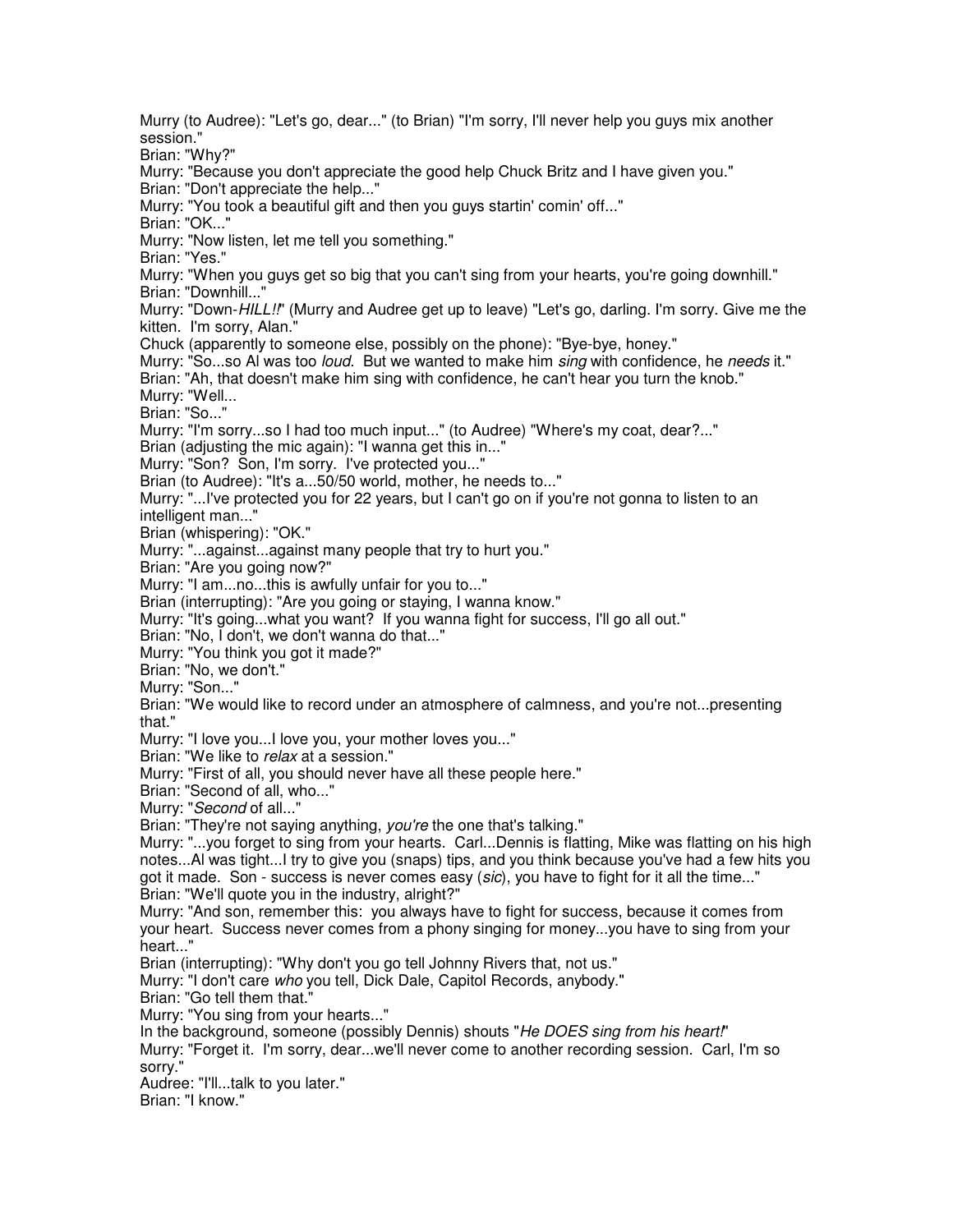Murry (to Audree): "I'm not drunk. The kid got a big success and he thinks he owns the business." Brian: "I'm sorry."

Murry: "I'm so sorry, dear. I'm sorry."

Brian (almost whispering): "Well you should be..."

Murry (to Brian): "I want Capitol to praise these tunes because you can't compete with the brains that are trying to hurt you."

Brian (whispering): "OK."

Murry: "Please remember that you can only...I'm sorry, I can't talk anymore..."

Brian (barely audible): "OK."

Murry: "...you can only fight from the bottom of your hearts. When you forget to sing from your heart...you do it, but the other guys are coasting. I love you for it..."

Brian: "Well, why don't you go tell, uh, Dennis that? Or who...who's not singing from..."

Murry: "...! love you for it, but the other guys are coasting...!...Chuck and I used to make one hit (snaps fingers) after anoher (snaps fingers twice) in 30 minutes..."

Brian: "Times are changing."

Murry: "...you guys take five hours to do it..."

Brian: "Times are changing."

Murry: "You know why? Because you guys think you have an image."

Brian: "Times are changing."

Murry: "Don't ever forget...:

Brian: "Times are changing."

Murry: "Honesty is the best policy, son."

Brian: "That's a good policy..."

Murry: "Right Mike? You know what I'm talking about, Mike! We've had our differences, but..." Mike: "Yes, sir."

Murry: "...you know what I'm talking about..."

Mike (hesitatingly): "Yeah..."

Murry (to Brian): "*Forget* your image as your producer, dear. You can live for 200 years if you grow."

Brian: "I don't know what you're talking about."

Murry: "OK, let's forget it." (to Audree) "Let's go."

At this point, Murry departs, with Audree in tow. To the best of our knowledge, it would be another three years before he again attended a Beach Boys recording session. Emotionally devasted by the evening's drama, the Boys apparently called it a night, returning the next day to redo the vocals (a rough mix of the final March 4th vocals can be found on Disc Two, Track 8 of Spank's Capitol Punishment). Brian would have the last laugh in this battle of wits with his father, sneaking "I'm Bugged At My OI' Man" onto the Summer Days album at the last minute, as a kind of revenge. Meanwhile, the "Help Me, Rhonda" single would become The Beach Boys' second U.S. Number One.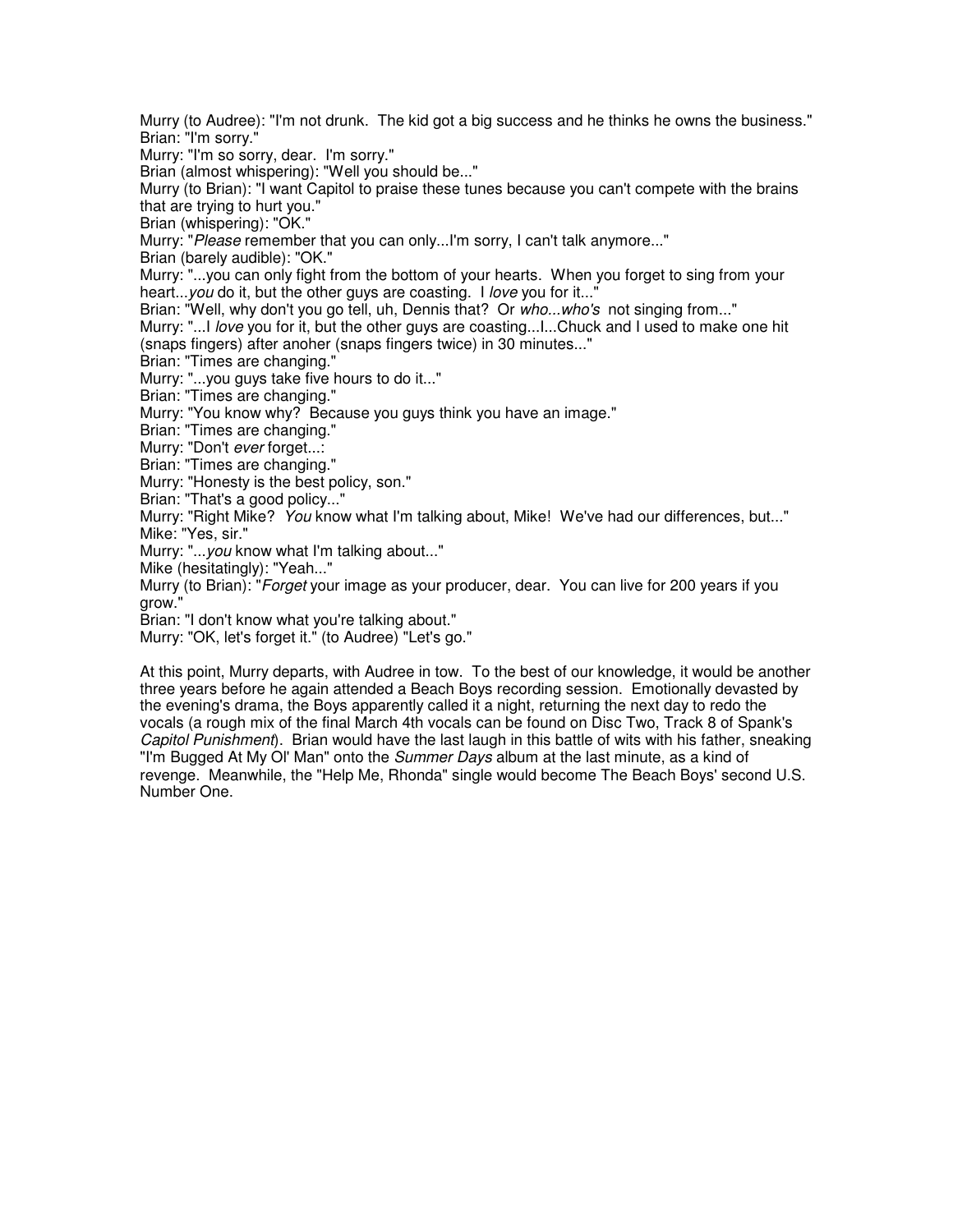**HELP ME, RHONDA** (Version Two) (alternate single mix) Backing vocal: Brian Wilson (Bass & Falsetto) (c) 12-string electric lead guitar: Carl Wilson (2nd Solo) (c) Acoustic grand piano: Brian Wilson (1st Solo) (c) Castanets: Louie (last name unknown) ??

- Pre-recorded instrumental backing track from Wednesday February 24, 1965, with other parts adding during "Stage Two" submix on Wednesday March 3, 1965 (afternoon session) and Thursday March 4, 1965 -
- PRODUCED BY BRIAN WILSON, assisted by Carl Wilson and Alan Jardine-
- Mono remix number unknown {w/simultaneous overdub (c)} -
- Mixed to 1/4" Mono analog tape -
- Mixed & (c) recorded at Western Recorders Studio 3, Hollywood, CA, Sunday March 21, 1965, times unknown or Thursday March 25, 1965, times unknown -
- Engineered by Chuck Britz -

## **SOURCES: bootlegged mixing session tapes: Goodbye Surfing, Hello God!, Disc 1 - Vigotone label / official CD release: Endless Harmony Soundtrack - Capitol label**

Sensing that the production of "Rhonda" intended for single release was still lacking "something", but with no open tracks left for overdubs, Brian decided to add some additional parts as a live feed while the song was being mixed into mono. One attempt at this was conducted either Sunday March 21st (that's what the *Endless Harmony Soundtrack* liner notes say) or Thursday March 25th (per Alan Boyd, that's what the 1/4" mixdown reel says). The additional parts being added here were Al triple-tracking his vocal in the intro, Carl playing a 12-string guitar (doubling the singature riff and adding the second solo), Brian adding extra piano and vocals, and someone (probably the "Louie" mentioned on the tape) on syncopated castanets in the choruses. This session resulted in the "Alternate Single Version" included for the first time on the *Endless Harmony Soundtrack* in 1998. The session tape for this alternate version is featured on Disc One of the Vigotone bootleg box set Goodbye Surfing, Hello God!, tracks 18-24, the contents of which are described below, with track times:

# **Track 18 - dialog and quickly aborted attempt 0:42**

Brian: "Alright...let's go." Al: "You sound like a college graduate!" Chuck (over the talk-back): "Here we go, guys, real quiet." Brian: "Just pronounce your words." Al: "Alright. How love-ly!" Brian: "C'mon Al, this is a big thing."

Al: "I know, shit..."

Brian: "We got another hour left to do...everything...it's just enough time."

Chuck ques the tape up, Al says "Hey shut that door...does it need shutting? Does that?" and Brian calls out "Hold it!". The tape is allowed to play through the first line ("Well, since she put me down, I been out-doin' in my head") before Chuck stops it in the middle of the quitar riff that follows.

Brian (to Chuck): "A little more echo on...Chuck? A little more echo on Carl's guitar, and bring this particular guitar up a little more...just a *little* bit." Brian vocalizes "Uh...uh..." to test his vocal level, then says "'k? Here we go". Chuck ques the tape back up, and we hear the first few seconds from the previous (March 4th) vocal session (Al finding his note for the opening "Well"), leading up to the start of the song, and a bit from March 3rd (Carl playing a bit of the signature riff on his guitar to test the level while Chuck adjusts it, and says "That's it, that's right").

## **Track 19 - complete attempt w/castanets & lead guitar (including a rather bad solo) 3:03**

The tape rolls on a complete run of the whole song, while Al, Brian, and Carl add their new parts. Carl, playing direct from the booth, does his guitar solo through both solo spots (the first one, which would later become a Brian piano solo, as well as the second one), however the results of this are rather poor. Apparently it was decided to skip the triple-tracking of Al's vocal on the intro, and he moves to the control booth for the remainder of the session.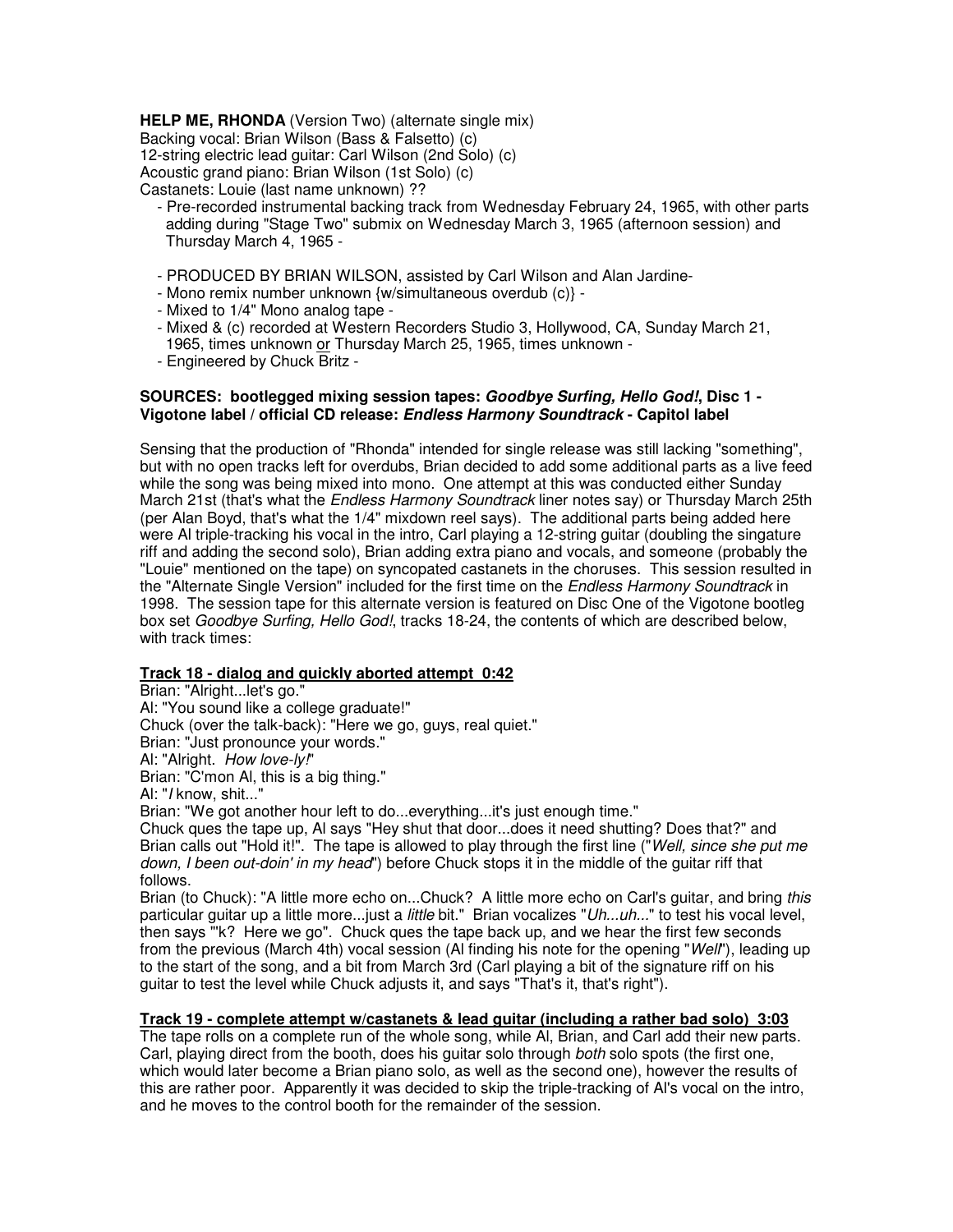## **Track 20 - piano, castanets run-through 2:51**

This take commences with Brian playing some left-handed bass notes on his piano, and Chuck saying "Alright, we're rolling". Brian plays on a bit longer, fiddling with some variations of the "Rhonda" bass riff. When he finally stops, Chuck says "Here we go". Brian calls up to him: "Hey, make this uh, piano echoey down here! Make it, y'know, wet, man, really swimming!". As Chuck starts the tape, Brian pokes at the piano keys to test the echo that's being added: "Yeah, GOOD now, that's it! Yeah, lookit! GOOD!". Brian pounds away on the piano, and calls up to Carl in the booth "Go for it, Carl!...Hey!". Whoever is on castanets clacks away, while Brian plays fast Jerry Lee Lewis-style eighth-note runs on the piano. Carl doubles the 12-string guitar line before the second chorus, and then Chuck stops the tape. Brian: "Alright? Hey-hey, how am I on this one: 'Bow-bow-bow-BOW-bow...am I on? Put echo on there..." Chuck is rewinding the tape. Al (from the control booth): "The piano is...um, uh, drownin' you out." Brian: "Huh?... You can move, I'm in, I'm in the back..." Louie: "Where're the keys?" Brian: "Hey Chuck?...Bow-bow-bow-BOW-bow..." Chuck: "It's good." Brian: "Don't make me too loud on this." Chuck: "OK, let's do it!" Brian (singing in falsetto): "Help me, Rhonda, yeah!" Chuck: "Here we go." Brian: "Let's go." Louie: "Where's...where's...who's the..." Brian: "The keys are on the key thing, c'mon shut it Louie, let's go!" Louie (sounding like he has something in his mouth): "Wait a minute, wait a minute, Brian..." Brian: "Goddam it!" Carl (hitting the talk-back): "Brian, forget the piano." Brian: "Why?" Carl (imitating the Jerry Lew Lewis runs): "That 'diddley-diddley-diddley' shit." Brian: "Oh yeah, sure. (resumes playing the bass piano notes) I got finger-nail clippers with me!" Carl: "That's great!" Chuck: "Here we go!" Brian: "Carl, do your thing with me. OK?" Chuck: "Here we go!" Carl (to Brian): "Right." Brian (to Chuck): "Make him echoey on the guitar." Chuck starts the tape, and we can hear some more preamble from the March 3rd (reduction mix and simultaneous guitar/organ overdub) session, including Carl playing the riff to "Dance Dance Dance" on his 12-string and Brian fooling around on the organ.

# **Track 21 - guitar, piano, castanets & backup vocals 1:02**

By now, Carl has moved from the booth down to the studio floor, but his guitar is still going direct (from a D.I. box on the studio floor). This attempt makes it to the start of the chorus, but Carl came in late doubling the riff prior to the chorus, and the tape is stopped. Brian suggests doing an extra high falsetto vocal on "Help me, Rhonda, help help me, Rhonda" while playing the bass part with his left hand on the piano: Brian: "Want me to do that?" Carl: "Huh-uh." Brian: "Why?" Carl: "Look, you wanna do it, do it!" Chuck: "Let's put it on tape, and then play it back..." Al: "Hey, don't put any more voices..." Brian: "How 'bout doing this throughout the chorus..." (plays the left-handed bass piano part)

Carl: "No, the bass voice is weak, Al, all through the song..."

Brian: "I'll get it, I'll get it...."

Chuck: "Here we go."

Brian: "'k."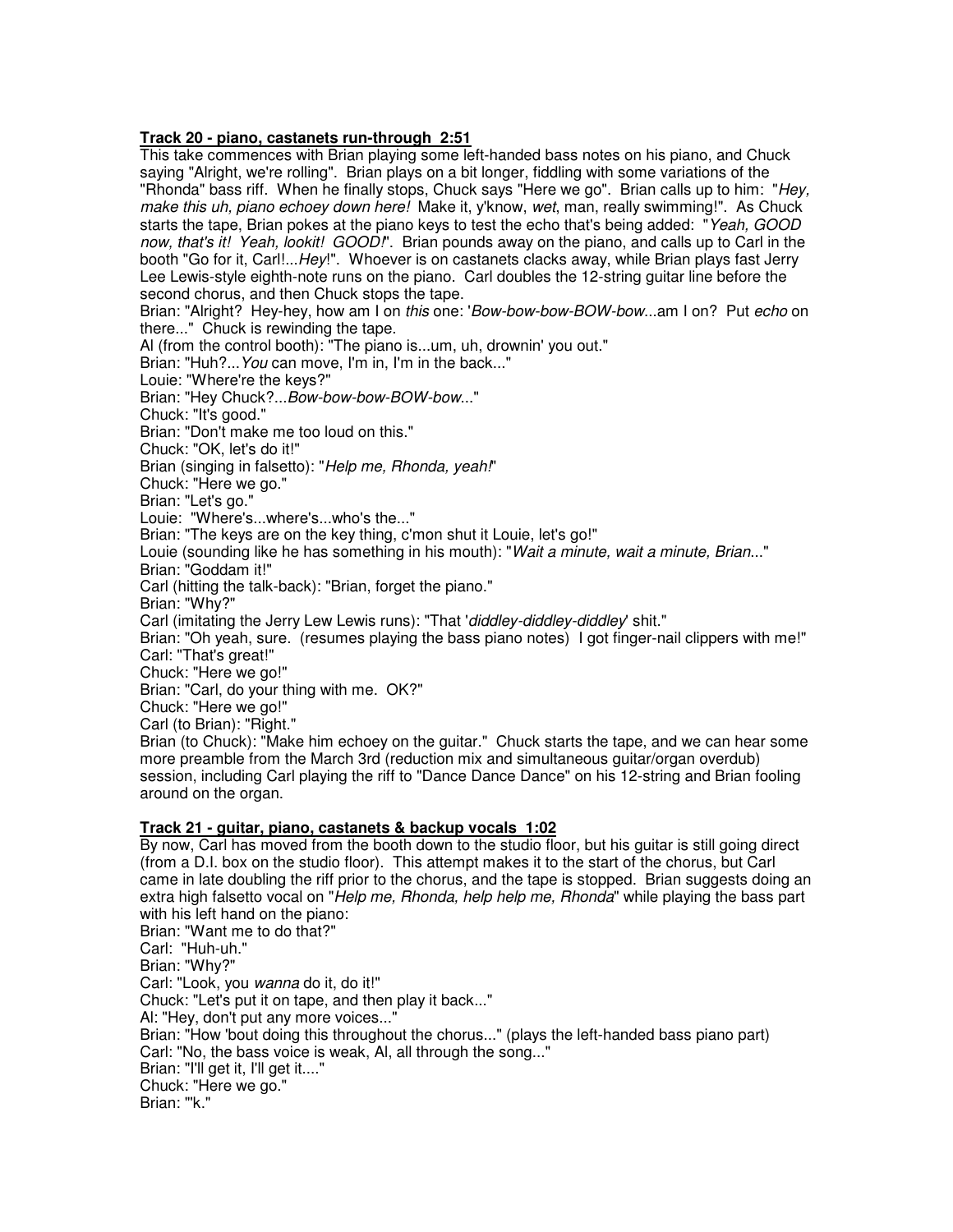Chuck: "Be real quiet, let's put it on and hear it." Brian: "Have you guys ever tried fruit yogurt?" Chuck: "Here we go." Carl: "It's horrible." Brian: "No, but it's...OK, Chuck...there's a new kind."

# **Tack 22 - 0:44**

The tape is rolling, and right before the music starts Brian whispers into the mic "Get ready!". Chuck stops the tape at the beginning of the second line.

Brian (to Chuck): "You just getting a vocal balance, or do you want Carl to put his guitar on? Alright, take the highs off, you know, it''ll make it..."

Carl (pointing to his quitar): "I took the highs off here."

Brian: "Take 'em off, lemme hear it."

Carl: "I did!"

Brian: "OK."

Carl tunes up and plays some "Rhonda" guitar licks, asking "This alright, like I push it...?", while Brian demonstrates a variation to him by playing the main riff in the high, tinkling register of his piano.

Brian: "Try it.", then Brian plays it again.

Al: "What's wrong?"

Chuck (hitting the talk-back): "Put it on, I wanna hear it."

Brian: "Do you like that?"

Al (hitting the galk-back): "It's weird, it's, it's, different."

Brian: "Try, Carl. ONE! Go ahead." Carl tries the new variation of the riff with Brian playing along.

## **Track 23 - 0:53**

Chuck starts the tape, and Carl and Brian play along with the riff, but Al hits the talk-back and says "Naw." The tape is stopped.

Brian: "Naw?...Try this, go ahead! (tinks on the piano's high notes with his right hand) Try it, onetwo-three-GO!"

Carl doubles Brian's piano playing on his guitar, then Brian says "Try again!" and adds a bass counterpoint with his left hand.

Brian: "DO IT AGAIN! DO IT, DO IT! One-two-three-GO!"

Al (hitting the talk-back): "Oh I thought that sounded better!"

Carl stops doubling Brian's riff and instead twangs away, but Brian doesn't let him get far before commanding him to double his riff again:

Brian: "Do it, DO IT! One-two-three-GO!"

The two of them play the riff in unison, with Brian's added bass part. At times Carl's 12-string sounds extra-twangy, almost like a ukelele.

Brian: "Alright, let's do it like that, c'mon!"

#### **Track 24 - Carl on 12-string guitar doubling the original one and playing the second solo / castanets / Brian doubling the bass & falsetto vocals / Brian on piano doubling the piano/bass line in places and playing the first solo 1:03**

Brian (or maybe Carl) makes an unintelligible comment, and the tape starts yet again. Brian and Carl play along, and Brian doubles the "Help me, Rhonda, yeah!" high falsetto at the end of the chorus, but Al hits the talk-back and says "Too loud".

Brian: "I'm sorry, I'll back off."

Carl: "The high voice was too loud?"

This is where the tape abruptly ends, and least that of which we are privy to on *Hello God*.

## **Alternate Single Version (as it appears on Endless Harmony Soundtrack):**

The extra parts are as described above, except Carl now plays a lower counterpoint in the intro and outro, and Brian sings a new falsetto counterpoint part in the choruses. Brian's piano solo and Carl's guitar solo were also both noticeably different than the ones on the final single mix. In that final single mix, Brian's new falsetto part and the castanets were both dropped.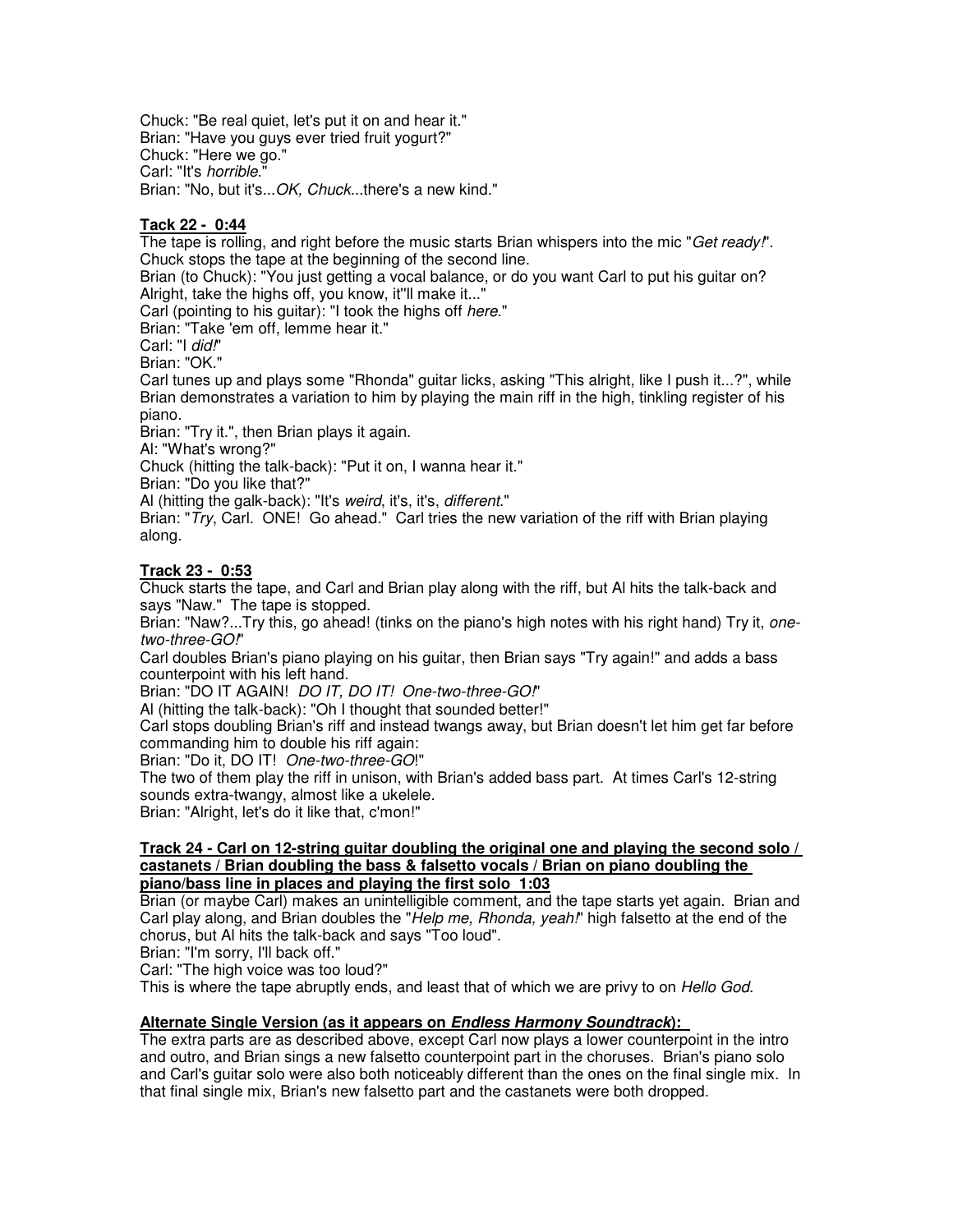**SHERRI SHE NEEDS ME** (instrumental track) Written: Music - Brian Wilson and Russ Titelman Arranged: Brian Wilson Instrumental 12-string electric lead/rhythm guitars: Carl Wilson and Jerry Cole Electric lead/rhythm guitar: Howard Roberts Electric bass guitar: Carol Kaye (Intro) Acoustic upright string bass: Jimmy Bond Acoustic grand piano: Leon Russell Baldwin electric harpsichord: Al de Lory Vibraphone: Steve Dvoreck Drums: Earl Palmer Timbales: Earl Palmer (fills) Tambourine: Billy Strange Trumpet: Roy Caton Alto saxophone: Bill Green Tenor saxophone: Steve Douglas Baritone saxophone: Jay Migliori Bass saxophone: Jack Nimitz

- PRODUCED BY BRIAN WILSON -
- Master # 53577 -
- Master is Take 15 -
- Recorded on 1/2" 3-track analog tape -
- Recorded at Western Recorders Studio 3, Hollywood, CA, Monday March 29, 1965, 9:00pm-1:30am;
- Engineered by Chuck Britz -

## **SOURCES: AFM Local 47 contract 00776-106394 / unbootlegged instrumental session: collectors' tape / bootlegged 1976 mix: Lei'd In Hawaii Rehearsal - Vigotone label, Unsurpassed Masters Vol. 20 (1968-1969) - Friends, 20/20 And Odds & Ends Alternates, Disc Two - Sea Of Tunes label / "The Beach Boys - The Definitive Diary of America's Greatest Band On Stage and In The Studio" by Keith Badman - Backbeat Books, 2004, pp. 275 & 368 / 1987 Hit Factory reference cassette insert card, bobvogt.com website**

In addition to collaborating with Brian on "Guess I'm Dumb", former Phil Spector sideman and future Warner Brothers Records executive Russ Titelman also cowrote this hook-filled song with the head Beach Boy. For the backing track, Brian assembled a large studio band that included three guitarists, two bassists, two keyboardists, three percussionists, four saxophonists, and a trumpet player. Although Carol Kaye's instrument is listed on the AFM sheet as "guitar", it is clear from the tape that she is on electric bass. Not listed on the sheet but probably present on the session is Beach Boy Carl Wilson. It's likely that Billy Strange was moved from guitar over to tambourine on this date, like he was for other Summer Days sessions (including the track for "Salt Lake City", recorded the next day). For this session, regular Brian sidemen Lyle Ritz and Hal Blaine are absent, and their spots are filled by Jimmy Bond and Earl Palmer respectively.

A collectors' tape of the March 29th tracking session exists, with most of the actual takes edited out, leaving about four minutes of between-take chatter intact. The tape begins with Brian giving some instructions to the tambourine player: "Tink...Tink...Tink...I think I like that, yeah...all the way through, except the 'G' thing start shakin' it, and the rest of it's just 'chink-chink-chink'". One of the musicians stops Brian to inquire about a certain part, and Brian responds "Yeah, that's good". At this point, Brian is satisified that the band knows the song well enough to try a proper take: "Here we are, now!". Chuck calls out "We're rolling" and Brian says "Let's go, let's start rolling, we're on, we're making it...this is uh, 'Sherri She Needs Me', Take One". After the first take dies out, Brian says "Hey Carol, I don't know...to be very honest with ya, I think we're not looking for a 'click' sound on this record...I think we're lookin' for a more 'bassy' bass type sound on that, in the verses...". Carol replies "You talkin' 'bout the standard bass?". Brian responds "Yeah, I think we would like more of a 'boomy' bass...instead of the 'clicky' bass this time...". One of the male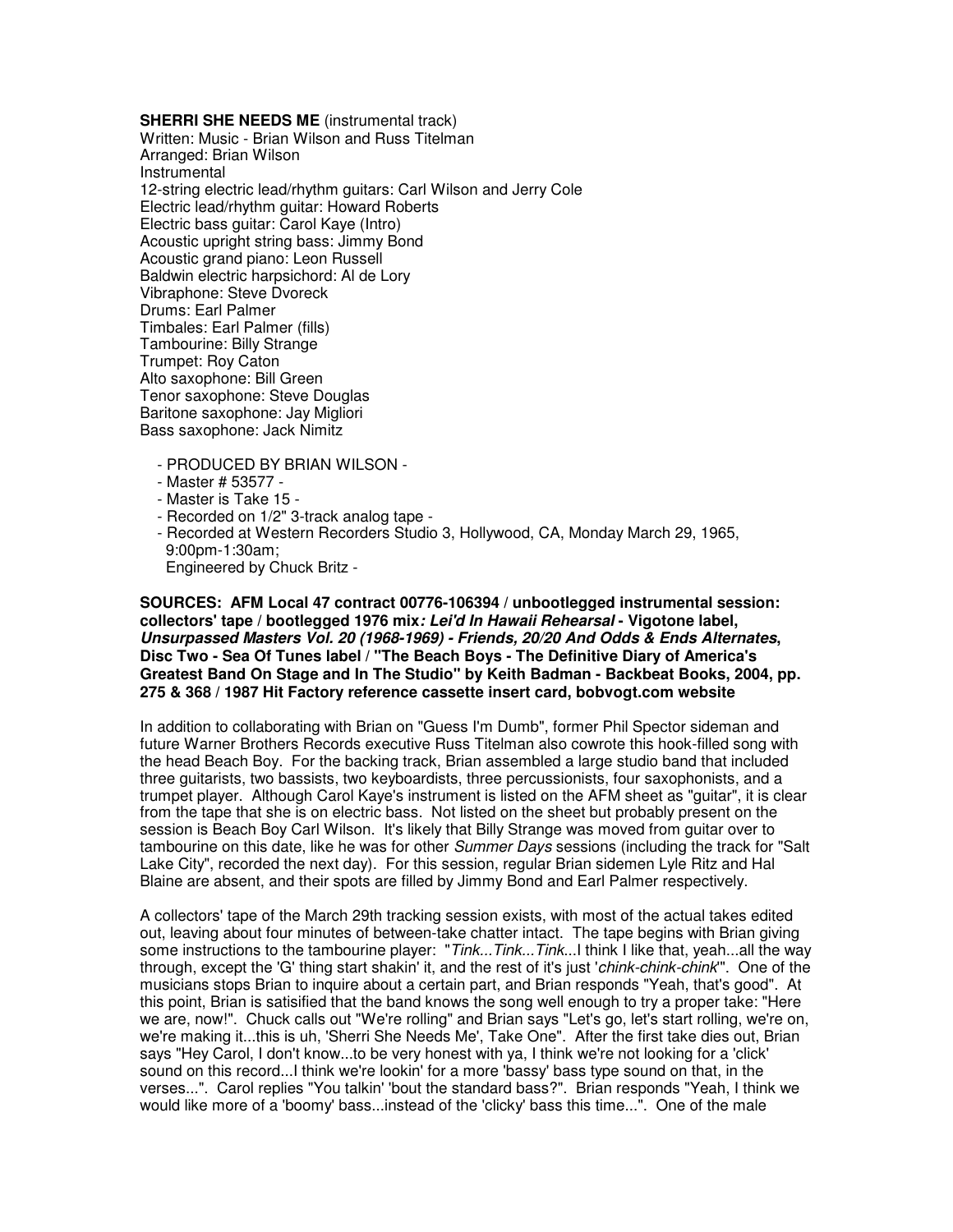musicians says (and half-sings) "Turn on your bottom!". It's possible that Carol had been playing a Dano 6-string bass (which would account for the "clicky" sound), and switched to a "standard" Fender bass at this point.; or, she may have simply dialed down the treble and dialed up the bass on her amplifier. Whatever, Carol makes the necessary adjustments and tries the verse riff again, to which Brian remarks "That's the sound", and asks the band to take it from the top again. Following this attempt, Brian says "OK, vibe, Steve, take out the 'DING-ding's on both those chords...just 'BONG-BONG-BONG...bong-bong-bong, OK? No more of that...alright, here we go". After the next take, Brian feels there has been an improvement, and comments "OK, that's gonna be pretty good, alright? I think that sounds bet-ter". As the 12-string guitars riff away, Brian says "Uh this time now, in the first verse, starting with 'A', let's just have the guitars go ahead and play their thing just like they did in the second verse, OK? And that's, it's really startin' to come together now". Chuck calls for Take 4, and Brian repeats "This is 'Take Four', 'Sherri She Needs Me'". Between the snippets of takes, we hear some further chatter between Brian and the band as the guitars are fine-tuned. Following part of Take 6, which breaks down due to some guitar mistakes, we hear Brian sounding pleased as he exclaims "OH it's really pretty wild, it sounds...it's great, OK let's do it again". Chuck and Brian call for Take 7. One of the sax players asks "Brian? Do you want that figure in there, that 'harmonica'?". Brian's response is "I didn't hear, what'd you say?". "Do you want that 'harmonica' figure in there?". Brian says "Let me hear it, just hear it alone". The part in question, a harmonica-like riff on the bass or bari sax, is played for Brian, and he says "Yeah, put it in there...Here we go, Take Seven please. Thank you". After this take, he says "I think something happened on the, uh, vibes...hey, could you kill the cymbal right away, uh...Earl?...on that thing?". Some unintelligile conversation follows between Brian and someone on the floor, then Brian calls for Take 8 "while we're still rolling...it's sounding a lot better". Next, he asks "Uh can I hear that one, first chord on your guitar, please, Jerry?". Jerry Cole, playing through an amp from the studio floor, strums his 12-string, and Brian decides it sounds fine.

Take 9 is slated, but Brian stops it after the count-in, and says "Earl, not quite not so much action, OK, during that, OK?...". Chuck and Brian slate the take again. After this take ends, or breaks down, Brian says "You know that part: DA-da-da-da" (he's referring to the part where the lyrics sing "Before we both start cryin'"), and then verbalizes a lower counterpoint for the horns. "Take 10" is slated, and Brian asks "Jimmy, are you playin' that 'B' thing with Carol, when it falls to...just Carol and the vibes?...it's the 'B' thing, 'bom-bom' with her, OK? Alright now, can I have two of the horns hitting that low 'E' when everybody goes to that little thing? Jay...are you hitting that 'E'... with him, when it goes 'bom, doodle-oo-doom-doo-doo"...just remember when he just goes "bom", and then...and Al and um...are you doin' that?" (he's referring to the harpischord-driven interlude riff). "You're both hitting an 'E'? Hit it about even so we hear it both together, OK? Let me hear that 'E', please...". Someone plays some high, chiming guitar harmonics while the "E" is sounded by the baritone and bass saxes, then we jump to the end of the next take. Brian says "Alright, if we could make one more, I think we'll have it. OK? Now, uh...". The tape skips to a point where Brian asks "Are we ready? Oh, incidentally, on that very last chord, the two chords of the horns?...Can I have the trumpet and the alto get a little closer on those two chords there, alright? Here we go, let's make, uh, Take Twelve, please". The tambourinist counts-off to launch them into the next take. Following this one, Brian says "Hey, somethin' happened on that that changed it, didn't it?". Another gap in the tape follows, then Brian, referring to the live mix he and Chuck were running in the control room, says "One more, I'm sorry, we had a...problem here, almost there, we just made one *stupid* mistake...I'm sorry". Chuck slates the next one as "Fifteen", and Brian says "'Fifteen'...this'll be *it*, I know it will be...'Fifteen', 'Sherri'. The tape ends with some random chords being sounded and the beginning of the next (and presumably final) take.

The resulting track is a perfect example of mid-'60s pop at its best. Despite the splendid production job he'd lavished upon it, Brian for whatever reason soon decided to abandon this track before vocals were recorded, and cut a new version (again, left uncompleted) with the Beach Boys under the revised title "Sandy She Needs Me" (see below). But that's not the end of the "Sherri" saga...in August 1970 the original "Sherri" track was transferred from 1/2" 3-track tape to 2" 16-track tape at Brian's home studio. Although no additional work was done to it at that time, six years later, at the height of the "Brian's Back" era, the tape was dug out and worked on again: Brian added several multi-tracked vocal parts by himself, and while the lead vocal starts out gruff, it eventually soars, proving that even in 1976 Brian was capable of near-crystal shattering 1965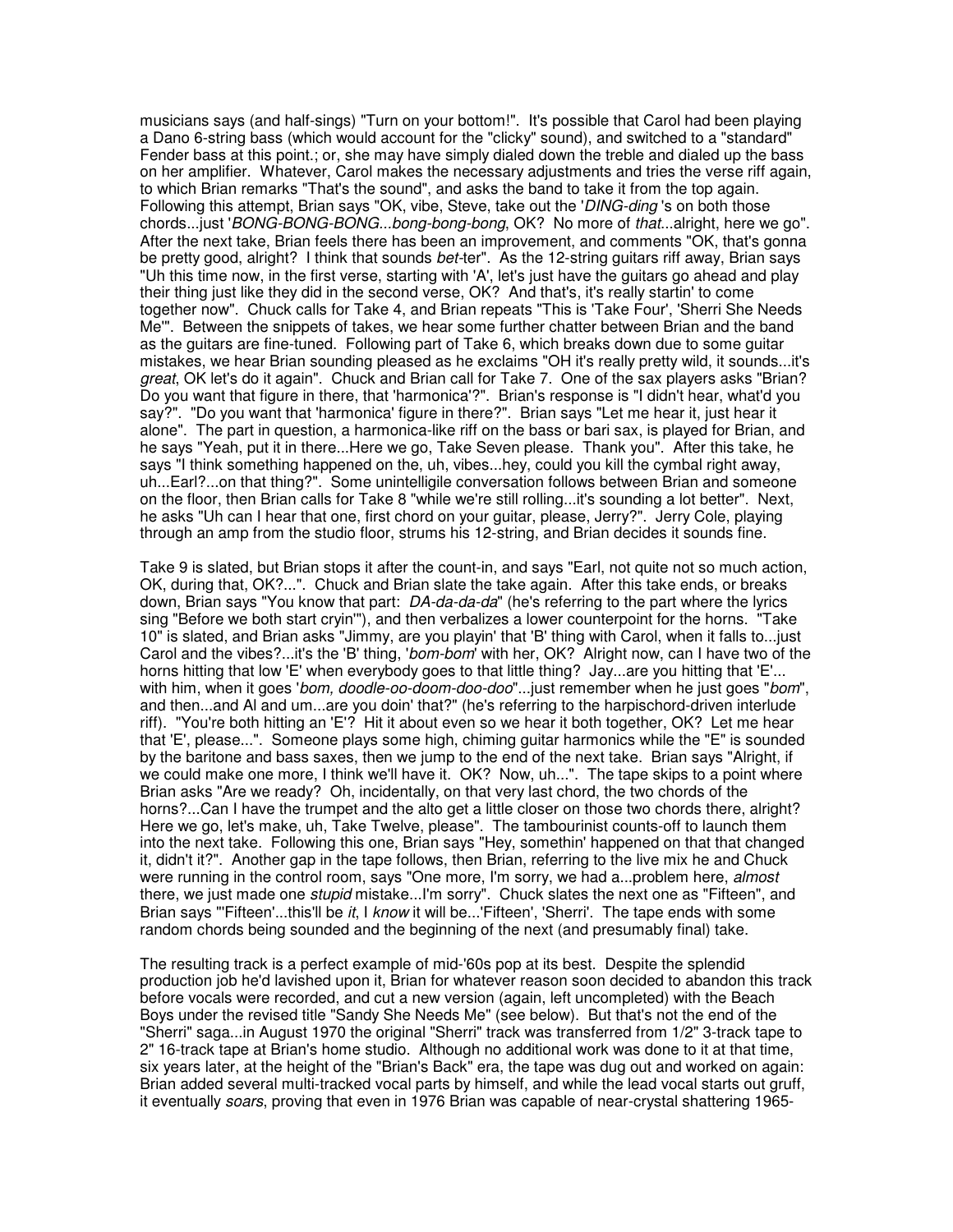style falsetto singing, when he felt like it (a mix with the original March 1965 backing track and Brian's overdubbed October 1976 vocals has made the rounds on numerous bootlegs, including Vigotone's Lei'd In Hawaii Rehearsal and "U.M." Volume 20, appearing both times as a bonus track). Brian went on to work with "Sherri" cowriter Russ Titelman again in 1987-'88, as coproducer for several tracks on Brian's first solo album; during sessions in New York for that album they made another attempt at this song, with the title once again revised, this time to "Terri She Needs Me". Finally, Brian released a completely new version of the song, with rewritten lyrics by Carol Bayer Sager, as "She Says That She Needs Me" on his 1998 Imagination album.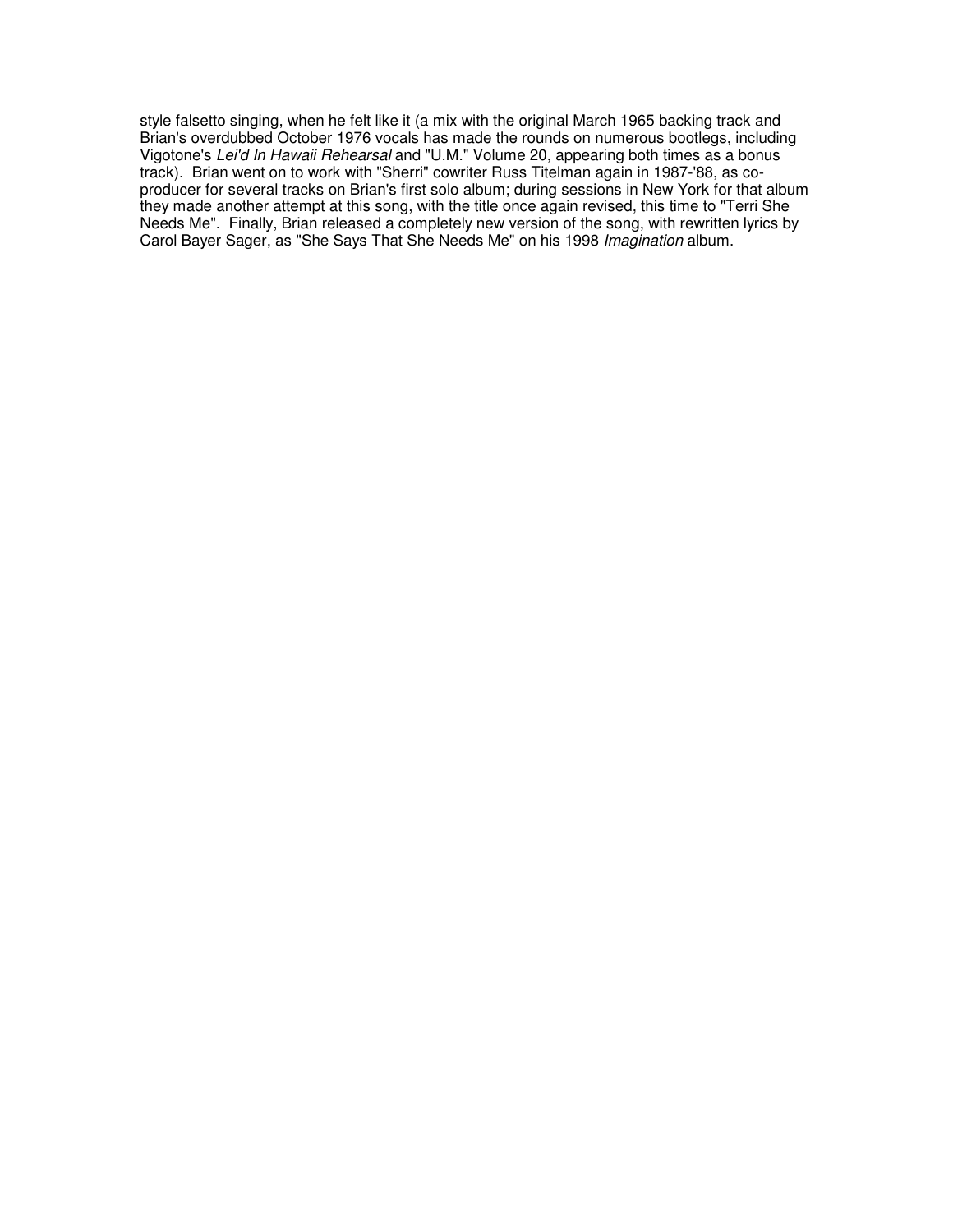**SANDY SHE NEEDS ME** (instrumental track w/background vocals) Written: Music/Words - Brian Wilson and Russ Titelman Arranged: Brian Wilson Bass vocals: Mike Love (o/d) / (d/t) (a) Harmony & Backing vocals: Carl Wilson, Bruce Johnston, Alan Jardine, and Brian Wilson  $(Falsetto)$   $(o/d) / (d/t)$   $(a)$ 12-string electric rhythm/lead guitars: Carl Wilson ("Insert") / ("2nd Insert") 12-string electric rhythm guitar: Carl Wilson Electric bass guitar: Brian Wilson Acoustic grand piano: Bruce Johnston ? ("2nd Insert") Hammond B-3 organ: Bruce Johnston Vibraphone: Brian Wilson ? ("2nd Insert") Drums: Brian Wilson ? ("Insert") Tambourine: Ron Swallow

- PRODUCED BY BRIAN WILSON -
- Master # unknown -
- Master is edit {of unknown take & Pickup Piece Take 6} plus overdubs ("Insert") ("Insert 2"), followed by Reduction Mix into "Stage Two" plus overdubs (o/d) (a) -
- Recorded on 1/2" 3-track analog tape, into "Stage Two" on 1/2" 3-track analog tape -
- Recorded at Western Recorders Studio 3, Hollywood, CA, Tuesday May 4, 1965, times unknown;

Engineered by Chuck Britz /

 (o/d) (a) Western Recorders Studio 3, Hollywood, CA, Wednesday May 5, 1965, times unknown;

Engineered by Chuck Britz -

## **SOURCES: unbootlegged instrumental session: collectors' tape / bootlegged instrumental & vocal session tapes: Unsurpassed Masters Vol. 9 (1965) - The Alternate Summer Days (And Summer Nights!!) Album, Disc One - Sea Of Tunes label**

A day after recording the track for "Then I Kissed Her", the Beach Boys returned to the studio to redo "Sherri She Needs Me" as "Sandy She Needs Me". Because the session tape doesn't reveal the names of all the players, the above credits are speculative, based on the previous day's session. There is, however, one exception to the lineup: there is no evidence of Dennis on the session tape. At the previous day's session, there was talk about Dennis having to leave early...whatever it was that caused him to leave the "Then I Kissed Her" session early(perhaps a camping trip or something), apparently it also kept him away from the "Sandy" session altogether. Without their drummer, the Boys lay down the basic track with roadie Ron Swallow keeping time on tambourine; drums are then added as part of an overdub, and are probably played by Brian. As for the change in the female protaganist's name, perhaps Brian feared that his "Sherri" would be too reminiscent of the "Sherry" of Four Seasons fame. What is more unclear, though, is why he even decided to remake the backing track in this sparser fashion, after presumably being very pleased with the way the March original turned out. Of note is the fact that this revised arrangement forsakes the opening riff from the original "Sherri" version, but adds a nice interlude for the vocals after the final chorus.

Although much of the May 4th tracking session appears on "U.M.", a further, unbooted section of tape lasting about 3:30 circulates among collectors. The tape begins with the a conversation involving Brian (in the control booth) and Bruce (on the studio floor), with Carl (playing direct from the booth) warming up with some 12-string guitar riffs. They are discussing the tempo of Bruce's organ-paying, as Brian comments to Carl "He rushed again". Brian then asks Bruce "You coming ahead?". Bruce seems to ask "Are we picking up speed now, or not?", and Brian responds "Yes, we are...yes, push it...but you're not gonna play chords, remember?". Brian counts them in, and they do a take, but since it is edited on the tape, it's impossible to tell how complete it is. Ron Swallow is the next player to receive some coaching from Brian: "Watch those quarter-notes, Ron, don't rush it, just hang right in there cool, OK...". Brian then counts the band in again, stomping his foot for emphasis, and a rehearsal run-through begins (someone else is obviously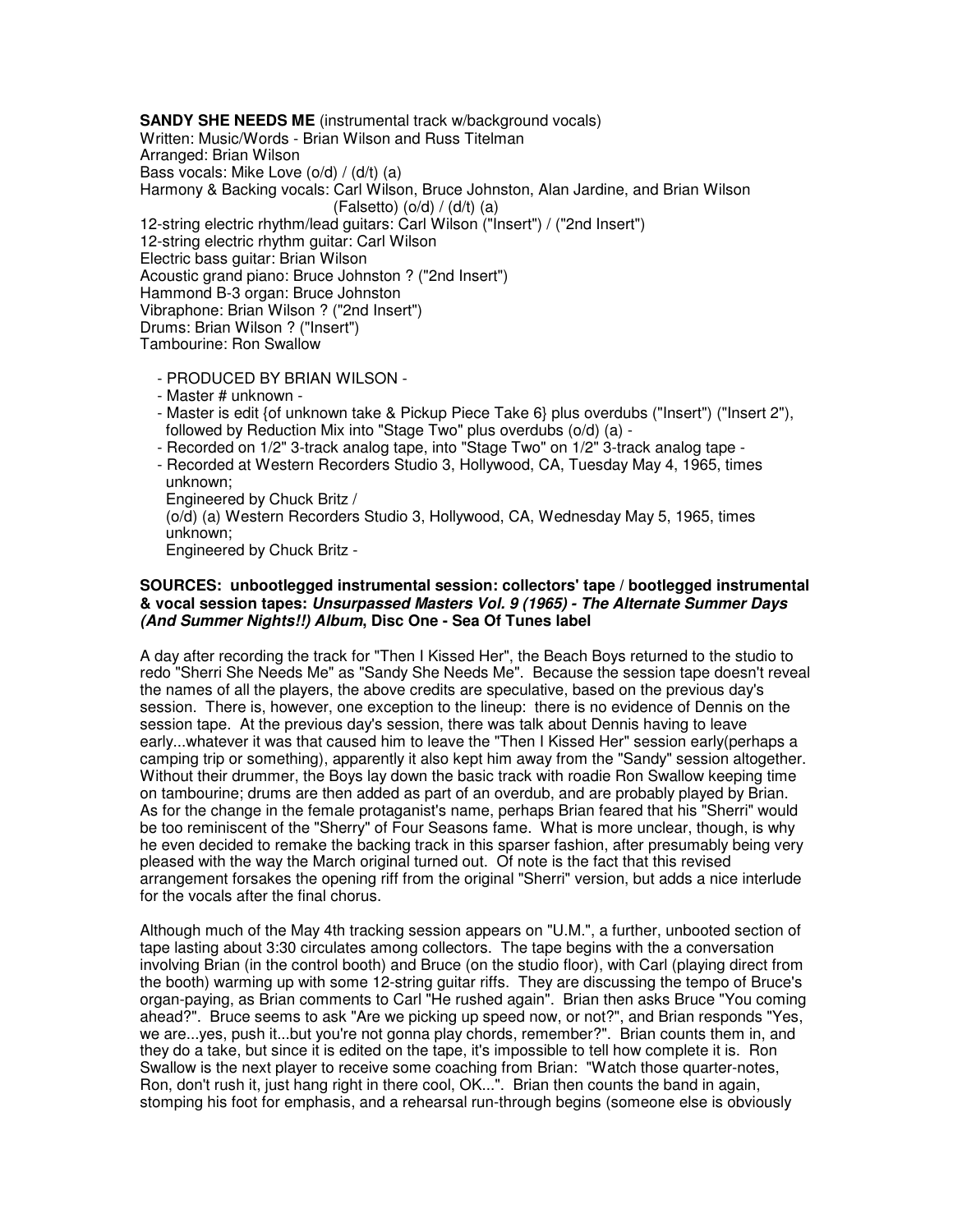holding the talk-back button down for Brian, since his hands are full with the bass). Afterwards, Brian says "Ron, the tambourine sounds fast, I don't know why...y'know, it seems like you're goin' ahead or somethin', OK?", then counts them in again. After the following run-through, Brian comments "Something happened, somebody softened, or..." while Carl asks "Why did you turn up me so loud, Chuck? I had to play so soft you could barely, y'know...". Chuck: replies "Well because, I'll tell ya Carl, it's up real loud..." then the tape skips to a point where the band is running through the pre-chorus section, so we never get to hear Chuck tell Carl exactly why it was he cranked his guitar up.

Brian stops them and says "One more...OK...you guys gettin' real dragged out? I know it's a drag, but...". Brian says "Yes?" in response to some question from Carl, Chuck says "Uh...", and the tape jumps to Bruce playing a little of the "Twilight Zone" theme on the organ. This is followed by another jump of the tape, to the end of another run-through. Brian, while playing bass on these rehearsal run-throughs, is also apparently calling out mixing instructions to Chuck, who is operating the console. Brian comments "One more, I can see where...this is a fucked-up mix time type o' thing, let's go 'One...Two...One-Two...'". The tape jumps over the next run-through, and Brian says "One more, huh? You guys all fucked-up over it? Ron, you fucked-up? 'One...Two...One-Two...'" and counts them in again. Brian stops the next attempt, saying "Bad drum...bad tambourine. 'One...Two, One-Two...'". A problem with the guitar prevents this one from going anywhere, and Brian does another count-in. After the next run-through, he says "A little bit fast, I believe...'One...Two...One-Two...'". This attempt quickly ends, and the tape picks up with the tail-end of a discussion between Carl and Chuck in the booth, with Chuck replying to Carl "I mean, that's up to you...I'm just doin' what you say", while Brian says "Let's go...'One...'". The next run-through stops, and Brian says "Fellas, you're not playing that right at all, Bruce...'BA, da-da, DA, da-da'...it sounds too *stacatto*, it's not smooth enough...". Bruce tries the organ riff again, this time more smoothly, and Brian says "That's exactly how you should, you're playing too stacatto...OK?". Brian then requests another pass and does a count-in, but Chuck stops him to say "Hold it...what'd you say, Bruce?". Bruce apparently had negleted to turn on the organ's rotating Leslie speaker, and cracks up as he says "I'm playing that thing and I forgot it...I fucking forgot that speaker!". Chuck says "Here we go", Brian counts them in again, and the tape skips to the end of the next take, where Brian says "You came in too soon on that thing, Bruce...fuck...let's go, 'One...Two...'". Brian quickly stops the next run-through, saying "One more, I made a mistake...It gradually gets louder...see, it's the kinda thing that builds", and demonstrates by singing a line: "Ahhh, ahh, before we both start..."; it builds, right?...". The section of unbooted tape ends at this point, while the "U.M." presentation apparently begins here, with Brian leaving the control booth and joining Bruce and Ron on the floor.

As Carl randomly strums his 12-string guitar from the booth, Brian plugs his bass into the direct box on the studio floor, and begins to practice the central riff. Ron Swallow soon joins in on tambourine. Brian calls out a count-in, and they play the first of three takes (none of which are very complete). After the first attempt, there is some unintelligible conversation between Brian and Bruce. No one is slating the takes, so it's impossible to tell how many there are; apparently the final take was recorded over a previous full take, the tail-end of which can be heard once the final take stops.

With a satisfactory backing track laid down, Brian has the band go back and redo the final chorus section as a "pickup" piece to be edited into the master (the first five attempts at this are labeled as "rehearsals" on Track 8 of the "U.M." bootleg). After the first two attempts, the process resumes with Brian having moved from the studio floor back into the booth, where he continues to play the bass through a box directly into the console. He stomps his foot in time as he counts in three more attempts at the "pickup" chorus (again, someone is pressing the talk-back switch for Brian, as his hands are occupied with the bass guitar; in fact whomever it is...possibly Chuck...he can be heard chuckling as Brian does the count-in to one of the "pickup" takes). Track 10 of "U.M." consists of another two attempts at the final chorus "pickup": the first attempt is very brief, and Chuck stops it to tell Brian to "Count it off " again, while Carl asks "Well what's wrong with that one?". Evidently the sixth "pickup" take was the keeper, and was cut from the reel and edited back into the master take of the main performance, prior to the fade, which was kept intact from the original master.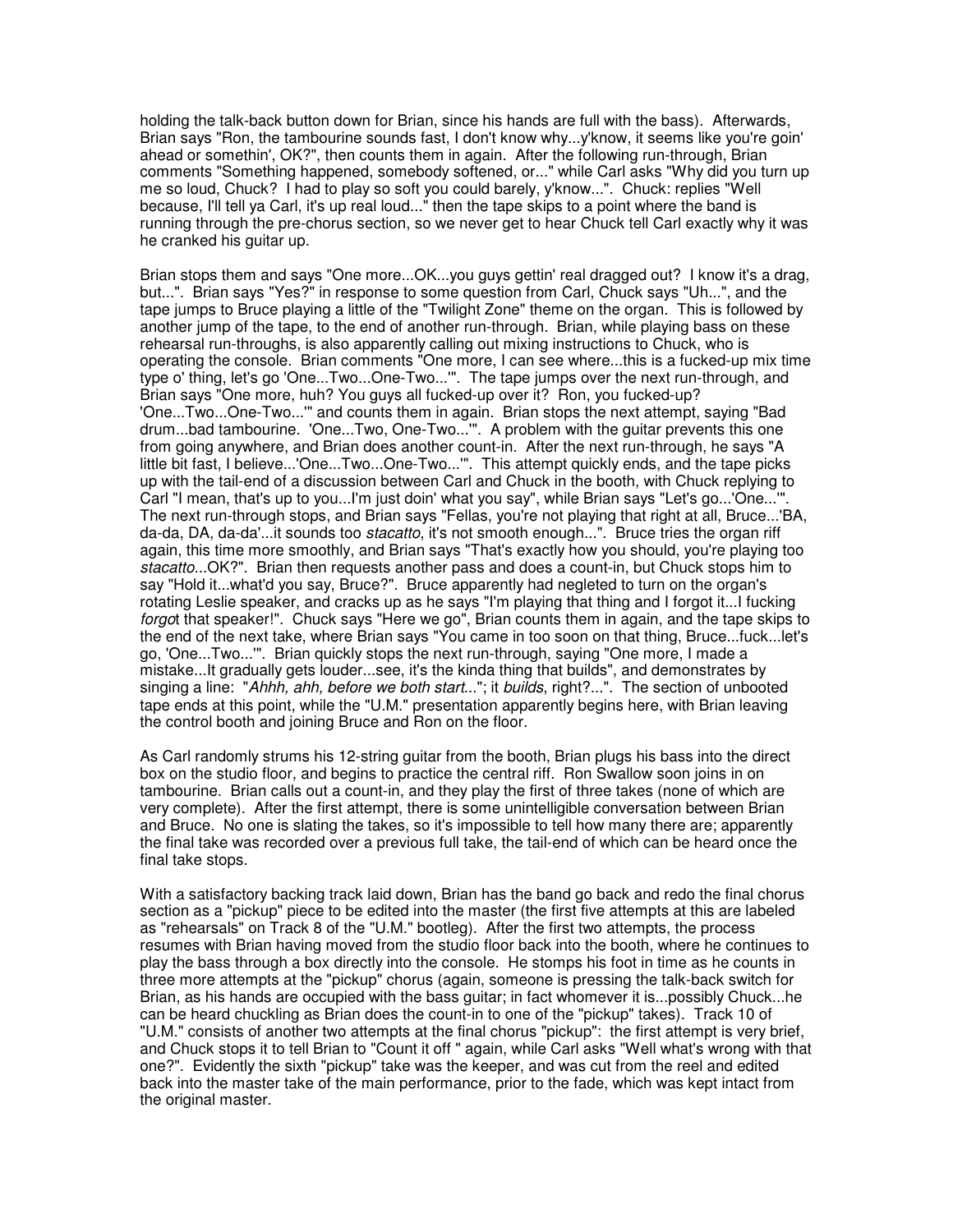Track 9 of "U.M." is the edited master of the song augmented by an overdub of drums and lead guitar (the first "Insert" track). The drum part consists of the kick drum only until the build-up to the chorus, when a tom roll finally ushers in the snare. With Dennis absent, it is probably Brian who plays this very simple drum overdub, while Carl plays the lead guitar part (again from the booth). The snare is initially treated with a very tight reverb, but a longer reverb is applied in the final chorus. At the very end of this overdub track, Carl's voice can be heard coming over the talkback for a brief second. Track 11 of the bootleg presents a second overdbub (designated "Insert 2" above), comprised of vibes (probably Brian), piano (probably Bruce), and another lead guitar (Carl). At the end of this overdub, Brian can be heard from the studio floor asking "Did I fuck it up?".

Although no lead vocal was ever recorded for "Sandy", an inventive background vocal arrangement was laid down to tape the next day. This consists of Mike's bass voice on the chorus tag line ("Sandy, baby, it's time we said goodbye"), concluding with a wonderous chorale finale. This latter part plays off the line "said goodbye", with Carl, Bruce and Al coming in together in very tight harmony, echoed by Brian on a soaring falsetto line, and finally a recitation by those four of the wordless line "woah-oh, ba--ba-ba", echoed by Mike on his low bass part. The final two tracks of the "U.M." presentation are the two sets of vocal overdubs, done after a reduction mix of the instrumental tracks to one track of a "Stage Two" 3-track tape. These overdubs appear to be presented out-of-order, because at the end of what is labeled "2nd vocal overdub", Brian can be heard asking "Better, or what?...OK, overdub it", whereas at the end of the "1st vocal overdub" (obviously the second), he says "Let's go hear it". At the end of what is really the second vocal overdub, Bruce's voice slides down slowly on the last "ba" and trails off.

Like its prototype "Sherri She Needs Me", "Sandy" was destined to remain unreleased, although it gained a degree of noteriety in the early '90s when a parody version called "Landy You Need Me" by Will Brison and The Shocking Shrinks (aka Lee Dempsey) was released on the small "X" label (a reproduction of the original "X" Records label...the one that released the Boys' first 45 "Surfin'" in 1961). Hilarious listening.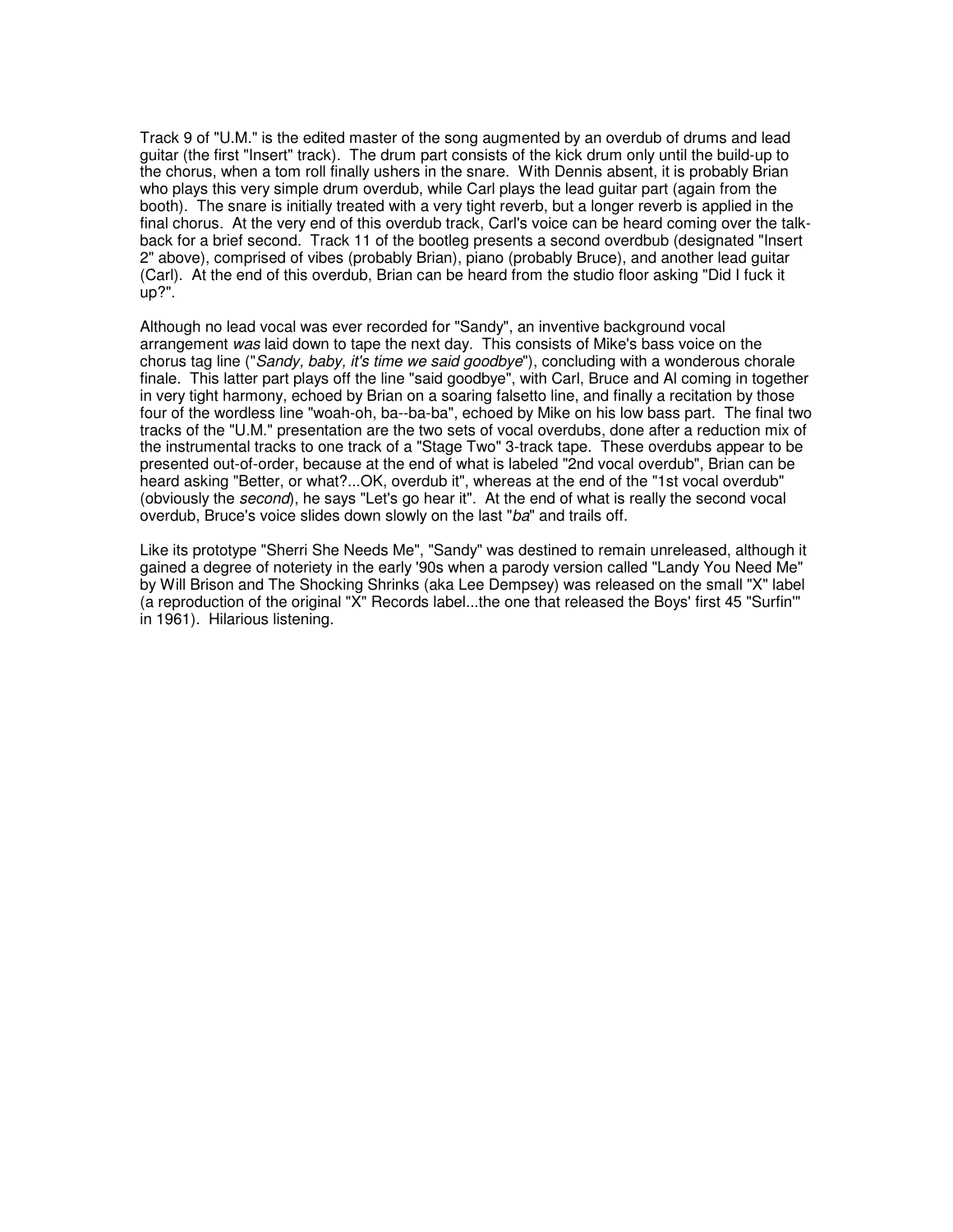## **GRADUATION DAY** (Studio Version)

Written: Words/Music - Joe Sherman and Noel Sherman Arranged: Brian Wilson Group vocals: Brian Wilson (Falsetto), Alan Jardine, Carl Wilson, and Mike Love (Bass) / (d/t) (o/d)

Electric rhythm/lead guitars: Carl Wilson (arpeggios in Bridge) / (d/t) (o/d)

- PRODUCED BY BRIAN WILSON, assisted by Chuck Britz, Bruce Johnston, and Dennis Wilson -
- Master # 52706A -
- Master is Take 3 plus overdub (o/d) -
- Recorded on 1/2" 3-track analog tape -
- Recorded at Western Recorders Studio 3, Hollywood, CA, Wednesday May 5, 1965, times unknown;

Engineered by Chuck Britz -

## **SOURCES: bootlegged instrumental & vocal session tapes: Unsurpassed Masters Vol. 9 (1965) - The Alternate Summer Days (And Summer Nights!!) Album, Disc Four - Sea Of Tunes label / official CD twofer release: The Beach Boys Today!/Summer Days (And Summer Nights!!) - Capitol label / "The Beach Boys - The Definitive Diary of America's Greatest Band On Stage and In The Studio" by Keith Badman - Backbeat Books, 2004, p. 93**

At the same Western Recorders session in which vocals were added to "Sandy She Needs Me" and "Amusement Parks U.S.A." (the latter song's vocals were later redone), the group taped a studio version of this Four Freshmen chestnut, having previously released a live version on the 1964 "Concert" LP. The purpose of this recording has recently been revealed: it was intended as the soundtrack to a planned (but ultimately cancelled) appearance by the group on the "Ed Sullivan Show" Sunday May 16th, in which they would've mimed to this recording (as well as performed "Help Me, Rhonda", presumably live). Apparently Brian (who, despite having abandoned touring, was still performing with the group on all their TV appearances) was beset by illness, and the group backed out at the last minute (it's unknown if they actually made the trip to New York before cancelling their appearance). The "U.M." bootleg presentation commences with just over seven minutes of rehearsals and one full take, followed by two additional takes and an overdub. As Brian, Carl, Mike, and Alan harmonize, Carl accompanies them on guitar; in the early rehearsals, Dennis keeps time for the group on tambourine, but he soon abandons this role to join Bruce and Chuck in the control room. This was apparently the final song taped in a long, gruelling session, and the tension is evident as the tired Boys trade quips with one another.

As Chuck adjusts the balance, Brian expresses his desire to start the song softly with the guitar, and ease into it. Right from the start, the Boys' harmonic blend sounds superb, and the vocal mic also picks up the acoustic sound of Carl's electric guitar strings. Brian stops the first run-through by saying "No...", and a group discussion ensures...Brian wants to rehearse the song thouroughly before attempting a take, while Carl (who was apparently feeling under-the-weather) and Mike would prefer to start taping immediately, in hopes of getting a usable performance right away:

Mike: "Well, fuck, Brian..." Carl: "I gotta play this sonufabitch and then do it again." Brian: "We're not gonna take all night..." Mike: "Let's just go through it, y'know" as Dennis rattles the tambourine. Alan: "You should be standing..." Brian: "I don't mean to give you guys so much *trouble...*" Mike: "It's no trouble, we should just go through it..." Carl: "Whattdya need this for, Brian?" Brian: "Don't want it." Carl: "OK." They start up again. Mike: "Let's record it...let's just go through it, and not stall..." Brian (to Carl): "Take a shot, or take some vitamin pills, you won't feel so crabby all the time..."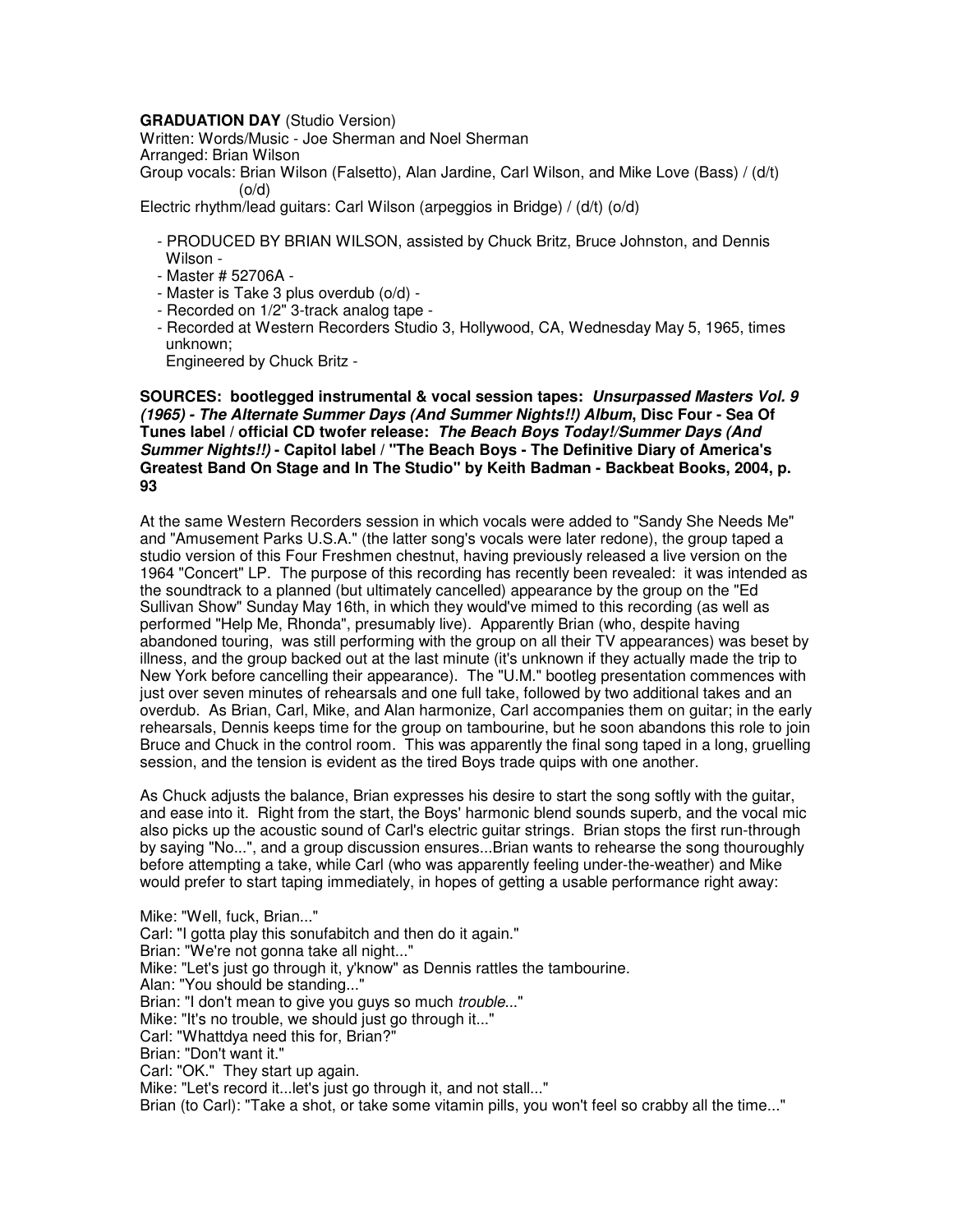Carl (while playing the guitar intro): "I'm not crabby."

Brian: "Oh, fuck you're not!...Let's go...(claps hands one time) Get it all nice and pretty." Mike: "B-vitamins helpin' ya?"

Brian: "Sure they're helpin'...let's go..." A mistake is soon made, and Brian screams in a joking fashion "Sure, they're helping me, as you can see I'm in a GREAT mood!", as the others laugh. Al: "Sure, they're helping me, can't you tell..."

Brian: "I'm in a great mood all the time!"

Chuck (hitting the talk-back): "Alright, let's go...Carl, why dontcha start it clean now...C'mon,

guys..." (taps the conrol room console)

Mike: "Brian's always happy... yaaahh!"

Brian asks Carl to do something, but Carl replies "There's no way you can do it, Brian, unless the mic's below you..."

Brian: "Are we balanced for the vocal...Chuck, put it on..."

Chuck: "Yeah, it sounds good, except Mike, uh, try to get a little, uh, closer..."

They try it again, with Dennis still hitting the tambourine on each "Two" and "Four" count. Brian stops this one in the first chorus, telling Dennis to "Forget that". The others vent their frustration: Carl: "Oh, Brian, you make such a big production out of this."

Brian: "I just wanna do it once...here we go."

Carl (starting the intro): "Here we go *again*, goddamnit..." They try it again, and Dennis can be heard leaving the studio floor and closing the door to the control room behind him. This attempt quickly dissolves as Brian berates Alan:

Brian: "Ah shit, Al, you're never serious about anything...can't you be serious about one thing?...Let's go, let's go from the top..." (only half-seriously) "Really, there's no harm done, singing in a pretty way...I never screw around, I don't know why you guys do...no, I was just kidding...(claps hands) ONE...TWO...three..."

During this take, someone cracks up in the first verse, Carl asks "What's wrong?", and Al replies "You, that's what's wrong".

Carl: "Why, what did I do? What'd I DO?"

Brian: "Y'know what I'd like to do?"

Al: "What?"

Brian: "Is...just laugh your head off..."

Al: "Never mind...just go...sorry 'bout that." Carl starts the intro again.

Mike: "Let's try to emulate his famous (hand clap)"

Brian stops this one right before they sing the title line to tell Carl "Turn around this way, so you can *look* at your guitar and you're in the mic...OK?".

Carl: "Alright." Carl makes the necessary adjustment, Brian asks Chuck "Are we OK?", Al says "It doesn't bother Carl", and Chuck says "...the guitar's on the same track with ya". Mike's voice dominates the verses, but in the choruses, Brian shifts to his falsetto register, and becomes the main voice. Brian also lays back in the bridge, only doing the falsetto on the last line. This take falls apart on that last line, "*knowing we'll never walk alone*", but they don't quite make it to "alone": Al sings "together" instead of "alone", but it doesn't matter because the others have already stopped singing by this point. They pick it up from that line, and continue, but in the next verse they sometimes each sing different words. Still, they carry on to the end, but the track fades out right after the final "gradu-a-tion" but before "day".

Track 2 of "U.M." is a nearly complete take; it begins with Chuck saying "OK Carl? Try again, now...here we go", while Al complains about something being too high (probably the mic stand). Carl replies "It's too high for me too...I don't like it", and begins to adjust it. Al says "Well shit, you gotta loosen it before you break the thing off...". After some further banter, they begin a take that this time lasts all the way to the final " $da$ -ay", however Alan is off-key on that note. Brian: "Ah, shit Al, you're very flat."

AI: "Well, I'm very tired."

Mike: "Well, then let's get the fuck outta here."

Bruce comes over the talk-back and enthuses "It sounds GREAT!...Really, it sounds GOOD". Although Mike and Al have had enough by this point, Brian asks "Can we at least do one more?" and Mike reluctantly agrees, "Yeah, sure."

Brian: "I'm gonna take it and send it back, so they can hear what we're gonna do, Mike...OK? I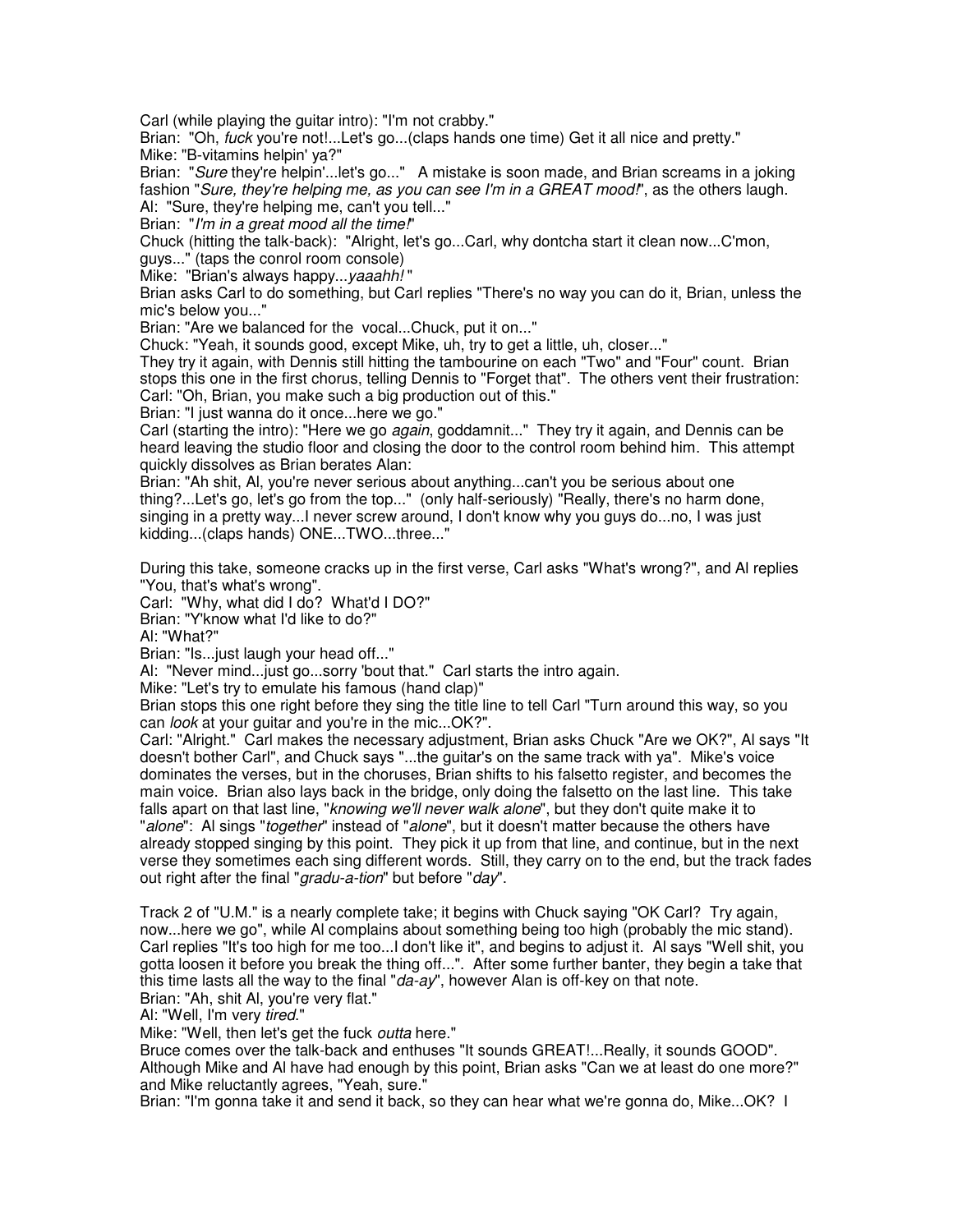wanna send it back, so they get stoked on it." (Brian apparently means he intends to send a dub of the track to the Sullivan Show production team in New York in advance of their appearance on the show.) Carl starts the song again, but the other guys seem to just want to take it from somewhere closer to the end.

Dennis hits the talk-back and says "Brian?"

Brian: "What?"

Dennis: "Well, how come you're not going up at the end?"

Brian: "We're gonna go, we're gonna go down, it sounds better."

Dennis: "It doesn't build up as much when you go down."

Brian: "Yes it does, I like the bass voice in the end."

Dennis (practically singing): "It doesn't sound as goo-ood..."

Al: "I don't like it as much."

Bruce: "Yeah, but will it come across on the little 2-inch speakers on TV...?"

Carl: "Yeah, the bottom voice...will the bottom voice come across on the 2-inch speakers..." Mike: "Yeah, it will..."

Bruce: "Really...you know how shitty TV speakers are."

Brian: "It will."

Al: "It will come all across."

Carl says "Shut up!" and begins to strum, adding "Please, no coughs", which means of course that someone immediately coughs.

Mike: "God damn it...why do we have to spend so much time on this sonufabitch? Huh? Really, seriously."

Carl: "Oh, well...I'm not gonna play until you guys shut up."

At this point, Dennis gets up and announces from the control booth "I'll be back in ten minutes!". The group then manages to lay down the master take, recorded in stereo with echo and flawlessly performed. The same take, with double-tracked vocals and a little extra guitar, is presented on the next track of "U.M.".

"Graduation Day" would continue to appear in the group's live concert encores over the next three years, and they also sang it on the "Tonight Show" in 1984. Although the TV appearance for which it was intended did not come to pass, this 1965 studio take wasn't wasted forever: it made its way onto Capitol's CD twofer of The Beach Boys Today! / Summer Days (And Summer Nights!!) as a bonus track twenty-five years later (complete with Dennis' control room announcement "I'll be back in ten minutes!").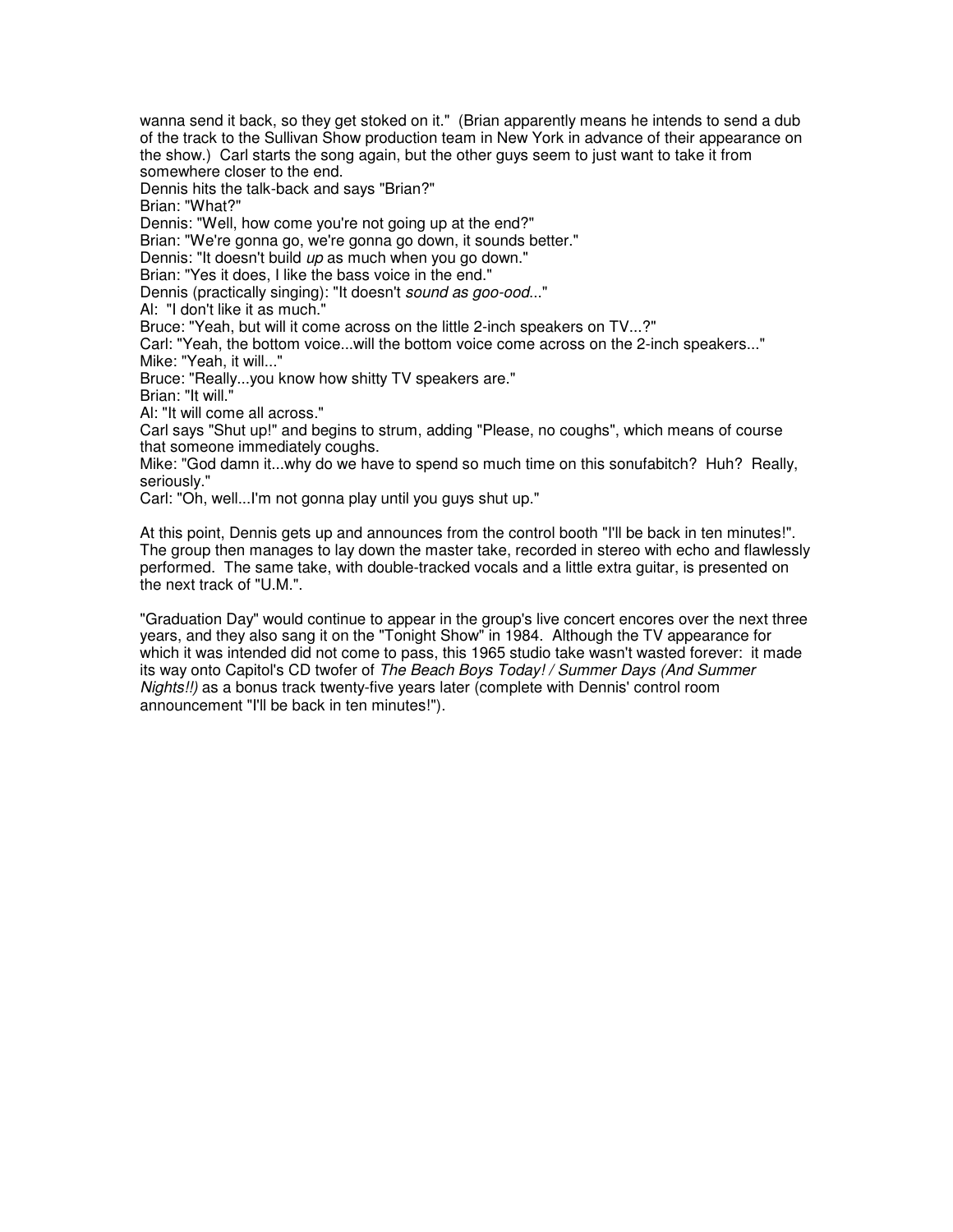## **LET HIM RUN WILD** (Alternate Take)

Lead vocals: Brian Wilson (c) / (d/t) (d)

Harmony and Backing vocals: Brian Wilson (Falsetto), Bruce Johnston (Falsetto), Alan Jardine,

Carl Wilson, Dennis Wilson (Baritone), and Mike Love (Bass) (a) /

 $(d/t)$   $(b)$ 

12-string electric lead guitar: Carl Wilson (a) / (b)

Tambourine: Dennis Wilson (a)

Hand claps: Brian Wilson, Dennis Wilson, Carl Wilson, Mike Love, Alan Jardine, Bruce Johnston, and Ron Swallow (a)

- Pre-recorded instrumental backing track from Saturday March 20, 1965 -
- PRODUCED BY BRIAN WILSON, assisted by Carl Wilson -
- Sub-Mixed into "Stage Two-A" & (a) (b) (c) (d) recorded at Western Recorders Studio 3, Hollywood, CA, Thursday May 27, 1965 ?, aprx. 12:00pm-1:00am; Engineered by Chuck Britz -
- MIXED BY BRIAN WILSON -
- Mono Remix number unknown -
- Mixed to 1/4" Mono analog tape (e) (f) -
- Mixed at Western Recorders Studio 3, Hollywood, CA, Friday May 28, 1965 ?, morning or early afternoon;

Engineered by Chuck Britz ? -

**Sources: bootlegged mixing/overdub session tapes: Unsurpassed Masters Vol. 9 (1965) - The Alternate Summer Days (And Summer Nights!!) Album, Disc One - Sea Of Tunes label / official CD twofer release: The Beach Boys Today!/Summer Days (And Summer Nights!!)\ - Capitol label / "The Beach Boys - The Definitive Diary of America's Greatest Band On Stage and In The Studio" by Keith Badman - Backbeat Books, 2004, p. 93 / http://www.btinternet.com/~bellagio/gigs.html website / "Let Him Run Wild, He Don't Care...Beach Boys Ride the Wild Wax!" 1965 article from unknown fanzine, reprinted in "Endless Summer Quarterly" fanzine, Vol. 3, No. 1, August 1989, pp. 12-13** 

This first attempt at recording vocals for "Let Him Run Wild" was conducted at Western, using a second 1/2" 3-track master (referred to here as "Stage Two-A") containing the instrumental bed from March 20th bounced down to a single track, and overdubbed with double-tracked vocals. According to the contemporary account described below, the group recorded the backing vocals one day, and Brian added his lead the next day (and this was double-tracked as well). Overdubbing the lead vocals separate from the backing vocals would require a bounce of all previous three tracks from "Stage Two-A" down to a single track on a "Stage Three" tape. Finally, Brian had the Boys add two layers of hand claps and misceallaneous percussion effects, along with some extra vocals, in the song's choruses, apparently on the same day that this "alternate" mono mixdown was made (since Brian's lead vocals were already in place by this time).

This version includes a different vocal arrangement in the first half of the chorus ("Let him run wild, he don't care, baby / Let him run wild, he'll find out, baby / Let him run run run, run wild, baby"): Brian later modified the vocal arrangement, which was then re-sung onto a 1" 8-track master ("Stage Two-B") at Columbia. Although the alternate version described here was discarded in favor of the later version with Columbia vocals, it was eventually used as a bonus track on Capitol's twofer CD.

Track 14 of "U.M." is Take 16 of the basic instrumental track (the one chosen to be the master), minus the horn-and-echo-return track (which "U.M."'s compilers apparently thought was an overdub; athough the session tape proves the horns were recorded "live"). Track 15 (labeled "instrumental insert") separates out the entire backing track (including horns) in a stereo mix, and with headphones, one can really hear the horn arrangement in great detail. The "U.M." compilers apparently did not have access to the "Stage Two-A" tape from Western, as they do not present the initial background vocal session itself; however, a description of the proceedings was documented in an unknown fanzine of the time, and subsequently reprinted in "ESQ" in 1989. Per Alan Boyd, the mix date on the alternate version is labeled as "5/28/65". The fanzine writer states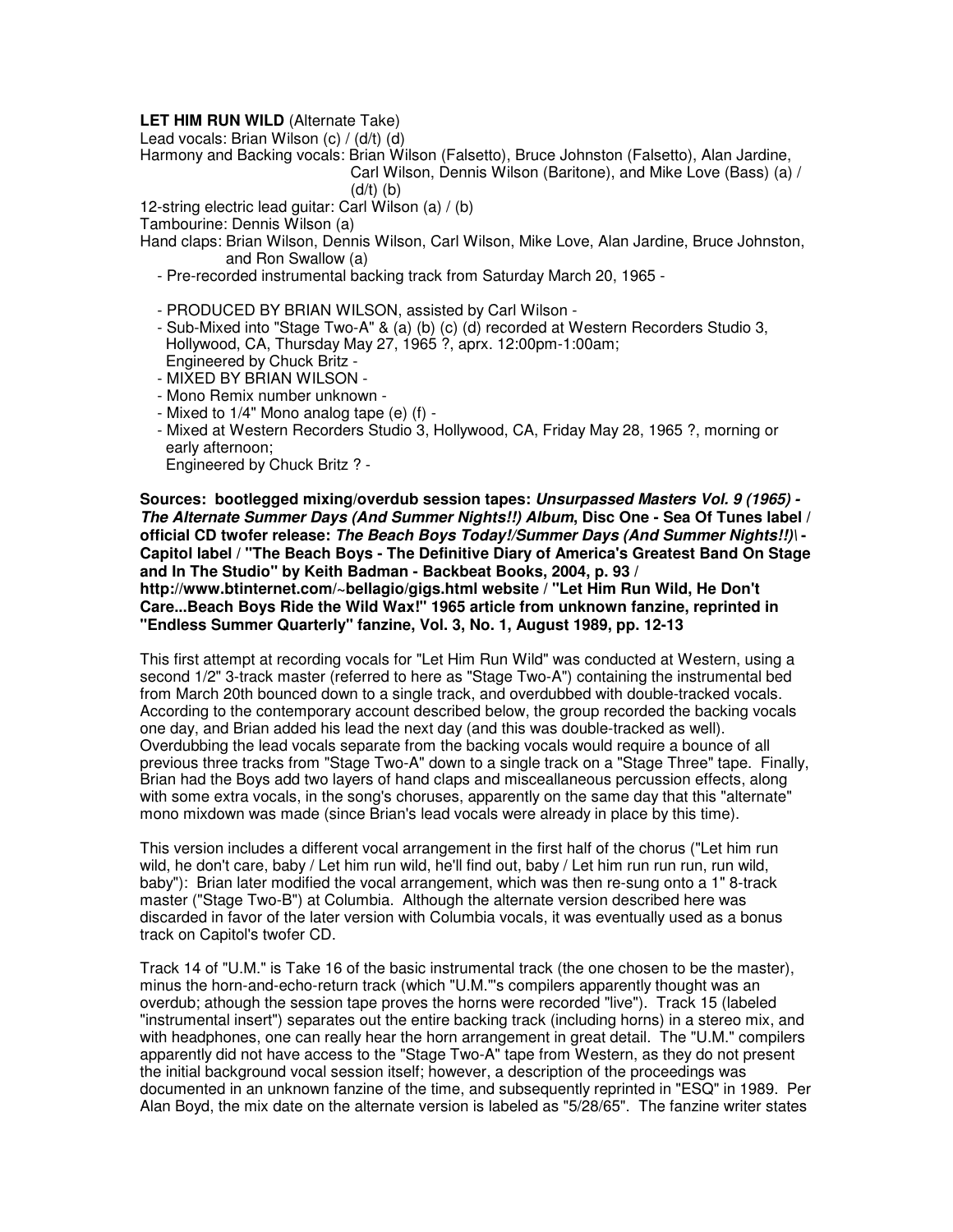"This is the final song" to be finished for the new album, and "It must be finished tonight as they depart early in the morning on another lap of their endless journeys around the country...". Toward the end he or she adds that Brian will do his lead vocal and mix the song the following day (which, according to the date on the tape box, was Friday May 28th, meaning the background vocal session described in the fanzine was apparently Thursday May 27th). A potential problem with assigning these dates is this: if the other Boys were leaving for the tour "early in the morning" (as the fanzine reported), they wouldn't have been able to contribute handclaps, percussion and vocals at the mixdown session, as they obviously did. Keith Badman's and Ian Rusten's research endeavors indicate the group played a mini-tour of the western states (with former stand-in Beach Boy Glen Campbell as one of the opening acts), starting in Reno Friday May 28th, then continuing through Salt Lake City Saturday May 29th, Denver Sunday May 30th, and Oklahoma City Monday May 31st. However, since they didn't have far to go for the first date in Reno, Dennis, Carl, Mike, Alan, and Bruce could have easily attended a May 28th morning overdub/mixdown session, and then left for Reno that afternoon or early evening: problem solved.

The fanzine article starts by reporting that "They have been singing nearly non-stop for twelve hours on the same song...", then back-tracks to describe the very beginning of the session (Brian's arrival). "The recording session was set to start at eight a.m.", but Brian arrived an hour later. "'I have a song and a studio,' he moaned, 'but I have no group. Where's everybody?'". At 11:00, Carl, Dennis, Mike, and Al "come stumbling in, grumbling, with stomachs rumbling from hunger....They cross Sunset Boulevard to the Copper Skillet and drop in a booth. Over pancakes, bacon and eggs, toast, jam and quarts of O.J., they compare notes:

'I didn't get to bed until four this morning,' Mike groans.

'I hate to leave Lynda alone today,' sighs Al. 'She's not feeling so good.'

'I went to Hawaii for a week's vacation,' Carl wails, 'and Brian called me back after a day and a half.'

'Look at this!' Dennis interrupts, holding up a bandaged finger. 'Eight stitches! The propellors of a toy plane sliced it to the bone.'

'Come on, fellas, let's go,' urges Brian. 'We already blew four hours studio time.'" Although the article doesn't mention Bruce, he's definitely present at the session held the next morning for additional vocals and percussion, and was probably at this first vocal session as well.

The article continues: "Back in the waxworks, four lean against the battered, bruised, and banged-up grand piano. At the keyboard Brian begins punching chords and singing lyrics. This is the first time the others have heard the new song, 'Let Him Run Wild'. They listen with carefully cocked ears to the orchestral track previously taped under Brian's baton". This would seem to prove that the reporter is describing the first "Let Him Run Wild" vocal session (at Western), rather than the later session (at Columbia). In fact, although the other Beach Boys may not have heard the full song (melody, lyrics and harmonies) until this session, Carl at least was familiar with the backing track, having played on that session over two months prior (when it was being humorously called "I Hate Rock 'n' Roll").

"Together they work out their vocals. All have suggestions. Carl's super-sensitive ear for harmonic structure rates the utmost attention from Brian. Mike, a master of of words, suggests a few lyric changes. They experiment with various vocalistics. The combined concentration of the quintet is intense times ten". This observation supports Mike's claim (as part of his 1990's royalties lawsuit) that he contributed lyrics to this song.

"Ready to record now, they step up to the mikes, slip on earphones to hear the beat of the prerecorded music. Their voices rise in the very special harmonies that make the Beach Boys the A-OK No. 1 disk-selling American troubador champs in the world". Yep, that's actually the way some people wrote back then!

"...Perfectionists all, they make ten, twenty, thirty or more takes on some passages. Brian runs his finger across his throat, signalling the engineer's booth to cut and re-take. One guy might flat a note or flub the words several times, but the others don't honk him off for it: their turn might come next. If the tension turns on too high, they cool it with jokes and do-it-yourself comedy.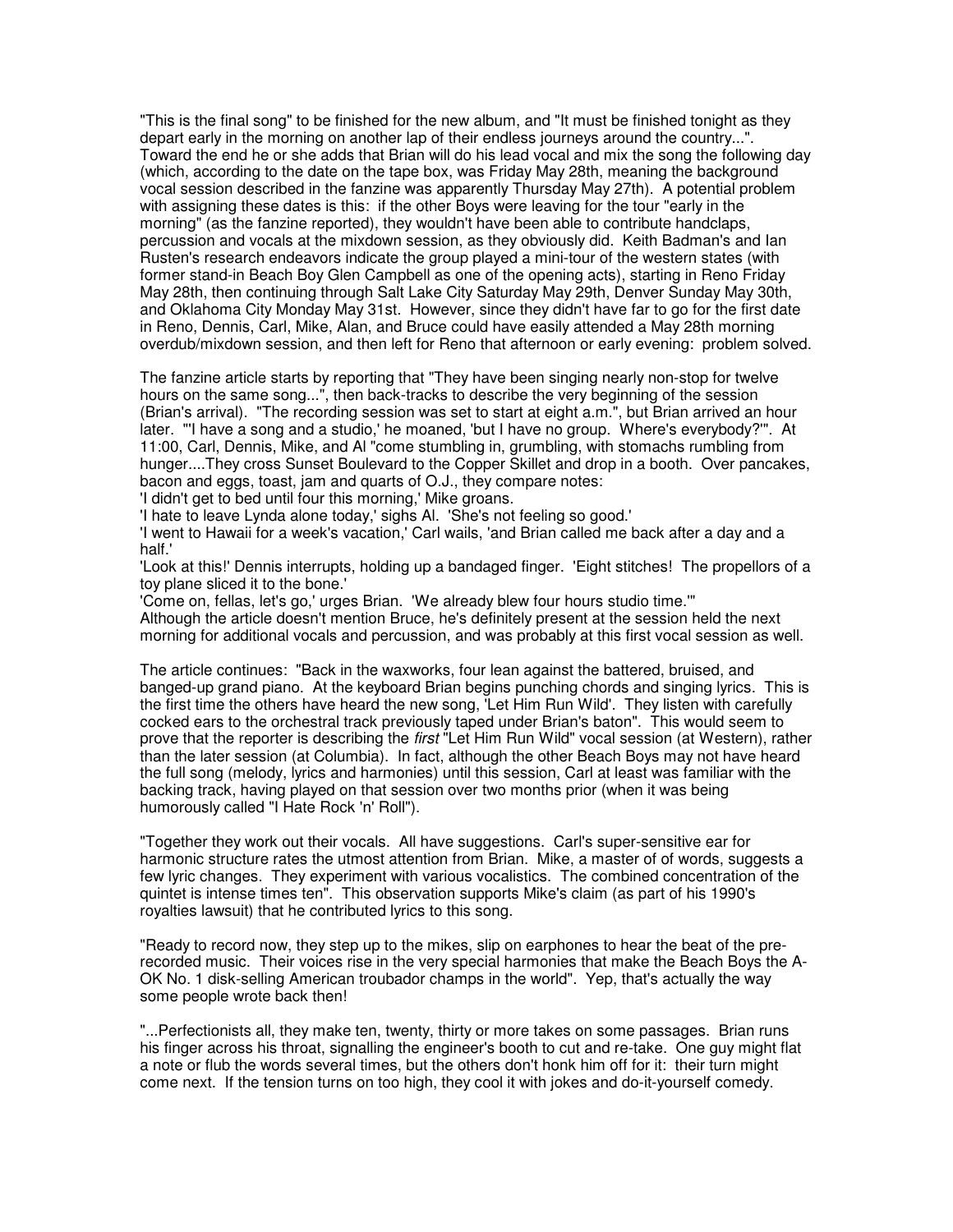"But on and on they go, over and over they repeat, with no beefing, griping or complaining, though their pipes are torn to tatters and their bodies wracked with fatigue. Strange: they can still sing clear and loud even when their speaking voices are croaking like frogs...

"Now they listen to the combined track of the orchestra, their own instruments and vocals. Brian and the engineer twist dials and knobs on the sound-mixing console to get the precise balance and volume wanted. Tomorrow Brian will dub down and master the completed songs, adding echo and sometimes special effects, which adds up to musical magic. He'll sing lead over the ork and BB voices". The reference to "their own instruments" could mean that Carl added another guitar part and/or Dennis played a tambourine at the same time they were all singing (which they sometimes did at vocal sessions).

"...By one o'clock in the morning, all are happy with the result. They enthuse. They split."

The next day at the mixdown session, Brian involved the other Beach Boys in contributing handclaps and sundry percussion, as well as extra vocals, in the choruses. The "U.M." presentation of these final two overdubs begins after the background and lead vocals have been recorded, and includes numerous attempts, as well as the full final (alternate) mono mix. Since the entire overdub presentation on "U.M." is in mono, and since all of the tapes from this session have not yet been found, it's impossible to tell exactly how this was done, but there are at least three possibilities: (1) a "Stage Four" 3-track tape containing all previous instruments and vocals bounced down to one track was used and the new parts were added on the two remaining tracks, (2) the two new layers were performed as simultaneous feeds into "first-" and "second-stage" mono dubdowns, or (3) a more elaborate but probable scheme: it appears the first layer of extra vocals & percussion may have been added as a drop-in onto one of Brian's lead vocal tracks at the transition from verse to chorus, right at the point he sings "girl" (leaving one of his lead vocal tracks intact all the way through, including the high falsetto part in the choruses, while the other track was replaced during the choruses, with Brian re-singing his doubled lead...Brian's original double-tracked lead would've been left intact during the verses). In this last sceanario, the second layer of extra vocals and percussion would've then been added as a live feed during the mono mixdown, which followed immediately. Barring the discovery of the appropriate studio documentation or all of the tape reels, we can't say for sure which of these recording schemes was followed.

Track 16 of "U.M." (erroneously labeled "1st vocal overdub 1 & 2") presents the first two attempts at this, which are really just dry runs rather than serious attempts. Brian instructs the other Boys from the booth: "Just hold your hands cool, y'know, like...hold your hands cool..." as someone on the studio floor demonstrates clapping in time (the hand claps are sent through the chamber to add echo). Bruce, who is out on the floor, asks "Where you wanna cut off? Where you guys wanna...?". Brian interrupts him to say "Sing into that mic, so it's really good", and then, chuckling to someone in the booth, "Here, listen to this sonufabitch, man...OH!". Each time Chuck rewinds the tape, some random chatter can be heard at the beginning of the vocal takes taped at the previous session (either Mike or Al says "What's that noise, Chuck?"; and Chuck: says "Here we go"). While one of the Boys claps, another starts banging what sounds like an iron pipe...Brian sarcastically says "Nice going" and stops the take. Ron Swallow is also there, apparently clapping. The tape jumps ahead, and now Brian is on the floor, coaching Ron and the other Boys: "Now here's what we'll do...you guys get right in here...Ron, you get right up in here...here, clap one-two-three-four...get a sound!". Two or more of the Boys clap in unison. "Slow now...(it) goes DOO-doo-doo-doo-doo...follow me...". Mike hums and sings a bit of his vocal part. Chuck starts the tape and adjusts the levels while Brian and the Boys work on getting their sound, including their position in relation to the mic. Toward the end of the first chorus, Brian has Chuck stop: "OK, got it...I got it...let's go, one more...". Chuck rewinds the tape and they try it for real, clapping and banging along in the chorus. Chuck once again stops it toward the end of the first chorus, and Brian says "Hey, don't listen, follow me...don't lose the cans...put 'em here, then you don't have to worry about it...", referring either to someone's headphones or to actual tin cans (used as percussion).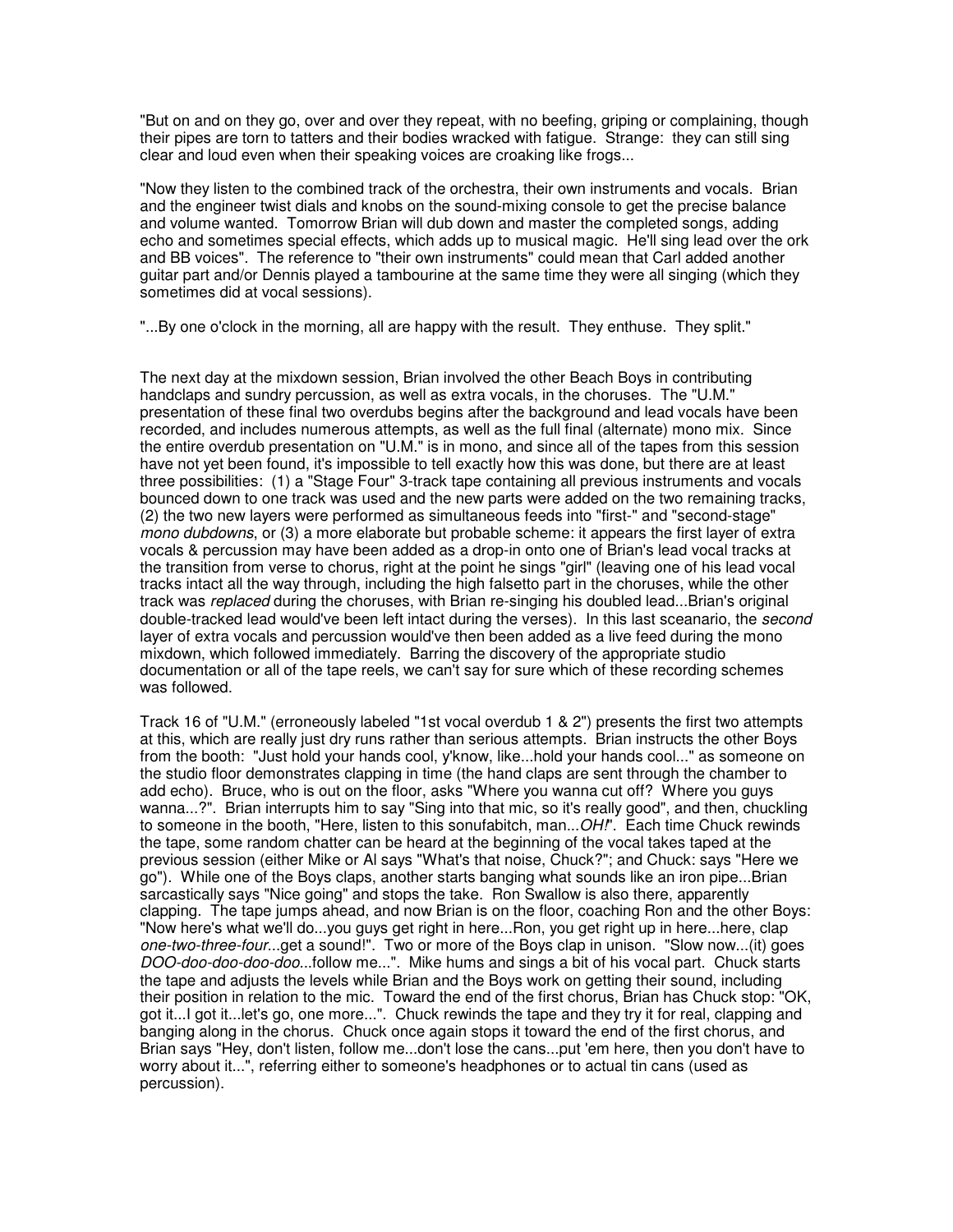"U.M." Track 17 (labeled "1st vocal overdub 3") consists of the full final take. At the start, Brian calls out "Here we go!", and there is some more miscellaneous chatter (it's either Brian or Carl who says "...in the chorus, OK?", and either Brian or Al who says "Oh God yeah"). Brian shouts "Now!" toward the end of the second chorus (this was, of course, mixed out in the final mono dub), and this final take is faded out at the end.

Track 18 (called "2nd vocal overdub 1-8") consists of the second percussion overdub. Chuck plays the tape from the top, and in the first verse Brian comes over the talk-back and says "Fool around with all kinds of different sounds while you're in the chorus...". Accordingly, someone begins to thump on a hollow drum-sounding instrument (possibly a pastic waste basket), but Brian says "Not now!" and they stop, recommencing in the chorus. Brian hits the button and yells "Hard!" and "Slap the side of the can!" twice each. "Hit it real hard!". They continue to bang some of the percussion in the second verse, into the next chorus. "Slap it!". Carl, sitting next to Brian in the booth, says "That sounds terrible, when you slap it". As Chuck stops and ques the tape once more, Brian and Carl listen to the sound of the percussion soloed two different times, each time sounding a little different due to the thing behing hit differently, or in a different spot (it first has a "thumping" sound, then more of a "banging" quality). Carl says "Here it comes", and another take is commenced, this time with Brian on the studio floor. Carl hits the talk-back to say "Sing, guys" before the first chorus comes in. As the first chorus ends, Carl comes on the talk-back to say "It's all off-time, Brian". Brian, from the floor, asks "Good? Is that a good sound?"; Carl replies matterof-factly "No. It's a bad sound". Brian, frustrated, sighs. Someone else on the floor says "Shit", and Brian tries a different percussion approach, saying "Try this...is that a good sound?", as someone (probably Bruce) fools around with the celeste in the background. Carl responds "You'll never keep on *time*, though Brian, like that". Brian shoots back "Look, I'll keep the beat, just get the sound", to which Carl replies "OK, go!" in a disbelieving tone. Brian tries another percussion approach and asks "How's this?".

The tape jumps to a spot where Carl joins the others on the floor, and there is a brief conversation which apparently pertains to Carl's decision to forego his headphones for this final overdub: Dennis (chuckling): "Put your ears on, for (ha ha)..." Mike: "Put your ears on, now..." Carl: "I don't...I don't need my ears." Mike: "Do it with your ears, man." Brian: "Do you think you'll (still) be able to sing with 'em?" Carl: "Who needs ears...Dennis?" Dennis: "I'll *close* my ears."

Once again, the take stops during the first chorus, with Brian and the others trying to figure out the best way to sing the extra vocal part and do the hand claps. Carl tries putting the emphasis on the first three words: "LET HIM RUN wild...I can't..." They run through the hook line once without the tape, clapping along, but someone sings "You don't" instead of "He don't", and they individually try several humorous variations on that theme while they wait for the tape to be rewound: Brian: "He don't care...Say 'We don't 'cow'..." Mike: "We don't care." Al: "Do not care." Dennis: "Don't give a shit."

Al: "He don't care."

At this point, Chuck, in his gruff voice, calls out for Mike to come up to the control room; Mike initially misunderstands, and thinks Chuck's merely requetsing him to move in closer on the microphone: Chuck: "Mike?" Mike: "Yeah...who me? Come in?" Chuck: "Yeah." Brian: "I wanna hear all you guys, tight and strong." Chuck: "Come here a minute...Mike?" Mike (sounding surprised): "Who me? Come in there?!" Chuck: "Come in here a minute:"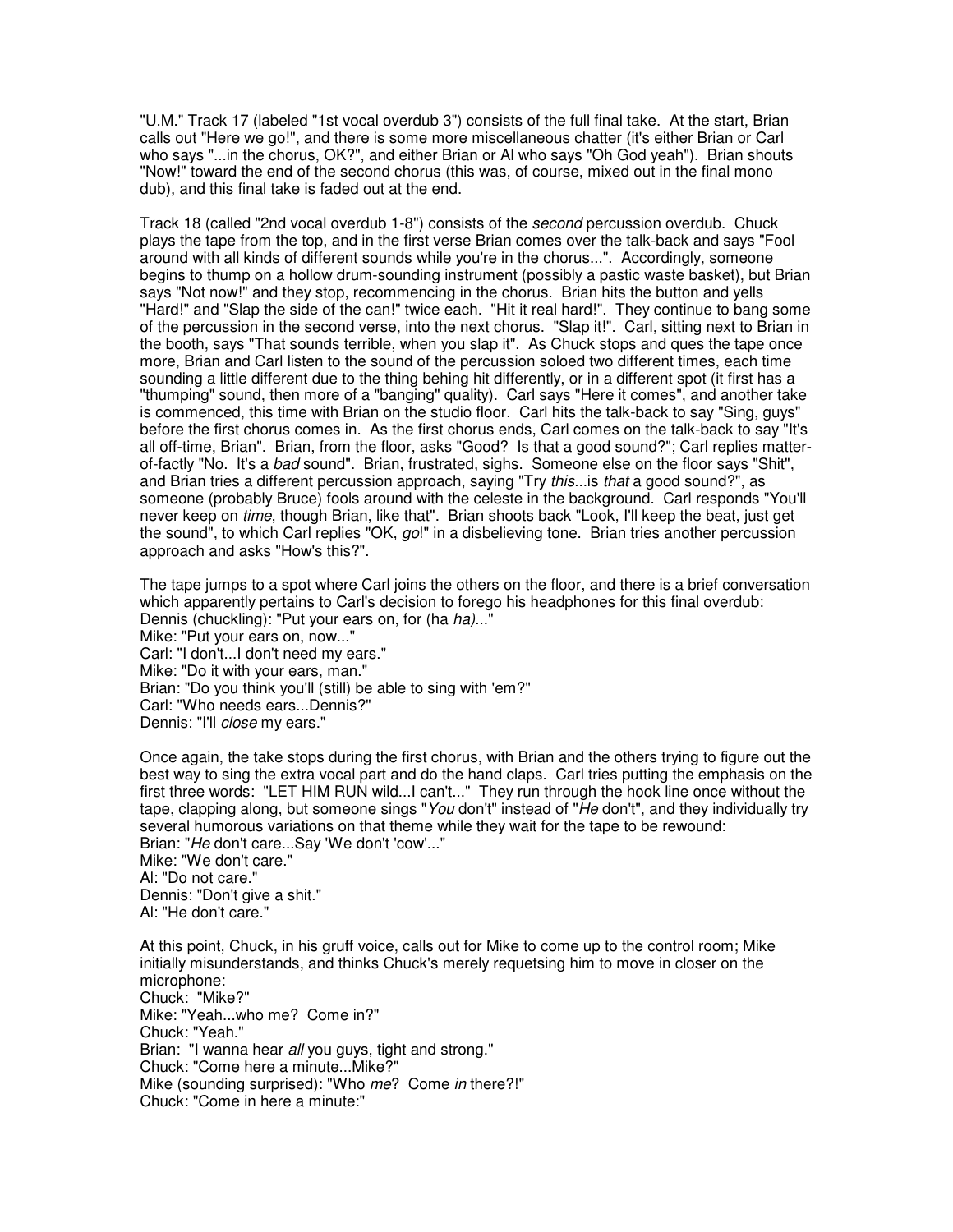Mike (to the others): "gee whiz...". Mike then heads toward the booth, making a loud painful sound as he evidently hurts himself while pulling the door open.

Carl: "He's gonna beat ya up, Mike...". One of the Wilson brothers then suggests a humorous, but unintelligible, change to the group's name.

With Mike in the control booth, Bruce continues to noodle on the celeste, playing some arpeggiobased classical piece, and sounding very much like a music box. After a few moments, the door reopens and Mike returns. From the converstation that follows, we can assume that Mike was summonsed to the booth to deal with a female admirer ("stalker" might be a better word) who had either called or showed up at the studio unexpectedly:

Mike: "We gotta get rid of her...I mean, what can I tell ya..."

Bruce (?): "You clappin' her or anything now?"

Brian (impatiently): "C'mon, but shut the fuck up!...I'm gettin' sick of this shit, really!" Bruce (simultaneously with Brian's impatient outburst): "Is this the 'gobbled it up' girl? Keep her around! (laughing) no..."

Dennis (amused): "Gobbled it up!"

Brian says "Let's go, let's make a hot one, huh?...c'mon...". Chuck announces "Here we go, guys", and starts the tape, but he quickly stops it after the first two lines, and winds the tape back, starting over once again, as Brian commands the other guys to "Get on it, now". Once again, Chuck stops the tape toward the end of the first chorus. Dennis asks "What's wrong?", and Bruce says "Why dontcha play the voices, now that we're not clapping...". One of the guys (probably Dennis) goofs around, apeing the instrumental line at the end of the chorus by moaning it, while Brian echoes Bruce's request: "...I wanna hear the voices say the words, yeah...". As Chuck winds the tape back again, Brian says "The way you guys turned on that time...I couldn't tell where you're goin', but...", and Dennis makes some unintelligible remark regarding either "a young crowd" or "the 'In' crowd". Their next try stops in the same place, and Brian asks "How did they sound *that* time?". Chuck replies "Pretty good, except they're laggin' a little...". Brian responds by instructing the group "Yeah...(snaps fingers) right on that beat...no sense in laggin'..." as Chuck rewinds and ques the tape yet again. Mike muses lyrically on Brian's "laggin'" comment by rhyming "lag" and "slag". Chuck stops the next take half-way into the first line, and again rewinds the tape. The next go-around makes it through the first chorus and is stopped further along into the second verse.

Brian: "They sound good in the chorus? Huh? I mean, does it really pick up?"

Bruce: "Carol blew a kiss to me!" (probably teasing Dennis by referring to his girlfriend and soonto-be-wife Carol, who was evidently observing the session from the control booth)

Chuck (sounding amused at Bruce's comment): "Well, it adds, I guess, a little bit, Brian...I'm not featuring them that much."

Brian: "Yeah, OK, good..." (then to the others) "Just make sure you yell it out." (to Chuck): "You can always help it by boostering (sic) that other track...you know, the two vocals in the chorus, you know..."

Dennis follows Brian's instruction and yells out: "Oh yeah...Oh yeah, baby!", to which one of the other Boys says "Shut the fuck up".

Brian says: "OK, here we go..." as the tape is qued one last time. Chuck's voice is then heard saying "Here we go" at the beginning of the first vocal track, then one of the other Boys echoes it with yet *another* "Here we go", in a puposefully nasal tone.

Unless the tape has been edited at this point (which there is no indication of), the next take was the complete master performance, with all the levels properly set, Brian's "Now!" after the first chorus mixed out, and the the entire track faded out at the end.

Although this vocal arrangement is quite good, Brian ultimately ditched this mix for a simpler arrangement, using the same backing track but new lead and background vocals overdubbed on Columbia's 8-track machine. Close comparison of the "Western" and "Columbia" mixes reveal that, aside from the group vocals in the first half of the chorus and Brian's double-tracked lead, they are viturally identical. Which raises the possibility that Brian kept the original group vocals from Western on the second-half of the choruses ("Guess you know I waited for you girl") and the wordless backgrounds in the verses, and just redid his lead vocals through the whole song and